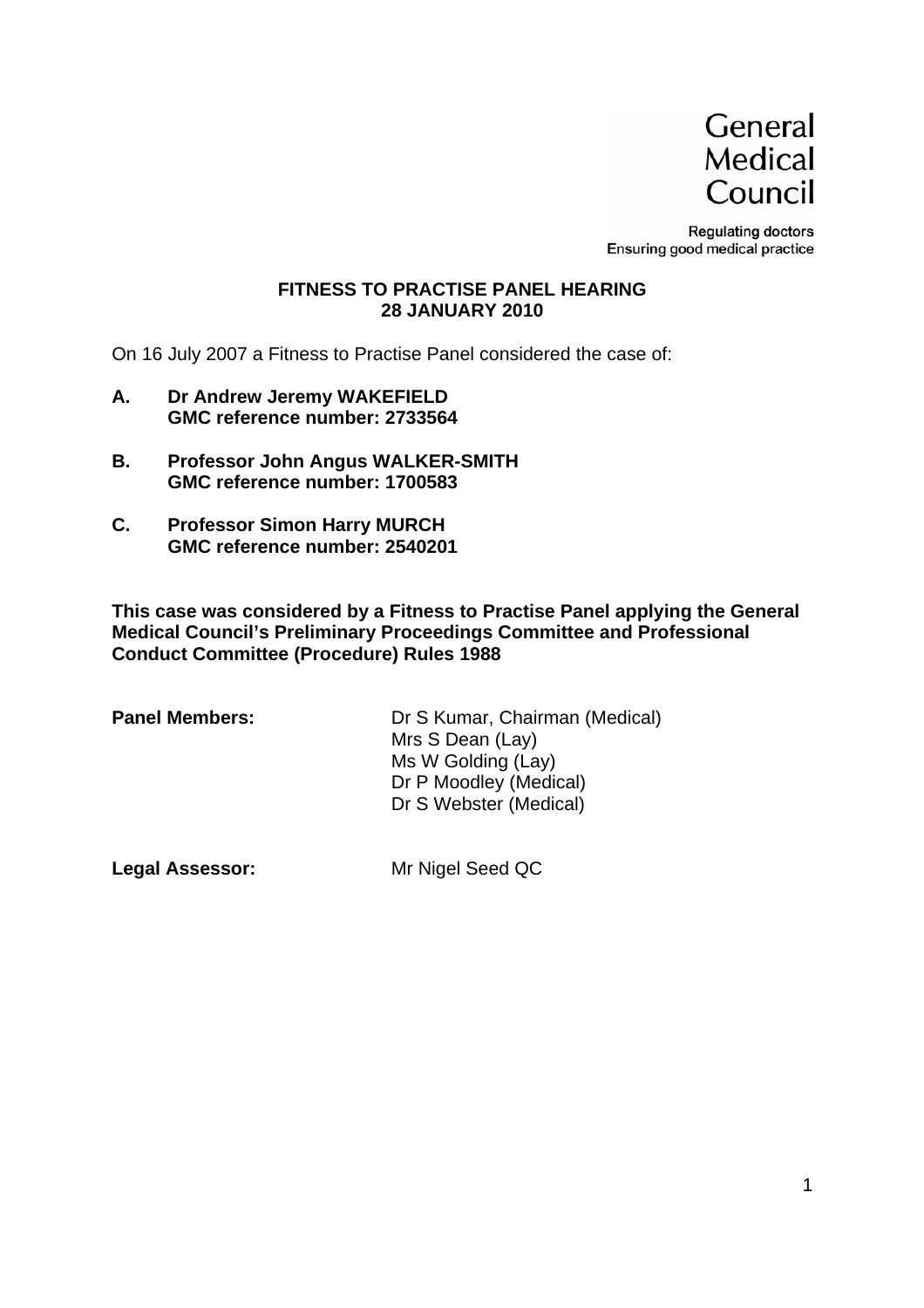The Fitness to Practise Panel has heard this case under The General Medical Council Preliminary Proceedings Committee and Professional Conduct Committee (Procedure) Rules Order of Council 1988. It has considered which, if any of the facts not admitted by Dr Andrew Wakefield, Professor John Walker-Smith and Dr (now Professor) Simon Murch have been found proved and then went on to consider whether such facts found proved together with those admitted, would be insufficient to support a finding of serious professional misconduct.

The Panel wish to make it clear that this case is not concerned with whether there is or might be any link between the MMR vaccination and autism. It has not speculated and has concerned itself only with the evidence before it and the reasonable inferences that can be drawn from that evidence as an independent and impartial tribunal established by law. The Panel has taken care to avoid reading press accounts of the case. Members have put from their minds any media references that have come to their notice. The Panel comprised three doctors - a Consultant Psychiatrist, a Consultant Physician (retired) and a GP, and two lay members - a retired Local Authority Chief Executive and an independent Mediator/Arbitrator. All are experienced Panellists.

The issues in this Hearing were complex. That there was much to be said on both sides, is reflected by the fact that the Panel heard evidence and submissions for 148 days over a period of two and a half years. There were 36 witnesses as well as lengthy examination and cross examination of the three doctors. The Panel has deliberated in camera for approximately 45 days. There has been inevitable delay in this case and the Panel has taken that into account when deciding on the facts. It has drawn no adverse inference from any doctor's inability to recall certain matters and has only found a fact proved if it is sure there is other corroborating evidence.

The Panel has accepted in full the advice of the Legal Assessor as to the approach to be taken. The three doctors have nothing to prove, the burden of proof is on the GMC throughout. If the Panel were not sure beyond reasonable doubt, the sub-head of charge was found not proved in favour of the doctor, in accordance with the criminal, as opposed to the civil, standard of proof.

The Panel whilst in camera sought advice from the Legal Assessor on three occasions: to confirm an admission on behalf of the Defence, to notify of a proposed minor amendment to one of the charges and to seek clarification of the issue of joint enterprise. The Legal Assessor advised that if one of the parties to a joint enterprise carries out actions that had not been agreed by the other parties and/or without the other parties' knowledge, then those parties are not liable for such actions. All the legal teams were invited to comment on the advice given and there was no dissent.

The Panel received no further advice whilst deliberating.

It has concerned itself exclusively with the conduct, duties and responsibilities of each doctor at the material times. The Panel has been careful to judge the doctors' practice by the standards applicable at the time and has taken care to avoid judgement by hindsight.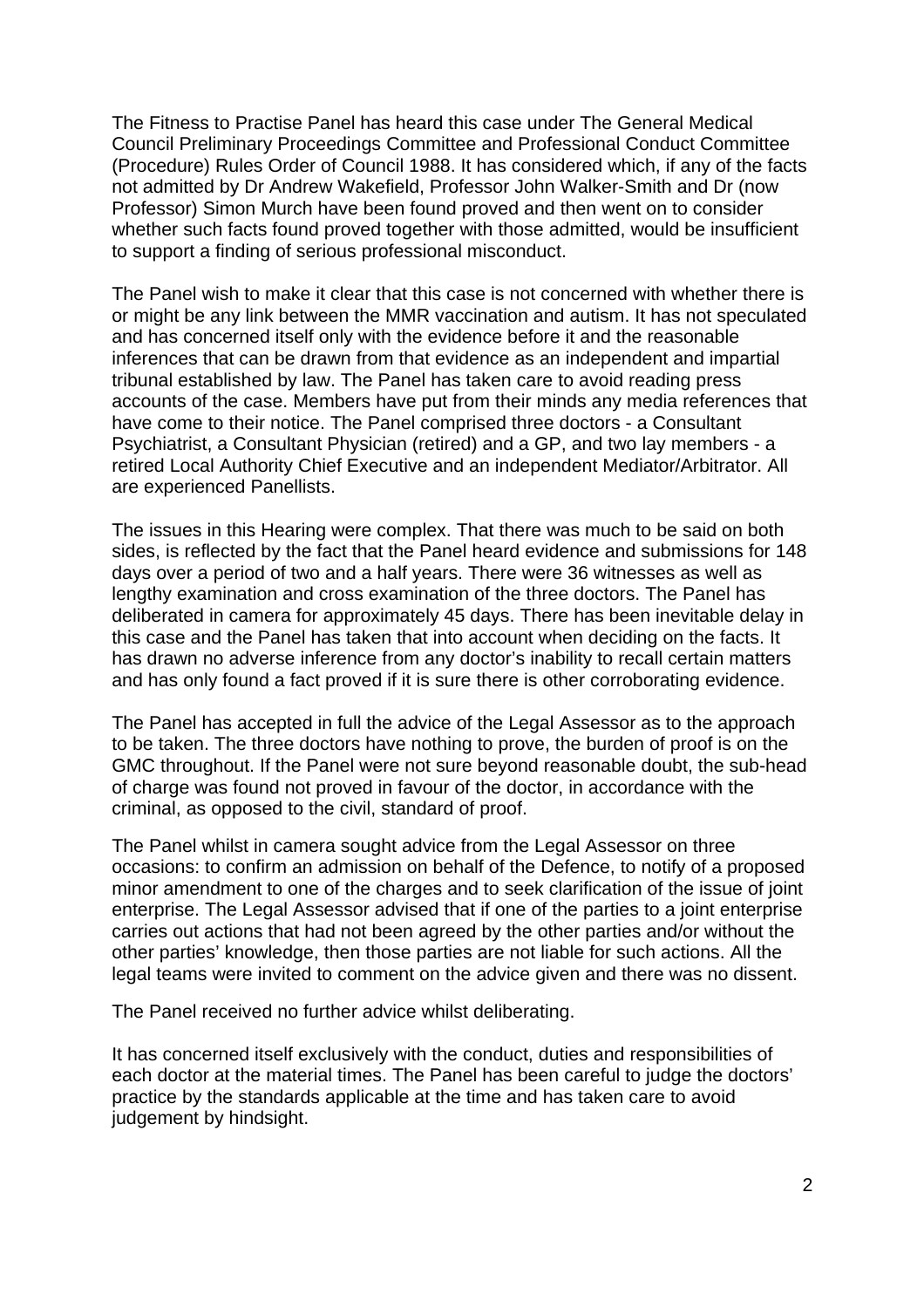Dr Andrew Wakefield was a Senior Lecturer in the Departments of Medicine and Histopathology at the Royal Free Hospital and from 1<sup>st</sup> May 1997 a Reader in Experimental Gastroenterology. He was an Honorary Consultant in Experimental Gastroenterology with a stipulation in his contract that he had no involvement in the clinical management of patients. Professor John Walker Smith was a Professor of Paediatric Gastroenterology at the Royal Free Hospital School of Medicine with an honorary clinical contract with the Royal Free Hampstead NHS Trust. Dr (now Professor) Simon Murch was a Senior Lecturer in Paediatric Gastroenterology with the Royal Free Hospital School of Medicine with an honorary consultant contract with the Royal Free Hampstead NHS Trust.

In coming to its findings the Panel has considered the concept of research ethics and research governance. It accepted the expert evidence in this case as to the principles guiding such ethics, in particular that contained in the guidance of the British Paediatric Association in relation to children (RCP, 1990) that if research is of no therapeutic benefit then it can be of no more than minimal risk. It noted that in 1996 NHS hospitals had independent Local Research Ethics Committees. If a doctor wished to carry out a research project involving NHS patients or the records of those patients, he had to seek ethical approval from the committee – in this case the relevant body was the Ethical Practices Sub-Committee of the Royal Free Hampstead NHS Trust (the Ethics Committee). The Panel considers that the responsibility of each doctor applying to undertake research is to be true and accurate and that the Ethics Committee should be able to expect such probity from any applicant doctor.

The Panel accepts the expert advice that amongst the responsibilities of a Responsible Consultant, is the requirement to conduct research within ethical constraints, and report it responsibly, accurately and fairly. At no stage should a doctor take any action that is contrary to the clinical interests of the patient involved.

The Panel has heard that ethical approval had been sought and granted for other trials and it has been specifically suggested that Project 172-96 was never undertaken and that in fact, the Lancet 12 children's investigations were clinically indicated and the research parts of those clinically justified investigations were covered by Project 162-95. In the light of all the available evidence, the Panel rejected this proposition.

The Panel has made findings on the basis that the notes and correspondence contained within the files were available to clinicians at the time; It has borne in mind that the documentation now available may also be incomplete.

The Panel has considered each head of charge separately and where a finding appears not to be self-evident, has offered a short explanation of how the Panel arrived at that decision. It has made the following findings: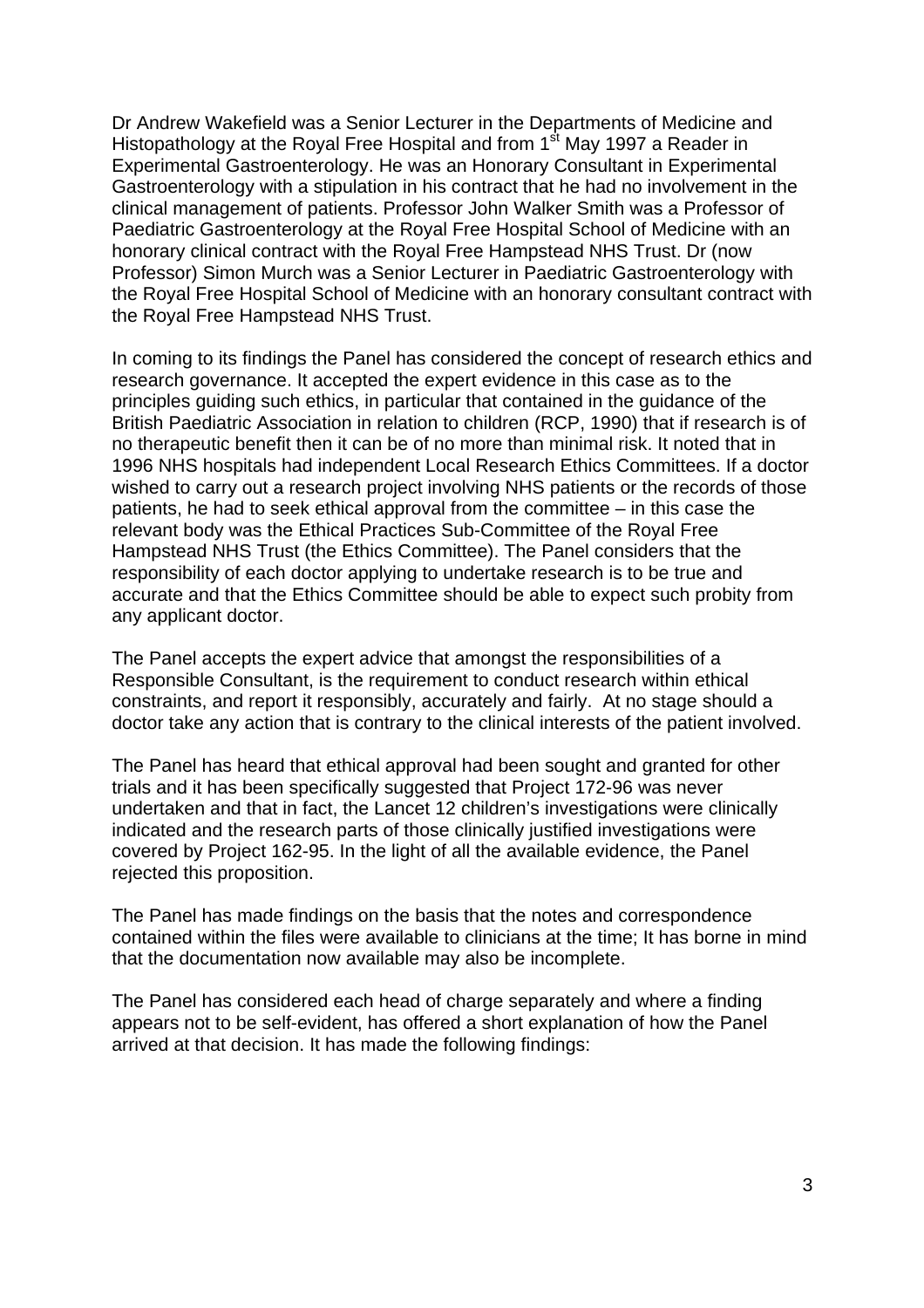# **A. Dr Andrew Jeremy WAKEFIELD**

The Panel will inquire into the following allegation against Andrew Jeremy Wakefield, MB BS 1981 Lond:

"That being registered under the Medical Act 1983,

'1. At all material times you were,

# a. A UK registered medical practitioner, **Admitted and found proved**

b. Employed by the Royal Free Hospital School of Medicine, initially as a Senior Lecturer in the Departments of Medicine and Histopathology and from 1 May 1997 as a Reader in Experimental Gastroenterology, **Admitted and found proved** 

c. An Honorary Consultant in Experimental Gastroenterology at the Royal Free Hospital;

**Admitted and found proved** 

'2. Your Honorary Consultant appointment was subject to a stipulation that you would not have any involvement in the clinical management of patients; **Found proved** 

**The Panel has accepted the wording of the job description and the letter of employment (contract) sent to you, which show clearly that you would not be involved in a clinical management role with patients.** 

# **The Legal Aid Board**

'3. a. In 1996 you were involved in advising Richard Barr, a solicitor acting for persons alleged to have suffered harm caused by the administration of the MMR vaccine, as to the research that would be required to establish that the vaccine was causing injury, **Admitted and found proved**

b. Mr Barr had the benefit of public funding from the Legal Aid Board in relation to the pursuit of litigation against manufacturers of the MMR vaccine ("the MMR litigation"), **Admitted and found proved**

c. You provided Mr Barr with,

i. costing proposals for a research study, which were then set out in a document entitled: "*Proposed protocol and costing proposals for testing a selected number of MR and MMR vaccinated children*" ("the Costing Proposal"),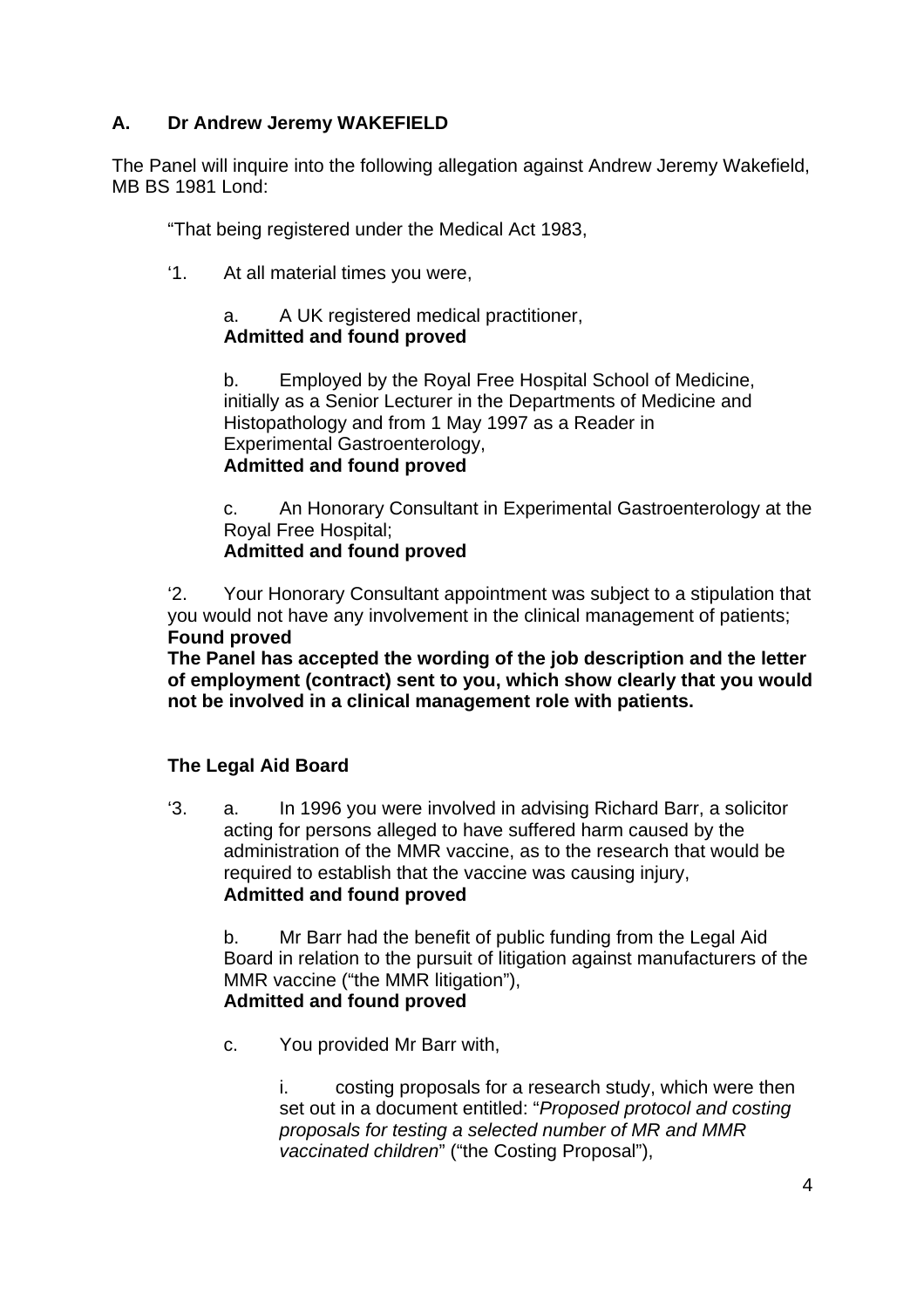**Admitted and found proved to the words 'vaccinated children'. Found proved** 

**The Panel has accepted, in the words of your own Counsel, that the title "The Costing Proposal" is "of no particular consequence" other than it is a convenient abbreviated term.** 

ii. a protocol, giving details of the research study, entitled: "*Proposed Clinical and Scientific Study A new syndrome: disintegrative disorder and enteritis following measles and measles/rubella vaccination?*" ("the Legal Aid Board Protocol"),

which you knew or ought to have known Mr Barr required for submission to the Legal Aid Board,

**Found proved** 

**The Panel is satisfied with your evidence that you sent a protocol, which you assert was for information only. It also found that it comprised a research element, and that Mr Barr had a legitimate expectation that he could submit it to the LAB, which you ought to have realised was his intention.** 

d. The Costing Proposal proposed a study which included five children with "*Enteritis/disintegrative disorder*" and sought funding in the sum of £57,750 for items which included,

### **Found proved**

**The Panel is satisfied that the wording of this head of charge does not exclude the other five children described in the proposal.** 

i. £1,750 for four nights stay for the child and their parent (plus colonoscopy) in the Paediatric Gastroenterology Ward under the care of Professor Walker-Smith, **Found proved** 

# ii. £1,000 for MRI and evoked potential studies,

### **Found proved**

in respect of each of the five children,

e. The Legal Aid Board Protocol described a study on children who had,

i. been vaccinated with the measles or measles/rubella vaccine, and

### **Found proved**

ii. disintegrative disorder, and **Found proved**  iii. gastrointestinal symptoms,

**Found proved.**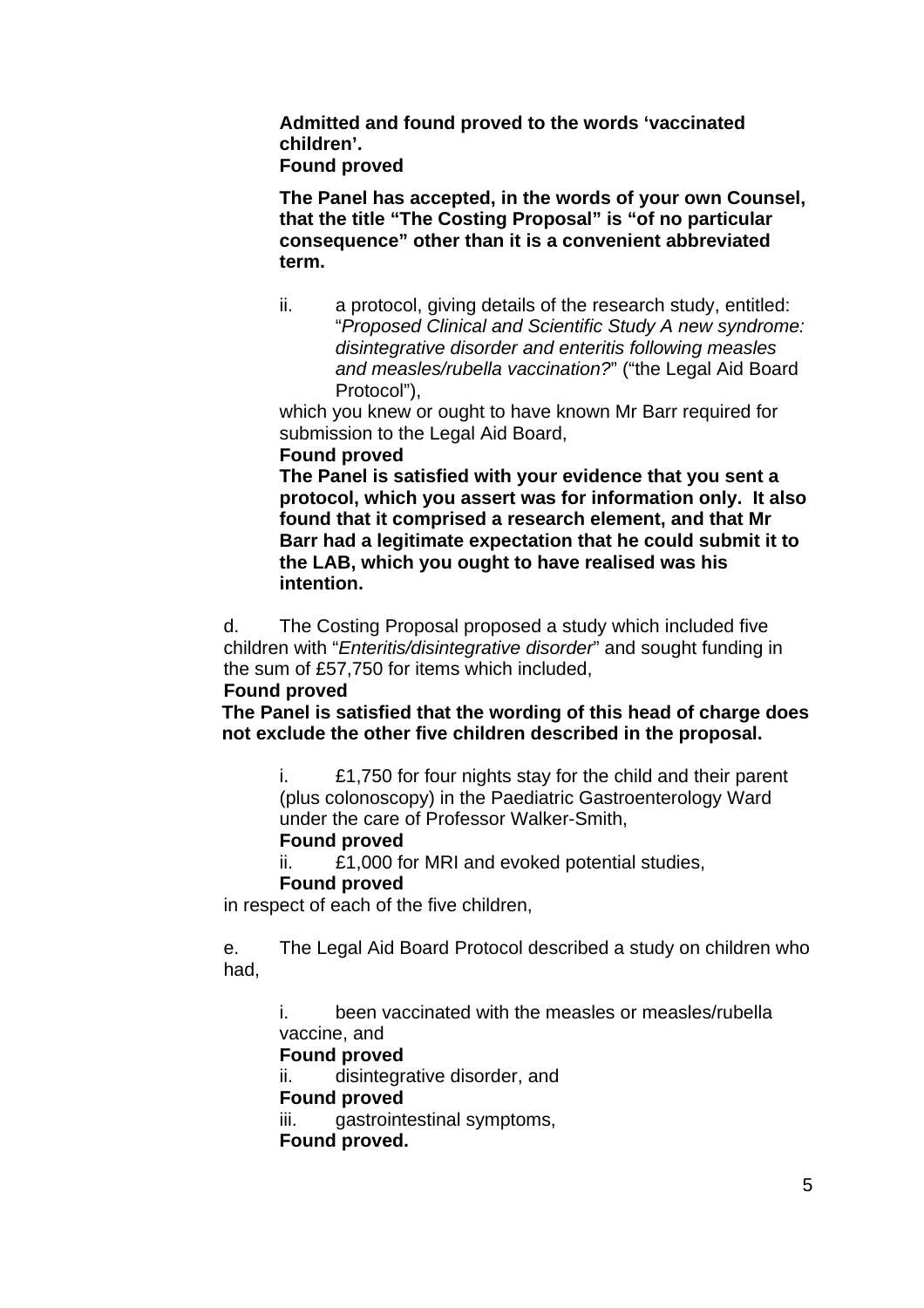**In reaching its decision in relation to the entirety of 3.e. the Panel accepts that anyone reading the document would have taken the words at face value, which is what the Panel has done.** 

f. On 6 June 1996 Mr Barr submitted copies of the Costing Proposal and the Legal Aid Board Protocol to the Legal Aid Board, **Found proved**

g. On 22 August 1996 the Legal Aid Board agreed to provide *a maximum cost of* £55,000 to fund the items in the Costing Proposal as proposed by you and as set out at paragraph 3.d., **(amended) Found proved** 

h. The Legal Aid Board provided funding in two instalments of £25,000, in late 1996 and in 1999 respectively, which was paid into an account which was held by the Special Trustees of the Royal Free Hampstead NHS Trust for the purposes of your research generally,

### **Admitted and found proved**

i. The money provided by the Legal Aid Board was not needed for the items listed at paragraphs 3.d.i. and ii. above, which were funded by the NHS;

### **Admitted and found proved**

'4. a. You,

i. failed to cause the Legal Aid Board to be informed that investigations represented by the clinicians as being clinically indicated would be covered by NHS funding,

**Found proved** 

**The Panel is satisfied that you had a duty to disclose to the LAB, via Mr Barr, that clinically indicated investigations would be funded by the NHS, and that, despite having opportunities to do so, you failed in that duty.** 

ii. caused or permitted the money supplied by the Legal Aid Board to be used for purposes other than those for which you said it was needed and for which it had been granted, **Found proved in relation to the second instalment of £25,000.** 

**The Panel is content that the first instalment of £25,000 was used for the purposes for which it was granted. The Panel is convinced by documentary, and your own evidence, that you used the second instalment for, amongst other things, research staff wages, not the items listed in 3.d.i and 3.d.ii.** 

b. Your conduct as set out at paragraph 4.a.i. was,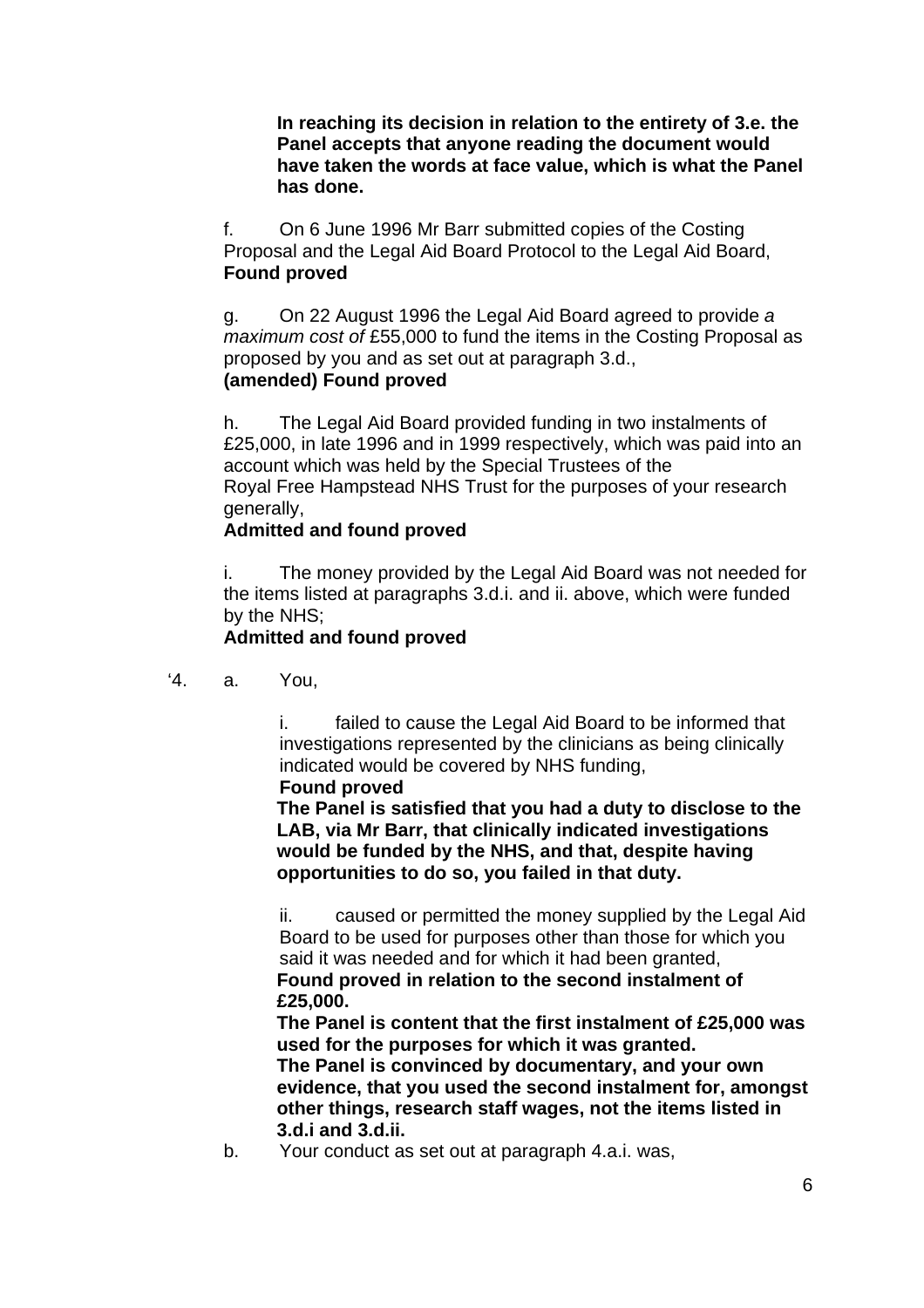i. dishonest,

**Found proved** 

**The Panel is satisfied that this action, was dishonest, judged by the ordinary standards of reasonable and honest people. It is further satisfied that you knew that some or most of the funds would not be used for the reasons you had stated, because you had agreed a process with Mr Barr by which children would be selected for the study from those who had already been investigated at the Royal Free Hospital and who would have therefore been funded by the NHS.** 

ii. misleading, **Found proved** 

c. Your conduct as set out at paragraph 4.a.ii. was a misuse of public funds and was,

- i. dishonest,
- **Found not proved**

**The Panel is satisfied that the funds claimed were used in the furtherance of the research and not for your personal gain. Therefore, on the basis of the evidence before it, the Panel is not satisfied so that it is sure that both limbs of the test for dishonesty have been made out.** 

ii. in breach of your duty when managing finances, to ensure that the funds are used for the purpose for which they were intended,

**Found proved** 

**The Panel is satisfied that you had a duty to, but did not, use the funds for the purposes previously stated.** 

iii. in breach of your duty to account for funds you did not need to the donor of those funds;

 **Found proved** 

**The Panel is satisfied that you had a duty to account accurately to the LAB for the funds provided, but even in your "interim report to the Legal Aid Board" of January 1999 you did not explain how the investigations on the children had been funded.** 

### **Research and Ethics Committee Approval**

'5. On or about 16 September 1996 an application, signed by you, was submitted to the Ethical Practices Sub-Committee of the Royal Free Hampstead NHS Trust ("the Ethics Committee"), **Admitted and found proved**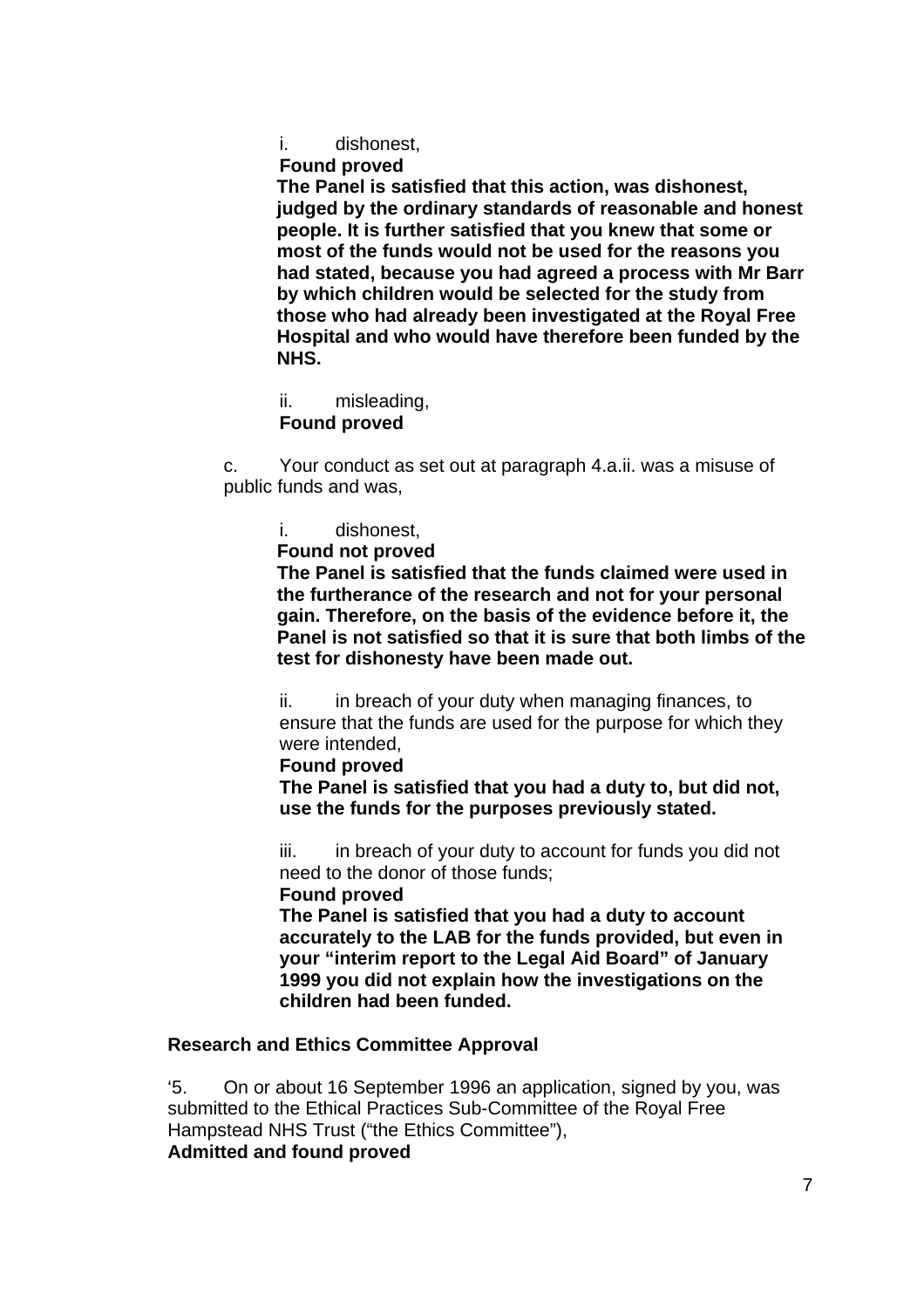a. Naming you, Professor Walker-Smith and Professor Murch as the responsible consultants,

# **Admitted and found proved**

b. Seeking approval for a *project* research study involving 25 children entitled "A new paediatric syndrome: enteritis and disintegrative disorder following measles/rubella vaccination", **(amended) Found proved** 

**The Panel has used the wording within the application***.* 

c. Describing a *project* study which entailed a programme of investigations, including invasive gastrointestinal and neurological tests, to be carried out on children who had,

#### **(amended) Found proved**

i. been vaccinated with the measles or measles/rubella vaccine; and

#### **Found proved**

 ii. *manifested* disintegrative disorder, and **(amended) Found proved** 

iii. symptoms and signs of intestinal disease or dysfunction namely pain, bloating, alternating constipation and diarrhoea, steatorrhoea and failure to thrive,

**Admitted and found proved In reaching its decision in relation to the entirety of 5.c.the Panel is satisfied on the basis of the wording in the application document.** 

d. Indicating that all the procedures you *proposed to be undertaken* were part of normal patient care and clinically indicated, **(amended) Found proved for the same reason as set out at 5.c.** 

e. Indicating that you would be responsible for arranging a number of those procedures including MRI, lumbar puncture and EEG, **Found proved in respect of MRI and EEG. Found not proved in respect of lumbar puncture.** 

f. Attaching an explanation of the proposed scientific and clinical study, a timetable of investigations, a handout of information for parents and a sample consent form, **Admitted and found proved**

g. In answer to the question "*How are the substances for this study being provided, and how is the study being funded?",* stating: "*Clinical research at the Royal Free Hospital (E.C.R.)*"; **Admitted and found proved**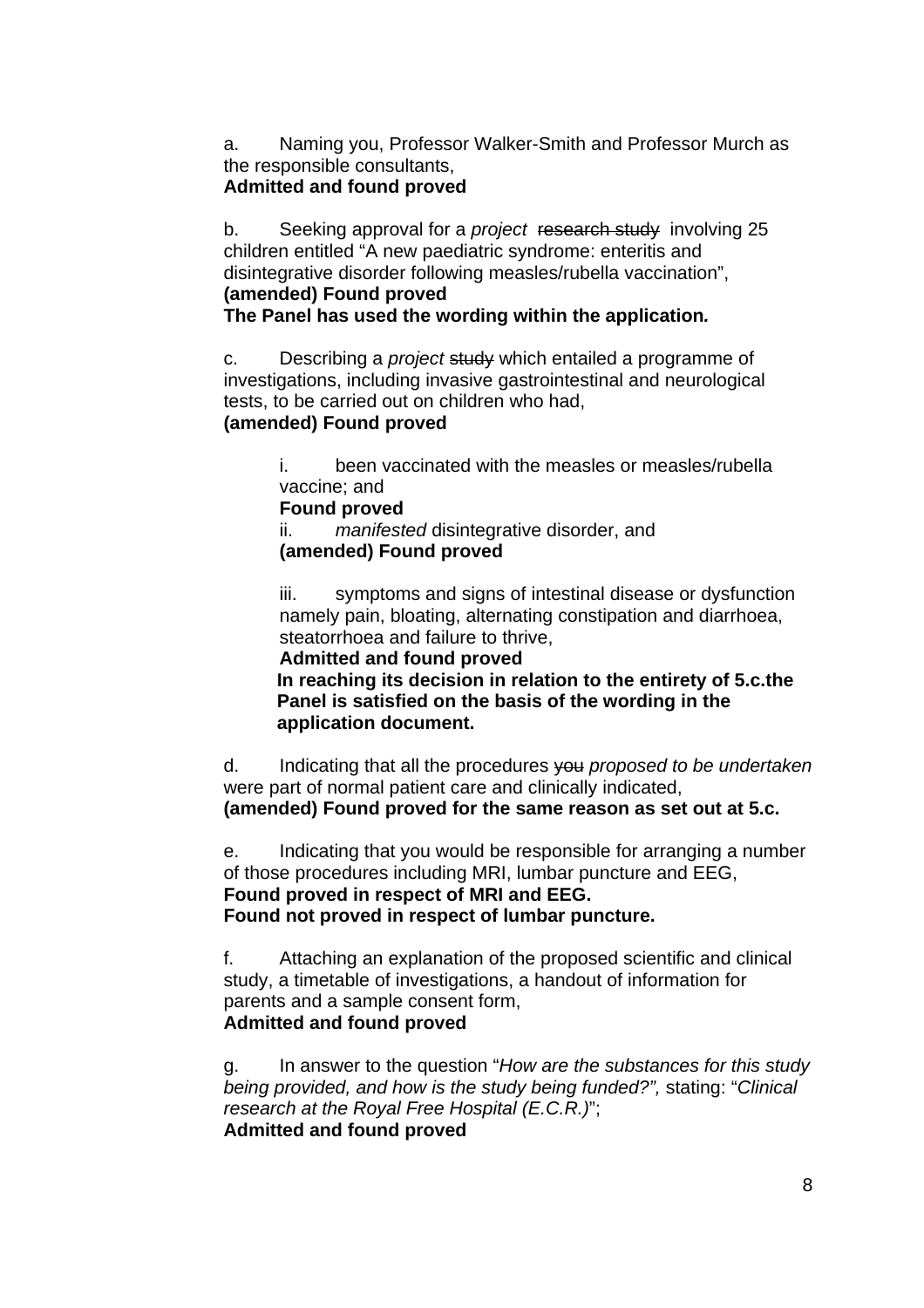'6 a. The application referred to at paragraph 5. above was allocated reference 172-96 ("Project 172-96"), **Admitted and found proved**

b. The Chairman of the Ethics Committee, on behalf of the Committee, raised with you and Professor Walker-Smith concerns as to reservations about the intensive regime that children who took part in the study would have to undergo,

### **(Amended) Found proved**

**The Panel was satisfied that the letter dated 15 October 1996 raising reservations was sent to Professor Walker-Smith and it was forwarded to you and Dr Murch by him for comment.** 

c. In a letter dated 11 November 1996, and copied to you, Professor Walker-Smith informed the Chairman of the Ethics Committee that the children would have the investigations even if there were no trial and five had already been investigated on a clinical need basis,

### **Admitted and found proved**

d. On the basis of the information provided in the application documentation and in the letter of 11 November 1996, the Ethics Committee granted ethical approval for Project 172-96 on 18 December 1996 subject to conditions, as set out in a letter to Professor Walker-Smith dated 7 January 1997, including, **Admitted and found proved**

> i. only patients enrolled after 18 December 1996 would be considered to be in the trial,

# **Admitted and found proved**

ii. the Ethics Committee was to be informed of and approve any proposed amendments to your initial application which had a bearing on the treatment or investigation of patients or volunteers,

### **Admitted and found proved**

iii. a copy of the consent form and the information sheet was to be lodged in the clinical notes of each patient, **Admitted and found proved**

e. In a letter dated 9 January 1997, and copied to you, Professor Walker-Smith confirmed acceptance of these conditions, **Admitted and found proved**

f. Between 16 September 1996 and 15 July 1998 no further applications were made to the Ethics Committee for approval in connection with Project 172-96 nor was the Committee informed of any amendments to your initial application, save as a set out in Dr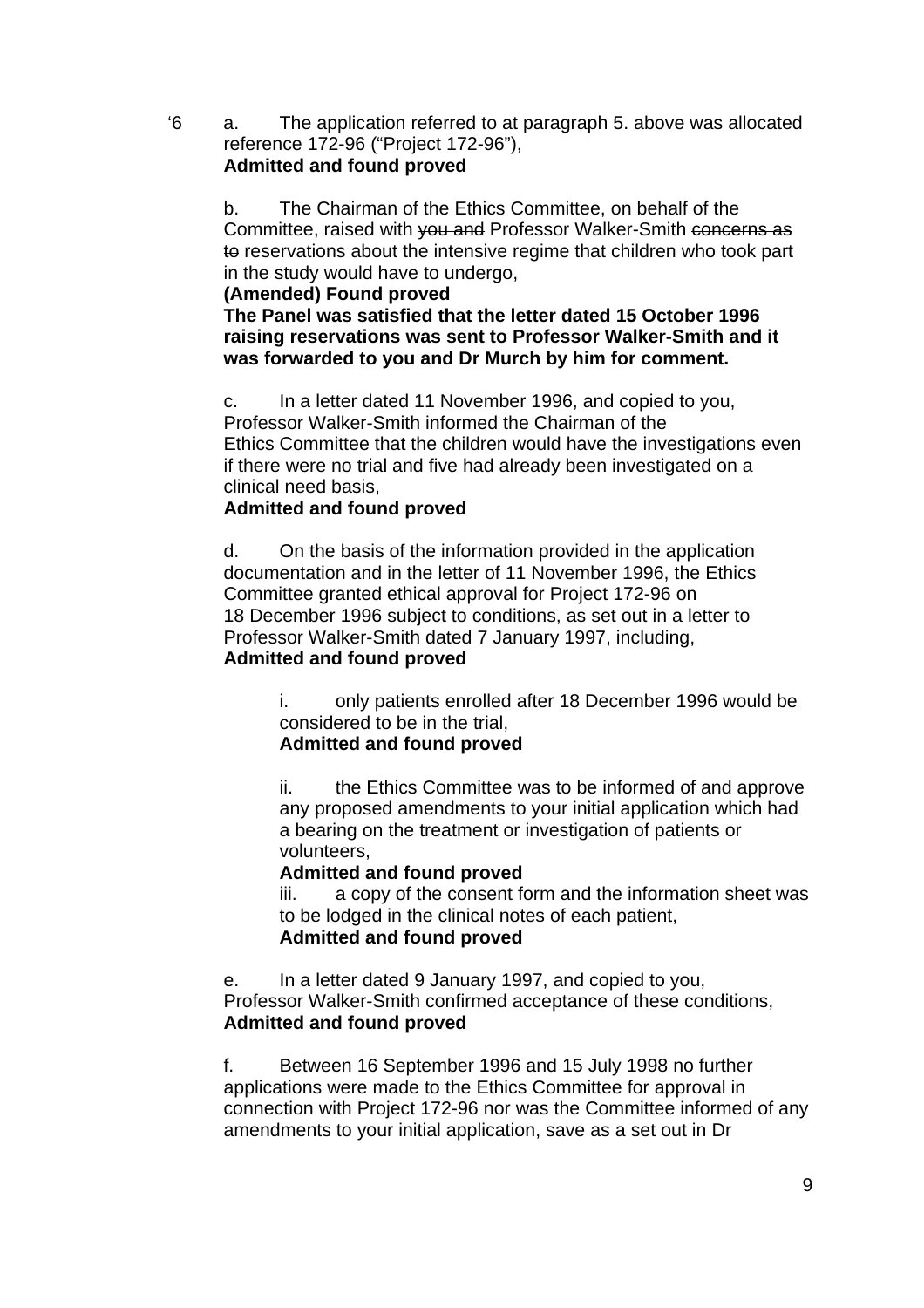Wakefield's letter to the Chairman of the Ethics Committee dated 3 February 1997.

### **Admitted and found proved**

g. As a named Responsible Consultant you had a duty to ensure that,

i. the information in support of your application to the Ethics Committee was true and accurate,

### **Found proved**

**Notwithstanding that yours was a shared rather than a sole responsibility and you could not be held responsible for factors outside your knowledge and control, the Panel is satisfied that this was within the parameters of the duties of a named responsible consultant.** 

ii. only children who met the stated inclusion criteria for the research study Project 172-96 were admitted to the study, **(amended) Found proved, as in 6.g.i. above.** 

iii. you were aware of and complied with the conditions attached by the Ethics Committee to any approval given, **Found proved** 

**The Panel accepts your evidence where you agreed that you, with others, had a duty to comply with conditions attached to the project***.* 

iv. the children whom you admitted under the protocol were treated in accordance with the terms of the approval given by the Ethics Committee,

**(amended) Found proved** 

**The Panel accepts that you did not admit children to the department but you had a shared duty as a named Responsible Consultant to ensure that the children were dealt with in accordance with the approval given. The Panel understands the word "treated" does not mean therapeutic treatment only.** 

v. you declared to the Ethics Committee any disclosable interest including matters which could legitimately give rise to a perception that you had a conflict of interest; **Found proved** 

**The Panel has concluded that the concept of 'conflict of interest' should have been known to you and noted your own evidence that you should have declared relevant interests on the application form but did not.** 

'7 a. Project 172-96 covered the "*Enteritis/disintegrative disorder*" research funded by the Legal Aid Board referred to at paragraphs 3.c. to 3.g. above,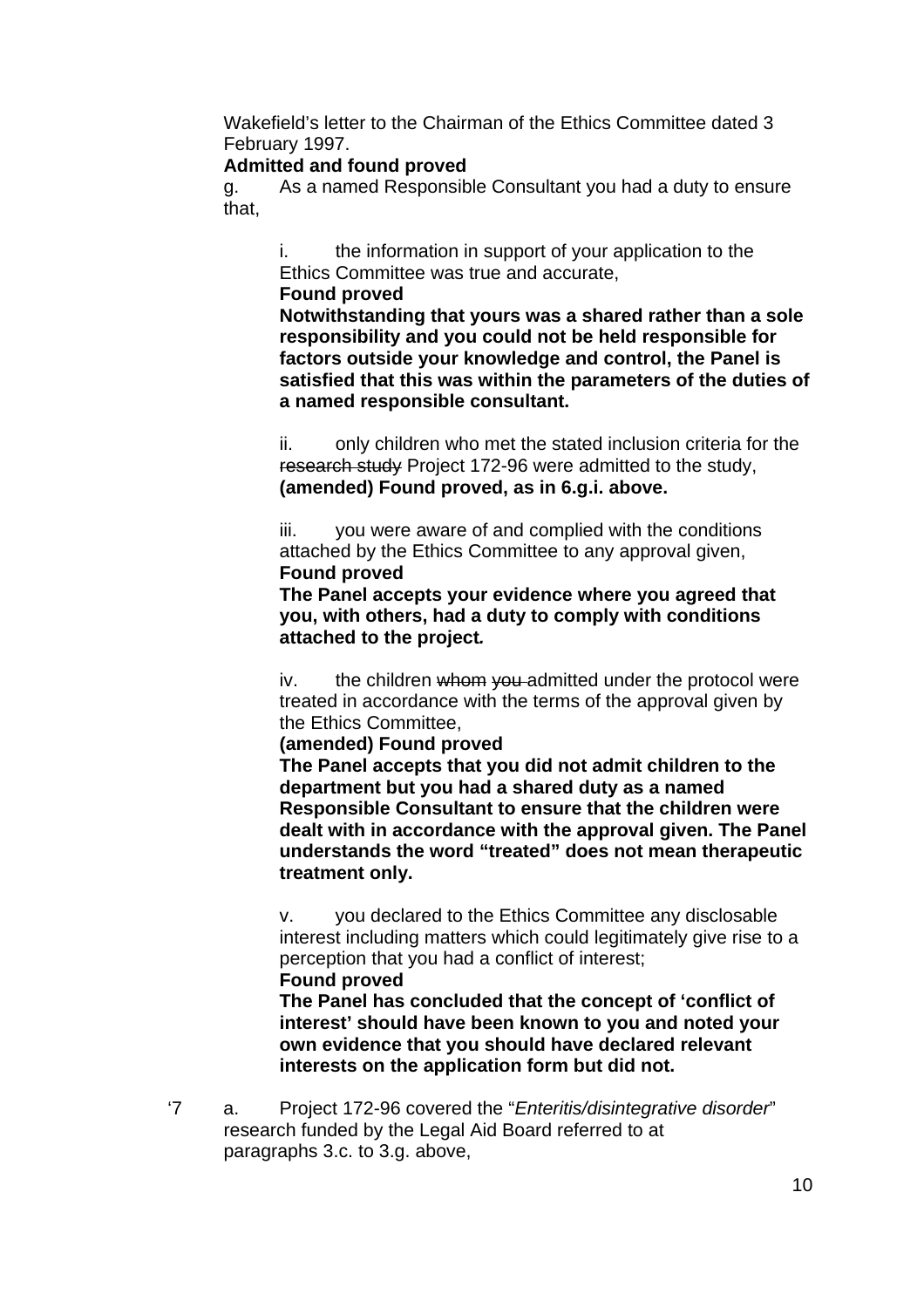### **Found proved**

**In reaching its decision, the Panel is satisfied that the project 172/96 document is substantially the same as the protocol sent to the LAB by Mr Barr in June 1996.** 

b. Your,

i. involvement in the MMR litigation as set out at paragraph 3.,

#### **Found proved**

ii. receipt of funding for part of Project 172-96 from the Legal Aid Board;

### **Found proved**

constituted a disclosable interest which included matters which could legitimately give rise to a perception of a conflict of interest in relation to your involvement in Project 172-96 which you did not disclose to the Ethics Committee,

#### **Found proved**

**The Panel accepts your evidence that you should have declared the funding from the LAB. It is satisfied that your involvement in the MMR litigation also had ethical implications and should have been disclosed.** 

c. Your non-disclosure as set out in paragraph 7.b.i. and paragraph 7.b.ii.,

- i. was contrary to your duties to the Ethics Committee as a named Responsible Consultant as set out at paragraph 6.g. above, **Found proved in relation to both 7.b.i and 7.b.ii on the basis of the Panel's findings at 6.g.v.**
- ii. thereby deprived the Ethics Committee of information material to its consideration of the ethical implications of project 172-96;  **Found proved in relation to both 7.b.i and 7.b.ii on the basis of the Panel's findings at 6.g.v.**

### **Child 2**

'8. a. On 29 June 1995 Child 2 was referred to Professor Walker-Smith, at St Bartholomew's Hospital, by Dr Wozencroft, a Consultant in Child Psychiatry, who stated that, **Admitted and found proved**

> i. he knew that Child 2's parents had contacted Professor Walker-Smith and yourself,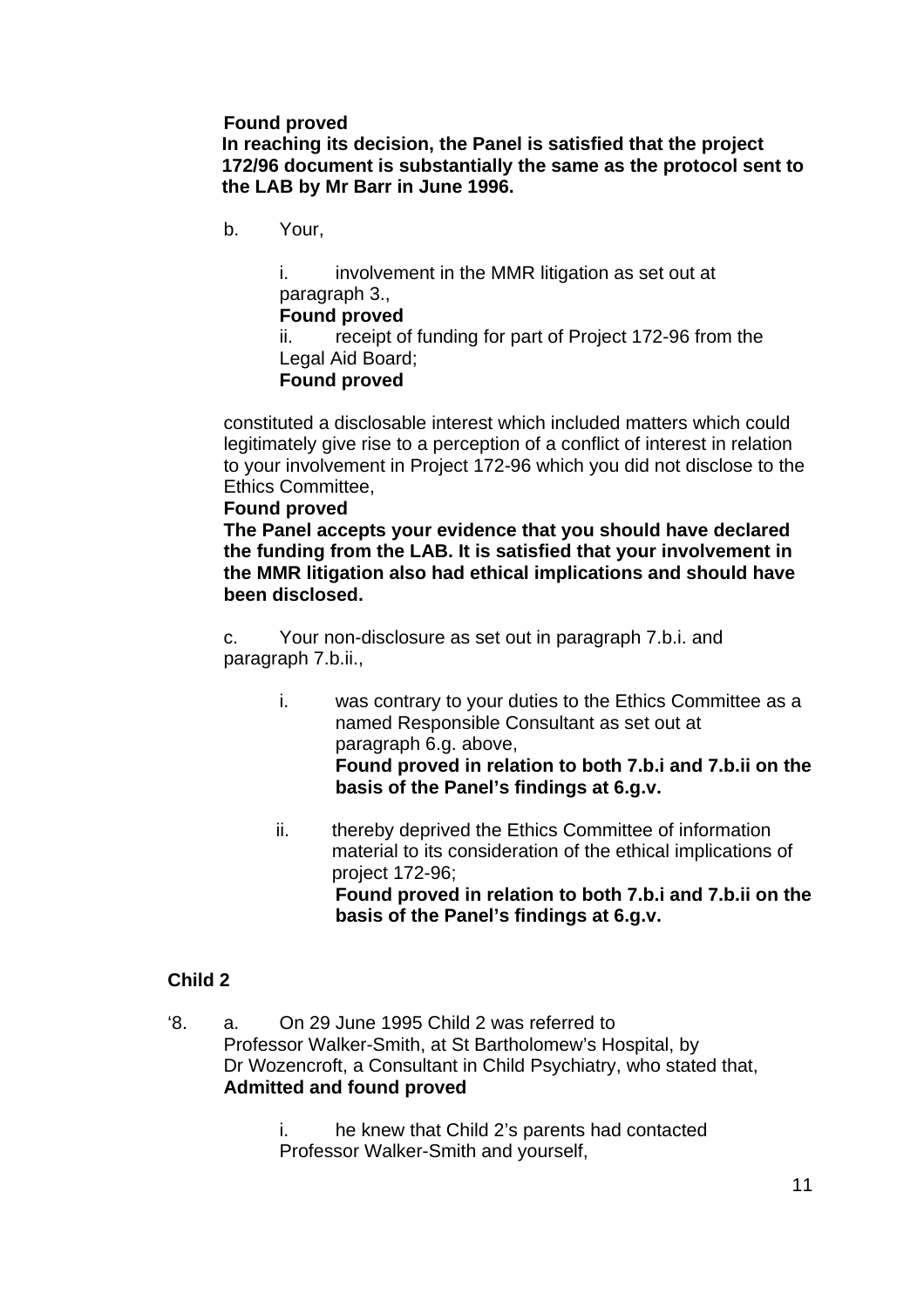# **Admitted and found proved**

ii. Child 2's condition fell within the diagnostic category of Autistic Spectrum Disorder,

### **Admitted and found proved**

b. On 1 August 1995 Child 2 attended an outpatient consultation with Professor Walker-Smith at St Bartholomew's Hospital following which Professor Walker-Smith concluded that there was no evidence of Crohn's disease or chronic inflammatory bowel disease and he did not arrange to see Child 2 again,

# **Admitted and found proved**

c. On 16 May 1996 Professor Walker-Smith wrote to Child 2's mother asking to see Child 2 again and stating that he had had discussions about Child 2 with you and that you and Professor Walker-Smith had a plan for investigations,

### **Admitted and found proved**

d. On 24 June 1996 Professor Walker-Smith wrote to you stating that Child 2 was the most appropriate child to begin your programme, **Found proved** 

### **The Panel interprets the word "your" to mean you, Professor Walker-Smith and others.**

e. Child 2 was admitted to the Royal Free Hospital on or about 1 September 1996 under Professor Walker-Smith's clinical care, **Admitted and found proved**

f. Child 2's admission clerking note recorded that he had been admitted for investigation of the possible association between gastrointestinal disease/autism/measles, **Admitted and found proved**

### g. Between 1 September 1996 and his discharge on or about 9 September 1996 Child 2 underwent a colonoscopy, a barium meal and follow-through, an MRI scan of his brain, a lumbar puncture, a Schilling test, an EEG and other neurophysiological investigations, and a variety of blood and urine tests,

# **Admitted and found proved**

h. Of the tests set out in 8.g. above, on 2 September 1996 you signed the request form for the EEG and for other neurophysiological investigations to be undertaken on Child 2, stating that the reason for the request/relevant history included disintegrative disorder, **Admitted and found proved** 

i. Dr Berelowitz, Consultant Paediatric Psychiatrist, and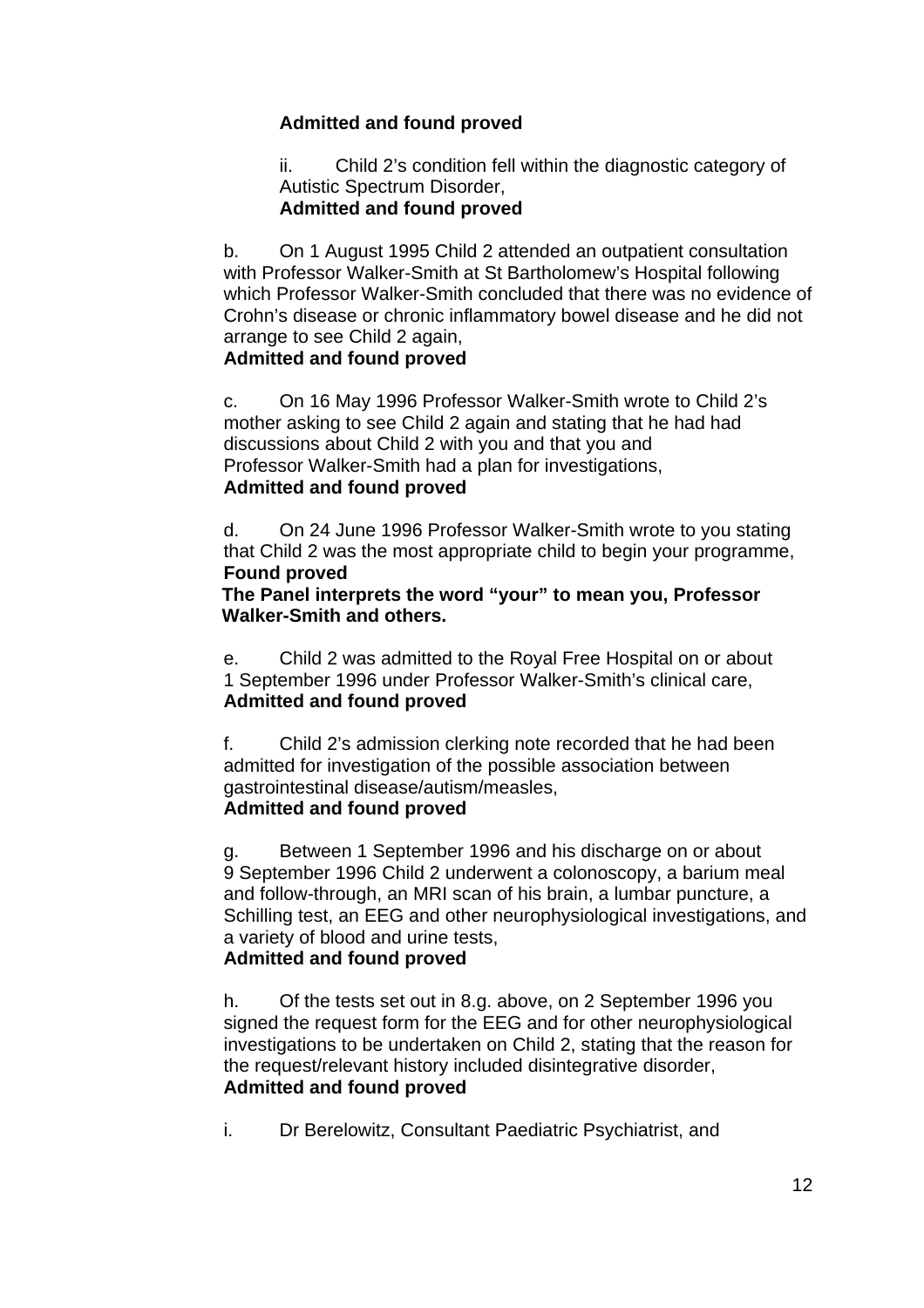Dr Harvey, a Consultant Neurologist, assessed Child 2 after he had undergone the lumbar puncture, EEG and other neurophysiological investigations, referred to at 8.g. above; **Admitted and found proved**

'9. a. You caused Child 2 to undergo a programme of investigations for research purposes without having Ethics Committee approval for such research,

**Found proved** 

**In reaching its decision, the Panel is satisfied that you had a number of conversations with Mrs 2 regarding Child 2's condition, which resulted in the referral of that child to Professor Walker-Smith. After his assessment of Child 2 at St Bartholomew's Hospital on 1 August 1995, Professor Walker-Smith concluded that gastro-intestinal investigations were not indicated and he did not arrange to see Child 2 again.** 

**In May 1996, after you had further contact with Mrs 2 regarding Child 2's condition and subsequent discussions with Professor Walker-Smith, Child 2 was re-assessed by him on 21 June 1996. Professor Walker-Smith recorded in the notes: "Arrange admission with Dr Wakefield." After that out-patient consultation, Professor Walker-Smith wrote to Dr Cartmel (Child 2's GP) (letter dated 28 June 1996) in which he states: "I think Crohn's disease is unlikely. Dr Wakefield has the view that there may be some kind of other inflammation which may be a relevant factor in Child 2's illness and we now have a programme for investigating children who have autism and a possible reaction to immunisation". The Panel has concluded, on the basis of the medical records, that the programme of investigations that Child 2 underwent was for research purposes and for which there was no Ethics Committee approval.** 

 b. The programme of investigations carried out on Child 2 was part of the research study *project* referred to at paragraphs 5.b. and 5.c. above,

#### **(Amended) Found proved**

**The Panel finds that the programme of investigations carried out on Child 2, and the reasons recorded in the clinical records for those investigations, follow closely the project protocol referred to at paragraphs 5.b. and 5.c. In coming to that view, the Panel has had regard to the letters of June 1996 from Professor Walker-Smith to yourself, in which he refers to child 2 as "the most appropriate child to begin our programme". The medical records further indicate that at least four paired biopsies were taken at colonoscopy, which the Panel concludes was in accordance with the investigations described in the project.**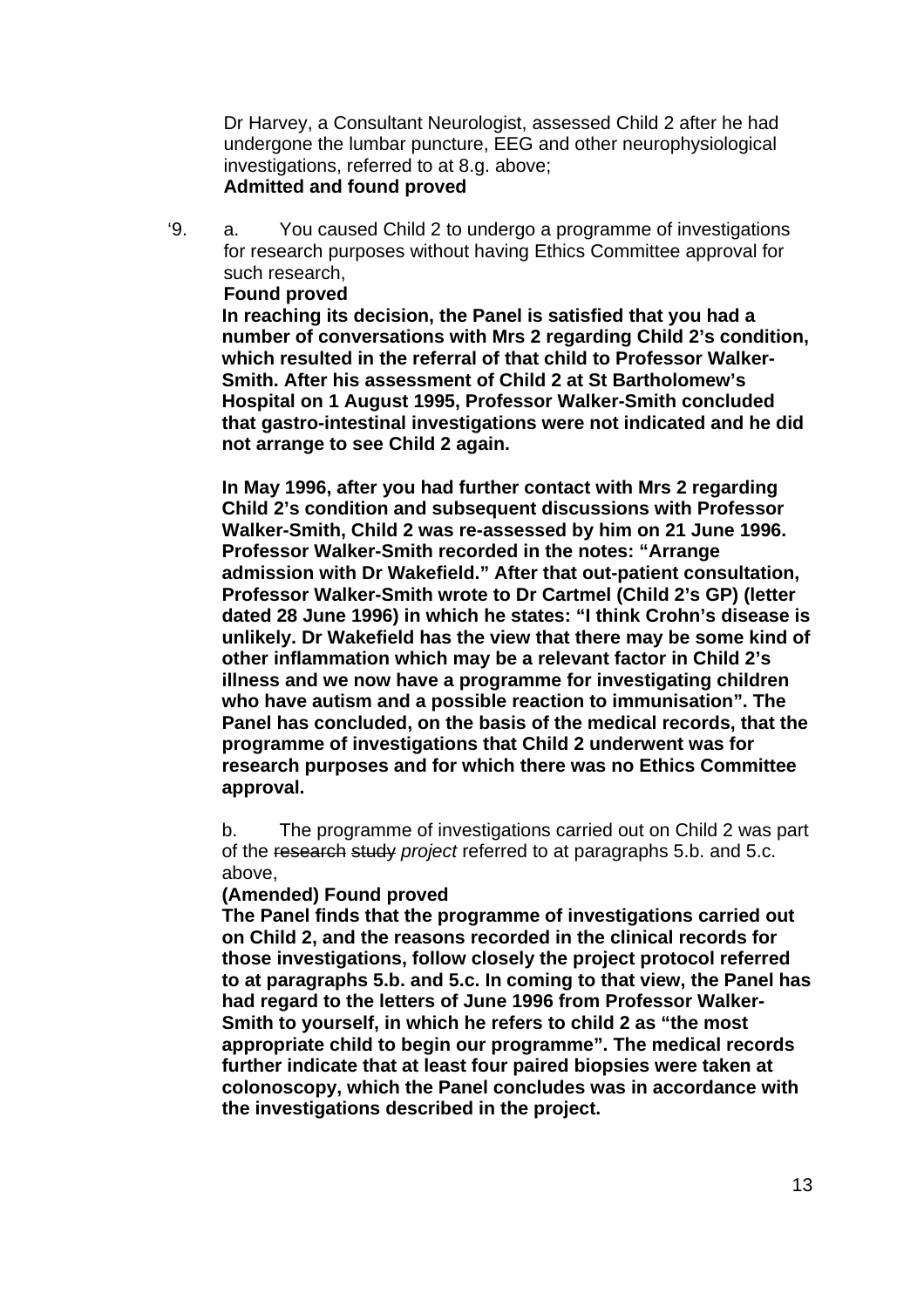c. The research study was carried out on Child 2 *was investigated under the project* without the approval of the Ethics Committee in that it was not research covered by any Ethics Committee application other than that for Project 172-96 and,

### **(Amended) Found proved**

 **The Panel is satisfied that there was no relevant Ethics Committee approval at the time when these investigations were carried out.** 

i. contrary to the conditions of approval for

Project 172-96 Child 2 had been enrolled into the research study *project* before 18 December 1996,

**(Amended) Found proved** 

 **Child 2 was admitted for investigations in September 1996.** 

ii. he did not qualify for the research study *project* as he failed to meet the inclusion criteria set out at paragraph 5.c.i. above,

**(Amended) Found proved on the basis that Child 2 had been vaccinated with MMR.** 

d. Contrary to the conditions of ethical approval for Project 172-96 you subsequently failed to ensure that a copy of the consent form and information sheet was included in Child 2's clinical notes,

### **Found not proved**

**The Panel accepts that at the time of Child 2's admission in September 1996, you could not have known about the conditions of ethical approval, which had been set out in a letter dated 7 January 1997 from the Ethics Committee to Professor Walker-Smith, acknowledged by him on 9 January 1997, and copied to you on the same date**.

 e. By reason of the matters referred to at paragraphs 9.c. and 9.d. you failed to comply with your duties to the Ethics Committee as a named Responsible Consultant as set out at paragraph 6.g. above, **Found proved in relation to paragraph 9.c. in relation to 6.g.(ii) only, which states the requirement to meet the inclusion criteria for Project 172-96.** 

f. You caused Child 2 to undergo a lumbar puncture without ensuring that he was first assessed by a clinician with the requisite neurological or psychiatric expertise to determine whether such an investigation was clinically indicated,

### **Found not proved**

**The Panel is not satisfied that this allegation has been made out to the requisite standard.**

g. You ordered that the investigations set out at paragraph 8.h. above be carried out on Child 2,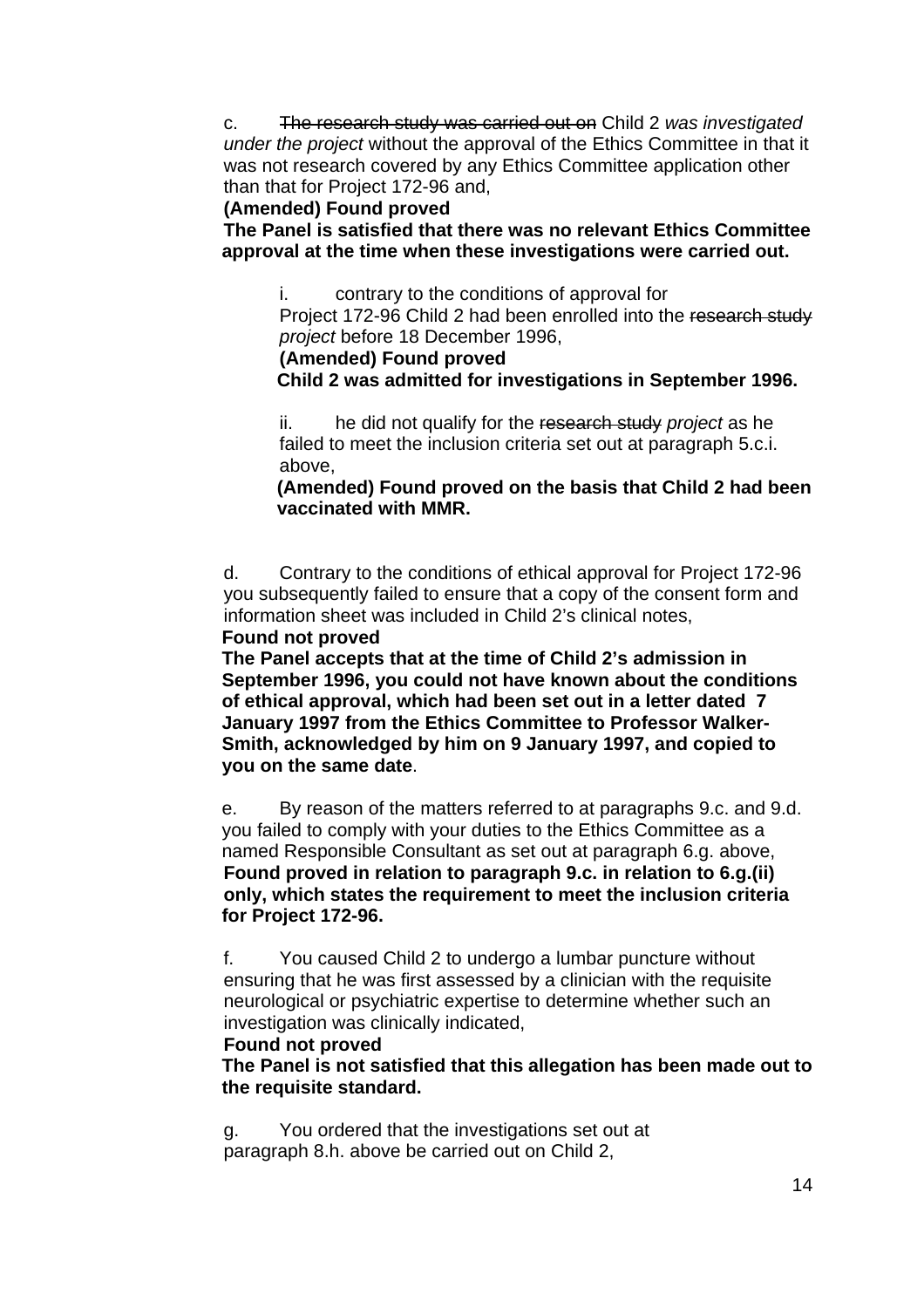**Found proved** 

**The Panel is satisfied that by signing the forms you did order the investigations and does not accept your explanation of your role as being purely administrative.** 

i. without having the requisite paediatric qualifications to do so,

**Found proved, as is evident by your CV.** 

ii. in contravention of the limitations on your Honorary Consultant appointment as set out at paragraph 2. above, **Found proved on the basis of the wording of your job description and your letter of employment (contract).** 

h. Your conduct as set out above was contrary to the clinical interests of Child 2;

 **Found proved** 

**In reaching its decision, the Panel has had regard to its findings in relation to 9.a., 9.c. and 9.g.** 

### **Child 1**

'10 a. On 17 May 1996 Child 1's General Practitioner, Dr Barrow, wrote to Professor Walker-Smith referring Child 1 and indicating that Child 1 had been diagnosed as autistic and that his parents' concern was that his MMR vaccination might be responsible for his autism, **Admitted and found proved**

b. Dr Barrow's referral letter made no reference to any gastrointestinal symptoms,

**Found proved on the basis that as a matter of fact Dr Barrow's letter makes no mention of any gastrointestinal symptoms, although the Panel notes that there is a passing reference of gastrointestinal symptoms in one of the several enclosures.** 

c. Prior to his referral to Professor Walker-Smith Child 1's developmental delay had been noted, he had been seen by Dr Hauck, Consultant Psychiatrist, but no and previously a formal diagnosis of his condition had been reached,

**(amended) Admitted and found proved** 

d. On 21 July 1996 Child 1 was admitted to hospital under Professor Walker-Smith's clinical care, **Admitted and found proved**

e. Child 1's admission clerking note recorded that he had been referred for work-up of the possible relationship between autism/measles/IBD,

**Admitted and found proved**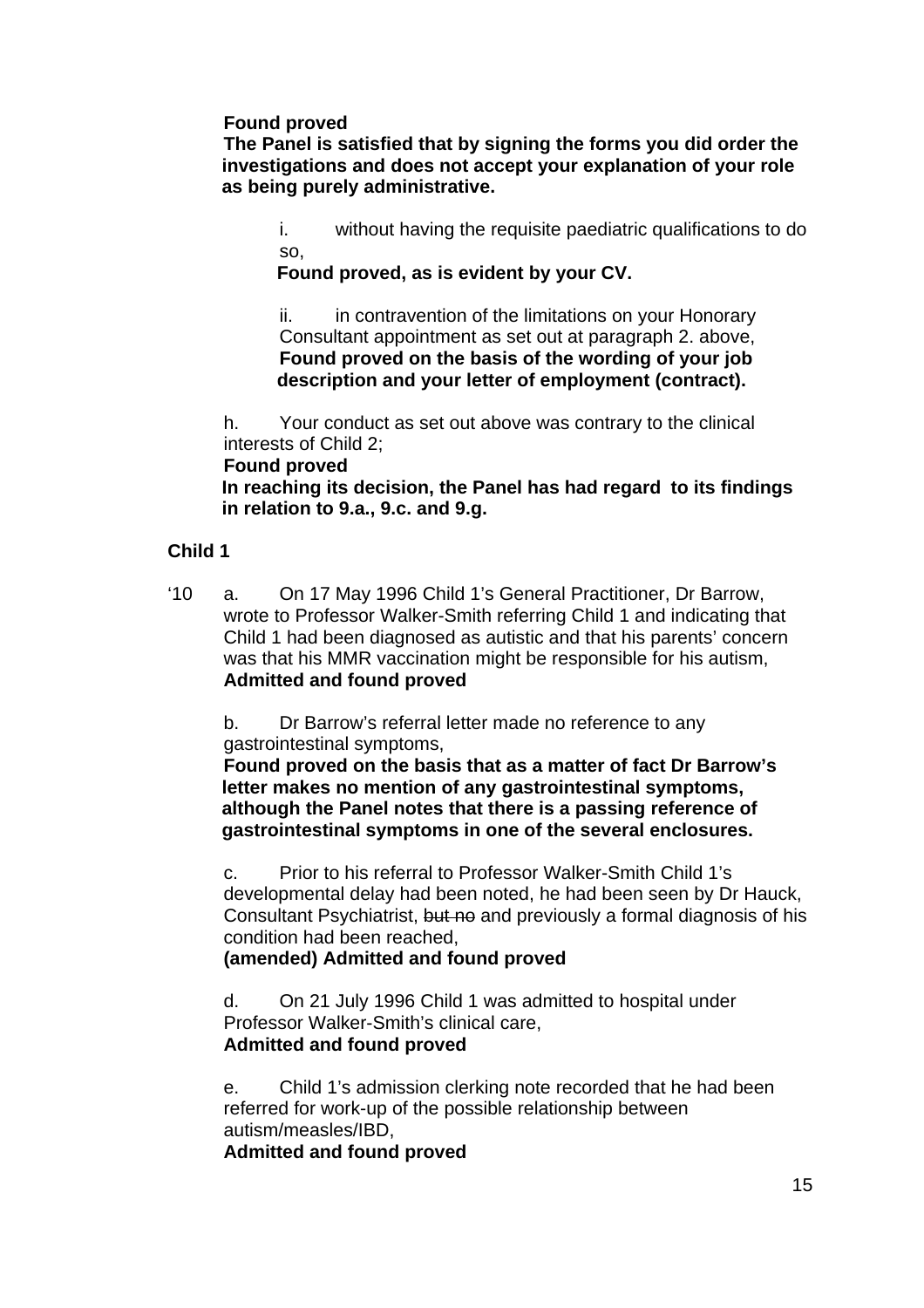f. Between 21 July 1996 and his discharge on 26 July 1996 Child 1 underwent an attempt at colonoscopy (which failed due to gross faecal loading), a clearance of his bowel and a colonoscopy, an MRI scan of his brain, an EEG and a variety of blood and urine tests, **Admitted and found proved**

g. On 23 October 1996 Child 1 was re-admitted as an inpatient, **Admitted and found proved**

h. Between 23 October 1996 and his discharge on 25 October 1996, Child 1 underwent a barium meal and follow-through, a limited neurological assessment by Dr Harvey and a lumbar puncture;

#### **Admitted and found proved**

'11. a You caused Child 1 to undergo a programme of investigations for research purposes without having Ethics Committee approval for such research,

#### **Found proved**

 **In reaching its decision the Panel is satisfied that it was your contact with Mrs 1 which initiated Dr Barrow's referral of Child 1 to Professor Walker-Smith on 17 May 1996. Professor Walker-Smith, after his assessment of Child 1 on 19 June 1996, concluded in his letter to Dr Barrow that Child 1 had the features of "toddler's diarrhoea" and planned to see Child 1 again in three months' time. However, Child 1 was admitted to hospital one month later. There were no apparent clinical reasons for this change in plan.** 

 **Child 1 underwent a colonoscopy, MRI scan of his brain, an EEG and a variety of blood and urine tests. These were some of the investigations listed in the programme of the project. He was further admitted on 23 October 1996 for further investigations regarding the "etiology of the autism", again for no obvious clinical gastro-intestinal reasons. During this admission, Child 1 underwent a barium meal and follow-through and a lumbar puncture. These were also the investigations listed in the programme of the project. The Panel has concluded that Child 1 underwent a programme of investigations for research purposes and for which there was no Ethics Committee approval.** 

b. The programme of investigations carried out on Child 1 was part of the research study *project* referred to at paragraphs 5.b. and 5.c. above,

#### **(Amended) Found proved.**

 **In reaching its decision, the Panel is satisfied that the programme of investigations carried out on Child 1, and the reasons recorded in the clinical notes for those investigations, follow closely the project protocol referred to at paragraphs 5.b. and 5.c. In this**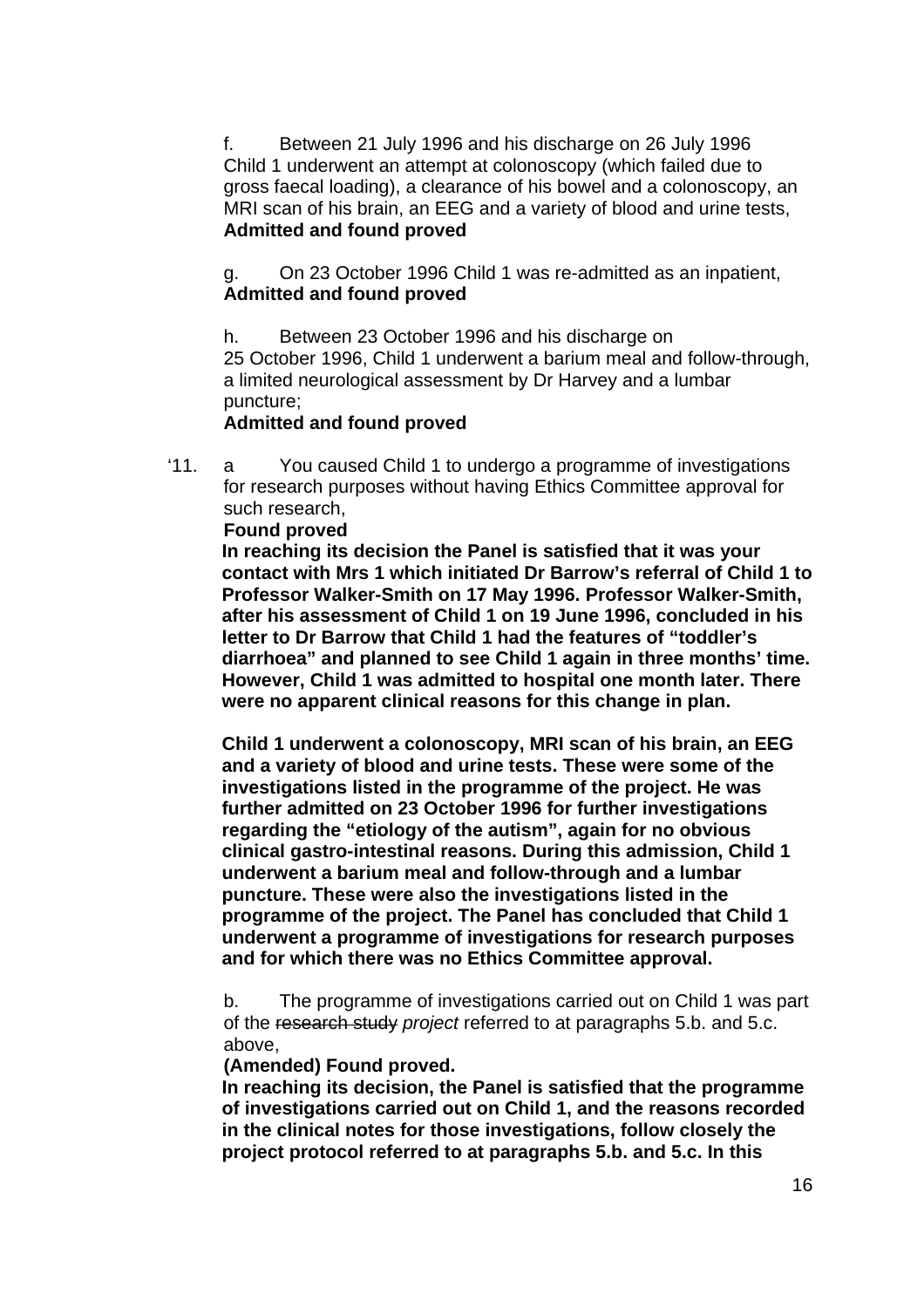**respect, the Panel has had regard to the letter dated 21 June 1996 from Professor Walker-Smith to Dr Barrow (Child 1's GP) which states: "As part of Dr Wakefield's and mine interest in the relationship between immunisation and chronic inflammatory bowel disease, I have arranged for routine blood tests to be done for screening for C-reactive protein, etc." It has also taken account of the letter from Dr Casson to you, dated 8 August 1996, asking when the child should be reviewed by you and if there were any other procedures that should be performed. In addition, the Panel has taken into account the discharge summary dated 9 August 1996 which states "Child 1 was admitted for further investigations into his autism and specifically to look into a possible association between his neurological condition and any gastro-intestinal disorders." On the basis of the investigations carried out, the Panel has concluded that these were part of the project.** 

c. The research study was carried out on Child 1 *was investigated under the project* without the approval of the Ethics Committee in that it was not research covered by any Ethics Committee application other than that for Project 172-96 and,

#### **(Amended) Found proved**

**The Panel is satisfied that there was no relevant Ethics Committee approval at the time when these investigations were carried out.** 

i. contrary to the conditions of approval for Project 172-96 Child 1 had been enrolled into the project research study before 18 December 1996,

**(amended) Found proved on the basis that the investigations on Child 1 were carried out in July 1996 and October 1996.** 

ii. he did not qualify for the research study *project* as he failed to meet the inclusion criteria set out at paragraph 5.c.i. above,

**(Amended) Found proved on the basis that the medical records show that Child 1 had been vaccinated with MMR.**  iii. he did not qualify for the research study *project* as he failed to meet the inclusion criteria set out at paragraph 5.c.ii. above,

**(Amended) Found proved on the basis that Child 1 was admitted with an established diagnosis of autism.** 

d. Contrary to the conditions of ethical approval for Project 172-96 you subsequently failed to ensure that a copy of the consent form and information sheet was included in Child 1's clinical notes,

### **Found not proved**

**The Panel accepts that at the time of Child 1's admissions to the Royal Free Hospital in July and October 1996, you could not have known about the conditions of ethical approval, which had been set out in a letter dated 7 January 1997 from the Ethics Committee**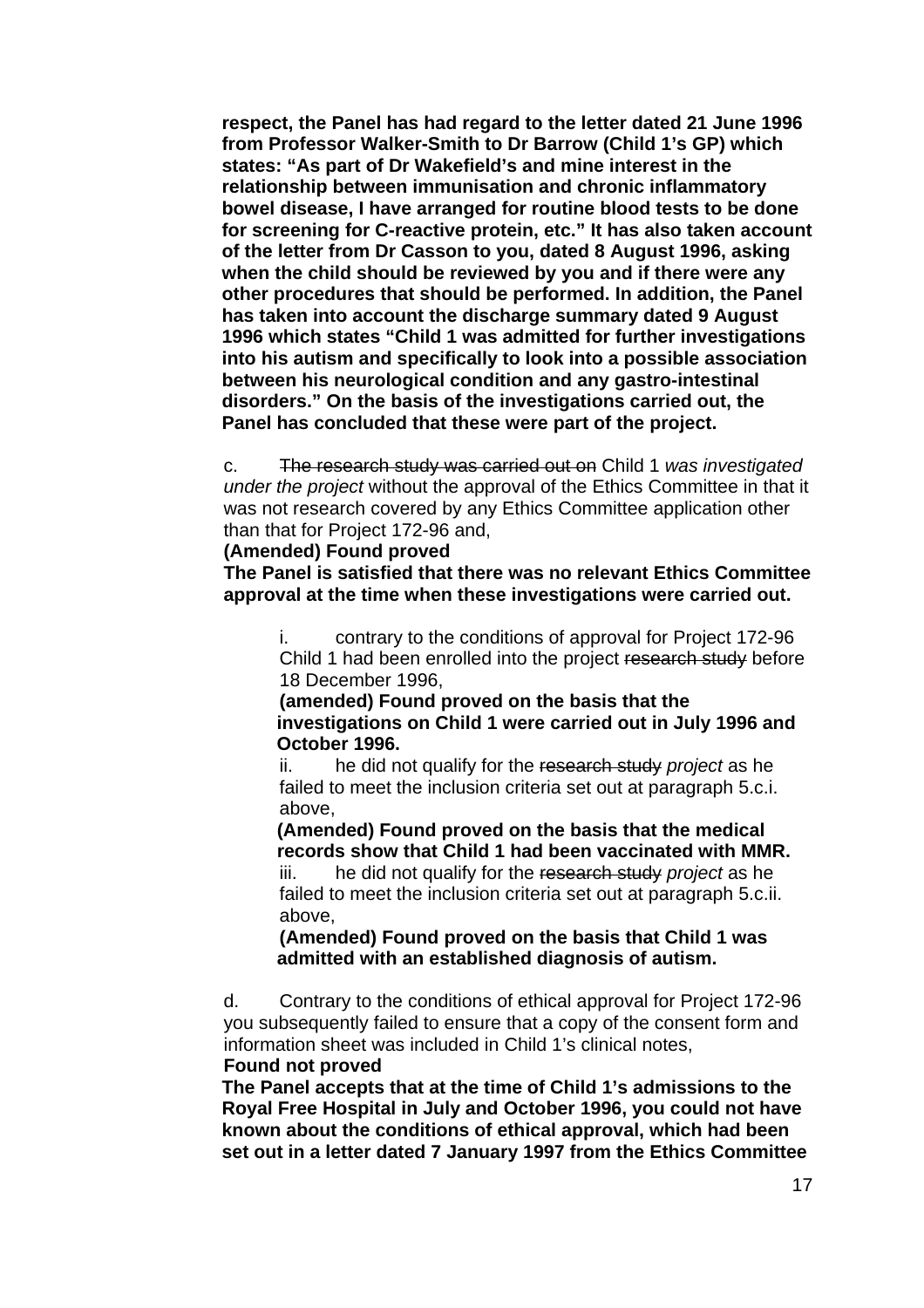**to Professor Walker-Smith, acknowledged by him on 9 January 1997, and copied to you on the same date**.

e. By reason of the matters referred to at paragraphs 11.c. and 11.d. you failed to comply with your duties to the Ethics Committee as a named Responsible Consultant as set out at paragraph 6.g. above, **Found proved in relation to 11. c. on the basis of 6.g.(ii)** 

f. Your conduct as set out above was contrary to the clinical interests of Child 1;

 **Found proved in the light of the Panel's findings at 11.a., 11.b., 11.c., and 11. e.**

# **Child 3**

'12. a. On 19 February 1996 Child 3's General Practitioner, Dr Shantha, referred Child 3 to Professor Walker-Smith indicating that Child 3 had behavioural problems of an autistic nature, severe constipation and learning difficulties all associated by his parents with his MMR vaccination,

# **Admitted and found proved**

b. Child 3 was admitted to hospital on or about 8 September 1996 under Professor Walker-Smith's clinical care, **Admitted and found proved**

c. Between 8 September 1996 and his discharge on 13 September 1996, Child 3 underwent a colonoscopy, barium meal and follow-through, an MRI scan of his brain, a lumbar puncture, an EEG and a variety of blood and urine tests, **Admitted and found proved**

d. Of the tests set out in 12. c. above, the results from the lumbar puncture were normal; **Admitted and found proved**

'13. a. You caused Child 3 to undergo a programme of investigations for research purposes without having Ethics Committee approval for such research,

**Found proved** 

**In reaching its decision that you caused Child 3 to undergo a programme of investigations, the Panel has taken into account your evidence that you had initial contact with the parents of Child 3, which led to his referral to Professor Walker-Smith. The Panel has also taken into account Child 3's Royal Free Hospital records, including the letter dated 4 April 1996 from Professor Walker-Smith to you, in which he states that he has not yet booked Child 3 for a colonoscopy as he is waiting for "full details of the**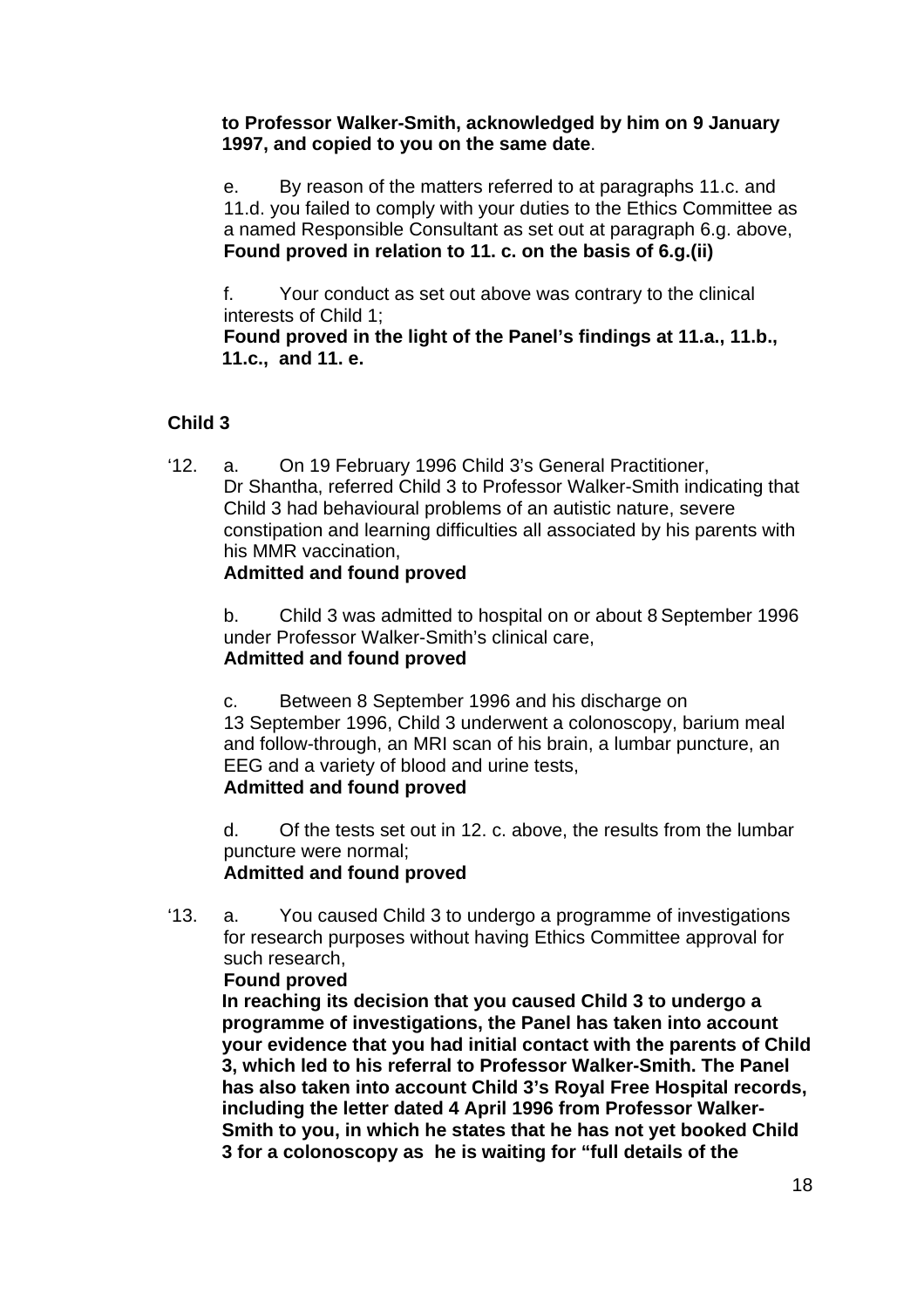**investigative protocol" to be worked out. The letter dated 18 July 1996 from Professor Walker-Smith to you states: "we are arranging for [Child 3's] admission for colonoscopy on Sunday, the 8th September, followed by your intensive investigations". The Panel has concluded on the basis of this correspondence, that the programme of investigations that Child 3 underwent was for research purposes and there was no Ethics Committee approval for such research.** 

b. The programme of investigations carried out on Child 3 was part of the research study *project* referred to at paragraphs 5.b. and 5.c. above,

**(Amended) Found proved.** 

**In reaching its decision, the Panel is satisfied that the programme of investigations carried out on Child 3, and the reasons recorded in the clinical notes for those investigations, follow closely the project protocol referred to at paragraphs 5.b. and 5.c.** 

**In addition to the reasons set out at 13. a., the Panel has taken into account the letter dated 16 May 1996 from Professor Walker-Smith to the paediatric neurologist which states: "I am actually passing on [your] letter to my colleague Dr Andy Wakefield, who is the inspiration of our work linking MMR, autistic behaviour and Crohn's disease and I am asking him to write to you to fill you in on our proposed study…".** 

**The Panel has also borne in mind Dr Casson's discharge summary to Child 3's GP dated 4 October 1996 which states: "Child 3 was admitted for investigation of possible bowel disease and a possible association of this with his autism..".** 

c. The research study was carried out on Child 3 *was investigated under the project* without the approval of the Ethics Committee in that it was not research covered by any Ethics Committee application other than that for Project 172-96 and,

#### **(Amended) Found proved**

**The Panel is satisfied that there was no relevant Ethics Committee approval at the time when these investigations were carried out.** 

i. contrary to the conditions of approval for Project 172-96 Child 3 had been enrolled into the research study *project* before 18 December 1996,

#### **(Amended) Found proved**

**Child 3 was admitted for investigation at Royal Free on 8 September 1996.** 

ii. he did not qualify for the research study *project* as he failed to meet the inclusion criteria set out at paragraph 5.c.i. above,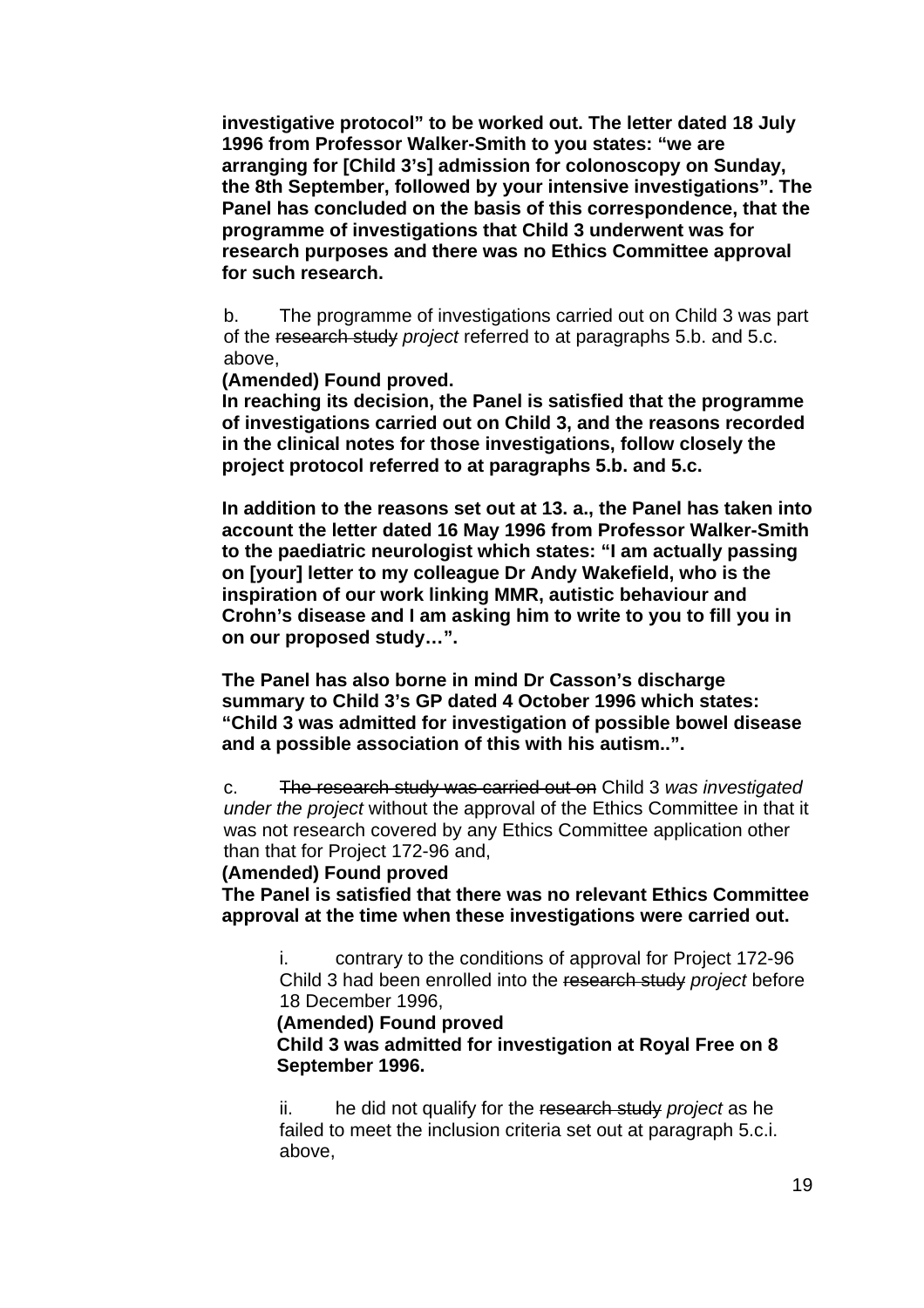### **(Amended) Found proved Child 3 had been vaccinated with MMR.**

iii. he did not qualify for the research study *project* as he failed to meet the inclusion criteria set out at paragraph 5.c.ii. above,

### **(Amended) Found proved**

**The Panel has taken into account the fact that Child 3 had a diagnosis of autism spectrum disorder.** 

d. Contrary to the conditions of ethical approval for Project 172-96 you subsequently failed to ensure that a copy of the consent form and information sheet was included in Child 3's clinical notes, **Found not proved** 

 **The Panel accepts that at the time of Child 3's admission to the Royal Free Hospital in September 1996, you could not have known about conditions of ethical approval, which had been set out in a letter dated 7 January 1997 from the Ethics Committee to Professor Walker-Smith, acknowledged by him on 9 January 1997, and copied to you on the same date**.

e. You caused Child 3 to undergo a lumbar puncture, **Found proved on the basis that the lumbar puncture was an integral part of the programme of investigations for Project 172-96, for which you were a Responsible Consultant.** 

i. without ensuring that he was first assessed by a clinician with the requisite neurological or psychiatric expertise to determine whether such an investigation was clinically indicated, **Found not proved.** 

 **The Panel is not satisfied that this allegation has been proved to the requisite standard.**

ii. which was not clinically indicated,

#### **Found proved**

 **The Panel has taken into account the fact that there is no evidence in Child 3's clinical notes to indicate that a lumbar puncture was required. Experts on both sides, Professor Rutter and Dr Thomas both considered that such a test was not clinically indicated.** 

f. Your actions as set out at paragraph 13.e. were contrary to your representations to the Ethics Committee that the procedures were clinically indicated,

 **Found proved in relation to 13eii.** 

 **In coming to this decision the Panel has noted the application you presented to the Ethics Committee entitled: "A new paediatric syndrome: enteritis and disintegrative disorder following**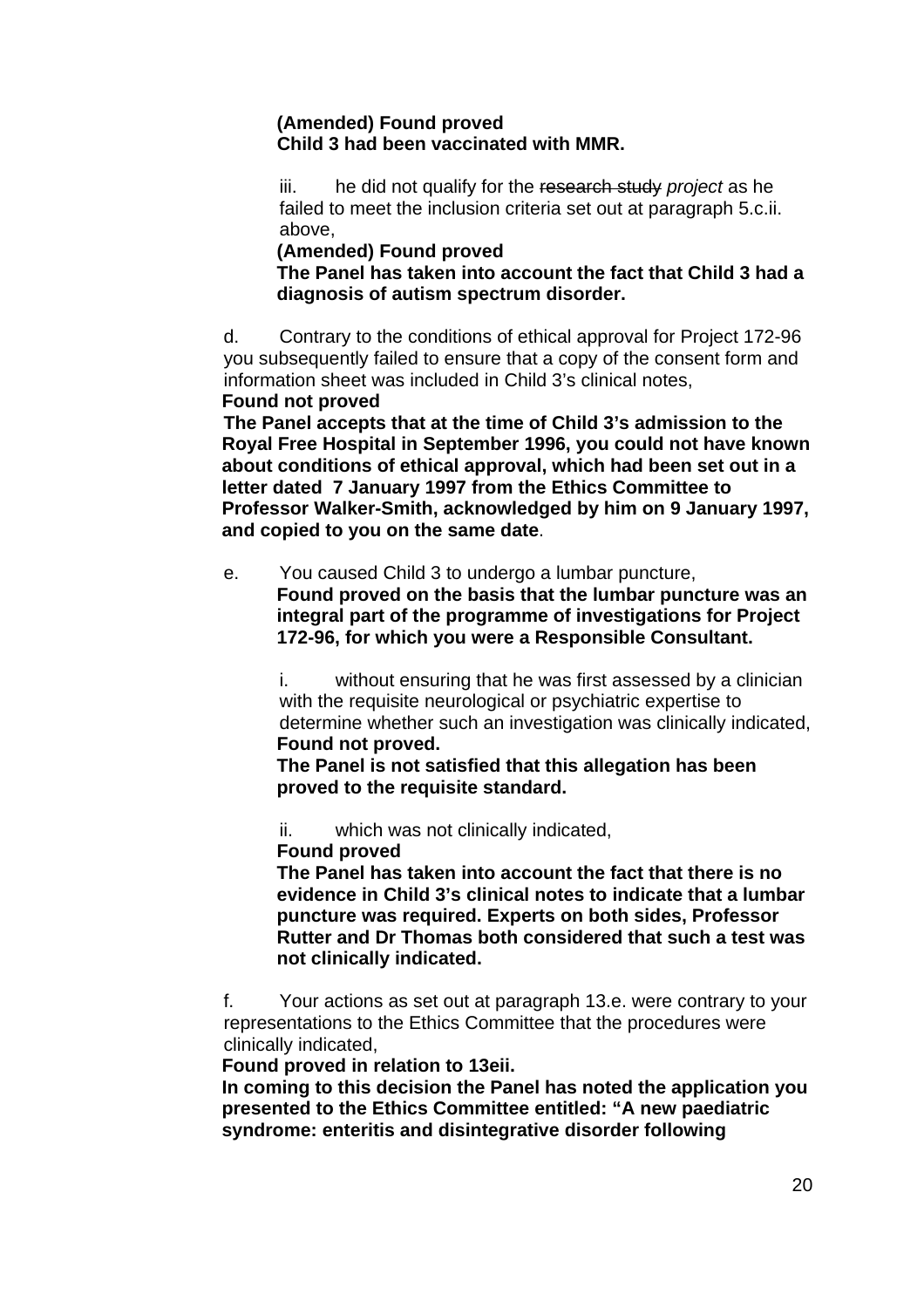**measles/rubella vaccination" in which you state: "all of the procedures … are clinically indicated".** 

g. By reason of the matters referred to at paragraphs 13.c., 13.d., 13.e. and 13.f. you failed to comply with your duties to the Ethics Committee as a named Responsible Consultant as set out at paragraph 6.g. above,

**(amended) Found proved in relation to 13.c, 13.e.(ii) and 13.f.** 

h. Your conduct as set out above was contrary to the clinical interests of Child 3;

 **Found proved. In reaching its decision, the Panel has had regard to its findings above.** 

# **Child 4**

'14. a. On 1 July 1996 Child 4's General Practitioner, Dr Tapsfield, wrote to you referring Child 4 for assessment regarding his possible autism and his bowel problems, **Admitted and found proved**

b. On 4 July 1996 you wrote to Professor Walker-Smith passing on the referral of Child 4 whom you stated "*sounds like a good candidate for our forthcoming study*",

**Admitted and found proved**

c. Prior to Dr Tapsfield writing to you Child 4 had been diagnosed in 1992 by Dr O'Brien, Consultant Psychiatrist, as being developmentally delayed with prominent autistic tendencies, **Admitted and found proved**

d. On 29 September 1996 Child 4 was admitted to hospital under Professor Walker-Smith's clinical care, **Admitted and found proved**

e. Child 4's admission clerking note stated that he had been "*admitted for study of disintegrative disorder/colitis/MMR*", **Admitted and found proved**

f. Between 29 September 1996 and his discharge on 4 October 1996 Child 4 underwent a colonoscopy, an attempt at barium meal and follow-through, an MRI scan of his brain, an EEG, other clinical neurophysiological investigations (namely an EP), and a variety of blood and urine tests,

# **Admitted and found proved**

g. Of the tests set out in 14.f. above,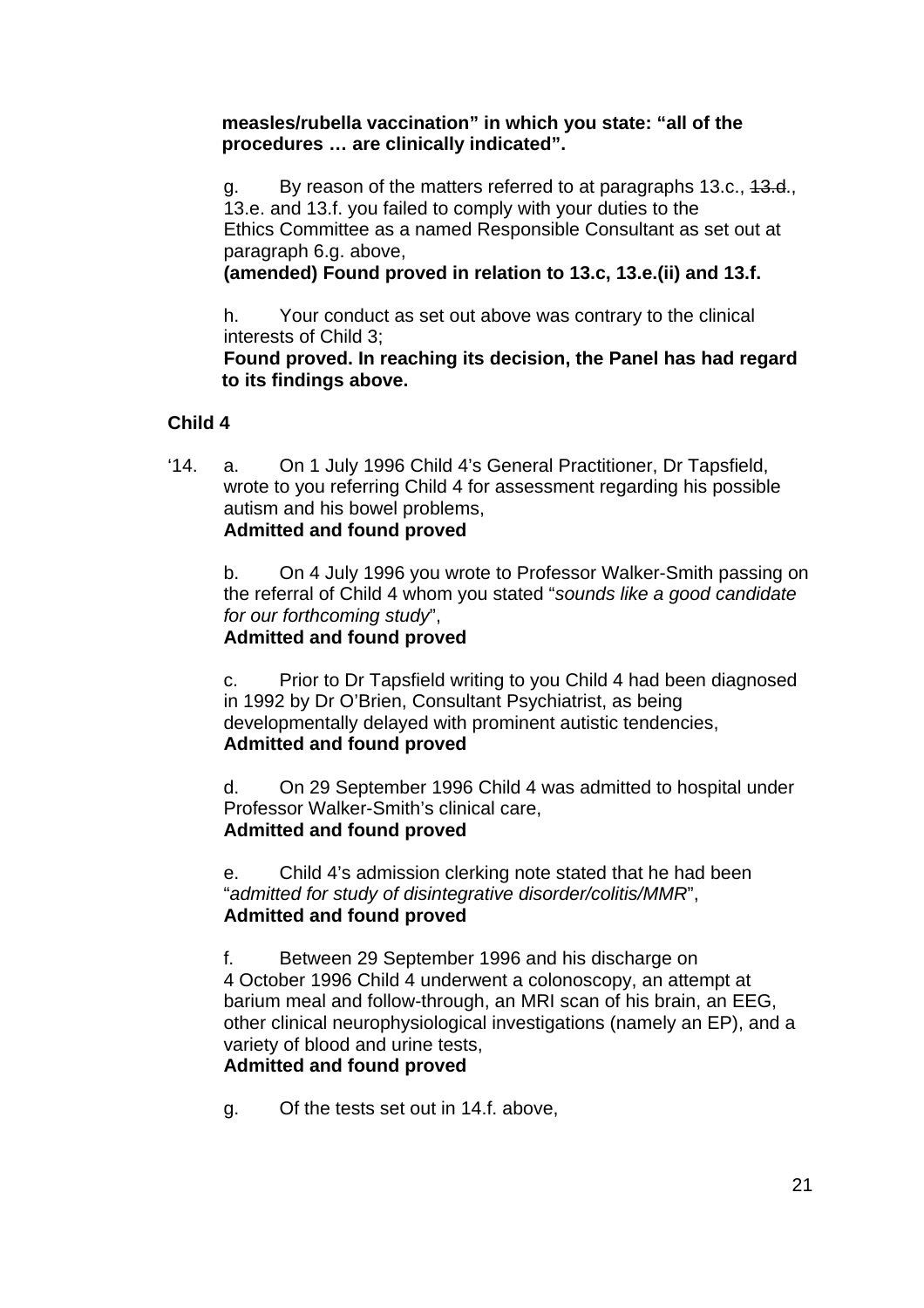i. on 30 September 1996 you signed a request form for an EEG and EP to be undertaken on Child 4, stating that the reason for the request/relevant history was "*disintegrative disorder and enteritis myelopathy*", **Admitted and found proved**

ii. the clinical neurophysiology results of the visual EP indicated that the investigator did not have latency values from control subjects but guessed at a normal response; **Admitted and found proved**

'15. a. You caused Child 4 to undergo a programme of investigations for research purposes without having Ethics Committee approval for such research,

#### **Found proved**

**In reaching its decision that you caused Child 4 to undergo the investigations, the Panel has taken into account that prior to his referral to the Royal Free Hospital on 1 July 1996, you had contact with the parents of Child 4 by letter dated 12 June 1996, and by telephone. In addition the Panel noted that you also had a telephone conversation with Child 4's GP prior to his referral.** 

**The Panel also had regard to a letter dated 4 July 1996 from you to Professor Walker-Smith, stating, "…(Child 4) sounds like a good candidate for our forthcoming study."** 

**Furthermore the Panel has had regard to a letter from Dr Casson to the parents of Child 4 which states, "…to confirm that [Child 4] is to be admitted…for colonoscopy…Any further investigations required will be decided on another occasion following consultation with Dr Wakefield." The admission notes make it clear that Child 4 was admitted without a prior out-patient appointment and without any clinical assessment of him having taken place.** 

**The Panel has concluded on the basis of this evidence that the programme of investigations that Child 4 underwent was for research purposes, for which there was no Ethics Committee approval.** 

b. The programme of investigations carried out on Child 4 was part of the research study *project* referred to at paragraphs 5.b. and 5.c. above,

#### **(Amended) Found proved**

**In reaching its decision, the Panel finds that the programme of investigations carried out on Child 4, and the reasons recorded in the clinical records for those investigations, follow closely the project protocol referred to at paragraphs 5.b. and 5.c. The**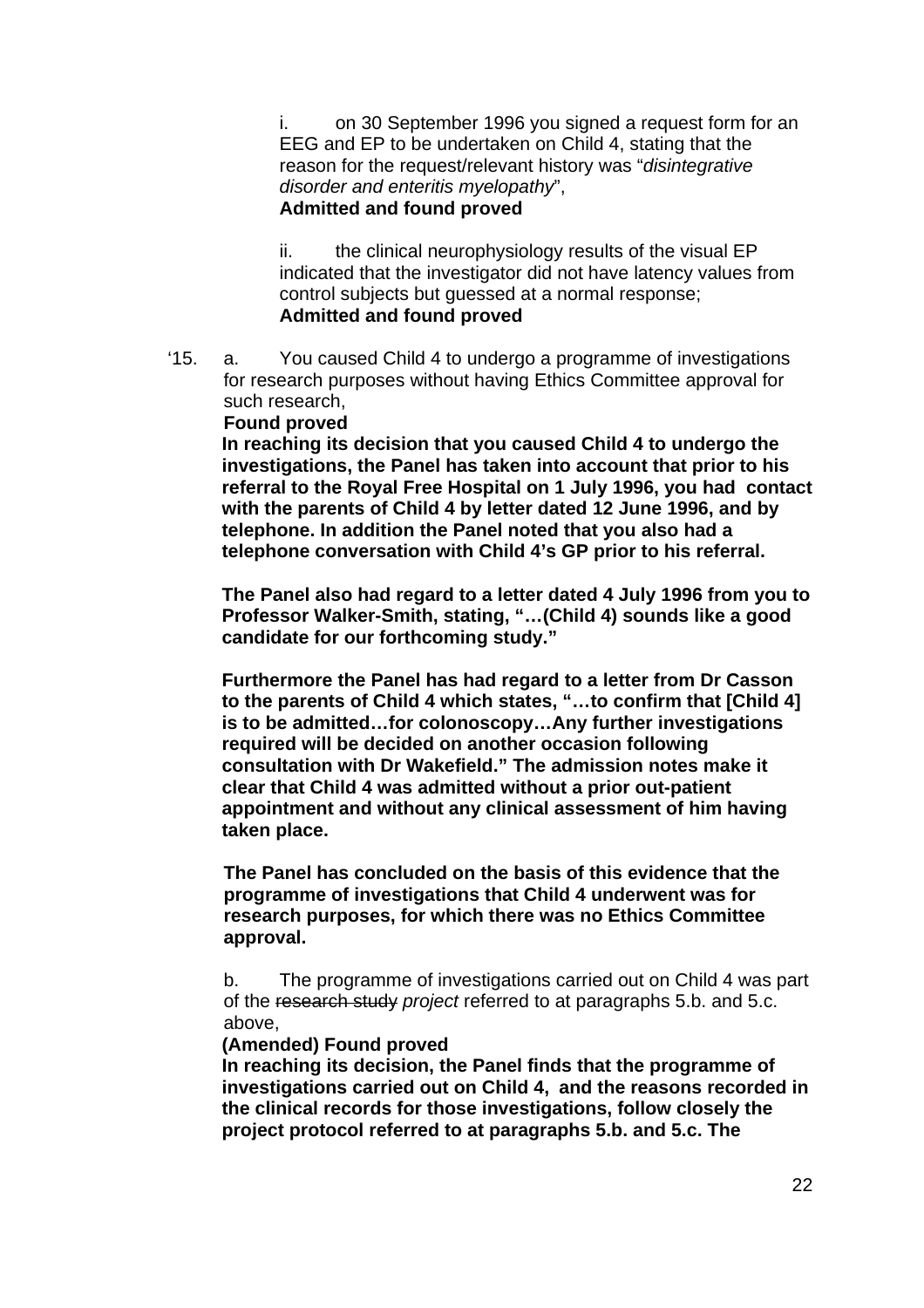#### **admission clerking notes state "Admitted for study of disintegrative disorder/colitis/MMR."**

c. The research study was carried out on Child 4 *was investigated under the project* without the approval of the Ethics Committee in that it was not research covered by any Ethics Committee application other than that for Project 172-96 and,

#### **(amended) Found proved**

 **The Panel is satisfied that there was no relevant Ethics Committee approval at the time when these investigations were carried out.** 

i. contrary to the conditions of approval for Project 172-96 Child 4 had been enrolled into the research study *project* before 18 December 1996,

**(Amended) Found proved on the basis that Child 4 was admitted for investigations on 29 September 1996.** 

ii. he did not qualify for the research study *project* as he failed to meet the inclusion criteria set out at paragraph 5.c.ii. above,

**(amended) Found proved on the basis that Child 4 was not diagnosed with disintegrative disorder.** 

d. Contrary to the conditions of ethical approval for Project 172-96 you subsequently failed to ensure that a copy of the consent form and information sheet was included in Child 4's clinical notes, **Found not proved** 

 **The Panel accepts that at the time of Child 4's admission on 29 September 1996, you could not have known about conditions of ethical approval, which had been set out in a letter dated 7 January 1997 from the Ethics Committee to Professor Walker-Smith, acknowledged by him on 9 January 1997, and copied to you on the same date**.

e. By reason of the matters referred to at paragraphs 15.c. and 15.d. you failed to comply with your duties to the Ethics Committee as a named Responsible Consultant as set out at paragraph 6.g. above, **(amended) Found proved** 

f. You ordered that the investigations set out at paragraph 14.g.i. above be carried out on Child 4,

### **Found proved**

**The Panel is satisfied that by signing the forms you ordered the investigations; it does not accept your explanation that your role was purely administrative.** 

i. without having the requisite paediatric qualifications to do so,

**Found proved, as is evident by your CV.**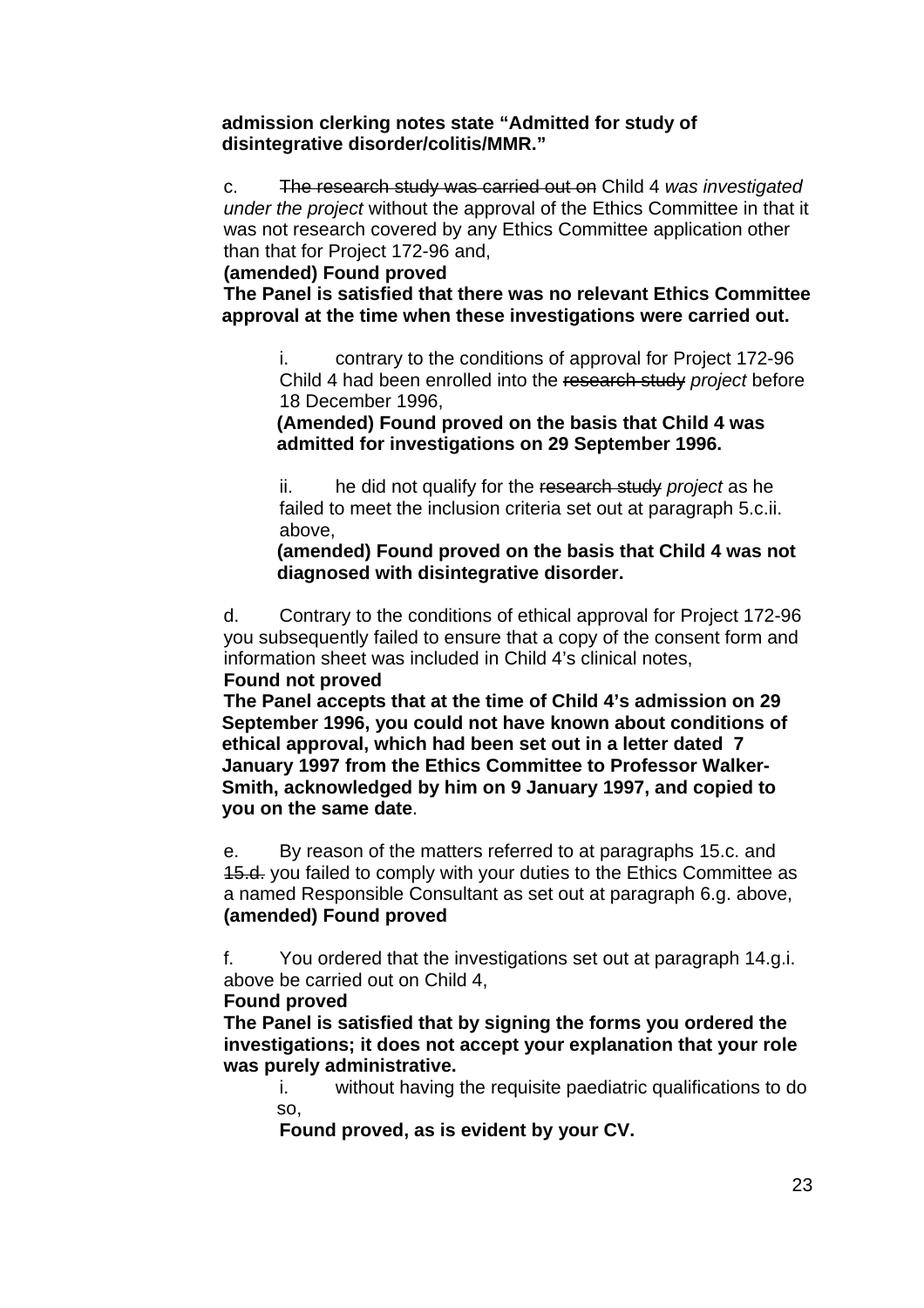ii. in contravention of the limitations on your Honorary Consultant appointment as set out at paragraph 2 above,

# **Found proved on the basis of the wording of your job description and your letter of employment (contract).**

g. You stated that one of the reasons for ordering an EEG and an EP was that Child 4 had disintegrative disorder when there was no such diagnosis,

# **Found proved on the basis of the information on the request form.**

h. You exposed Child 4 to an unnecessary neurophysiology investigation in that there were no control values available thereby rendering the investigation un-interpretable,

### **Found proved**

**The Panel is satisfied that in signing and sending the form to the Department of Clinical Neurophysiology, you exposed Child 4 to an unnecessary test.**

i. Your conduct as set out above was contrary to the clinical interests of Child 4;

# **Found proved on the basis of the above findings.**

# **Child 6**

'16. a. On 9 August 1996 Child 6's General Practitioner, Dr Nalletamby, wrote to you following a previous discussion that you had had with him on the telephone. Dr Nalletamby stated that Child 6 had autism syndrome, and also bowel disorder, and that Child 6's mother was interested in entering him into your trial, **Admitted and found proved**

b. On 11 September 1996 Professor Walker-Smith wrote to Dr Nalletamby stating that you had asked him to see Child 6 as he was the Paediatric Gastroenterologist associated with you in your study on autism and bowel disorder,

# **Admitted and found proved**

c. On 2 October 1996 Child 6 attended an outpatient consultation with Professor Walker-Smith following which he wrote to Dr Nalletamby advising that Child 6 was to come in for a colonoscopy and to enter your programme of investigation of children with autistic problems, **Admitted and found proved**

d. Child 6 was admitted to hospital on or about 27 October 1996 under Professor Walker-Smith's clinical care, **Admitted and found proved**

e. Between his admission and his discharge on or about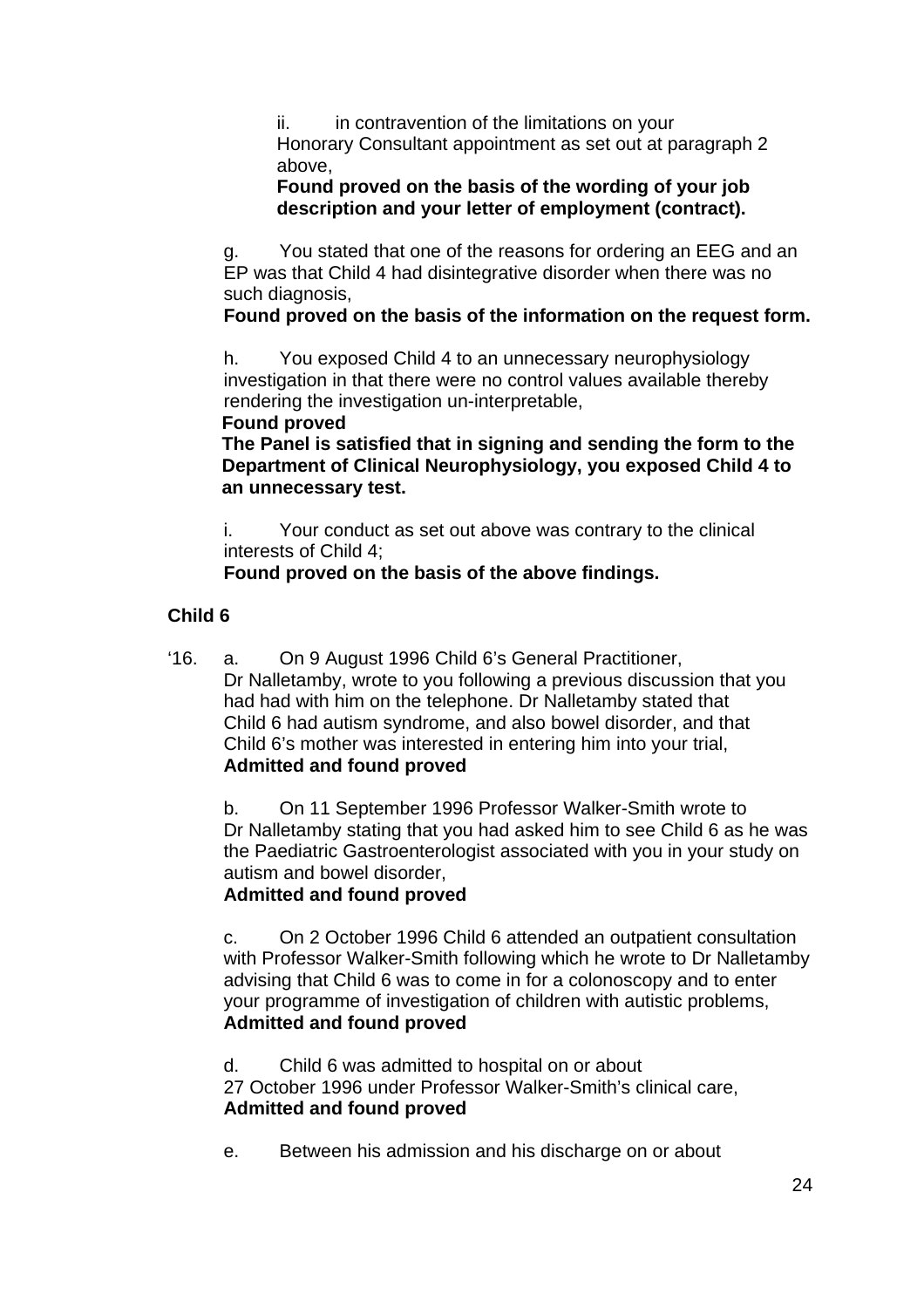1 November 1996 Child 6 underwent a colonoscopy, an MRI scan of his brain, a lumbar puncture, an EEG and other neurophysiological investigations:

### **Admitted and found proved**

f. On or about 1 November 1996 Child 6 was seen by Dr Berelowitz who concluded that the most likely diagnosis was Asperger's Syndrome.

### **Admitted and found proved**

'17. a. You caused Child 6 to undergo a programme of investigations for research purposes without having Ethics Committee approval for such research,

**Found proved.** 

**In reaching this decision that you caused Child 6 to undergo the investigations, the Panel has taken into account the telephone conversation you had with Child 6's mother in March 1996 and your subsequent telephone conversation with the child's GP, the gist of which concerned your research hypothesis. The Panel has also noted the letter dated 11 September 1996 from Professor Walker-Smith to the GP which states: "I have been asked by Dr Wakefield to see Child 6 as I am the Paediatric Gastroenterologist associated with Dr Wakefield in our study on autism and bowel disorder." Taking these factors into account, the Panel has concluded that the programme of investigations that Child 6 underwent was for research purposes, for which there was no Ethics Committee approval.** 

b. The programme of investigations carried out on Child 6 was part of the research study *project* referred to at paragraphs 5.b. and 5.c. above,

### **(Amended) Found proved**

**In reaching its decision, the Panel finds that the programme of investigations carried out on Child 6, and the reasons recorded in the clinical records for those investigations, follows closely the project protocol referred to at paragraphs 5.b. and 5.c.** 

c. The research study project was carried out on Child 6 *was investigated under the project* without the approval of the Ethics Committee in that it was not research covered by any Ethics Committee application other than that for Project 172-96 and,

#### **(Amended) Found proved**

**The Panel is satisfied that there was no relevant Ethics Committee approval at the time when these investigations were carried out.** 

i. contrary to the conditions of approval for Project 172-96 Child 6 had been enrolled into the research study *project* before 18 December 1996,

**(Amended) Found proved**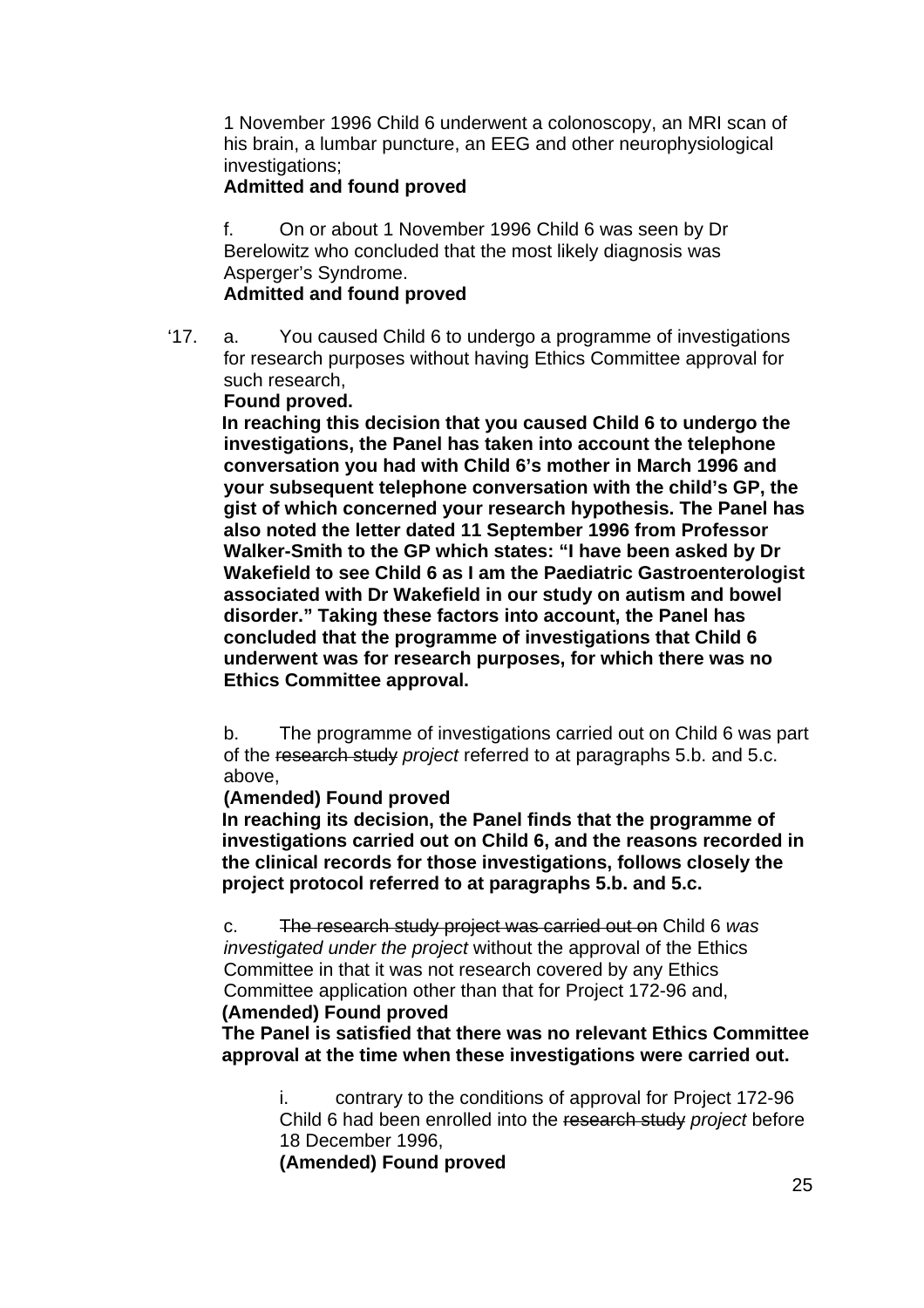### **Child 6 had been admitted for investigations on or about 27 October 1996.**

ii. he did not qualify for the research study *project* as he failed to meet the inclusion criteria set out at paragraph 5.c.i. above,

# **(Amended) Found proved**

**Child 6 had been vaccinated with MMR.** 

iii. he did not qualify for the research study *project* as he failed to meet the inclusion criteria set out in paragraph 5(c)(ii) above,

### **(Amended) Found proved Child 6 had been diagnosed with Asperger's Syndrome.**

d. By reason of the matters referred to at paragraph 17.c. you failed to comply with your duties to the Ethics Committee as a named Responsible Consultant as set out at paragraph 6.g. above, **Found proved** 

e. Your conduct as set out above was contrary to the clinical interests of Child 6;

### **Found not proved**

**The Panel found that, despite this child being subject to a programme of investigations rather than specific ones tailored to his needs, there was insufficient evidence to make a finding that the investigations were contrary to his clinical interests.** 

# **Child 9**

'18. a. On or prior to 11 September 1996 you supplied Professor Walker-Smith with Child 9's name enabling him to contact Child 9's paediatrician, Dr Clifford Spratt, **Admitted and found proved**

b. Thereafter, on 11 September 1996 Professor Walker-Smith wrote to Dr Spratt enclosing a copy of the research protocol *Proposed clinical and scientific study* and asking Dr Spratt whether he thought it was appropriate to investigate Child 9 in the protocol.

# **(amended) Found proved**

 **The Panel is satisfied that the allegation, as amended, reflects accurately the meaning of the letter from Professor Walker-Smith to Dr Spratt.** 

c. On 25 September 1996 Dr Spratt wrote to

Professor Walker-Smith indicating he would be pleased to take Professor Walker-Smith's advice about the proposed referral to your service,

# **Admitted and found proved**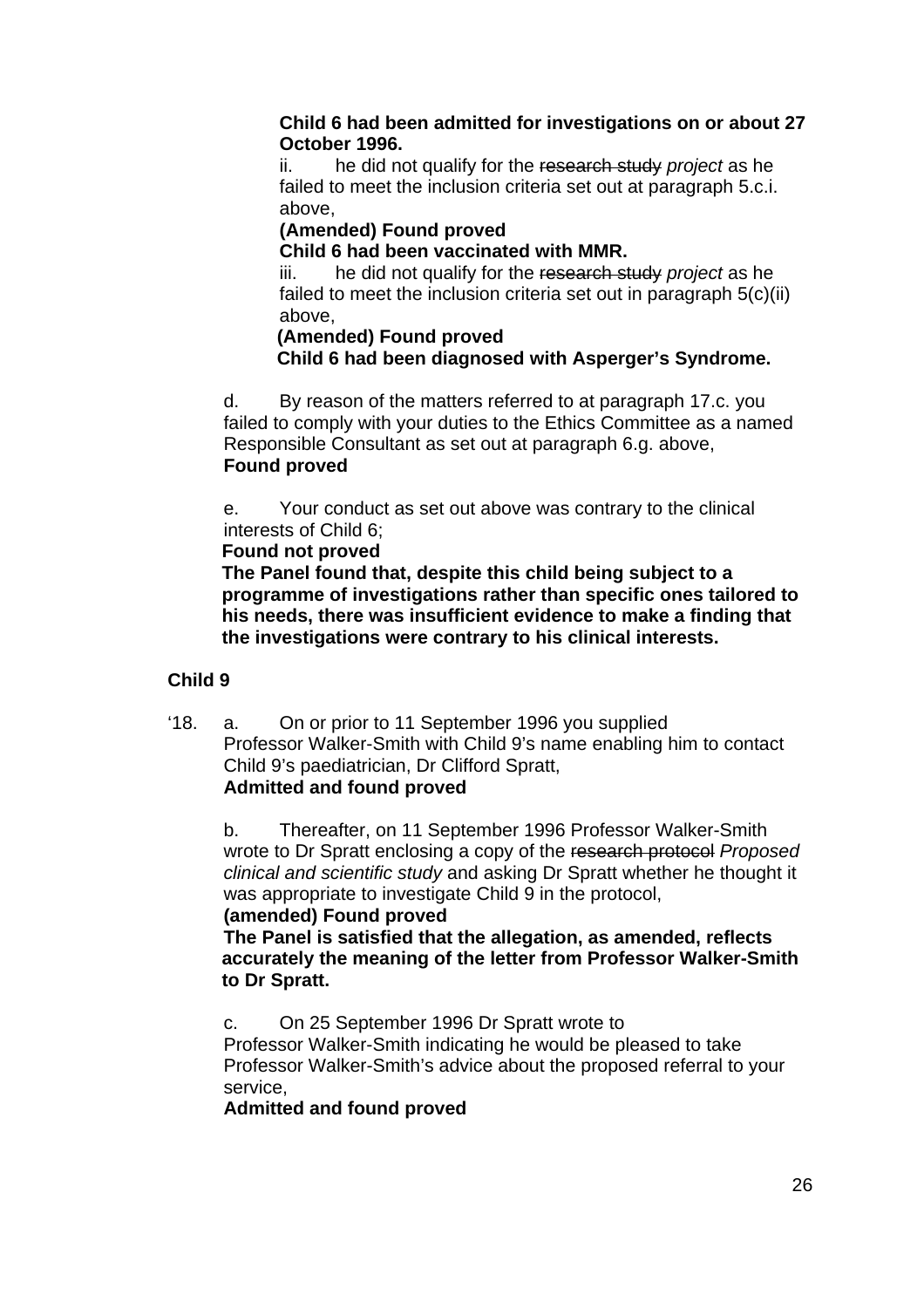d. Dr Spratt's letter made no reference to Child 9 suffering from gastrointestinal symptoms,

# **Admitted and found proved**

e. Prior to his referral to Professor Walker-Smith Child 9's developmental delay had been provisionally attributed to a form of autism in 1995 1994 by Southampton University *General* Hospital autism service but this provisional diagnosis was not accepted by his parents nor subsequently confirmed,

# **(amended) Admitted and found proved**

f. Child 9 was admitted to hospital on 17 November 1996 under Professor Walker-Smith's clinical care, **Admitted and found proved**

g. Between 17 November 1996 and his discharge on 22 November 1996, Child 9 underwent a colonoscopy, a barium meal and follow-through, and blood and urine tests. His parents refused to allow him to have a lumbar puncture which he was judged most unlikely to tolerate without sedation,

**Admitted and found proved to the words 'urine tests'. Found not proved from the words "His parents" onwards. The Panel is not satisfied to the requisite standard that this allegation has been made out.** 

h. On 9 December 1996 Child 9 was readmitted and underwent an MRI scan of his brain, an EEG and a lumbar puncture, all of which were undertaken under general anaesthetic, **Admitted and found proved**

i. The results from the lumbar puncture were normal; **Admitted and found proved**

'19. a. You caused Child 9 to undergo a programme of investigations for research purposes without having Ethics Committee approval for such research,

# **Found proved**

 **In reaching its decision that you caused Child 9 to undergo the programme of investigations, the Panel is satisfied that you were directly involved with the admission of Child 9 for the programme of investigations. By your own evidence, Mrs 9 contacted you, which initiated Child 9's referral to Professor Walker-Smith in November 1996. The Panel notes the letter dated 11 September 1996 from Professor Walker-Smith to Dr Spratt, Child 9's Consultant Paediatrician, with which he sent a copy of ,"Dr Wakefield's detailed proposal". In his reply to that letter, dated 25 September 1996, Dr Spratt states; "I would of course be very pleased to have your opinion of Child 9's distressing case history, and to take your advice about his proposed referral to Dr**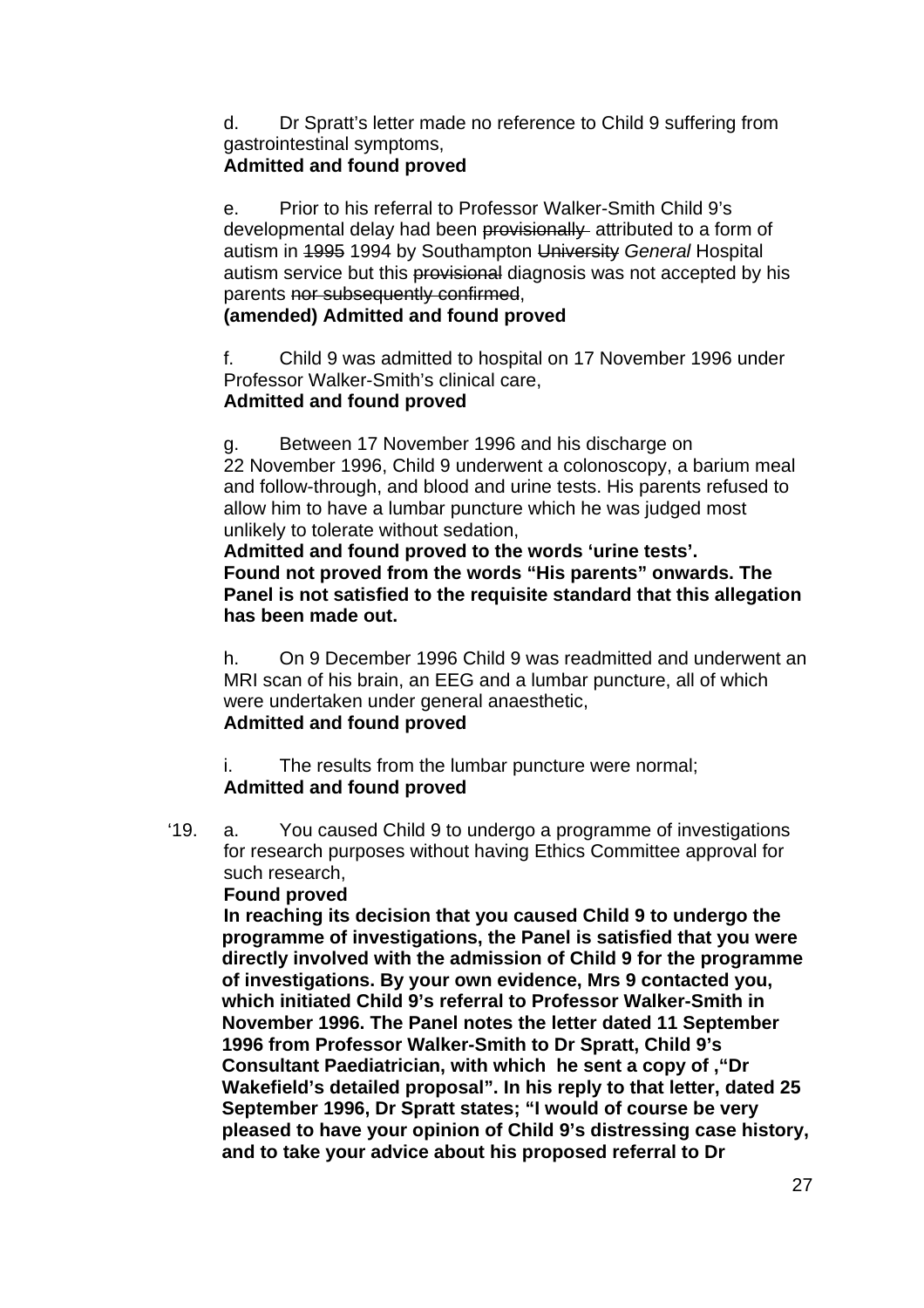**Wakefield's service." In these circumstances the Panel is satisfied that the programme of investigations that Child 9 underwent was for research purposes, for which there was no Ethics Committee approval.**

b. The programme of investigations carried out on Child 9 was part of the research study *project* referred to at paragraphs 5.b. and 5.c. above.

#### **(Amended) Found proved**

**In reaching its decision, the Panel finds that the programme of investigations carried out on Child 9, and the reasons recorded in the clinical notes for those investigations, follow closely the project protocol referred to at paragraphs 5.b. and 5.c. The Panel has also taken into account the letter dated 9 September 1996 from a research colleague, John Linnell, to Professor Walker-Smith, which states: "…it was agreed that he should, if possible, be included in our first 10 cases". In addition, the Panel has noted that Child 9, having been admitted to the Royal Free Hospital on 17 November 1996, was re-admitted on 9 December 1996 to complete the programme of investigations.** 

c. The research study was carried out on Child 9 *was investigated under the project* without the approval of the Ethics Committee in that it was not research covered by any Ethics Committee application other than that for Project 172-96 and,

#### **(Amended) Found proved**

**The Panel is satisfied that there was no relevant Ethics Committee approval at the time when these investigations were carried out.** 

i. contrary to the conditions of approval for Project 172-96 Child 9 had been enrolled into the research study *project* before 18 December 1996,

#### **(Amended) Found proved**

 **Child 9 was admitted for investigations on 17 November 1996 and 9 December 1996.**

ii. he did not qualify for the research study *project* as he failed to meet the inclusion criteria set out at paragraph 5.c.i. above,

#### **(Amended) Found proved on the basis that Child 9 had been vaccinated with MMR**

iii. he did not qualify for the research study *project* as he failed to meet the inclusion criteria set out at paragraph 5.c.ii. above,

### **(Amended) Found proved on the basis that Child 9 had a form of autism.**

d. Contrary to the conditions of ethical approval for Project 172-96 you subsequently failed to ensure that a copy of the consent form and information sheet was included in Child 9's clinical notes,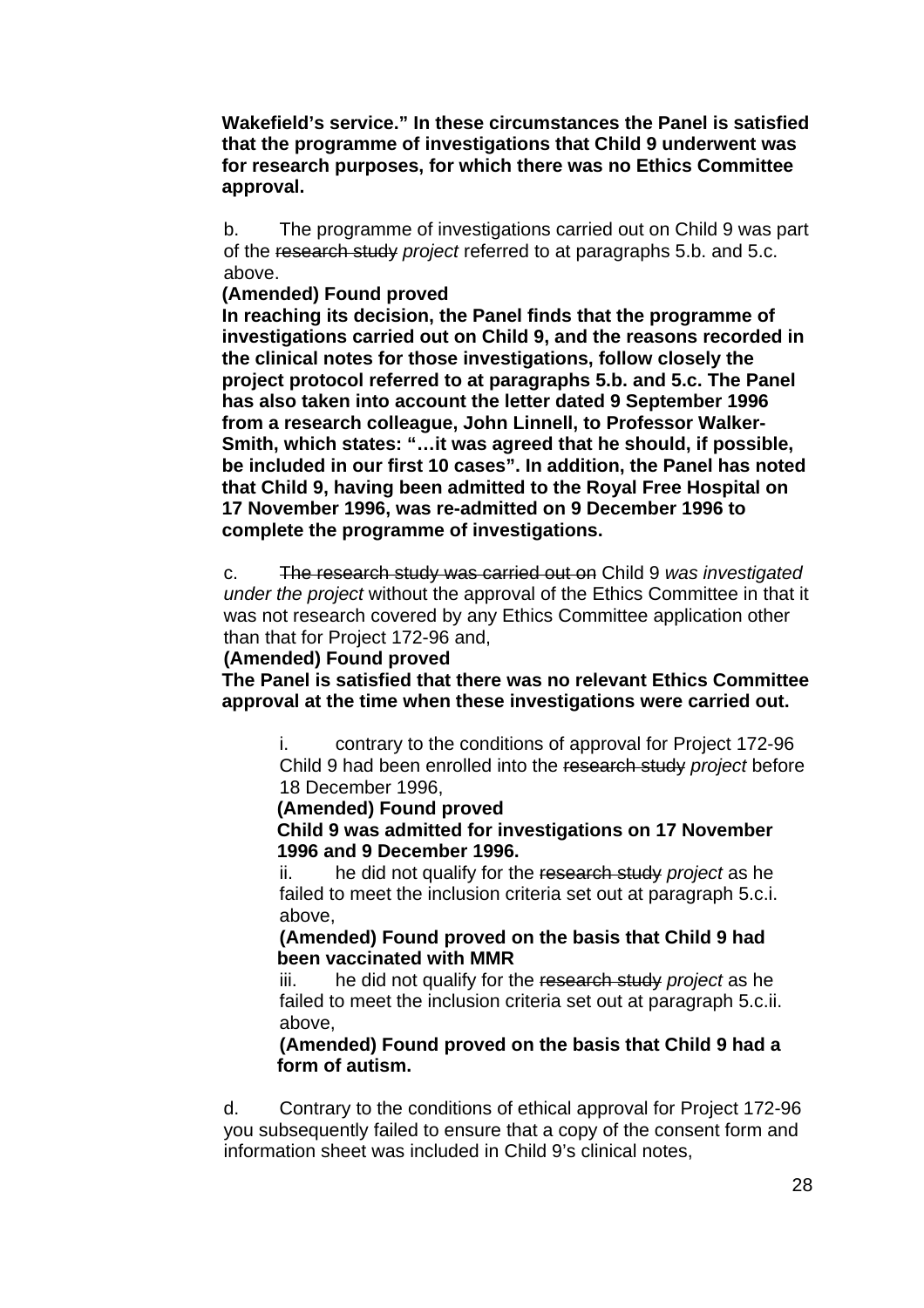### **Found not proved**

 **The Panel accepts that at the time of Child 9's admission in November 1996, you could not have known about conditions of ethical approval, which had been set out in a letter dated 7 January 1997 from the Ethics Committee to Professor Walker-Smith, acknowledged by him on 9 January 1997, and copied to you on the same date**.

e. You caused Child 9 to undergo a lumbar puncture, **Found proved. The lumbar puncture was an integral part of programme of investigations for Project 172-96, for which you were a** 

**Responsible Consultant.** 

i. without ensuring that he was first assessed by a clinician with the requisite neurological or psychiatric expertise to determine whether such an investigation was clinically indicated, **Found not proved. The Panel is not satisfied that this has been proved to the requisite standard.** 

ii. which was not clinically indicated,

**Found proved** 

 **In reaching its decision, the Panel has taken into account its finding at the stem of 19.e. and the fact that there was no evidence that there had been a further neurological deterioration in Child 9's condition.**

f. Your actions as set out at paragraph 19.e. were contrary to your representations to the Ethics Committee that the procedures were clinically indicated,

# **Found proved in relation to 19.e.ii.**

g. By reason of the matters referred to at paragraphs 19.c., 19.d., 19.e. and 19.f. you failed to comply with your duties to the Ethics Committee as a named Responsible Consultant as set out at paragraph 6.g. above,

**Found proved in relation to 19.c, 19. e.ii. and 19.f.** 

h. Your conduct as set out above was contrary to the clinical interests of Child 9;

# **Found proved on the basis of the above findings.**

# **Child 5**

'20. a. On or about 30 September 1996 you telephoned Child 5's General Practitioner's surgery and spoke to Dr Letham, a partner in the practice, who made a note of the call recording that you had made a very lengthy and convincing case for Child 5 to be referred to Professor Walker-Smith,

**Admitted and found proved**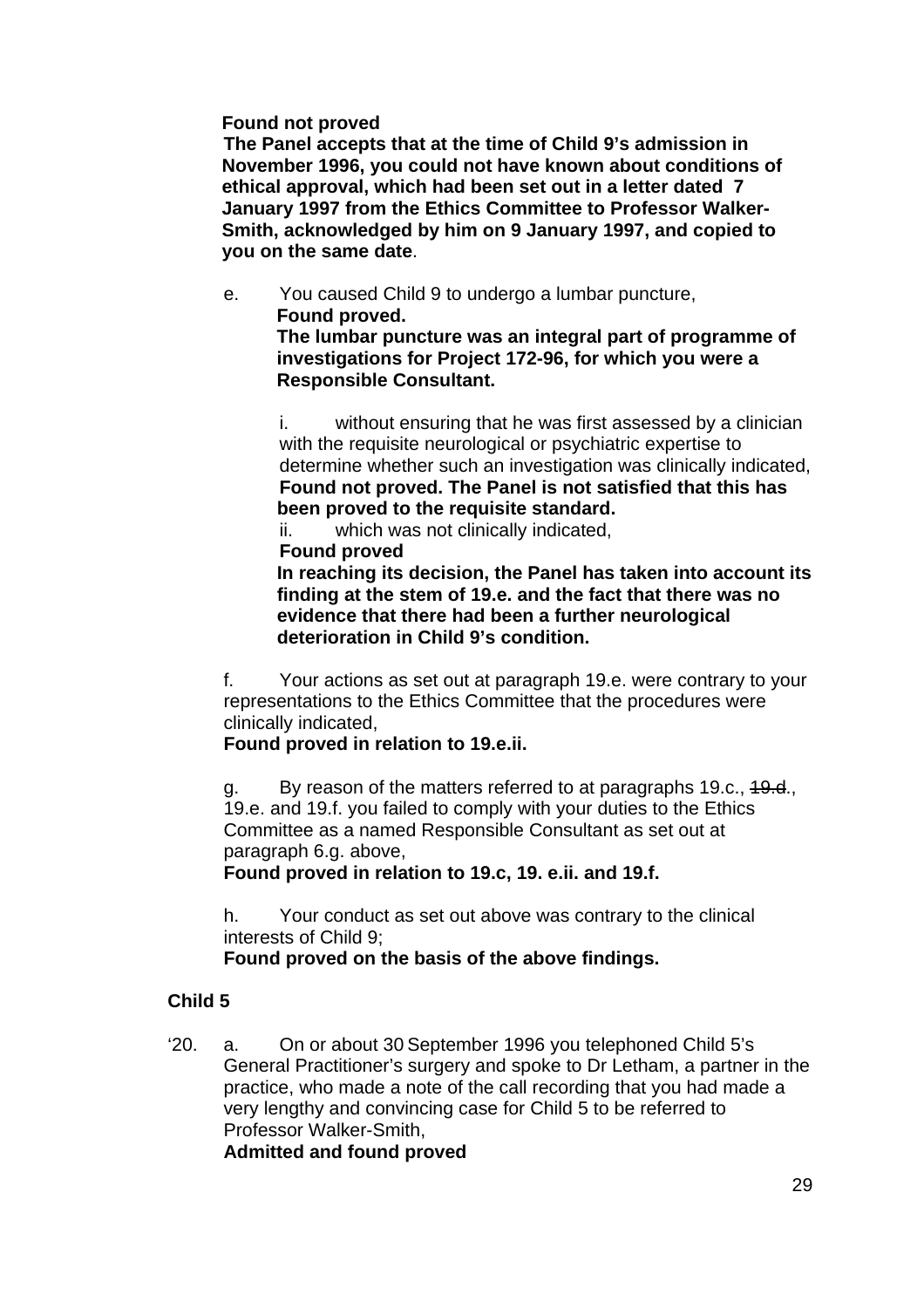b. On 1 October 1996 Child 5's General Practitioner, Dr Shillam, wrote to Professor Walker-Smith stating that Child 5's parents had been in contact with you and had asked Dr Shillam to refer Child 5 to him in relation to the study into the association between autism and childhood bowel problems,

# **Admitted and found proved**

c. Dr Shillam's referral letter gave details of Child 5's developmental delay with classical features of autism, and stated that Child 5's parents were concerned about an association between the MMR vaccine, childhood enteritis and possible brain damage, but made no reference to any gastrointestinal symptoms, **Admitted and found proved**

d. Prior to his referral to Professor Walker-Smith, in January 1992 Dr Williams, a Clinical Psychologist for the West Berkshire Health Authority, concluded that it was very likely that Child 5 was suffering from autism,

# **Admitted and found proved**

e. Child 5 was admitted to hospital on or about 1 December 1996 under Professor Walker-Smith's clinical care, **Admitted and found proved**

f. Between 1 December 1996 and his discharge on 6 December 1996 Child 5 underwent a colonoscopy, a barium meal and follow-through, an MRI scan of his brain, a neurological assessment by Dr Harvey, a lumbar puncture (although no results were obtained)**,** an EEG, a variety of blood and urine tests, **Admitted and found proved**

g. On 2 December 1996 you signed the request form for the EEG, referred to at 20.f. above, to be undertaken on Child 5 stating that the reason for the request/relevant history was "*disintegrative disorder and autism*",

# **Admitted and found proved**

h. On 3 December 1996 Child 5 was seen by Dr Berelowitz who concluded that the likely diagnosis was a developmental disorder, such as autism, but that chromosomal studies needed to be done, **Admitted and found proved**

i. On 15 January 1997 Child 5 was readmitted and underwent a repeat barium meal and follow-through under sedation, because of a previous suspected stricture, and a repeat lumbar puncture; **Admitted and found proved**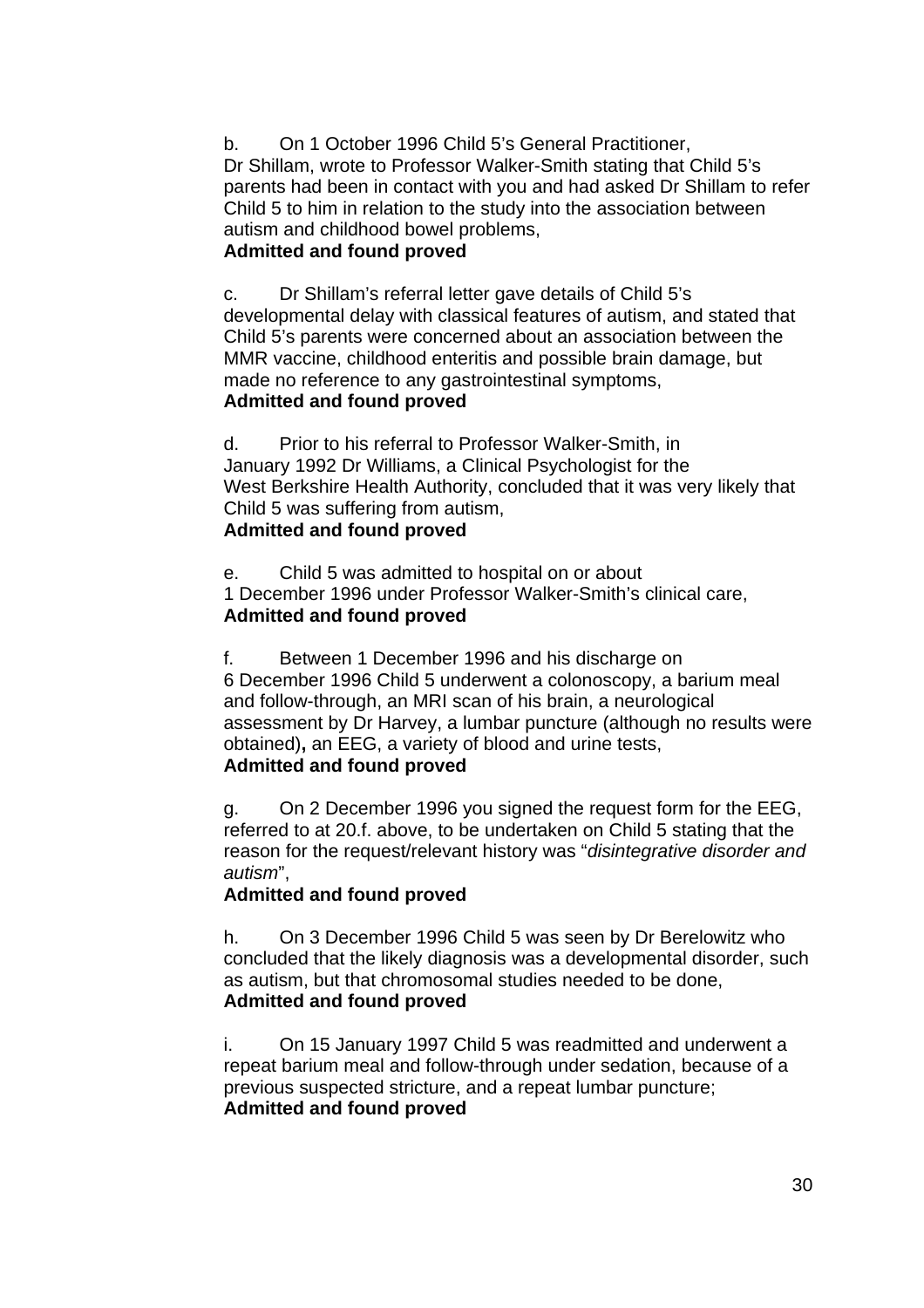'21. a. You caused Child 5 to undergo a programme of investigations for research purposes without having Ethics Committee approval for such research,

### **Found proved**.

**In reaching its decision that you caused Child 5 to undergo a programme of investigations, the Panel has taken into account your initial contact with Child 5's parents and with Child 5's General Practitioner, which precipitated his referral to Professor Walker-Smith on 1 October 1996. This referral letter states that Child 5 is being referred to Professor Walker-Smith "regarding your current study into association between autism and childhood bowel problems". The Panel has concluded that the programme of investigations that Child 5 underwent was for research purposes, for which there was no Ethics Committee approval.**

b. The programme of investigations carried out on Child 5 was part of the research study *project* referred to at paragraphs 5.b. and 5.c. above,

#### **(Amended) Found proved**

**The Panel finds that the programme of investigations carried out on Child 5, and the reasons recorded in the clinical notes for those investigations, follow closely the project protocol referred to at paragraphs 5.b. and 5c.** 

c. The research study was carried out on Child 5 *was investigated under the project* without the approval of the Ethics Committee in that it was not research covered by any Ethics Committee application other than that for Project 172-96 and,

#### **(Amended) Found proved**

**The Panel is satisfied that there was no relevant Ethics Committee approval at the time when these investigations were carried out.** 

i. contrary to the conditions of approval for Project 172-96 Child 5 had been enrolled into the research study *project* before 18 December 1996,

#### **(amended) Found proved.**

 **The first admission of Child 5 took place before 18 December 1996.** 

ii. he did not qualify for the *project* research study as he failed to meet the inclusion criteria set out at paragraph 5.c.i. above,

### **(amended) Found proved.**

### **Child 5 had been vaccinated with MMR**

iii. he did not qualify for the research study *project* as he failed to meet the inclusion criteria set out at paragraph 5.c.ii. above,

**(amended) Found proved.**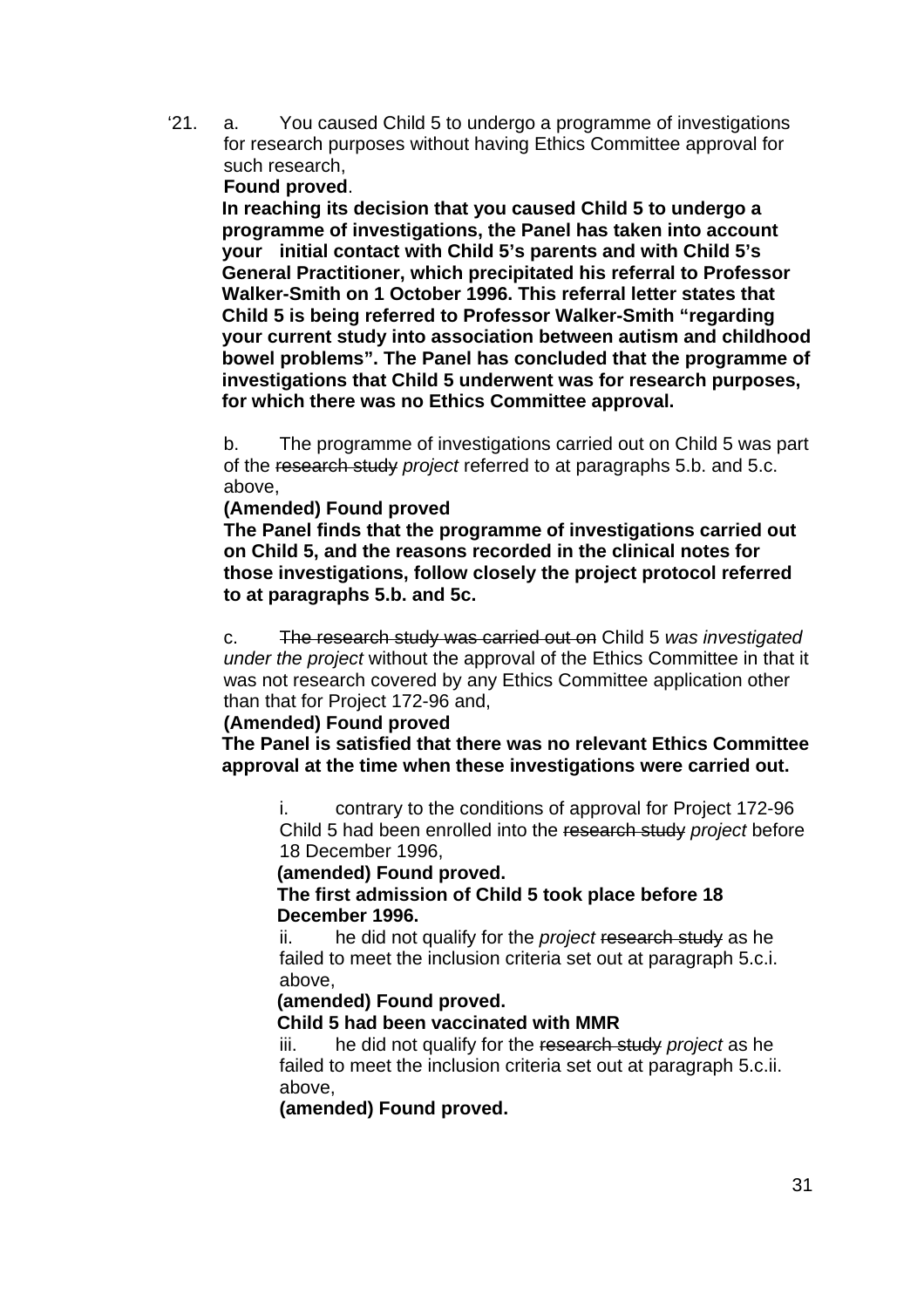**Professor Walker-Smith's letter dated 12 November 1996 to the child's GP, copied to you, confirmed that Child 5 was referred "with autism and disturbed behaviour"**.

d. Contrary to the conditions of ethical approval for Project 172-96 you subsequently failed to ensure that a copy of the consent form and information sheet was included in Child 5's clinical notes,

**Found proved in relation to the further investigations that Child 5 underwent during his second admission on or around 15 January 1997 under Project 172-96.** 

e. By reason of the matters referred to at paragraphs 21.c. and 21.d. you failed to comply with your duties to the Ethics Committee as a named Responsible Consultant as set out at paragraph 6.g. above, **Found proved** 

f. You ordered that the investigation set out at paragraph 20.g. above be carried out on Child 5,

# **Found proved**

**The Panel is satisfied that by signing the forms you ordered the investigations; it does not accept your explanation of your role that it was purely administrative.** 

i. without having the requisite paediatric qualifications to do so,

**Found proved, as is evident by your CV.**

ii. in contravention of the limitations on your Honorary Consultant appointment as set out at paragraph 2. above, **Found proved on the basis of the wording of your job description and your letter of employment (contract).**

g. You stated that one of the reasons for ordering an EEG was that Child 5 had disintegrative disorder when there was no such diagnosis, **Found proved.** 

**The Panel is persuaded by the EEG request form dated 2 December 1996 and signed by you giving the diagnosis of disintegrative disorder and autism whereas Professor Walker Smith's letter to the GP dated 12 November 1996 and copied to you, confirms that Child 5 was referred with the diagnosis of "autism and disturbed behaviour."** 

h. Your conduct as set out above was contrary to the clinical interests of Child 5;

**Found proved. In reaching this decision, the Panel has taken into account the above findings.** 

# **Child 12**

'22. a. On 19 July 1996 you wrote to Child 12's mother,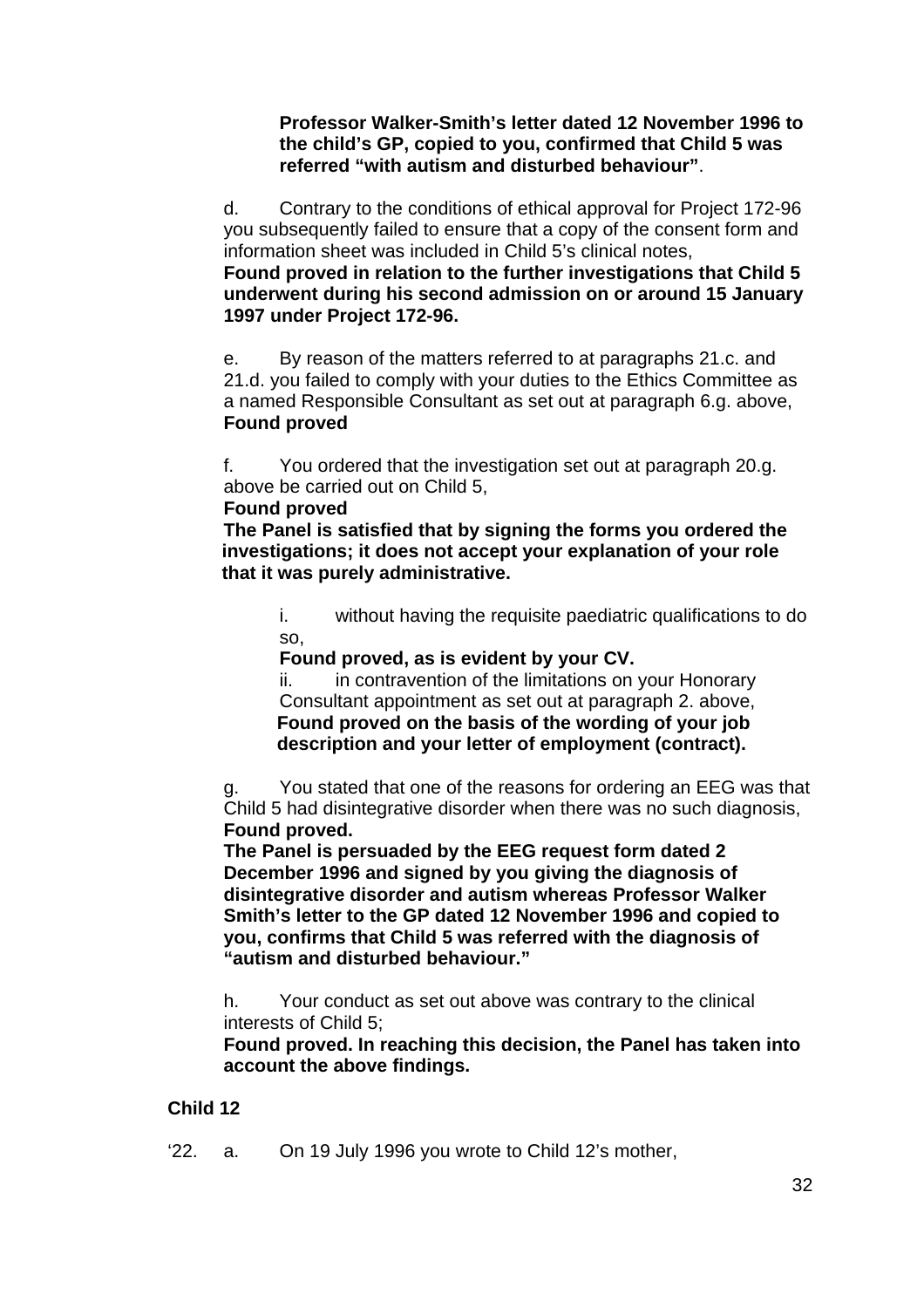i. thanking her for her letter regarding her son, **Admitted and found proved**

ii. telling her to seek a referral to Professor Walker-Smith, **Admitted and found proved**

iii. asking that she provide you with the General Practitioner's phone number,

# **Admitted and found proved**

b. On or about 20 July 1996 you telephoned Child 12's General Practitioner, Dr Stuart, who noted in Child 12's medical records: "*call from Dr Wakefield – needs colonoscopy B12 absorption tests. History of measles vaccination reaction*",

# **Admitted and found proved**

c. On 23 September 1996 Dr Stuart wrote a letter addressed to Professor Walker-Smith but marked for your attention referring Child 12,

# **Admitted and found proved**

d. Dr Stuart's referral letter stated Child 12 had seen Dr Ing, a Consultant Child Psychiatrist, who had said that Child 12 may well have Asperger's Syndrome,

### **Admitted and found proved**

e. On 21 October 1996 Professor Walker-Smith wrote to you stating that.

# **Admitted and found proved**

i. Child 12 really had features of autism but had rather minimal gastrointestinal symptoms,

# **Admitted and found proved**

ii. he felt it was not right to proceed with the intensive programme until you had ethical committee approval and it was clear that the parents wished you to proceed, **Admitted and found proved**

f. On 25 November 1996 Professor Walker-Smith wrote to Child 12's mother stating that he thought that it would be appropriate to arrange for Child 12 to come in for a colonoscopy, **Admitted and found proved**

g. Child 12 was admitted to hospital on 5 January 1997 under Professor Walker-Smith's clinical care, **Admitted and found proved**

h. Child 12's admission clerking note, dated 6 January 1997, indicated that he was being admitted for investigation of autism and bowel problems,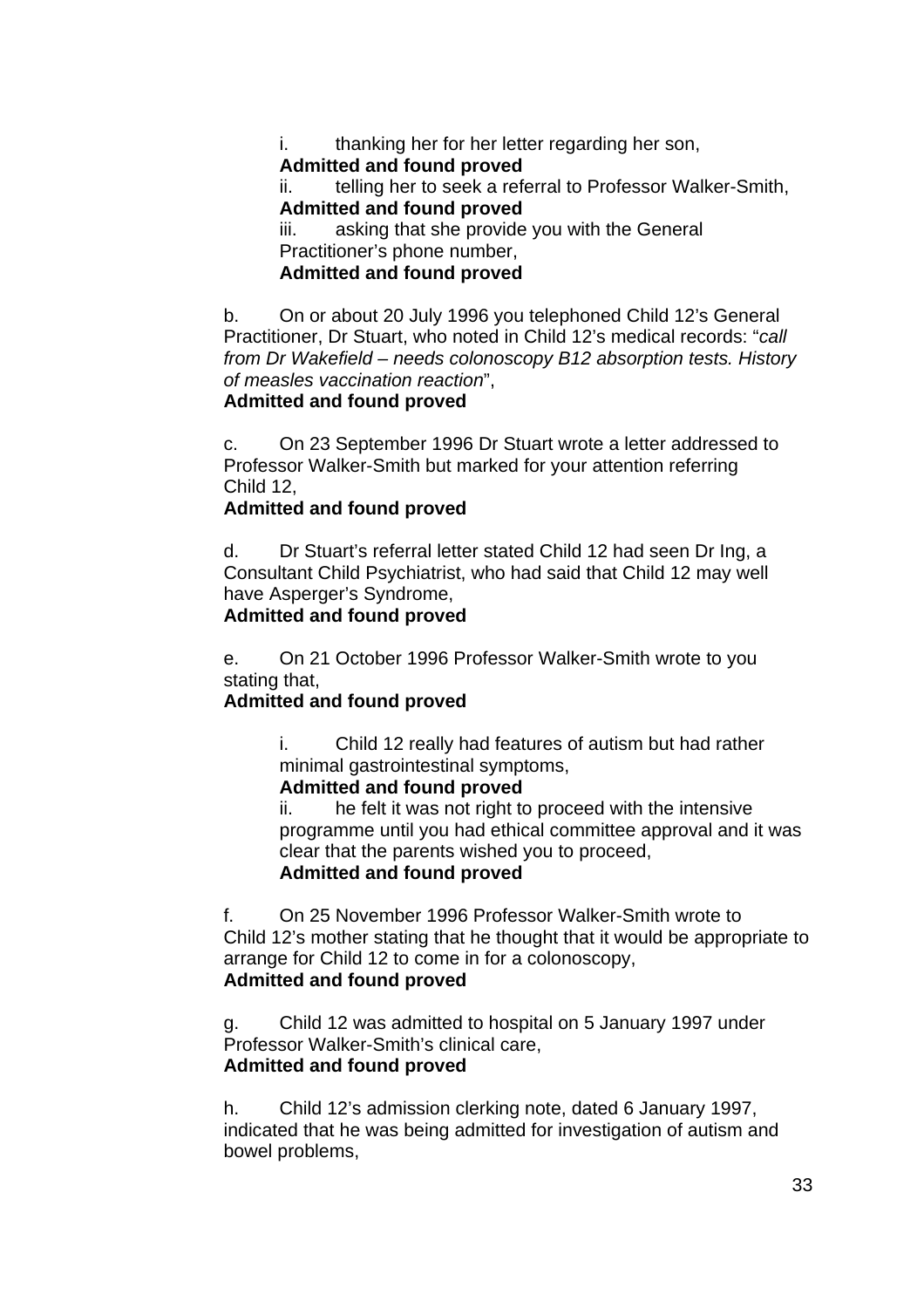# **Admitted and found proved**

i. Between 6 January 1997 and his discharge on 10 January 1997 Child 12 underwent a colonoscopy, a barium meal and follow-through, an MRI scan of his brain, a lumbar puncture (on 9 January 1997), an EEG and other neurophysiological tests, and a variety of blood and urine tests,

# **Admitted and found proved**

j. Of the tests set out in 22.i. above,

i. You signed the request form, dated on or about 6 January 1997, for the EEG and for other neurophysiological investigations,

# **Admitted and found proved**

ii. the results of the lumbar puncture were normal, **Admitted and found proved**

k. On 9 January 1997 Dr Harvey visited Child 12 on the ward but he was unable to undertake a neurological examination because Child 12 was asleep,

# **Admitted and found proved**

l. On 10 January 1997 Child 12 was interviewed by Dr Berelowitz who concluded that Child 12 had language delay, possible Attention Deficit Disorder and possible features of Asperger's Syndrome;

# **Admitted and found proved**

'23. a. You caused Child 12 to undergo a programme of investigations as part of the research study *project* referred to at paragraphs 5.b. and 5.c. above,

### **(Amended) Found proved**

**In reaching its decision that you caused Child 12 to undergo a programme of investigations, the Panel is satisfied that you were actively involved in the referral process of Child 12 in that you were in written and telephone contact with Mrs 12. In particular, the Panel has taken into account your letter dated 19 July 1996 to Mrs 12, in which you invite her to call you and also that you would like her to seek a referral from Child 12's GP to Professor Walker-Smith "for investigation." In addition, the Panel has had regard to your telephone conversation on or about 20 July 1996 with Child 12's GP, supported by his note of 30 July 1996 which states; "Call from [you] – needs colonoscopy. B12 absorption tests." The Panel has also taken into account the evidence given by Mrs 12 and the GP that they understood Child 12 would be undergoing a programme to investigate the possible connection between MMR vaccine, bowel problems and autism.**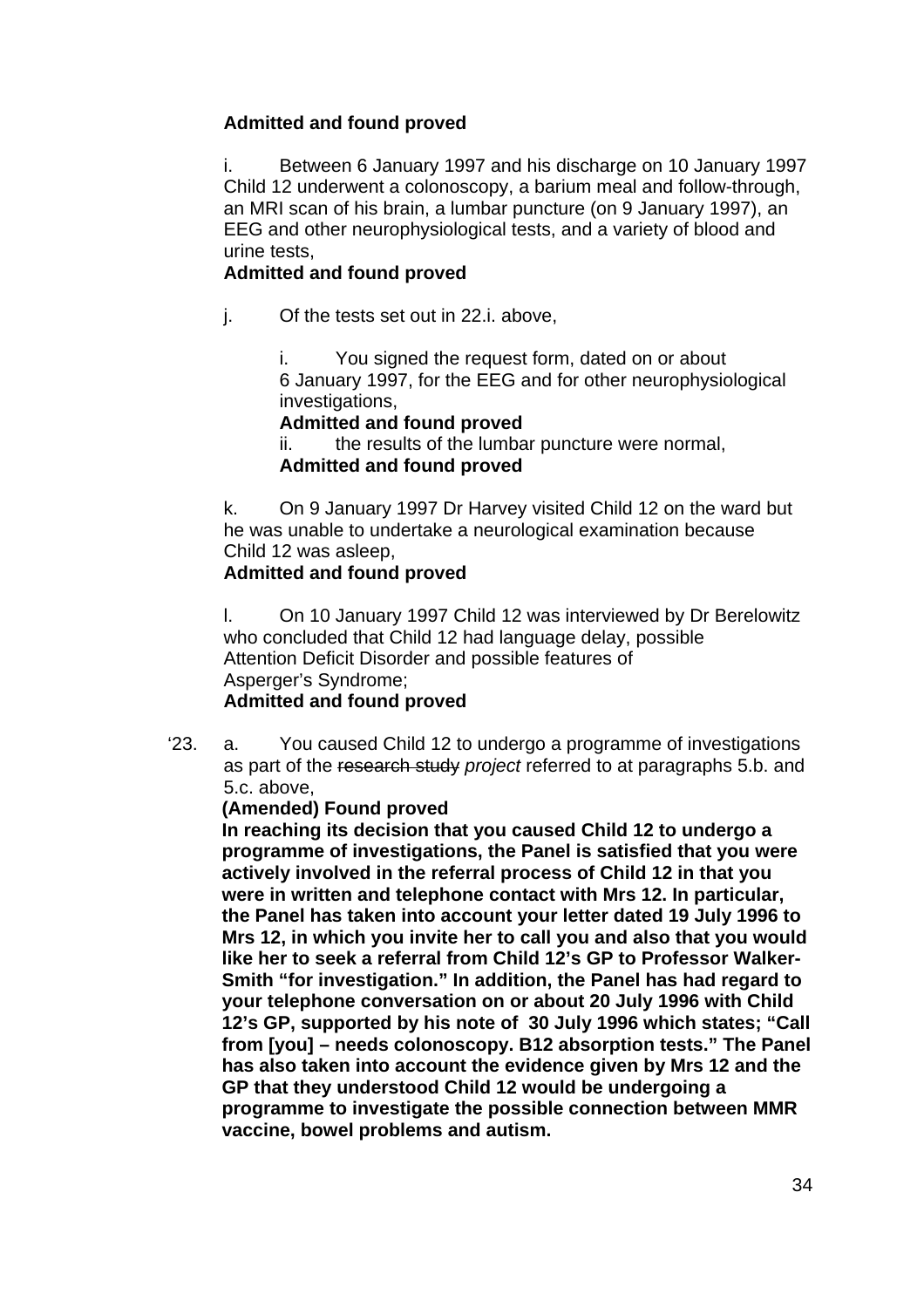**Additionally, the Panel has taken into account Professor Walker-Smith's letter to you, dated 21 October 1996, in which he states "I did not feel it right in fact to proceed with our intensive programme at the moment until we have had ethical committee approval."** 

**On the basis of all of this evidence, the Panel has concluded that the programme of investigations that Child 12 underwent was for research purposes.** 

b. The research study project was carried out on Child 12 *was investigated under the project* without the approval of the Ethics Committee in that he did not qualify for the research study *project* as he failed to meet the inclusion criteria set out at,

### **(Amended) Found proved**

- i. paragraph 5.c.i. above, **Found proved on the basis that Child 12 had been vaccinated with MMR**
- ii. paragraph 5.c.ii. above, **Found proved Child 12 had not been diagnosed with disintegrative disorder**

c. Contrary to the conditions of ethical approval for Project 172-96 you failed to ensure that a copy of the consent form and information sheet was included in Child 12's clinical notes,

### **Found not proved**

 **The Panel accepts that at the time of Child 12's admission on 5 January 1997, you could not have known about conditions of ethical approval, which were set out in a letter dated 7 January 1997 from the Ethics Committee to Professor Walker-Smith, acknowledged by him on 9 January 1997, and copied to you on the same date**.

d. You caused Child 12 to undergo a lumbar puncture, **Found proved** 

 **The Panel is satisfied that the lumbar puncture was an integral part of programme of investigations for Project 172- 96, for which you were a Responsible Consultant.** 

i. without ensuring that he was first assessed by a clinician with the requisite neurological or psychiatric expertise to determine whether such an investigation was clinically indicated, **Found not proved on the basis that the Panel is not satisfied that this allegation has been made out to the requisite standard.**

ii. which was not clinically indicated,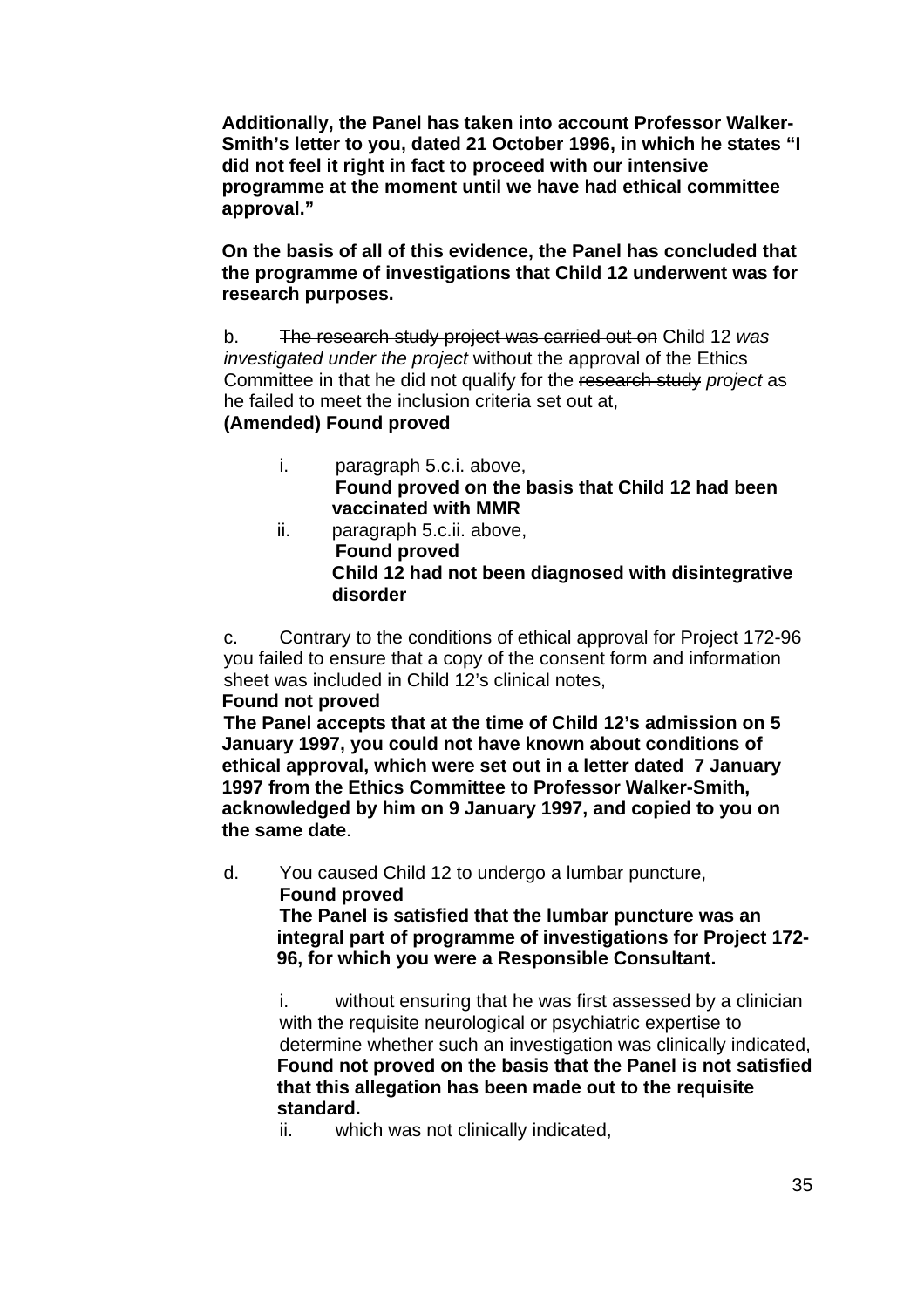### **Found proved on the basis of Professor Walker-Smith's ward round notes of 6 January 1997 which states: "not to have MRI or LP"**

 e. Your actions as set out at paragraph 23.d. were contrary to your representations to the Ethics Committee that the procedures were clinically indicated,

 **Found proved in relation to 23.d.ii. on the basis that the lumbar puncture was not clinically indicated.** 

f. By reason of the matters referred to at paragraphs 23.b., 23.e., 23.d. and 23.e. you failed to comply with your duties to the Ethics Committee as a named Responsible Consultant as set out at paragraph 6.g. above,

# **(amended) Found proved**

g. You ordered that the investigations set out at paragraph 22.j.i. be carried out on Child 12,

### **Found proved**

 **The Panel is satisfied that by signing the forms you ordered the investigations; it does not accept your explanation of your role as purely administrative.** 

i. without having the requisite paediatric qualifications to do so,

**Found proved, as is evident by your CV.** 

ii. in contravention of the limitations on your Honorary Consultant appointment as set out at paragraph 2. above, **Found proved on the basis of the wording of your job description and your letter of employment (contract).** 

h. Your conduct as set out above was contrary to the clinical interests of Child 12;

 **Found proved on the basis of the above findings.** 

# **Child 8**

'24. a. On 3 October 1996 Child 8's General Practitioner, Dr Jelley, wrote to you,

# **Admitted and found proved**

i. referring Child 8 to your investigation programme into the possible effects of vaccine damage and her ongoing GI tract symptoms,

# **Admitted and found proved**

ii. reiterating that there had been significant concerns about Child 8's development prior to her MMR vaccination but that she supported Child 8's mother's request for further information,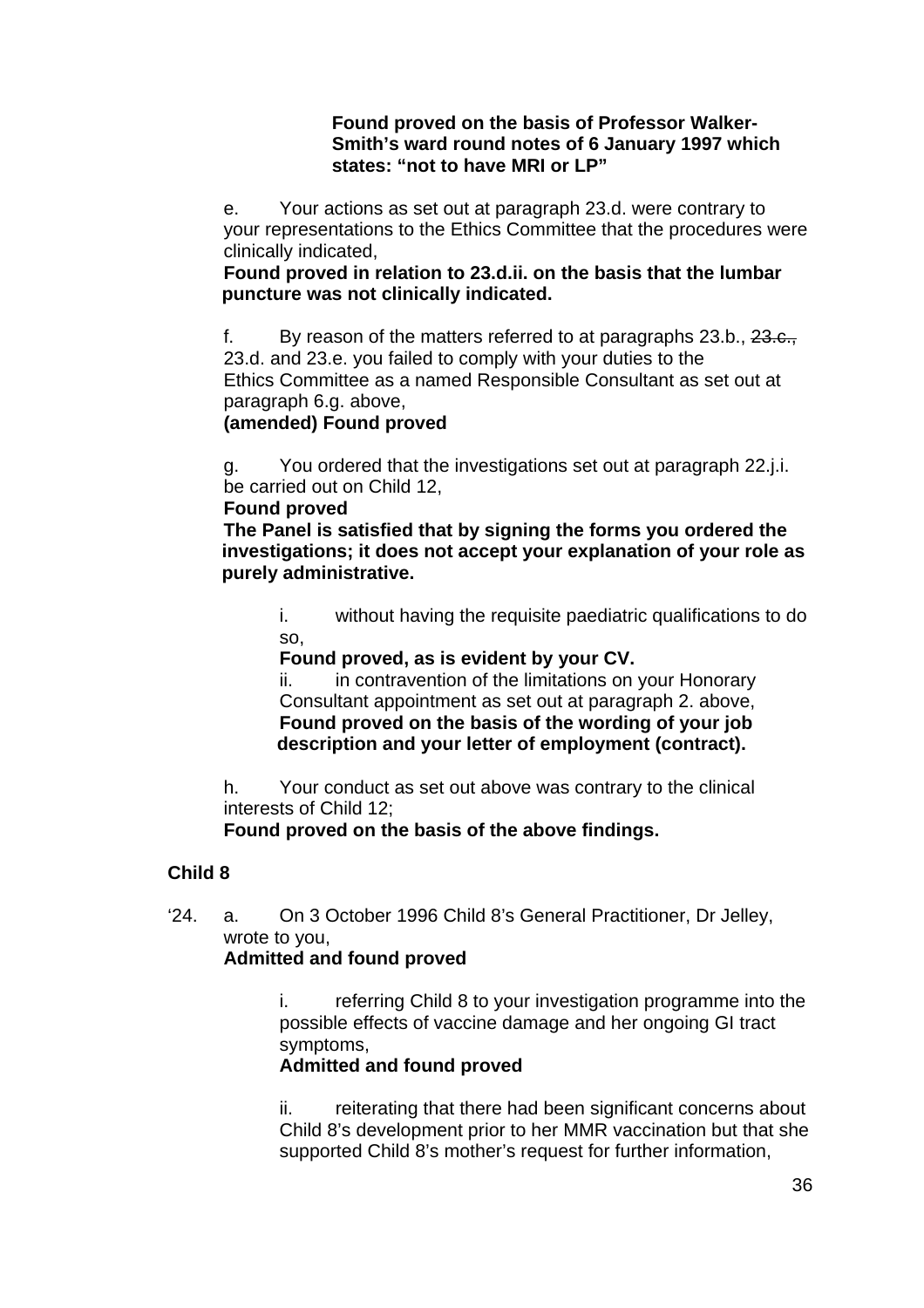## **Admitted and found proved**

b. On 9 October 1996 you wrote to Professor Walker-Smith saying that you had requested a letter of referral to him and confirming the referral,

## **Admitted and found proved**

 c. Child 8 was admitted to hospital on 19 January 1997 under Professor Walker-Smith's clinical care,

## **Admitted and found proved**

d. Between 19 January 1997 and her discharge on or about 25 January 1997 Child 8 underwent a colonoscopy, a barium meal and follow-through, an MRI scan of her brain, a variety of blood and urine tests and an interview with Dr Berelowitz,

## **Admitted and found proved**

e. Dr Berelowitz concluded that Child 8 may have post vaccination encephalitis and that an autistic spectrum diagnosis was not merited;

# **Admitted and found proved**

'25. a. You caused Child 8 to undergo a programme of investigations as part of the research study *project* referred to at paragraphs 5.b. and 5.c. above,

### **(Amended) Found proved**

**In reaching its decision that you caused Child 8 to undergo the programme of investigations, the Panel has taken into account the contact you had with Child 8's mother, which precipitated Child 8's GP referral letter dated 3 October 1996 to you. That letter states: "Child 8's mother has been in to see me and said that you needed a referral letter from me in order to accept Child 8 into your investigation programme. I gather this is a specific area of expertise relating to the possible effects of vaccine damage and her ongoing GI tract symptoms".** 

**The Panel has also borne in mind that Child 8 was admitted to the Royal Free Hospital on 19 January 1997, without prior outpatient assessment. In addition, the Panel has taken into account the endoscopy clerking note dated 20 January 1997, which state: "Plan: Dr Wakefield protocol", and the discharge summary dated 27 November 1997 from Dr Casson to the GP, which states "Child 8 was admitted … for further investigation of possible association between developmental delay, gastrointestinal symptoms and vaccination".** 

b. The research study project was carried out on Child 8 *was investigated under the project* without the approval of the Ethics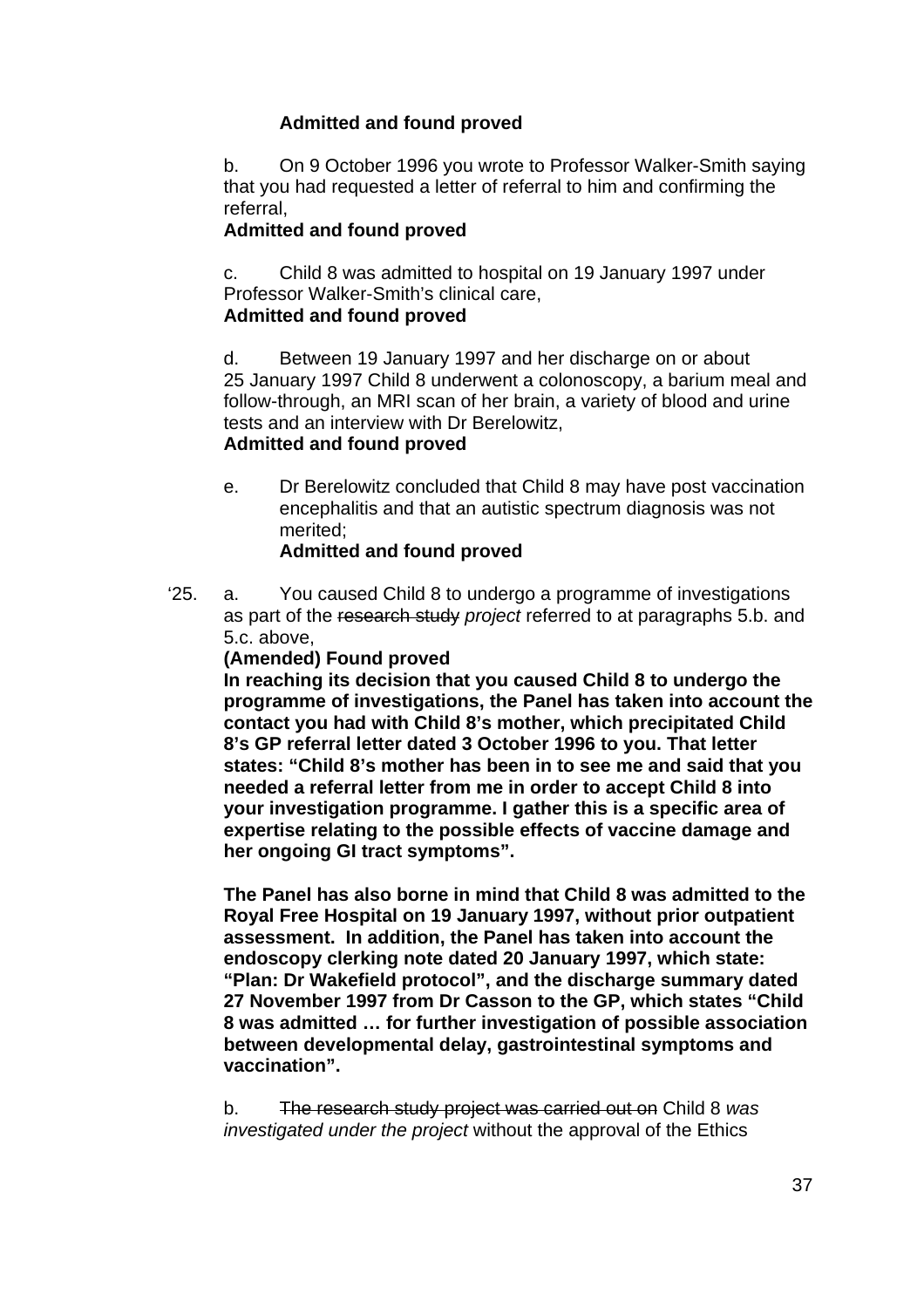Committee in that she did not qualify for the research study *project* as she failed to meet the inclusion criteria set out at,

## **(Amended)**

- i. paragraph 5.c.i. above, **Found proved on the basis that Child 8 had been vaccinated with MMR**
- ii. paragraph 5.c.ii. above, **Found proved on the basis that Child 8 had not been diagnosed with disintegrative disorder by any of the clinicians who had seen her prior to her admission to the Royal Free Hospital.**

c. Contrary to the conditions of ethical approval for Project 172-96 you failed to ensure that a copy of the consent form and information sheet was included in Child 8's clinical notes,  **Found proved.** 

**In reaching its decision, the Panel has taken into account that Professor Walker-Smith sent you a copy of the letter from the Ethics Committee setting out conditions, and his confirmation of acceptance of that letter on 9 January 1997.** 

d. By reason of the matters referred to at paragraph 25.b. and 25.c. you failed to comply with your duties to the Ethics Committee as a named Responsible Consultant as set out at paragraph 6.g. above, **Found proved** 

e. Your conduct as set out above was contrary to the clinical interests of Child 8;

 **Found proved on the basis of the above findings.** 

# **Child 7**

'26. a. On or about 5 December 1996 Child 7's General Practitioner, Dr Nalletamby, wrote to Professor Walker-Smith referring Child 7 and stating that he,

# **Admitted and found proved**

i. probably did not have autism but he did have convulsions which Dr Nalletamby believed might make him eligible for your study,

**Found not proved to the requisite standard on the basis that as the letter is addressed to Professor Walker-Smith, and not copied to you, the words "your study" may not have included you.** 

ii. suffered from bowel problems similar to his brother [Child 6] who had recently been investigated,

**Admitted and found proved**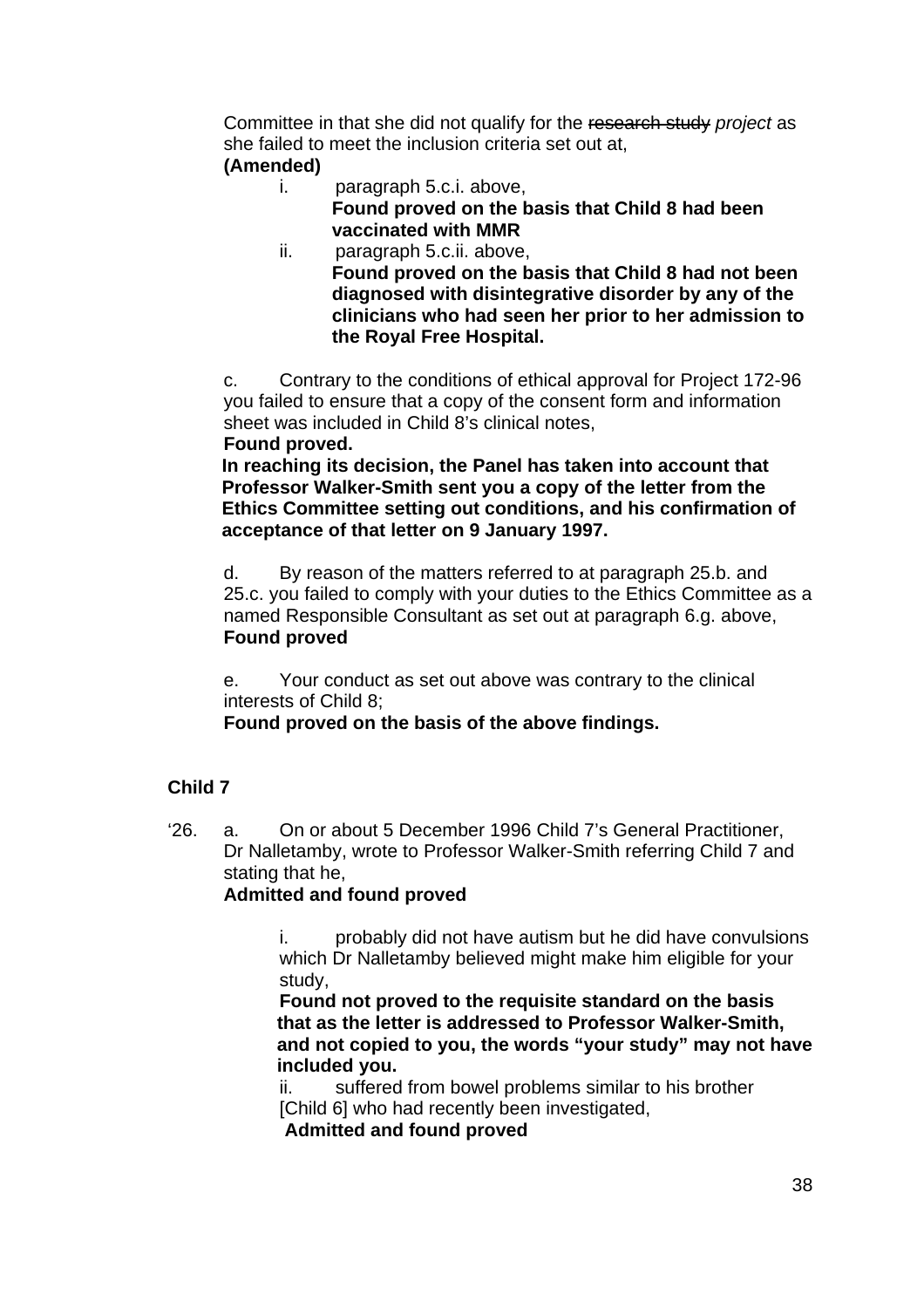b. Child 7 was admitted to hospital on 26 January 1997 under Professor Walker-Smith's clinical care, **Admitted and found proved**

c. Child 7's admission clerking note recorded that he had been admitted for colonoscopy and investigations as part of the Disintegrative Disorder/Colitis study,

## **Admitted and found proved**

d. Between 26 January 1997 and his discharge on February 1997 Child 7 underwent a colonoscopy, a barium meal and follow-through, an MRI scan of the brain, a lumbar puncture, an EEG and other neurophysiological investigations, blood and urine tests, **Admitted and found proved**

e. You signed a request form, dated 27 January 1997, for the EEG and other neurophysiological investigations referred to at 26.d. above to be undertaken on Child 7 and stated that the reason for the request/relevant history was "*disintegrative disorder and inflammatory bowel disease*";

# **Admitted and found proved**

'27. a. You caused Child 7 to undergo a programme of investigations as part of the research study *project* referred to at paragraphs 5.b. and 5.c. above,

**(Amended) Found not proved** 

**Although the Panel is satisfied that you became involved in the programme of investigation of Child 7, it is not satisfied to the requisite standard that you were involved in the original referral of Child 7 to the Royal Free Hospital.** 

b. The research study was carried out on Child 7 was investigated under the project without the approval of the Ethics Committee in that he did not qualify for the research study *project* as he failed to meet the inclusion criteria set out at,

# **(Amended)**

- i. paragraph 5.c.i. above, **Found proved on the basis that Child 7 had been vaccinated with MMR**
- ii. paragraph 5.c.ii. above, **Found proved on the basis that Child 7 had not been diagnosed with disintegrative disorder**.

c. Contrary to the conditions of ethical approval for Project 172-96 you failed to ensure that a copy of the consent form and information sheet was included in Child 7's clinical notes,  **Found proved.**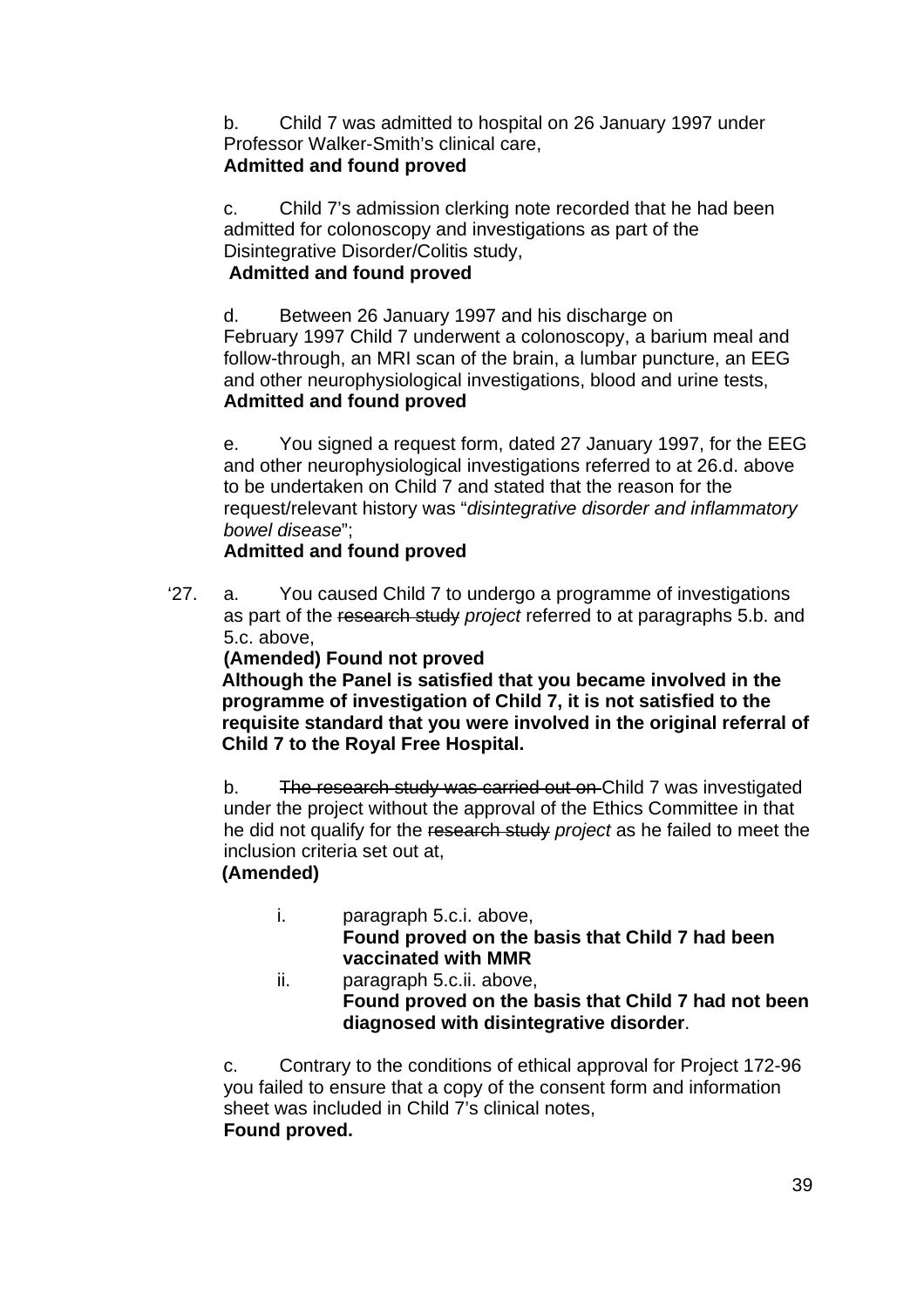**In reaching its decision, the Panel has taken into account that Professor Walker-Smith sent you a copy of the letter from the Ethics Committee setting out conditions, and his confirmation of acceptance of that letter on 9 January 1997.** 

d. By reason of the matters referred to at paragraphs 27.b. and 27.c. you failed to comply with your duties to the Ethics Committee as a named Responsible Consultant as set out at paragraph 6.g. above, **Found proved** 

e. You ordered that the investigations set out at paragraph 26.e. above be carried out on Child 7,

#### **Found proved.**

**The Panel is satisfied that by signing the forms, you ordered the investigations. It does not accept your explanation of your role that it was purely administrative.** 

i. without having the requisite paediatric qualifications to do so,

**Found proved, as is evident by your CV.** 

ii. in contravention of the limitations on your Honorary Consultant appointment as set out at paragraph 2. above, **Found proved on the basis of the wording of your job description and your letter of employment (contract).** 

f. You stated that one of the reasons for ordering an EEG and other neurophysiological investigations was that Child 7 had disintegrative disorder when there was no such diagnosis, **Found proved in view of your admission at 26.e.** 

g. Your conduct as set out above was contrary to the clinical interests of Child 7;

**Found proved in view of the finding that you ordered the neurophysiological investigations without having requisite paediatric qualifications and writing an incorrect diagnosis on the investigation form.** 

### **Child 10**

'28. a. On 14 October 1996 Child 10's General Practitioner, Dr Hopkins, wrote to Professor Walker-Smith referring Child 10 and stating that.

#### **Admitted and found proved**

i. Child 10 had a history of loss of acquired skills which appeared to follow a measles-type illness, **Admitted and found proved**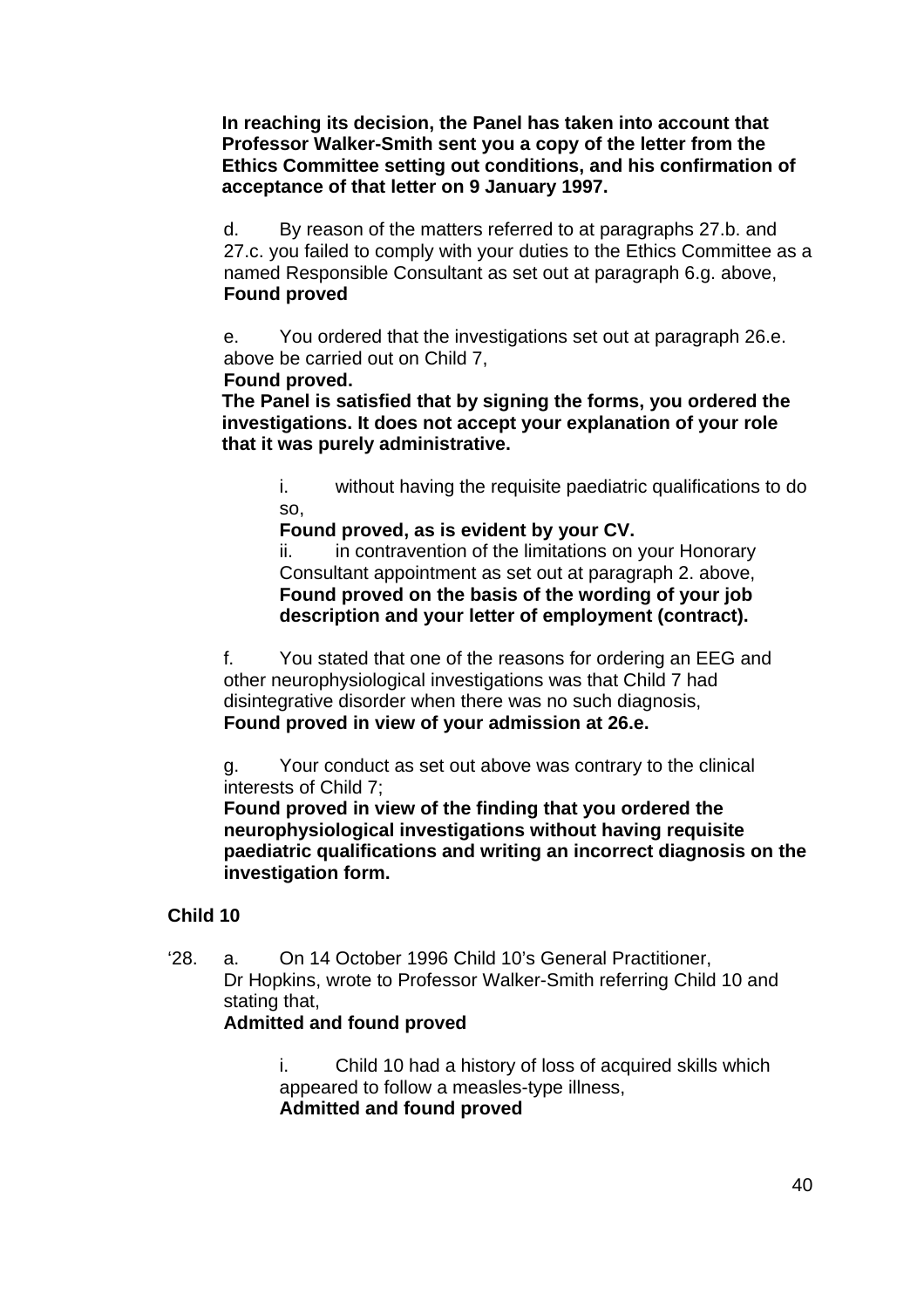ii. he had previously been given the MMR and his measles antibody was significantly raised, **Admitted and found proved**

iii. no actual diagnosis had been given for Child 10's condition but the most recent report referred to severe speech and language disorder with some autistic features, **Admitted and found proved**

b. Dr Hopkins' referral letter made no reference to gastrointestinal symptoms,

## **Admitted and found proved**

c. Child 10 was admitted to hospital on 16 February 1997 under Professor Walker-Smith's clinical care, **Admitted and found proved**

d. Child 10's admission clerking note recorded that he had been admitted for investigation of disintegrative disorder/measles/IBD, **Admitted and found proved**

e. Between 16 February 1997 and his discharge on 19 February 1997 Child 10 underwent a colonoscopy, a lumbar puncture (on 17 February 1997), and a variety of blood and urine tests, **Admitted and found proved**

f. The results from the lumbar puncture were normal, **Admitted and found proved**

g. On 18 February 1997 Dr Berelowitz saw Child 10's father and concluded that Child 10 did not meet the criteria for either autism or disintegrative disorder and the most likely diagnosis was an encephalitic episode; **Admitted and found proved**

'29. a. You caused Child 10 to undergo a programme of investigations as part of the research study *project* referred to at paragraphs 5.b. and 5.c.,

## **(amended) Found not proved**

**Although the Panel is satisfied that you became involved in the programme of investigation of Child 10, it is not satisfied to the requisite standard that you were involved in the original referral of this child to the Royal Free Hospital.** 

b. The research study project was carried out on Child 10 *was investigated under the project* without the approval of the Ethics Committee in that he did not qualify for the research study *project* as he failed to meet the inclusion criteria set out at, **(amended)**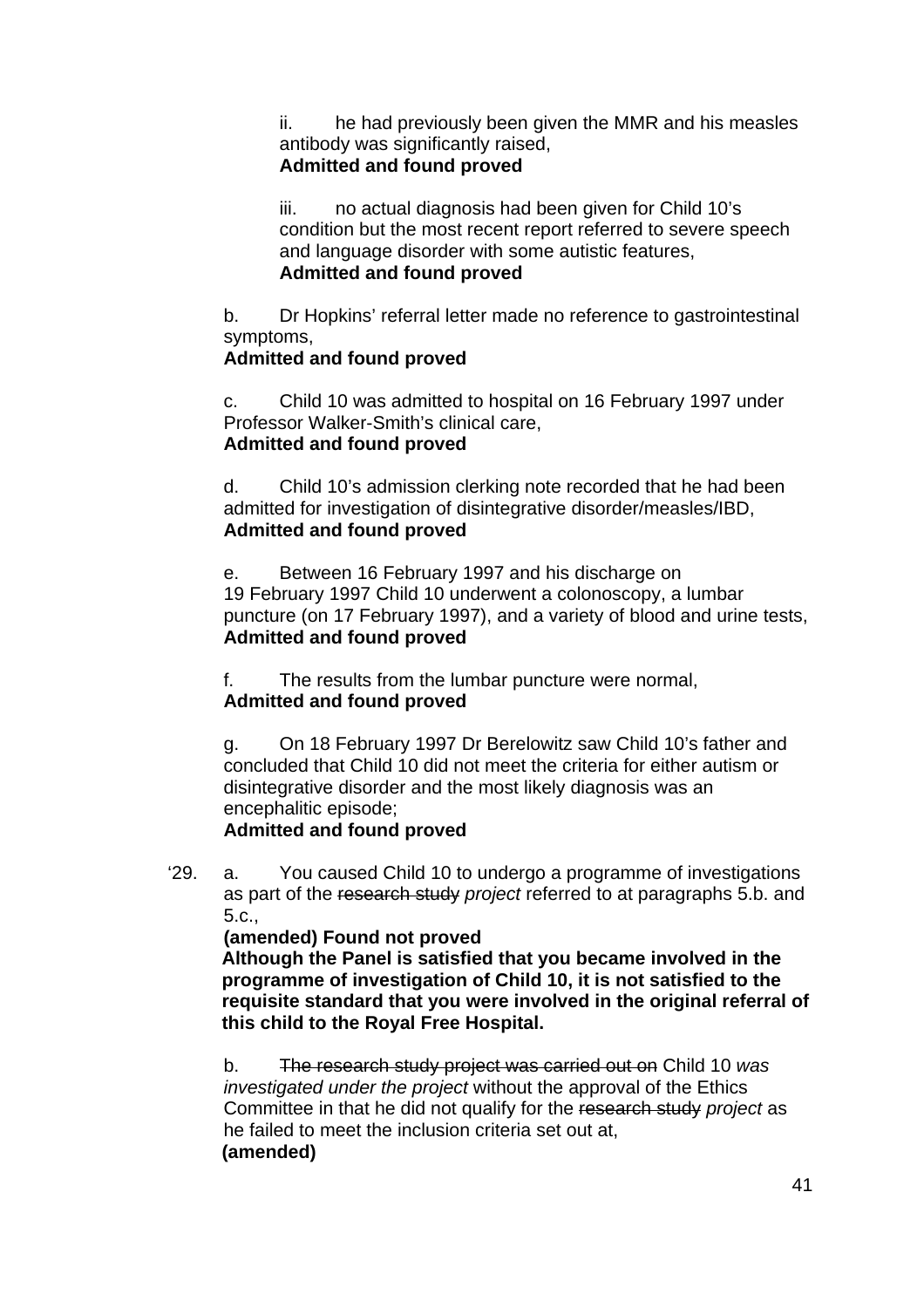- i. paragraph 5.c.i. above, **Found proved on the basis that Child 10 had been vaccinated with MMR**
- ii. paragraph 5.c.ii. above, **Found proved on the basis that Child 10 had not been diagnosed with disintegrative disorder**

c. Contrary to the conditions of ethical approval for Project 172-96 you failed to ensure that a copy of the consent form and information sheet was included in Child 10's clinical notes, **Found proved.** 

**In reaching its decision, the Panel has taken into account that Professor Walker-Smith sent you a copy of the letter from the Ethics Committee setting out conditions, and his confirmation of acceptance of that letter on 9 January 1997.** 

d. You caused Child 10 to undergo a lumbar puncture, **Found not proved on the basis that the Panel is not satisfied that this allegation has been made out to the requisite standard.** 

> i. without ensuring that he was first assessed by a clinician with the requisite neurological or psychiatric expertise to determine whether such an investigation was clinically indicated, **Found not proved**

ii. which was not clinically indicated,

## **Found not proved**

e. Your actions as set out at paragraph 29.d. were contrary to your representations to the Ethics Committee that the procedures were clinically indicated,

#### **Found not proved on the basis that paragraph 29.d. is found not proved**

f. By reason of the matters referred to at paragraphs 29.b., 29.c., 29.d. and 29.e. you failed to comply with your duties to the Ethics Committee as a named Responsible Consultant as set out at paragraph 6.g. above,

## **(amended) Found proved**

g. Your conduct as set out above was contrary to the clinical interests of Child 10;

**Found not proved. The Panel found that, despite this child being subject to a programme of investigations rather than specific ones tailored to his needs, there was insufficient evidence to make a finding that you caused them or that the investigations were contrary to his clinical interests.**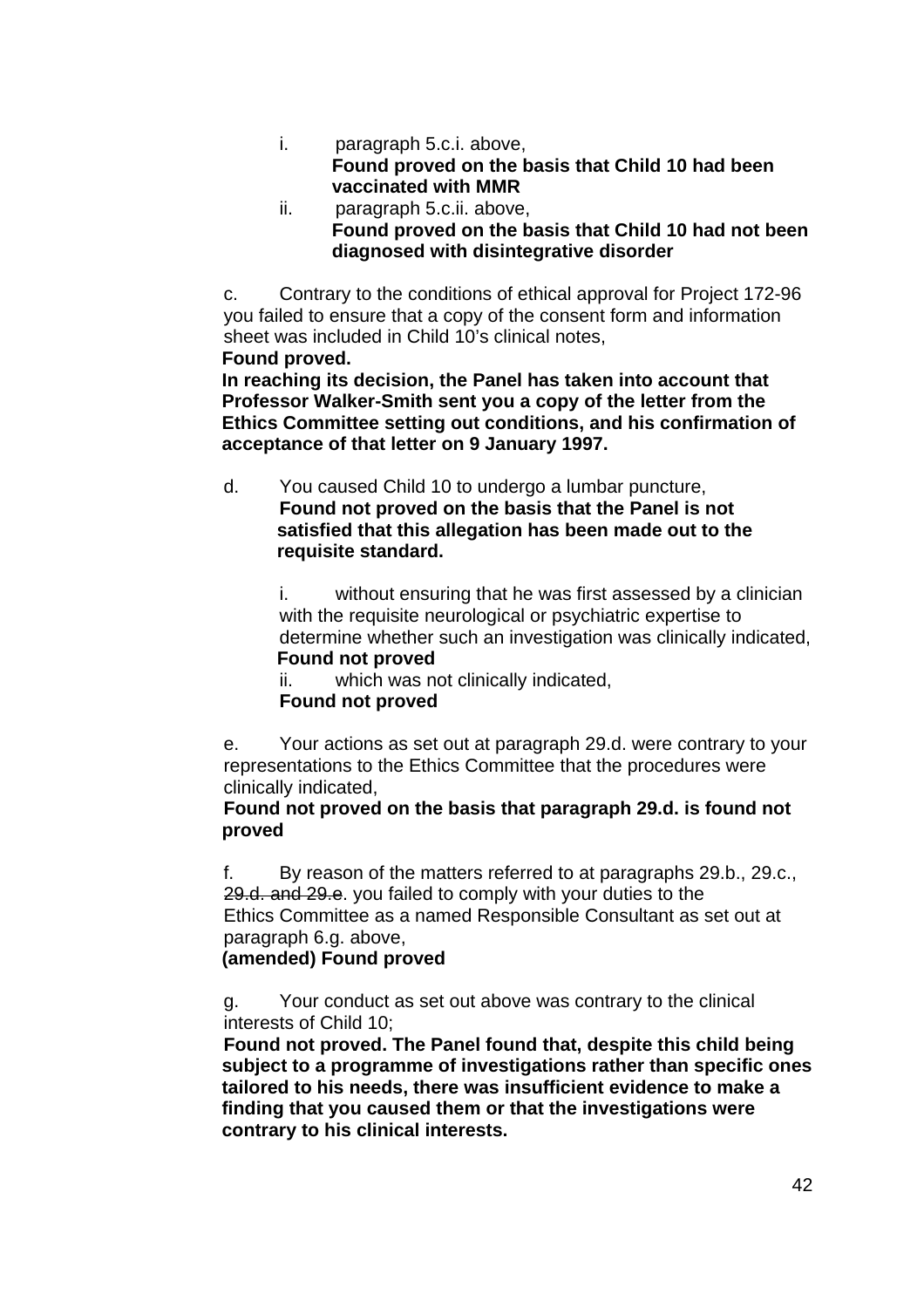#### **The Lancet Paper**

'30. a. The investigations on the children whose individual circumstances are set out above were subsequently written up anonymised by numbers in a scientific paper entitled "*Ileal-Lymphoid-Nodular Hyperplasia, Non-Specific Colitis and Pervasive Developmental Disorder in Children*" which was published in the Lancet Journal Vol. 351 dated 28 February 1998 ("the Lancet paper"), **Admitted and found proved with the exception of the word 'scientific'.** 

**Found proved in its entirety. In reaching its decision, the Panel has taken into account the terminology you used in your evidence when describing the paper as "a standard format for the presentation of a scientific paper" (Day66p4)** 

**Furthermore, the application to the Ethics Committee for project 172-96 describes you as "senior scientific investigator".** 

b. The number of each child herein corresponds with the number of that child in the Lancet paper and Child 11 in the Lancet paper was a private patient from the USA; **Admitted and found proved**

'31. a. The Lancet paper purported to identify associated gastrointestinal disease and developmental regression in a group of previously normal children which was generally associated in time with possible environmental triggers which were identified by their parents in eight cases with the child's MMR vaccination, **Admitted and found proved** 

b. You knew or ought to have known that your reporting in the Lancet paper of a temporal link between the syndrome you described and the MMR vaccination,

## **Admitted and found proved**

i. had major public health implications,

#### **Admitted and found proved**

ii. would attract intense public and media interest, **Admitted and found proved** 

c. In the circumstances set out at paragraph 31.b. above, and as one of the senior authors of the Lancet paper, you,

i. knew or ought to have known the importance of accurately and honestly describing the patient population, **Admitted and found proved**

ii. had a duty to ensure that the factual information in the paper and provided by you in response to queries about it was true and accurate,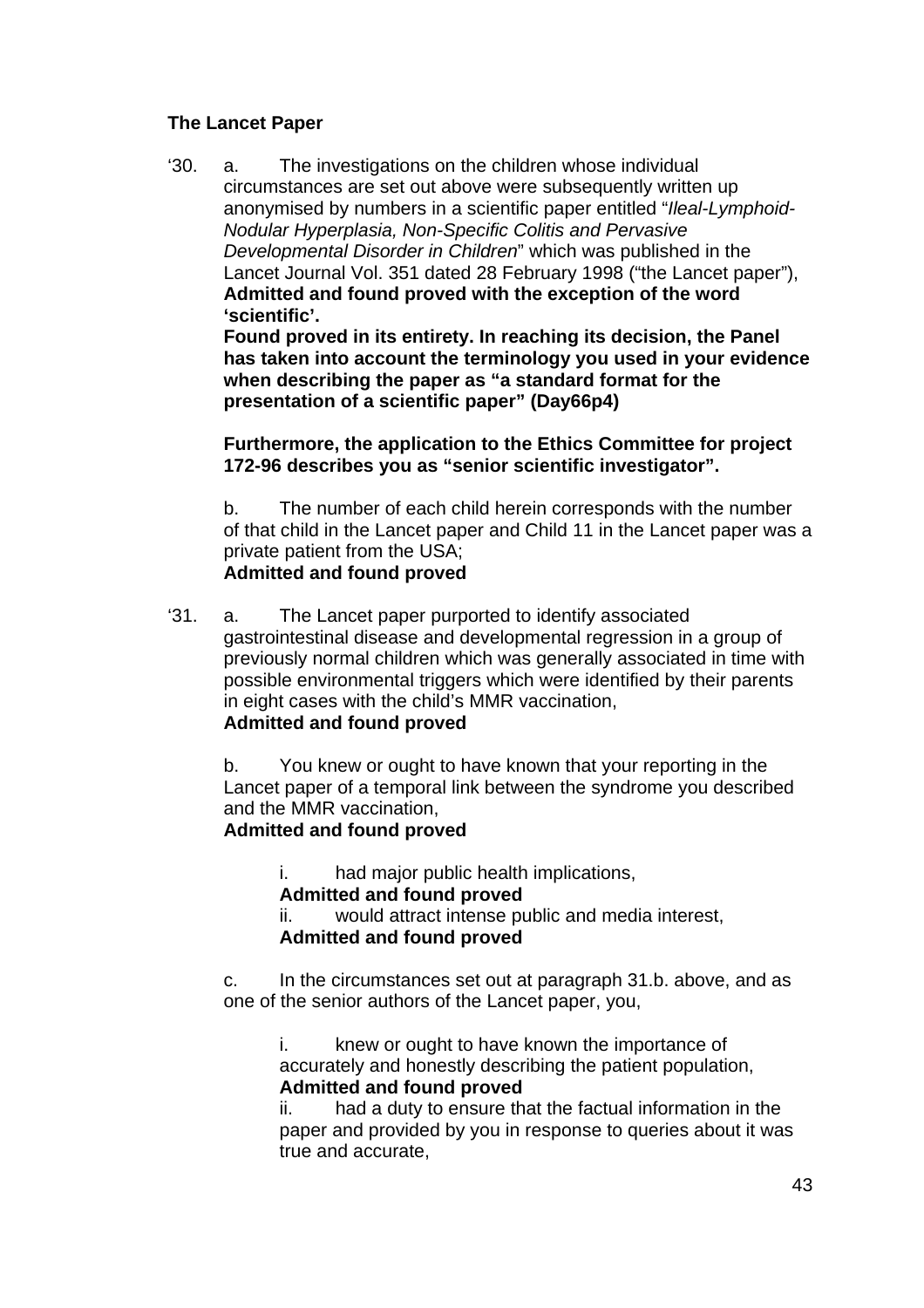#### **Found proved**

**In reaching its decision, the Panel has taken into account the guidance from the Lancet, published in October 1997, which states "he or she [authors of the paper] must share responsibility for what is published." The Panel is satisfied that, as one of the senior authors of the Lancet paper, you had a duty to ensure that the factual information contained in the paper was true and accurate. In his evidence, Professor Rutter also referred to the importance of accuracy in scientific papers.** 

**In evidence, you accepted that when providing information in response to queries about the contents of the paper you had a duty to ensure that such information was true and accurate.** 

iii. had a duty to disclose to the Editor of the Lancet any disclosable interest including matters which could legitimately give rise to a perception that you had a conflict of interest; **Found proved**

**The Panel is satisfied that the concept of a conflict of interest, and the extension of this to the perception of a conflict of interest, was known in the scientific community in 1997. At that time the Lancet and other organisations had published guidance on the requirement for authors for recognising and declaring financial and other conflicts of interests, as well as the importance of declaring "potential", "perceived" or "apparent" conflicts of interest. The Panel therefore rejects the proposition put forward by your Counsel that third party perceived conflicts of interest did not fall within the relevant definition at the time.** 

'32. a. You failed to state in the Lancet paper that the children whose referral and histories you described were part of a research study *project,* the purpose of which was to investigate a postulated new syndrome comprising gastrointestinal symptoms and disintegrative disorder following vaccination,

**(amended) ) Found proved on the basis that the children who were described in the paper were admitted under a programme of investigations for Project 172-96 for research purposes.** 

- b. Your conduct as set out at paragraph 32.a. was,
	- i. dishonest,

#### **Found proved**

- ii. irresponsible,
	- **Found proved**

iii. resulted in a misleading description of the patient population in the Lancet paper;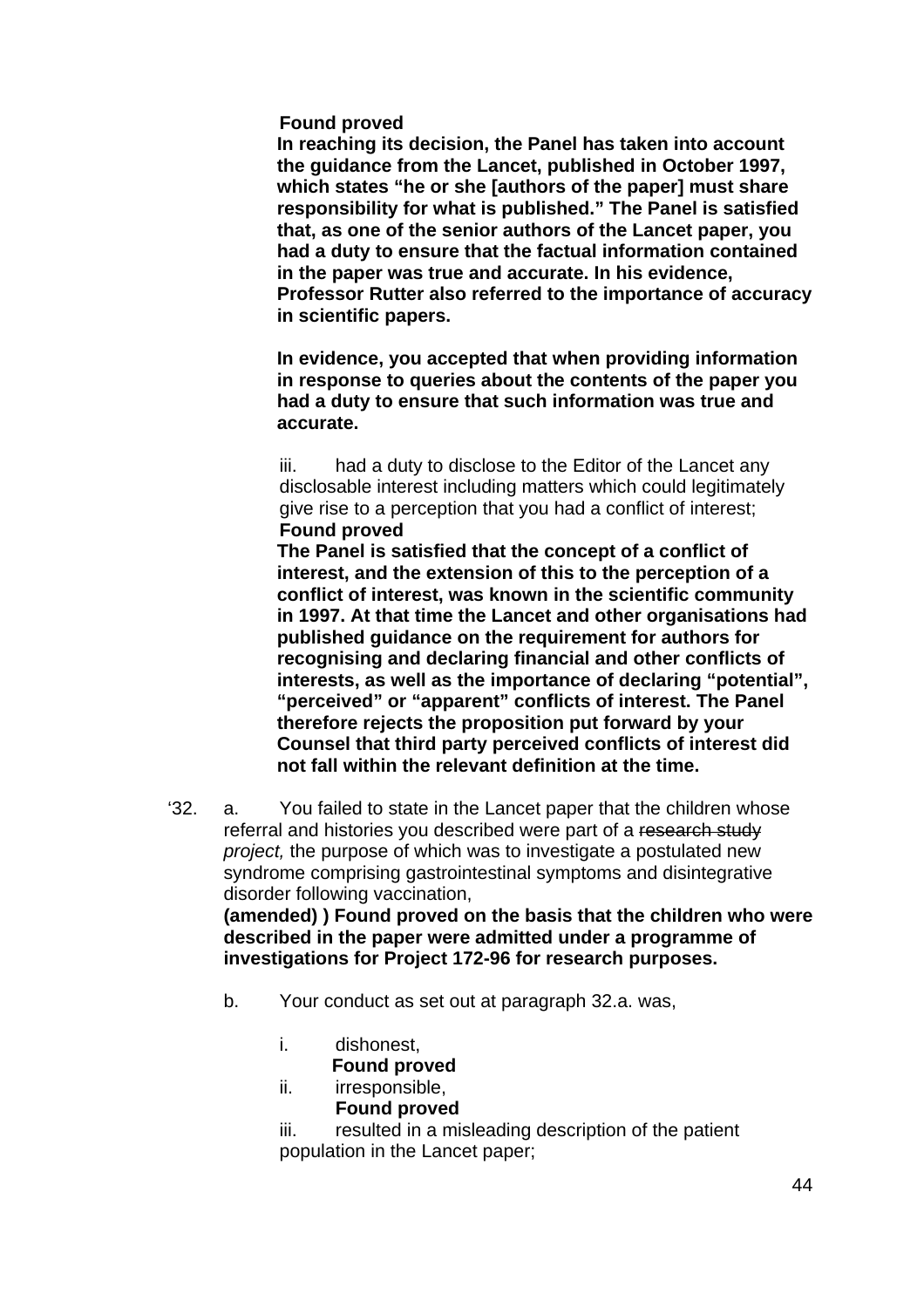### **Found proved**

**In reaching its decision, the Panel notes that the project reported in the Lancet paper was established with the purpose to investigate a postulated new syndrome and yet the Lancet paper did not describe this fact at all. Because you drafted and wrote the final version of the paper, and omitted correct information about the purpose of the study or the patient population, the Panel is satisfied that your conduct was irresponsible and dishonest.** 

**The Panel is satisfied that your conduct at paragraph 32.a would be considered by ordinary standards of reasonable and honest people to be dishonest.** 

'33. a. The Lancet paper stated that the children who were the subject of the paper were "*consecutively referred to the department of paediatric gastroenterology with a history of a pervasive developmental disorder with loss of acquired skills and intestinal symptoms (diarrhoea, abdominal pain, bloating and food intolerance)*" and subsequently described them as a "*self referred*" group, **Admitted and found proved**

b. You knew or ought to have known that such a description implied,

> i. a routine referral to the gastroenterology department in relation to symptoms which included gastrointestinal symptoms, **Found proved**

ii. a routine process in which the investigators had played no active part; **Found proved** 

**In reaching its decisions, the Panel has taken into account the article in the Lancet (volume 350, October 4, 1997) "Writing for the Lancet", which states, "…it is a general reader whom you are trying to reach". The Panel is satisfied that a general reader would interpret the wording in 33.a. to mean that the children had been referred to the gastroenterology department with gastrointestinal symptoms, and that the investigators had played no active part in the referral process.** 

- '34. a. Contrary to paragraph 33.b.i., the referrals of,
	- i. Child 1 as set out at paragraphs 10.a. and 10.b., **Found proved**
	- ii. Child 9 as set out at paragraphs 18.a. to 18.d.,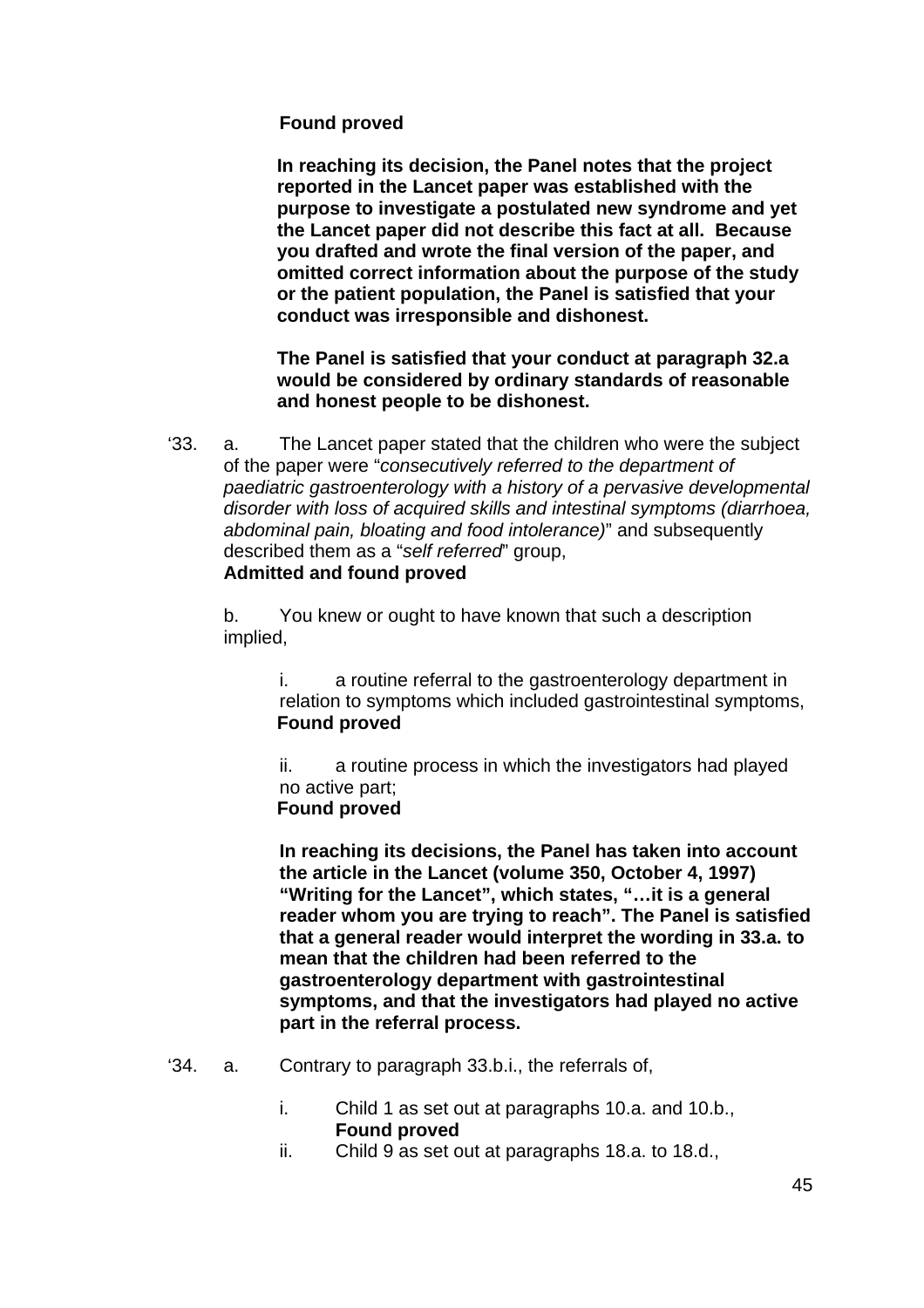## **Found proved**

- iii. Child 5 as set out at paragraphs 20.a. to 20.c., **Found proved**
- iv. Child 10 as set out at paragraphs 28.a. and 28.b., **Found proved**

did not constitute routine referrals to the gastroenterology department in relation to intestinal symptoms as the referring doctors referred the children for investigation of the role played by the measles vaccination or the MMR vaccination into their developmental disorders and did not report any history of gastrointestinal symptoms,

**Found proved** 

**Having regard to its findings in relation to Child 1, 9, 5 and 10, namely that these children were admitted to undergo a programme of investigations for research purposes, and that they all lacked a history of gastrointestinal symptoms, the Panel is satisfied that these referrals did not constitute routine referrals to the gastroenterology department.** 

- b. Contrary to paragraph 33.b.ii., the referrals of,
	- i. Child 2 as set out at paragraphs 8.a. to 8.e., **Found proved**
	- ii. Child 9 as set out at paragraphs 18.a. to 18.c., **Found proved**
	- iii. Child 5 as set out at paragraphs 20.a. and 20.b., **Found proved**
	- iv. Child 12 as set out at paragraphs 22.a. to 22.c.,  **Found proved**

included active involvement in the referral process by you, **Found proved on the basis of your admissions and the Panel's findings.**

c. The description of the referral process in the Lancet paper was therefore,

i. irresponsible,

**Found proved**

- ii. misleading, **Found proved**
- iii. contrary to your duty to ensure that the information in the paper was accurate; **Found proved**

**In reaching its decision, the Panel concluded that your description of the referral process as "routine", when it was not, was irresponsible and misleading and contrary to your duty as a senior author.**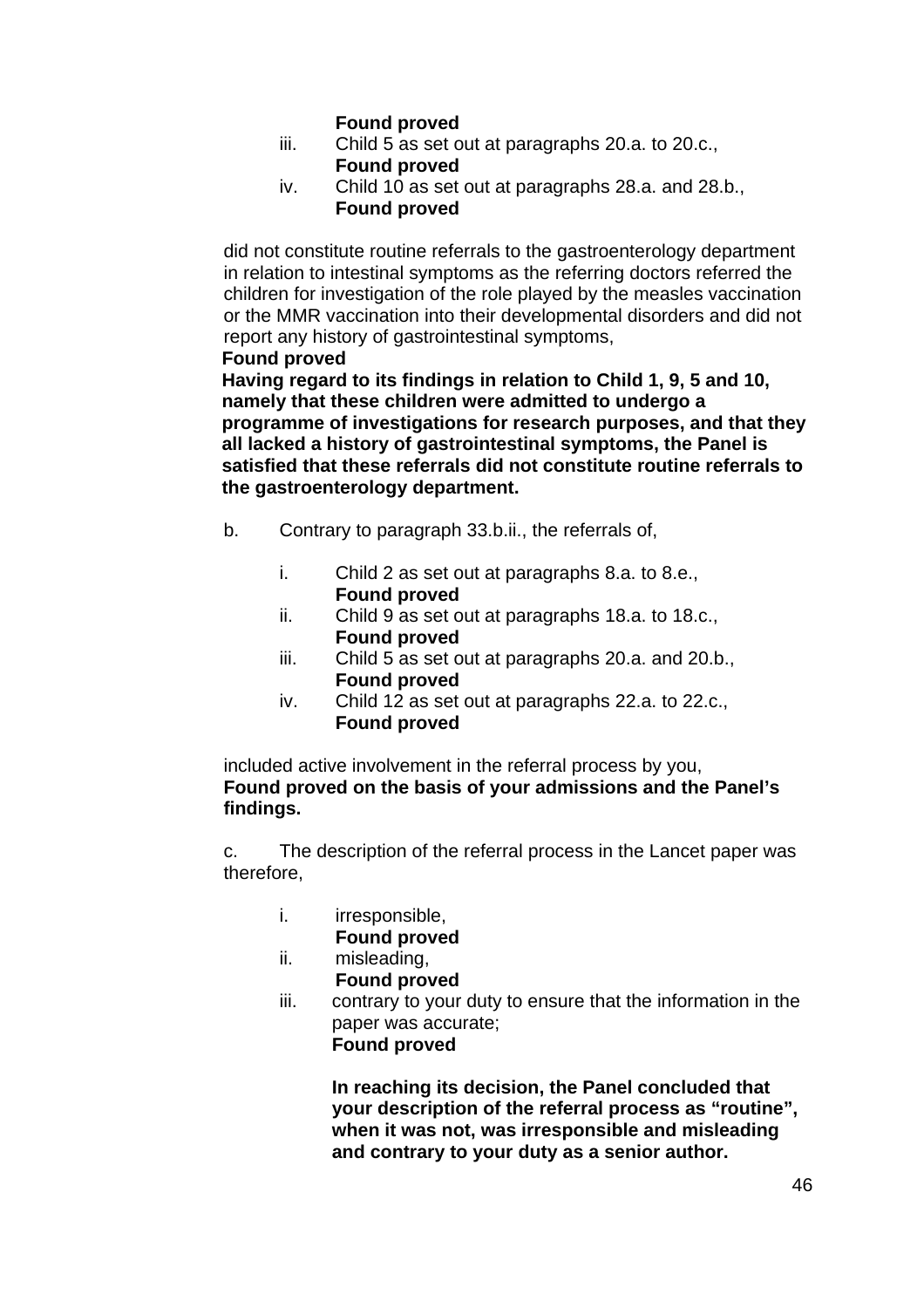'35. a. In a letter to the Lancet volume 351 dated 2 May 1998, in response to the suggestion of previous correspondents that there was biased selection of patients in the Lancet article, you stated that the children had all been referred through the normal channels (e.g. from general practitioner, child psychiatrist or community paediatrician) on the merits of their symptoms,

#### **Admitted and found proved**

b. In the circumstances set out in paragraphs 32.a., 34.a. and 34.b. this statement was,

i. dishonest,

**Found proved.** 

- ii. irresponsible, **Found proved**
- iii. contrary to your duty to ensure that the information provided by you was accurate; **Found proved The Panel is satisfied that you had such a duty, as set out in paragraph 31.c.ii.**

**The Panel is persuaded by all the correspondence in the Lancet Journal volume 351 dated 2 May 1998 regarding a suggestion by correspondents to the Lancet that there was a biased selection of patients in the Lancet Paper of 28 February 1998, of which you were one of the senior authors.** 

**The Panel has found that your statement as set out in paragraph 35.a. does not respond fully and accurately to the queries made by correspondents to the Lancet.** 

**The Panel is satisfied that the statement you made would be considered by ordinary standards of reasonable and honest people to be dishonest. Additionally, you knew that this statement omitted necessary and relevant information, such as the active role you played in the referral process, and the fact that the referral letters in four cases made no mention of any gastrointestinal symptoms and the fact that the investigations had been carried out under Project 172-96 for research purposes.** 

#### **Therefore, the Panel is satisfied that your conduct in this regard was dishonest and irresponsible.**

'36. a. On 23 March 1998 at a scientific meeting at the Medical Research Council convened to examine the evidence relating to measles or measles vaccine and chronic intestinal inflammation, you were asked about the issue of bias in generating the series of cases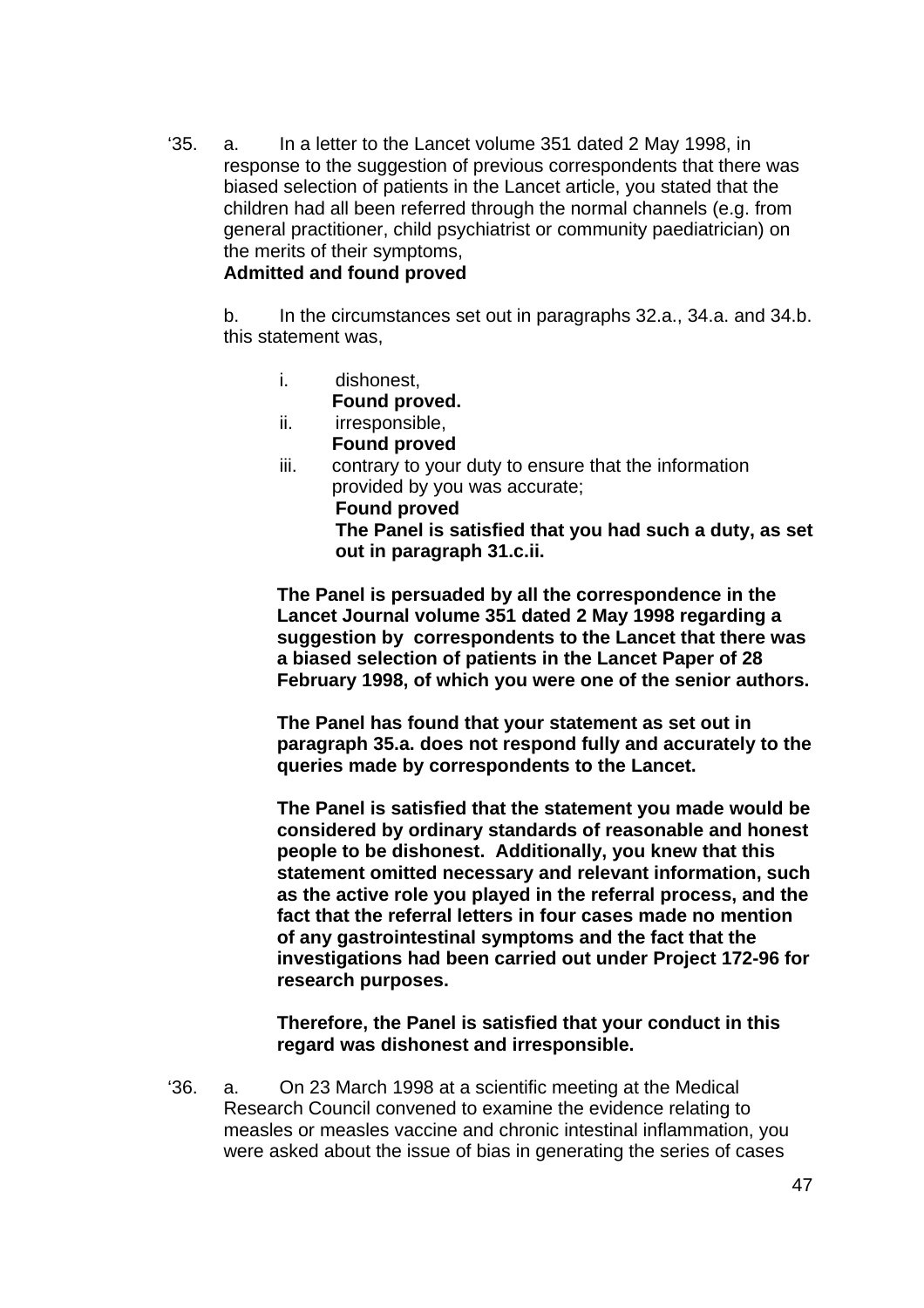including the twelve children in the Lancet paper and you stated that all patients reviewed so far had come through General Practitioners or paediatricians by "the standard route",

# **Admitted and found proved**

b. In the circumstances set out in paragraphs 32.a., 34.a. and 34.b. this statement was,

- i. dishonest,
- **Found proved**  ii. irresponsible,
- **Found proved**  iii. contrary to your duty to ensure that the information provided by you was accurate; **Found proved The Panel is satisfied that you had such a duty, as set out in paragraph 31.c.ii.**

**The Panel has taken into account that this was an important scientific meeting to consider the implications of your published research and the major public health implications arising from it. The Panel has found that your responses to the questions raised at this meeting were inaccurate.** 

**The Panel is satisfied that you knew that your response to the questions was factually wrong. The statement you made would be considered by ordinary standards of reasonable and honest people to be dishonest. The Panel is satisfied that your conduct in this regard was dishonest and irresponsible.** 

'37. a. The Lancet paper stated that the investigations reported in it were approved by the Ethical Practices Committee of the Royal Free Hospital NHS Trust,

#### **Found proved**

 **The Panel noted the statement written under the heading "Ethical approval and consent" in the Lancet paper published in February 1998.** 

b. In fact, you did not have ethical approval for the investigations in the circumstances set out in paragraphs 5. to 29. above,

 **(amended) Found proved The Panel has accepted that paragraphs 5 to 29 have been found proved on the basis that this was Project 172-96. Therefore the Panel is sure that you did not have ethical approval for the investigations as set out in these paragraphs.** 

c. The statement you made in the Lancet paper with regard to ethical approval was therefore,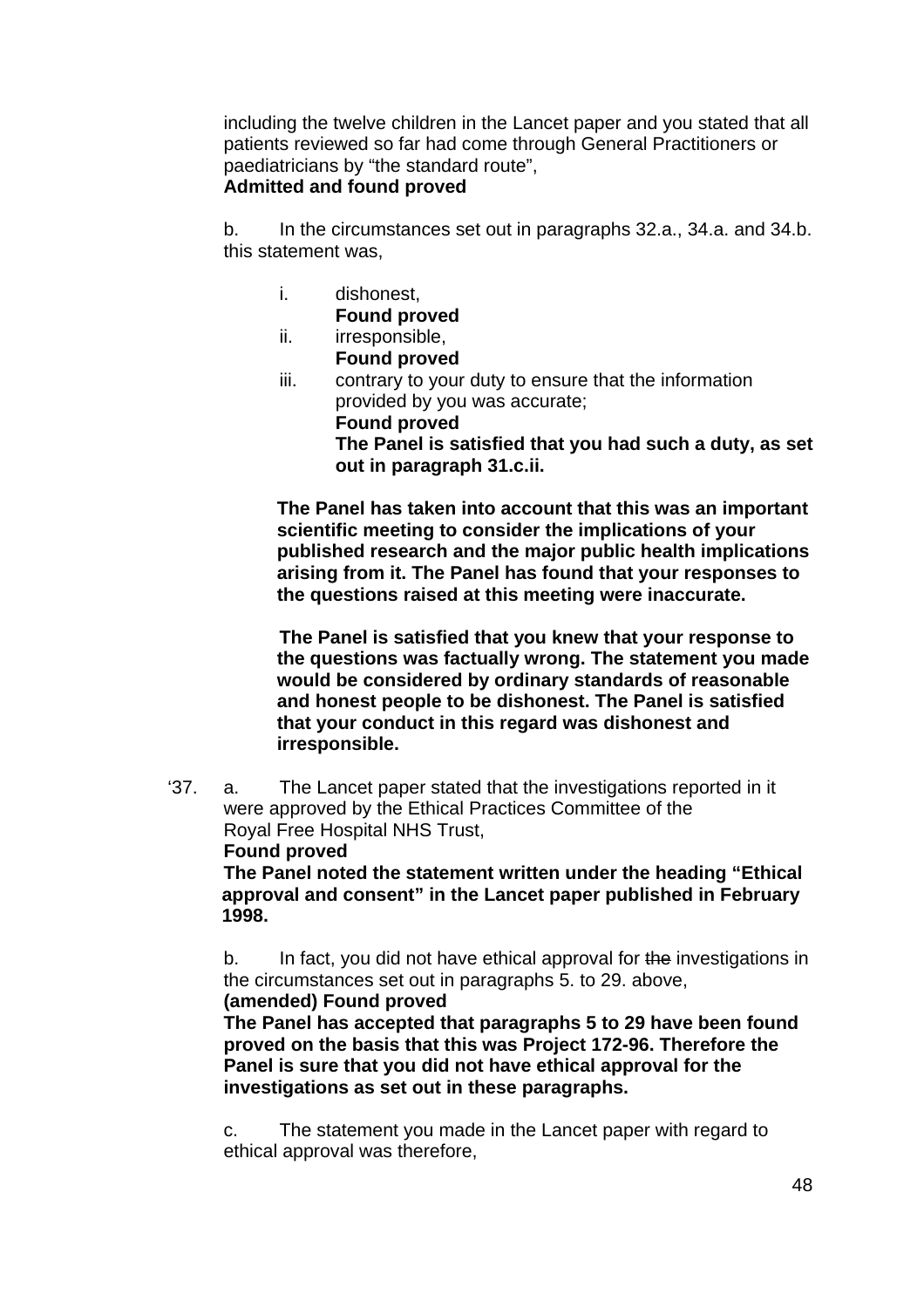i. dishonest,

**Found not proved** 

- ii. irresponsible,
	- **Found proved**

iii. contrary to your duty to ensure that the information provided by you was accurate;

#### **Found proved**

 **Your Counsel accepted on your behalf that you had such a duty (closing submissions section 12 p288). Given the findings in head of charge 37, the Panel is sure that you have failed in your duty in this respect and therefore your conduct was irresponsible.** 

 **However, the Panel is not certain that you intended to deceive by inserting that statement in the Lancet Paper. Therefore the Panel is not satisfied that this meets all the criteria required to prove the allegation of dishonesty.** 

 '38. a. On or before 5 June 1997 you instructed agents to file with the UK Patent Office a patent application with the short title "*Pharmaceutical Composition for Treatment of IBD and RBD*", naming the applicants as the Royal Free Hospital School of Medicine and Neuroimmuno Therapeutics Research Foundation ("the Patent"), **Admitted and found proved**

b. The invention which was the subject of the patent, and of which you were one of the inventors, related to a new vaccine for the elimination of MMR and measles virus and to a pharmaceutical or therapeutic composition for the treatment of IBD (Inflammatory Bowel Disease); particularly Crohn's Disease and Ulcerative Colitis and regressive behavioural disease (RBD); **Admitted and found proved**

#### '39. a. Your,

i. involvement in the MMR litigation,

ii. receipt of funding for part of Project 172-96 from the Legal Aid Board,

iii. involvement in the Patent.

constituted a disclosable interest which included matters which could legitimately give rise to a perception of a conflict of interest in relation to your role as a co-author of the Lancet paper which you did not disclose to the Editor of The Lancet,

#### **Found proved**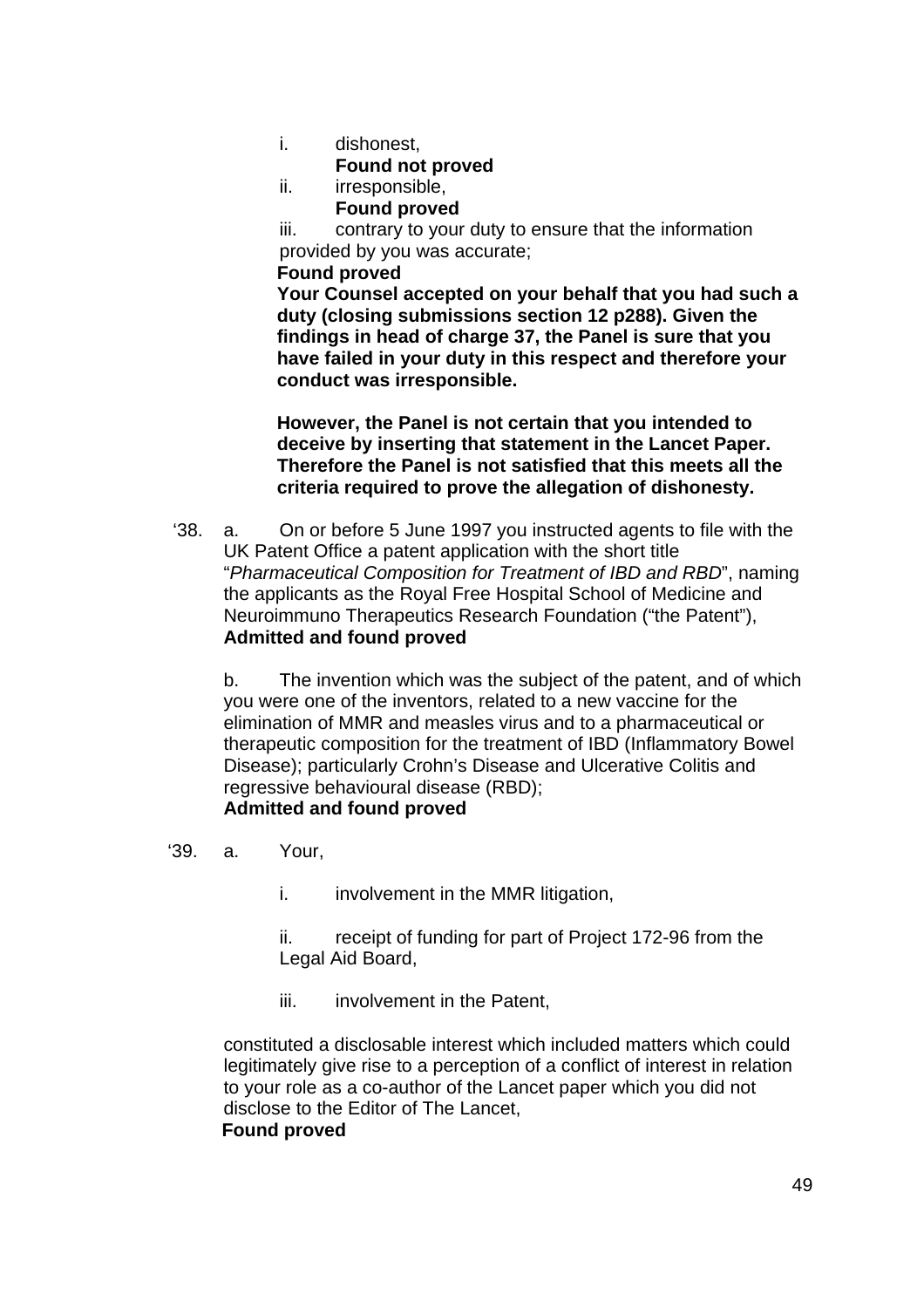**In reaching its decision, the Panel has taken into account your admissions and its findings at paragraph 31c. The Panel is satisfied that the matters set out at 39.a. above each constituted a disclosable interest and could have given rise to a perception of a conflict of interest.** 

- b. Your conduct as set out at,
	- i. paragraph 39.a.i.,
	- ii. paragraph 39.a.ii.,
	- iii. paragraph 39.a iii,

was contrary to your duties as a senior author of the Lancet paper;

**Found proved. Having regard to its findings at paragraph 31.c., the Panel is satisfied that your conduct in failing to disclose your involvement in the MMR litigation, your receipt of funding for part of Project 172-96 from the Legal Aid Board and your involvement in the Patent, constituted disclosable interests. Your failure to disclose these to the Editor of The Lancet was contrary to your duties as a senior author of the Lancet paper.** 

#### **Transfer Factor**

'40. a. In or about December 1997 you started Child 10 on a substance called Transfer Factor,

**Found not proved** 

**The Panel has not seen or heard any evidence to prove to the requisite standard that you personally started Child 10 on this substance.** 

b. On 2 February 1998 you submitted an application to the Ethics Committee,

**Admitted and found proved**

i. seeking approval for a trial entitled "*A preliminary openlabel study of the effect of oral measles virus-specific dialyzable lymphocyte extract transfer factor (DLE-TFmv) in children with autistic enteropathy*",

### **Admitted and found proved**

ii. naming Professor Walker-Smith as one of the Principal Clinical Investigators and you as Principal Scientific Investigator, **Admitted and found proved**

c. The application referred to at paragraph 40.b. above was allocated reference 22-98 ("Project 22-98"), **Admitted and found proved**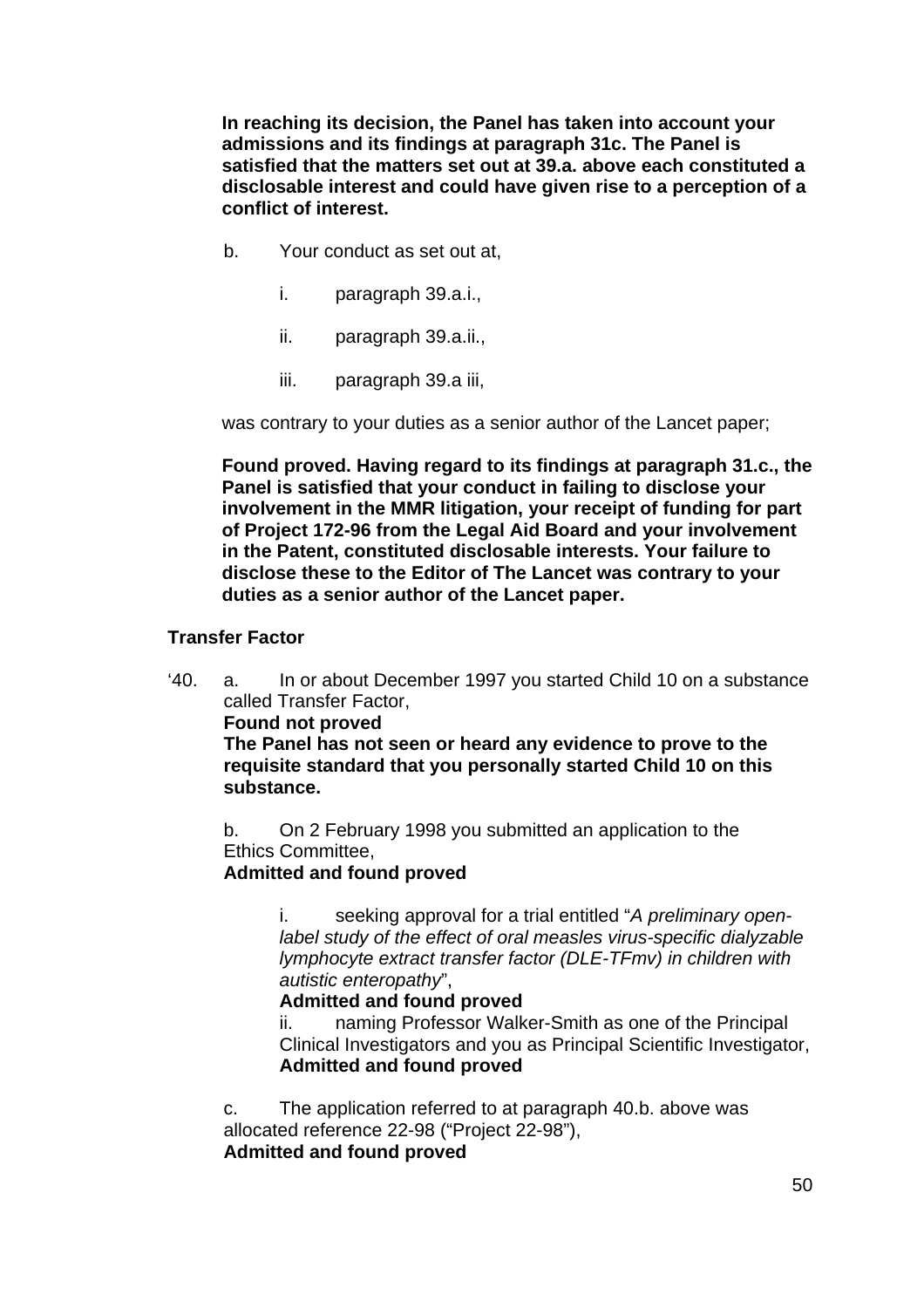d. At or around the same time as the events set out at paragraphs 40.a. and 40.b., you were involved in a proposal to set up a company called Immunospecifics Biotechnologies Ltd to specialise in the production, formulation and sale of Transfer Factor, **(amended) Admitted and found proved with the exception of '40.a.'**

e. On 26 February 1998 you wrote to the Finance Officer at the Royal Free Hospital School of Medicine informing him that the proposed CEO of the company was the father of Child 10 ("Mr 10"), **Admitted and found proved**

f. A proposal, dated 4 March 1998 and drafted by Mr 10, was submitted to the Royal Free Hospital School of Medicine in relation to the proposed company,

## **Admitted and found proved**

i. seeking funding for a clinical trial of Transfer Factor in the treatment of Inflammatory Bowel Disease, and Pervasive Developmental Disorder, and for research into using Transfer Factor as an alternative measles specific vaccine,

**Admitted and found proved with the exception of the words 'an alternative'** 

**Found proved in respect of the words "an alternative" on the basis of the proposal referred to above in 40.f. where it states, "The company will also investigate the potential of Transfer Factors as vaccine alternatives."** 

ii. stating that Mr 10 was to be the Managing Director of the company,

## **Admitted and found proved**

iii. stating that you were to be the Research Director,

#### **Admitted and found proved**

iv. proposing that the equity in the company would be split between a number of parties including Mr 10 and yourself, **Admitted and found proved**

g. Between July and November 1998 you and

Professor Walker-Smith undertook research into the safety of Transfer Factor which you submitted to the Ethics Committee, **Admitted and found proved**

h. On 18 December 1998 the Ethics Committee wrote to Professor Walker-Smith stating that Project 22-98 had been approved at a meeting on 16 December 1998; **Admitted and found proved**

'41. a. You inappropriately caused Child 10 to be administered Transfer Factor,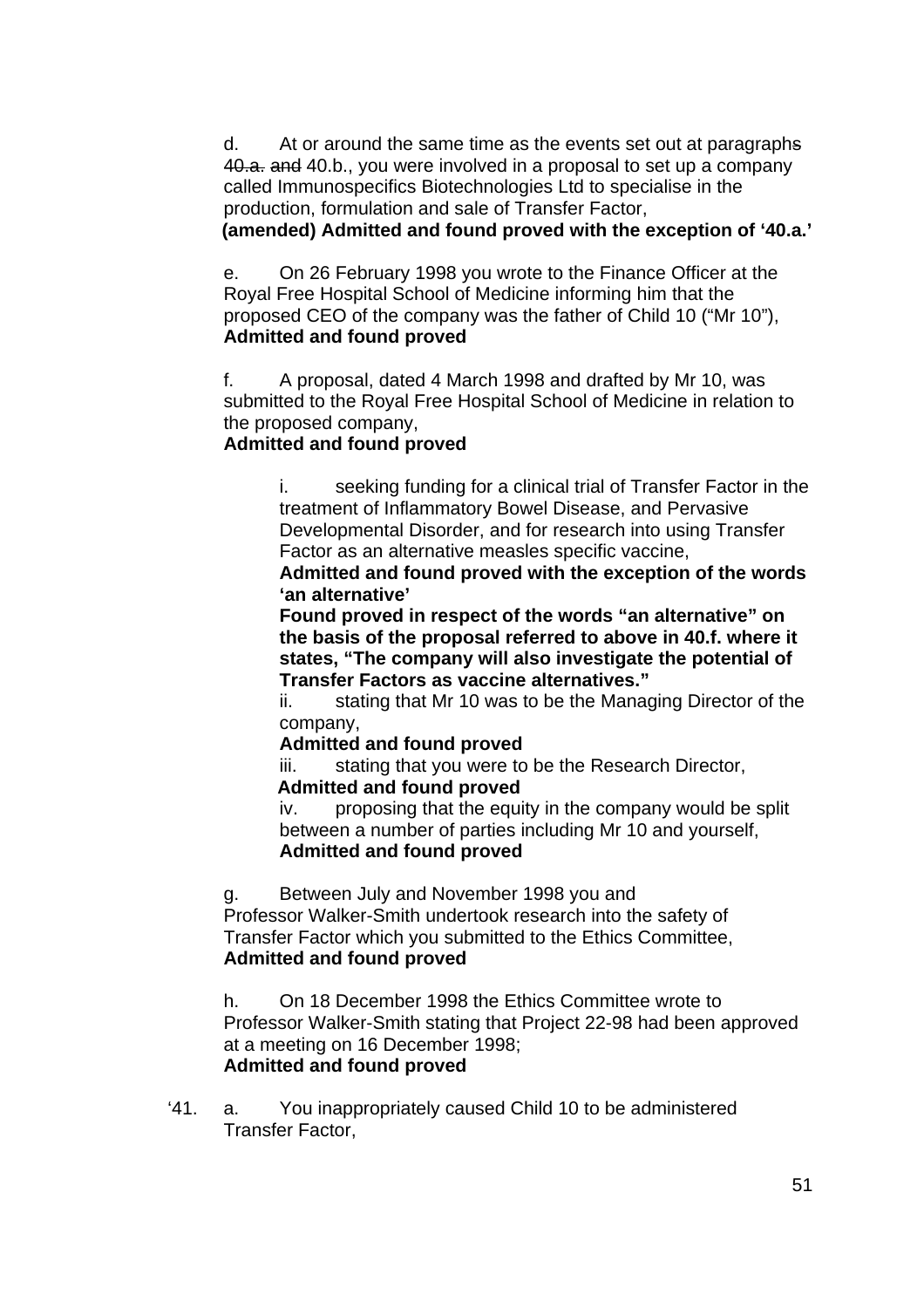**Found proved. The Panel is persuaded that Child 10 was administered Transfer Factor by the weekly diary card completed by his mother, submitted to the Royal Free hospital in January 1998 which states, "over Christmas and New Year we felt very optimistic about the apparent effect of Transfer Factor…is it possible that the dose now needs to be increased?". The Panel concluded that you caused the child to be administered with Transfer Factor on the basis of the letter of 23 July 1997 that you and Professor Walker-Smith wrote to the Dispensary Manager. You informed her that "we would like to start Child 10 …on measles specific Transfer Factor and we are prepared to take full responsibility for the outcome of this treatment. The supplies of the drug are presently in our hands (Dr Wakefield)" Further, you sought permission from the Medical Advisory Committee by letter dated 9 September 1997 for Child 10 to be administered Transfer Factor on a named patient basis as is evidenced by the approval letter sent to you by its chairman, Dr Lloyd in a letter dated 15 September 1997.** 

i. for experimental reasons,

**Found proved** 

**In reaching its decision the Panel is satisfied that in December 1997 you were preparing an application to seek approval from the Ethics Committee for a trial entitled: "A preliminary open-label study of the effect of oral measles virus-specific dialyzable lymphocyte extract transfer factor (DLE-TF mv) in children with autistic enteropathy."** 

**The Panel noted that Child 10's deterioration was not assessed by any clinician prior to being administered Transfer Factor. Therefore the Panel has concluded that Child 10 was given Transfer Factor for experimental reasons.** 

ii. prior to obtaining information as to the safety of prescribing Transfer Factor to children, **Found not proved** 

> **The Panel has taken into account the letter dated 23 July 1997 to the Dispensary Manager from you and Professor Walker-Smith in which you refer to about 300 peer reviewed scientific publications on the use of Transfer Factor and state that this substance was safe.**

iii. prior to obtaining ethical approval for a clinical trial of Transfer Factor,

#### **Found not proved**

**The Panel has noted the letter dated 15 September 1997 from Dr Lloyd, giving you Chairman's approval for the use of Transfer Factor to Child 10. The Panel is**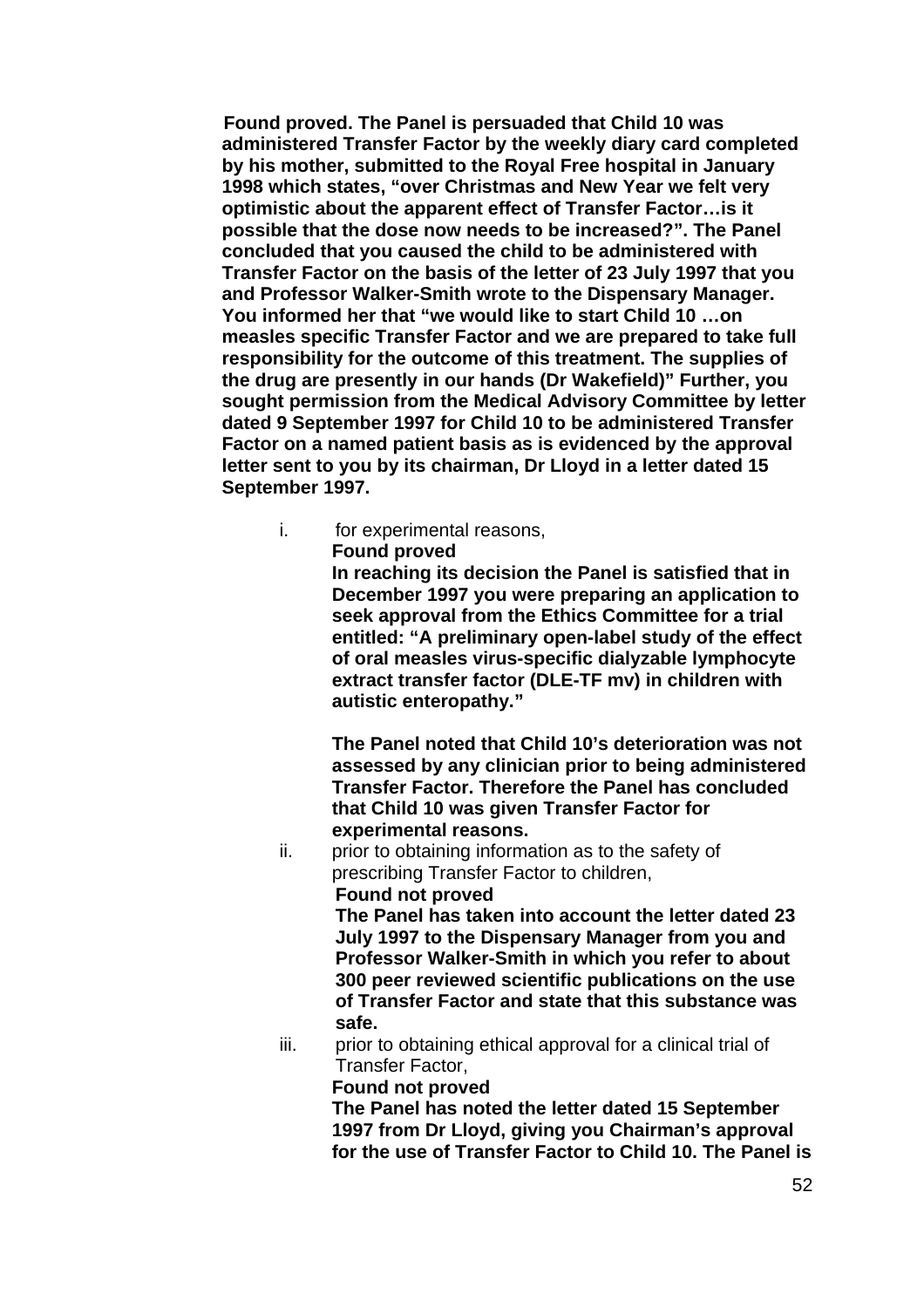**therefore satisfied that obtaining ethical approval for a clinical trial for this child was not relevant in December 1997.** 

iv. without,

a. recording *or causing to be recorded* the fact of or dose of the prescription in Child 10's medical records, **(amended) Found proved** 

b. informing Child 10's General Practitioner *or causing him to be informed* that Child 10 had been prescribed it, **(amended) Found proved** 

**In reaching its decisions in relation to 41.a.iv.a. and b, the Panel has taken into account the letter dated 23 July 1997 to Dispensary Manager from you and Professor Walker-Smith which states: "we are prepared to take full responsibility for the outcome of this treatment."** 

**The Panel is satisfied that you had a duty to ensure that the treatment was recorded properly in Child 10's medical records, or to have arranged for someone else to have done so. The Panel considers this was important, given your role in causing Child 10 to be administered Transfer Factor.** 

**Furthermore, an essential requirement of a doctor is to share information with colleagues in the ways that best serve patients' interests. The Panel has noted the evidence that Child 10's GP did not have any knowledge of any prescription of Transfer Factor other than that contained in a letter from the community paediatrician. The Panel is satisfied that you did not inform the GP or arrange for someone else to do so.** 

c. recording or *causing to be recorded* in Child 10's medical records the fact and nature of any discussion as to the risks and benefits of the prescription with Child 10's parents,

#### **(amended) Found not proved**

**The Panel noted that there is no evidence relating to any such discussion with the parents and therefore you could not have recorded it.** 

v. without having the requisite paediatric qualifications, **Found proved, as is evident from your CV.**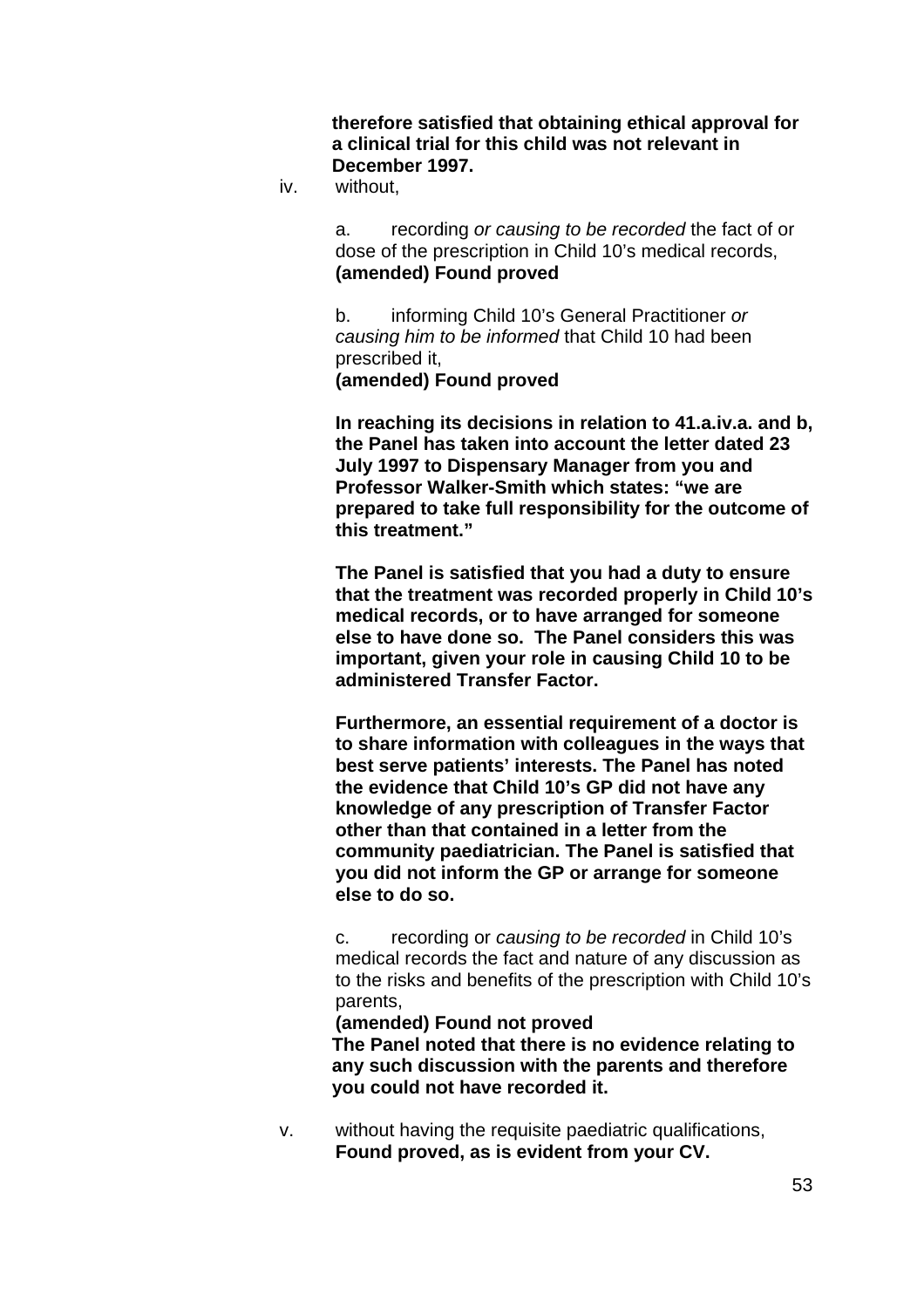- vi. in contravention of the limitations on your Honorary Consultant appointment as set out at paragraph 2. above, **Found not proved The Panel is satisfied that causing Child 10 to be administered Transfer Factor for experimental reasons did not contravene the remit of your contract.**
- b. Your actions as set out above were,
	- i. contrary to the clinical interests of Child 10, **Found proved on the basis of its findings at 41.a.i, 41.a.iv.a, 41.a. iv.b and 41.a.v.**
	- ii. an abuse of your position of trust as a medical practitioner;  **Found proved on the basis of its findings at 41.a.i, 41.a.iv.a, 41.a.iv.b and 41.a.v.**

## **The Birthday Party**

'42. a. On a date unknown prior to 20 March 1999 at your son's birthday party you,

> i. took *caused* blood *to be taken* from a group of children to use for research purposes,

**(amended) Found proved** 

**The Panel considers that the amendment is necessary to reflect the state of the evidence.**

ii. paid those children who gave blood £5 each for doing so, **Found proved** 

**The Panel is satisfied by your own evidence (Day 55p41) that you paid the children "as a reward at the end of the party the children who had given blood all received £5"** 

b. On 20 March 1999 you gave a presentation to the MIND Institute, in California, USA in the course of which you, **Admitted and found proved to the words 'California, USA'**

> i. described the incident referred to in 42.a. above in humorous terms,

#### **Found proved**

ii. expressed an intention to obtain research samples in similar circumstances in the future;

#### **Found proved**

**The Panel is satisfied that this has been found proved in its entirety, having viewed the video.** 

'43. a. Your conduct as set out in paragraph 42.a. above was unethical in that,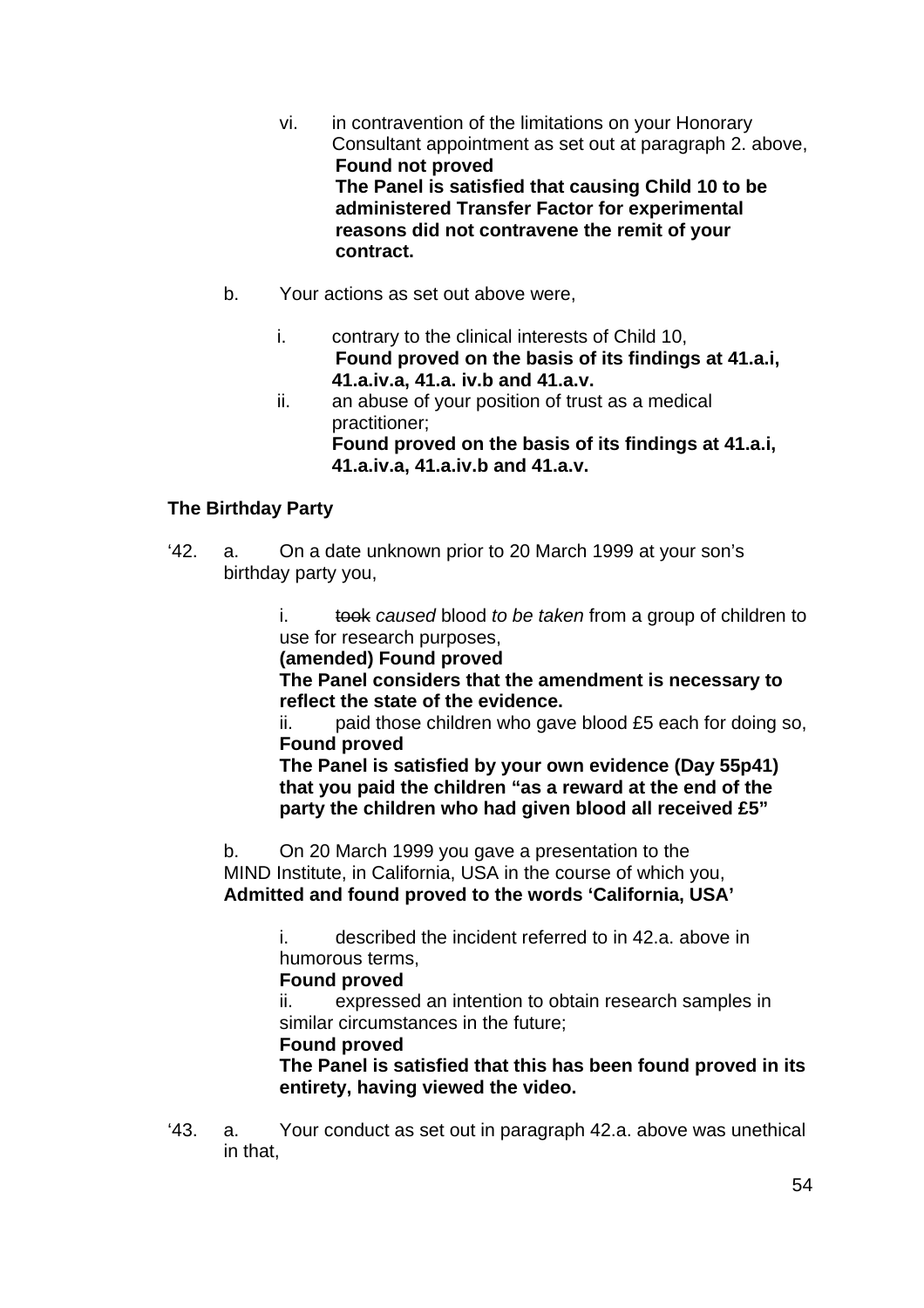i. you did not have ethics committee approval for your actions,

#### **Found proved**

**The Panel does not accept your explanation that you did not consider this action to be unethical or that Ethics Committee approval was required.** 

ii. you took *caused* blood *to be taken* from children in an inappropriate social setting,

**(amended) Found proved** 

 **The Panel considers that the amendment was necessary to reflect the state of the evidence.** 

iii. you offered financial inducement to children in order to obtain blood samples,

#### **Found not proved**

**The Panel accepts that the children were not persuaded to give blood by being offered money first.** 

iv. you showed a callous disregard for the distress and pain that you knew or ought to have known the children involved might suffer,

#### **Found proved**

**The Panel is satisfied by your evidence that the children were "paid for their discomfort"(day 67p23), which it concluded was evidence of a callous disregard.** 

v. in the circumstances you abused your position of trust as a medical practitioner,

**Found proved on the basis of the above findings.** 

b. Your conduct set out in paragraph 42.b. was such as to bring the medical profession into disrepute;'

#### **Found proved on the basis of the above findings.**

Having made the above findings of fact, the Panel went on to consider whether those facts found proved or admitted, were insufficient to amount to a finding of serious professional misconduct. The Panel concluded that these findings, which include those of dishonesty and misleading conduct, would not be insufficient to support a finding of serious professional misconduct.

In the next session, commencing 7 April 2010, the Panel, under Rule 28, will hear evidence to be adduced and submissions from prosecution counsel then Dr Wakefield's own counsel as to whether the facts as found proved do amount to serious professional misconduct, and if so, what sanction, if any, should be imposed on his registration.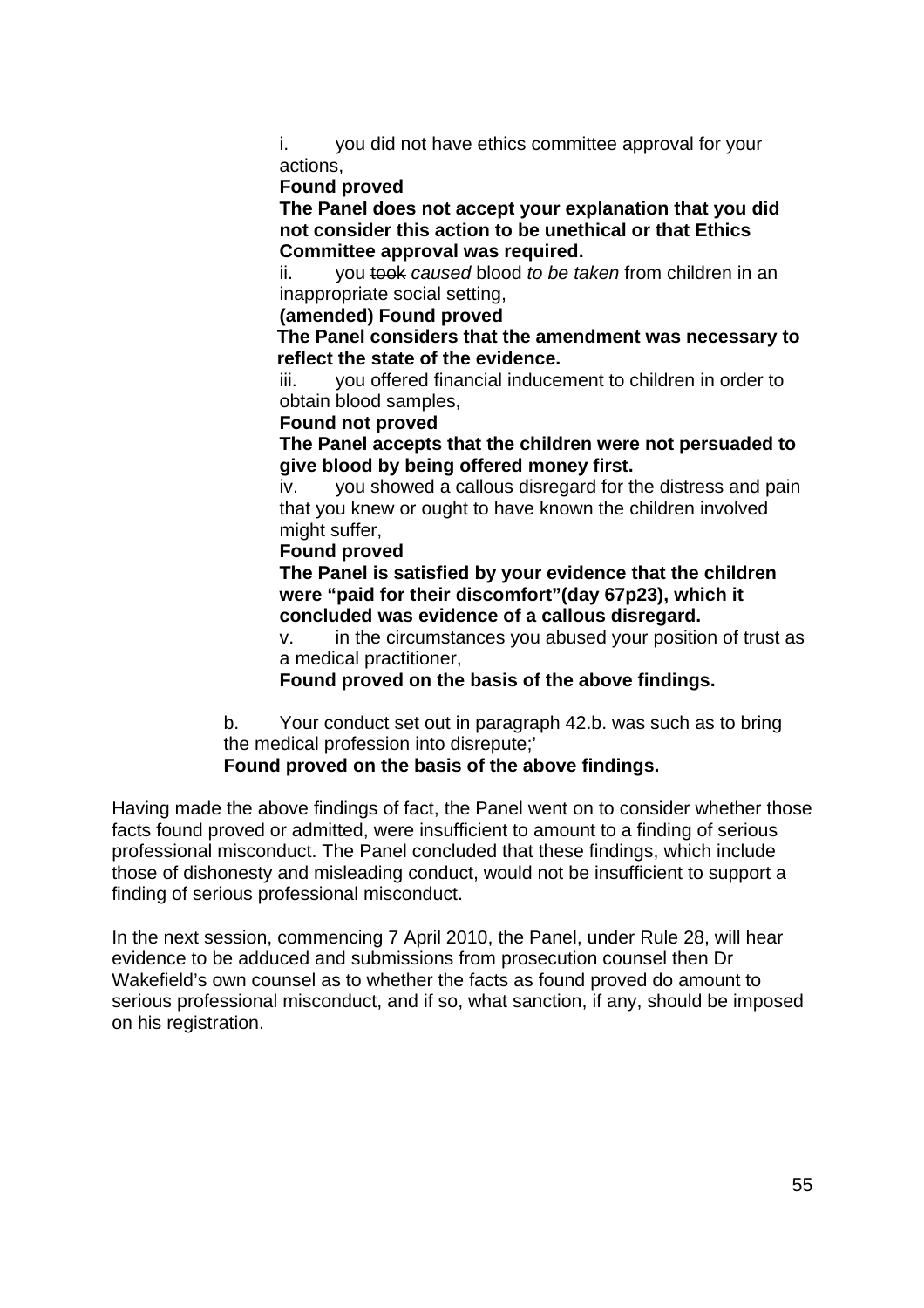## **B. Professor John Angus WALKER-SMITH**

The Panel will inquire into the following allegation against John Angus Walker-Smith, MB BS 1960 University of Sydney SR:

"That being registered under the Medical Act 1983,

'1. At all material times you were,

### a. A UK registered medical practitioner, **Admitted and found proved**

b. Professor of Paediatric Gastroenterology employed by the Royal Free School of Medicine with an honorary clinical contract with the Royal Free Hampstead NHS Trust; **Admitted and found proved** 

## **Research and Ethics Committee Approval**

'2. On or about 16 September 1996 an application was submitted to the Ethical Practices Sub-Committee of the Royal Free Hampstead NHS Trust ("the Ethics Committee"),

### **Admitted and found proved**

a. Naming you, Dr Wakefield and Professor Murch as the responsible consultants,

## **Admitted and found proved**

b. Seeking approval for a research study project involving 25 children entitled "A new paediatric syndrome: enteritis and disintegrative disorder following measles/rubella vaccination", **(amended) Found proved. The Panel is satisfied this reflects the wording in the application.** 

c. Describing a study-project which entailed a programme of investigations, including invasive gastrointestinal and neurological tests, to be carried out on children who had,

## **(amended) Found proved**

i. been vaccinated with the measles or measles/rubella vaccine, and

#### **Found proved**

ii. *manifested* disintegrative disorder, and

#### **(amended) Found proved**

iii. symptoms and signs of intestinal disease or dysfunction namely pain, bloating, alternating constipation and diarrhoea, steatorrhoea and failure to thrive,

#### **Found proved**

**In reaching its decision in relation to the entirety of 2c the Panel is satisfied on the basis of the wording in the application document.**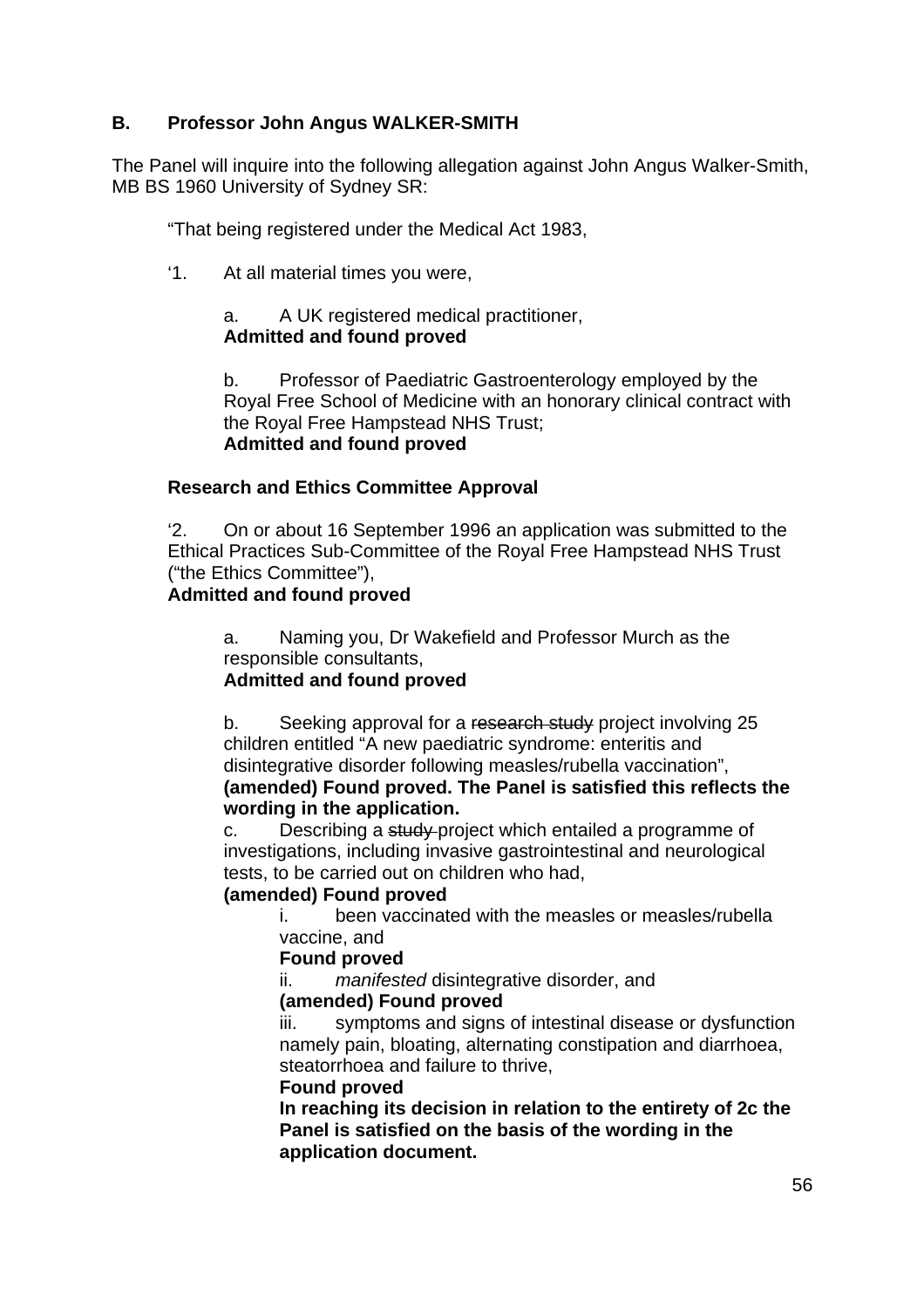d. Indicating that all the procedures you proposed to undertake were part of normal patient care and clinically indicated,

### **Admitted and found proved**

e. Attaching an explanation of the proposed scientific and clinical study, a timetable of investigations, a handout of information for parents and a sample consent form; **Admitted and found proved**

'3. a. The application referred to at paragraph 2. above was allocated reference 172-96 ("Project 172-96"), **Admitted and found proved**

b. The Chairman of the Ethics Committee, on behalf of the Committee, raised with you and Dr Wakefield reservations about concerns as to the intensive regime that children who took part in the study would have to undergo,

### **(amended) Found proved**

**The Panel was satisfied that the letter dated 15 October 1996 raising reservations was sent to you and forwarded by you to Dr Wakefield and Professor Murch for comment.** 

c. In a letter dated 11 November 1996 you informed the Chairman of the Ethics Committee that the children would have the investigations even if there were no trial and five had already been investigated on a clinical need basis,

### **Admitted and found proved**

d. On the basis of the information provided in the application documentation and in your letter of 11 November 1996, the Ethics Committee granted ethical approval for Project 172-96 on 18 December 1996 subject to conditions, as set out in a letter dated 7 January 1997, including,

#### **Admitted and found proved**

i. only patients enrolled after 18 December 1996 would be considered to be in the trial,

#### **Admitted and found proved**

ii. the Ethics Committee was to be informed of and approve any proposed amendments to your initial application which had a bearing on the treatment or investigation of patients or volunteers,

### **Admitted and found proved**

iii. a copy of the consent form and the information sheet was to be lodged in the clinical notes of each patient,

#### **Admitted and found proved**

e. In a letter dated 9 January 1997 you confirmed your acceptance of these conditions,

#### **Admitted and found proved**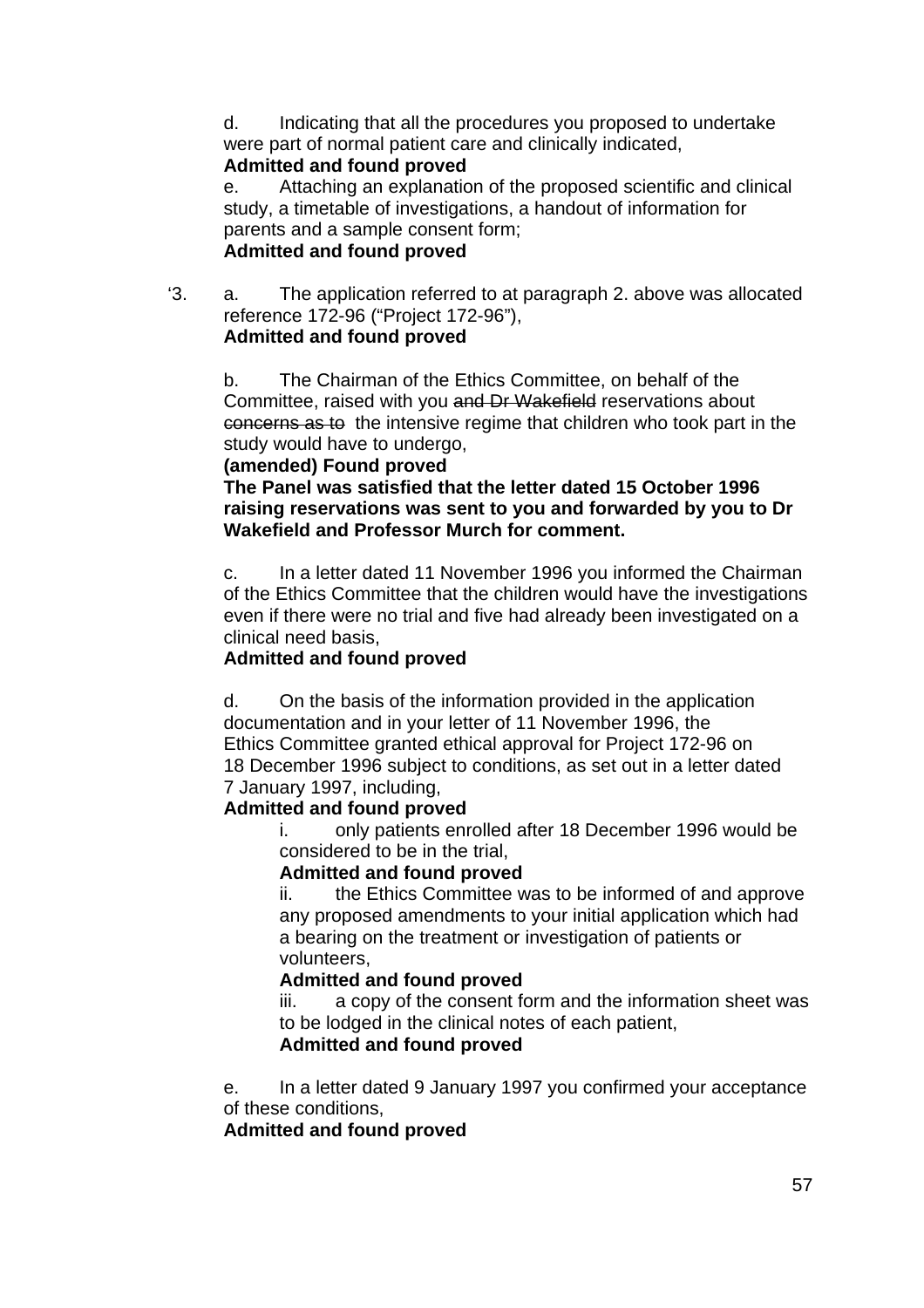f. Between 16 September 1996 and 15 July 1998 no further applications were made to the Ethics Committee for approval in connection with Project 172-96 nor was the Committee informed of any amendments to your initial application, save as a set out in Dr Wakefield's letter to the Chairman of the Ethics Committee dated 3 February 1997.

## **Admitted and found proved**

g. As a named Responsible Consultant you had a duty to ensure that,

i. the information in support of your application to the Ethics Committee was true and accurate,

### **Found proved**

ii. only children who met the stated inclusion criteria for the research study Project 172-96 were admitted to the study,

### **(amended) Found proved**

iii. you complied with the conditions attached by the Ethics Committee to any approval given,

#### **Admitted and found proved**

iv. the children whom you admitted under the protocol were treated in accordance with the terms of the approval given by the Ethics Committee;

#### **Admitted and found proved**

**Notwithstanding that yours was a shared rather than a sole responsibility and you could not be held responsible for factors outside your knowledge and control, the Panel is satisfied that this was within the parameters of duties of a named responsible consultant.** 

## **Child 2**

'4. a. On 29 June 1995 Child 2 was referred to you, whilst you were at St Bartholomew's Hospital, by Dr Wozencroft, a Consultant in Child Psychiatry, who stated that Child 2's condition fell within the diagnostic category of Autistic Spectrum Disorder, **Admitted and found proved**

b. Prior to his referral to you Child 2 had a history of gastrointestinal symptoms, **Admitted and found proved** 

c. On 1 August 1995 Child 2 attended an outpatient consultation with you at St Bartholomew's Hospital following which you concluded that there was no evidence of Crohn's disease or chronic inflammatory bowel disease,

#### **Admitted and found proved**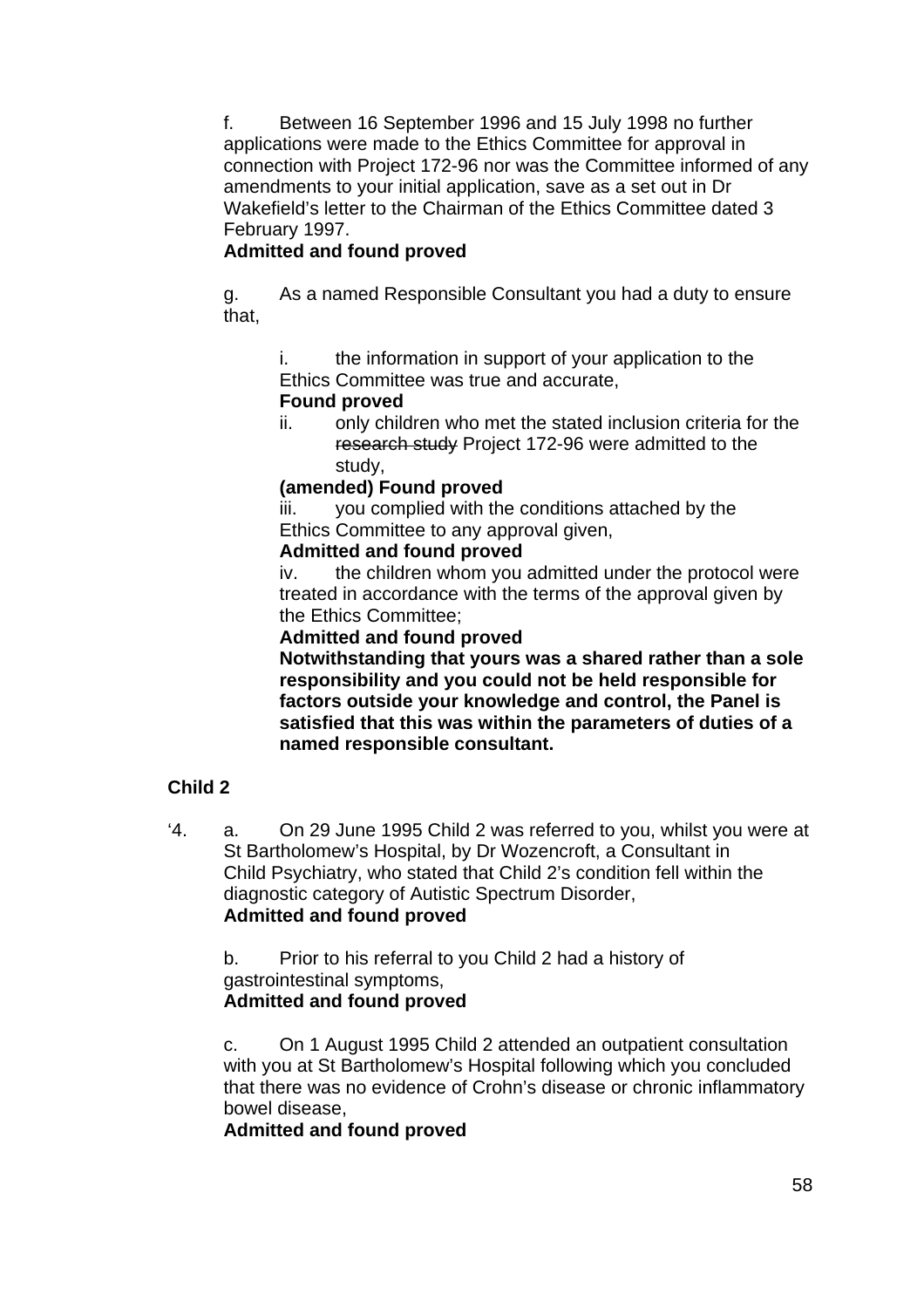d. On 13 September 1995 you wrote to Child 2's General Practitioner, Dr Cartmel, stating that inflammatory bowel disease was extremely unlikely and you had not arranged to see Child 2 again, **Admitted and found proved** 

e. On 16 May 1996 you wrote to Child 2's mother asking to see Child 2 again and stating that you and Dr Wakefield had a plan for investigations,

#### **Found proved**

**The Panel was satisfied on the basis of the letter dated 16 May 1996 to Child 2's mother, that you had discussed with Dr Wakefield a plan for investigations and had arranged an outpatient's appointment for the child.** 

f. On 21 June 1996 Child 2 attended an outpatient consultation with you at the Royal Free Hospital and you, **Admitted and found proved** 

> i. noted that he was on an exclusion diet and developed diarrhoea when he had certain foods,

## **Admitted and found proved**

ii. arranged for him to undergo blood tests which subsequently demonstrated that the indices of inflammation were normal,

## **Admitted and found proved**

g. On 24 June 1996 you wrote to Dr Wakefield stating that Child 2 was the most appropriate child to begin your programme, **Admitted and found proved**

h. On 28 June 1996 you wrote to Dr Cartmel stating that,

i. Crohn's disease was unlikely but Dr Wakefield's view was that there might be some kind of other inflammation of relevance to Child 2's illness,

## **Admitted and found proved**

ii. you and Dr Wakefield now had a programme for investigating children who had an association with autism and a possible reaction to immunisation, **Admitted and found proved** 

iii. you were arranging for Child 2 to be admitted for investigation,

## **Admitted and found proved**

i. On 3 July 1996 Dr Hunter, a Consultant Physician in the Department of Gastroenterology at Addenbrooke's Hospital, wrote to you stating that Child 2 was being treated with probiotics and an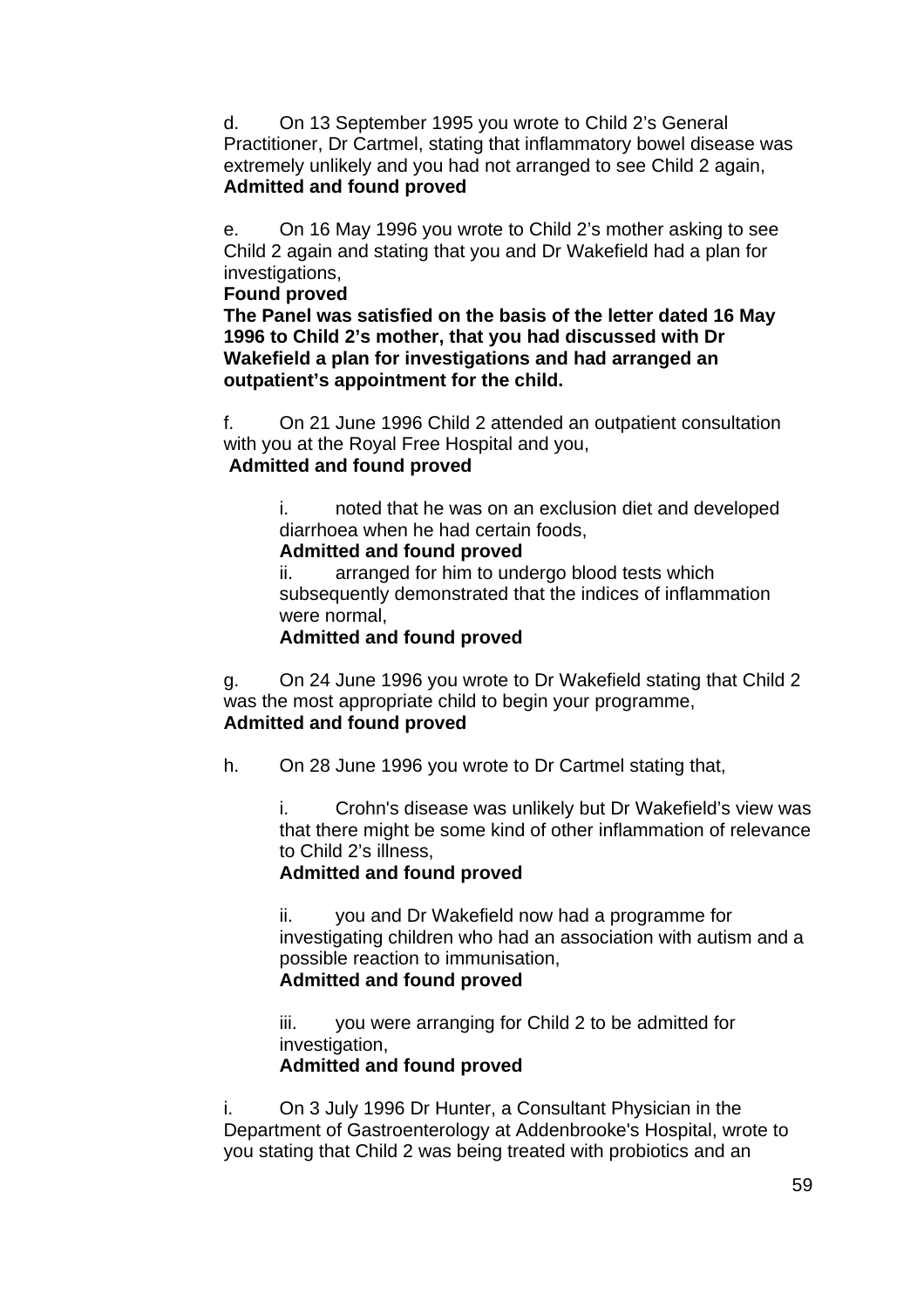exclusion diet and that Child 2's mother had reported that his guts were greatly improved with this treatment, **Admitted and found proved** 

j. Child 2 was admitted to hospital on or about 1 September 1996 under your clinical care,

**Admitted and found proved The Panel was satisfied that, notwithstanding your partial absence during the admission dates, as documented in Royal Free Hospital notes, this child was admitted under your care.** 

k. Child 2's admission clerking note recorded that he had,

i. been admitted for investigation of the possible association between gastrointestinal disease/autism/measles, **Admitted and found proved**

ii. a history of intermittent diarrhoea and abdominal pain since 20 months,

### **Admitted and found proved**

iii. been started on an exclusion diet in April 1996, which seemed to have improved his abdominal pain, **Admitted and found proved**

l. Between 1 September 1996 and his discharge on or about 9 September 1996 Child 2 underwent a colonoscopy, a barium meal and follow-through, an MRI scan of his brain, a lumbar puncture, a Schilling test, an EEG and other neurophysiological investigations, and a variety of blood and urine tests,

## **Admitted and found proved**

m. Save that Child 2's haemoglobin was slightly low, the blood tests demonstrated that the inflammatory indices in the blood were normal, **Found proved** 

**Given that the normal range is 11.5, the Panel was satisfied that the haemoglobin was slightly low.** 

n. Dr Berelowitz, Consultant Paediatric Psychiatrist, and Dr Harvey, a Consultant Neurologist, assessed Child 2 after he had undergone the lumbar puncture referred to at 4.l. above; **Admitted and found proved**

'5. a. You subjected Child 2 to a programme of investigations for research purposes without having Ethics Committee approval for such research,

#### **Found proved**

**The Panel was satisfied that you admitted the child under your care after discussion with Dr Wakefield, and re-assessing the**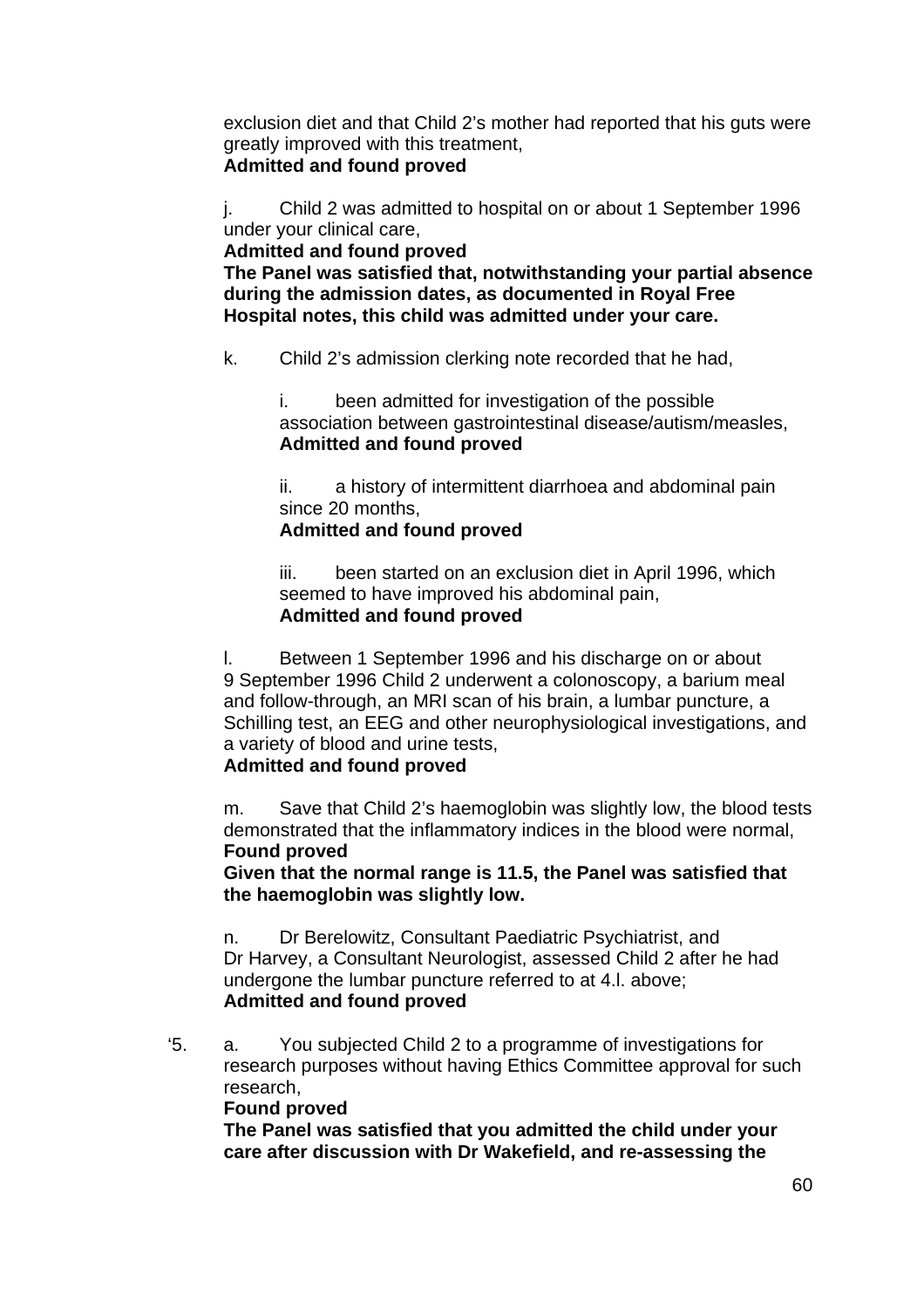**child on 21 June 1996. You also sent the child's mother a copy of the protocol for investigations and arranged the investigations. You wrote to Child 2's GP on 28 June 1996, stating "I think Crohn's disease is unlikely. Dr Wakefield has the view that there may be some kind of other inflammation which may be a relevant factor in Child 2's illness and we now have a programme for investigating children who have autism and a possible reaction to immunisation." The Panel has concluded, on the basis of the medical records, that the programme of investigations that Child 2 underwent was for research purposes for which there was no ethical approval.** 

b. The programme of investigations carried out on Child 2 was part of the research study project referred to at paragraphs 2.b. and 2.c. above,

#### **(amended) Found proved**

**The Panel found that the programme of investigations carried out on Child 2, and the reasons for the investigations, follow closely the project protocol referred to at paragraphs 2b and 2c. In coming to that view, the Panel had regard to the letter signed by you on 28 June 1996 to Dr Wakefield [Child 2 RFHR 161], where you state that Child 2 is "the most appropriate child to begin our programme." The medical records further indicate that at least four paired biopsies were taken at colonoscopy, which the Panel concludes was in accordance with the investigations described in the project.** 

c. Child 2 was investigated under the project The research study was carried out on Child 2 without the approval of the Ethics Committee in that it was not research covered by any Ethics Committee application other than that for Project 172-96 and, **(amended) Found proved** 

#### **The Panel is satisfied that there was no relevant Ethics committee approval at the time when these investigations were carried out.**

i. contrary to the conditions of approval for Project 172-96 Child 2 had been enrolled into the research study project before 18 December 1996,

#### **(amended) Found proved**

 **Child 2 was admitted for investigations in September 1996.**  ii. he did not qualify for the research study project as he failed to meet the inclusion criteria set out at paragraph 2.c.i. above,

#### **(amended) Found proved**

 **Child 2 had been vaccinated with MMR.** 

d. Contrary to the conditions of ethical approval for Project 172-96 you subsequently failed to ensure that a copy of the consent form and information sheet was included in Child 2's clinical notes,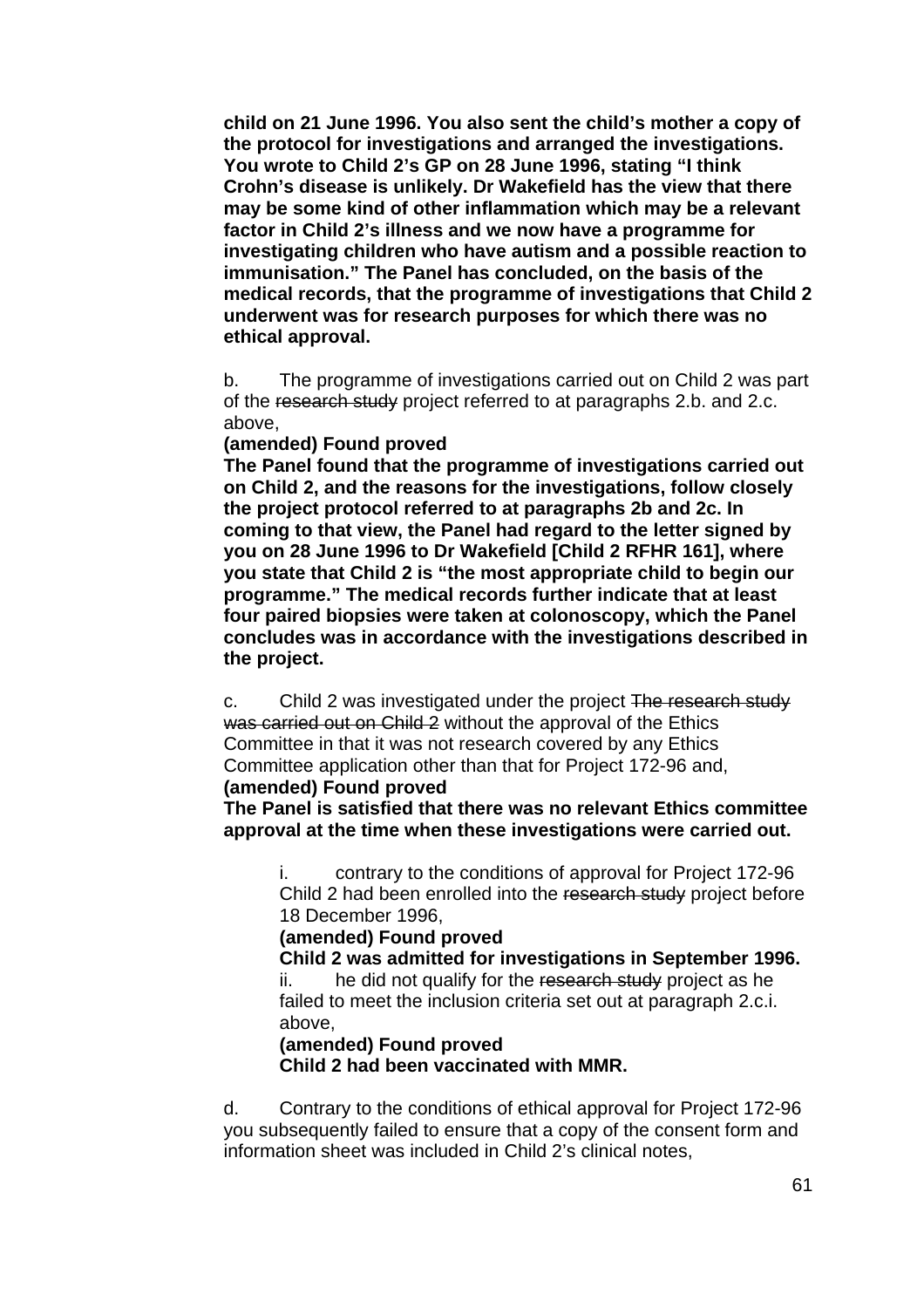#### **Found not proved**

**The Panel accepts that at the time of Child 2's admission in September 1996, you could not have known about the conditions of ethical approval, which were set out in a letter dated 7 January 1997 to you from the Ethics Committee, acknowledged by you on 9 January 1997.** 

- e. You caused Child 2 to undergo a,
	- i. colonoscopy,

#### **Found proved**

ii. barium meal and follow-through,

#### **Found proved**

which was not clinically indicated.

#### **Found proved**

**The Panel accepted your own evidence that the child's condition was improving at this stage and therefore these investigations were not clinically indicated.** 

f. Your actions as set out at paragraph 5.e. were contrary to your representations to the Ethics Committee that the investigations were clinically indicated,

#### **Found proved**

g. By reason of the matters referred to at paragraphs 5.c., 5.d., 5.e. and 5.f. you failed to comply with your duties to the Ethics Committee as a named Responsible Consultant as set out at paragraph 3.g. above,

#### **(amended) Found proved**

h. You caused Child 2 to undergo a lumbar puncture without ensuring that he was first assessed by a clinician with the requisite neurological or psychiatric expertise to determine whether such an investigation was clinically indicated,

#### **Found not proved**

**The Panel considered that you, as the senior paediatrician, did not need Child 2 to be assessed by another clinician and that you could make the decision for the lumbar puncture to be undertaken.** 

i. Your conduct as set out above was contrary to the clinical interests of Child 2;  **Found proved.** 

#### **Child 1**

'6. a. On 17 May 1996 Child 1's General Practitioner, Dr Barrow, wrote to you referring Child 1 and indicating that he had been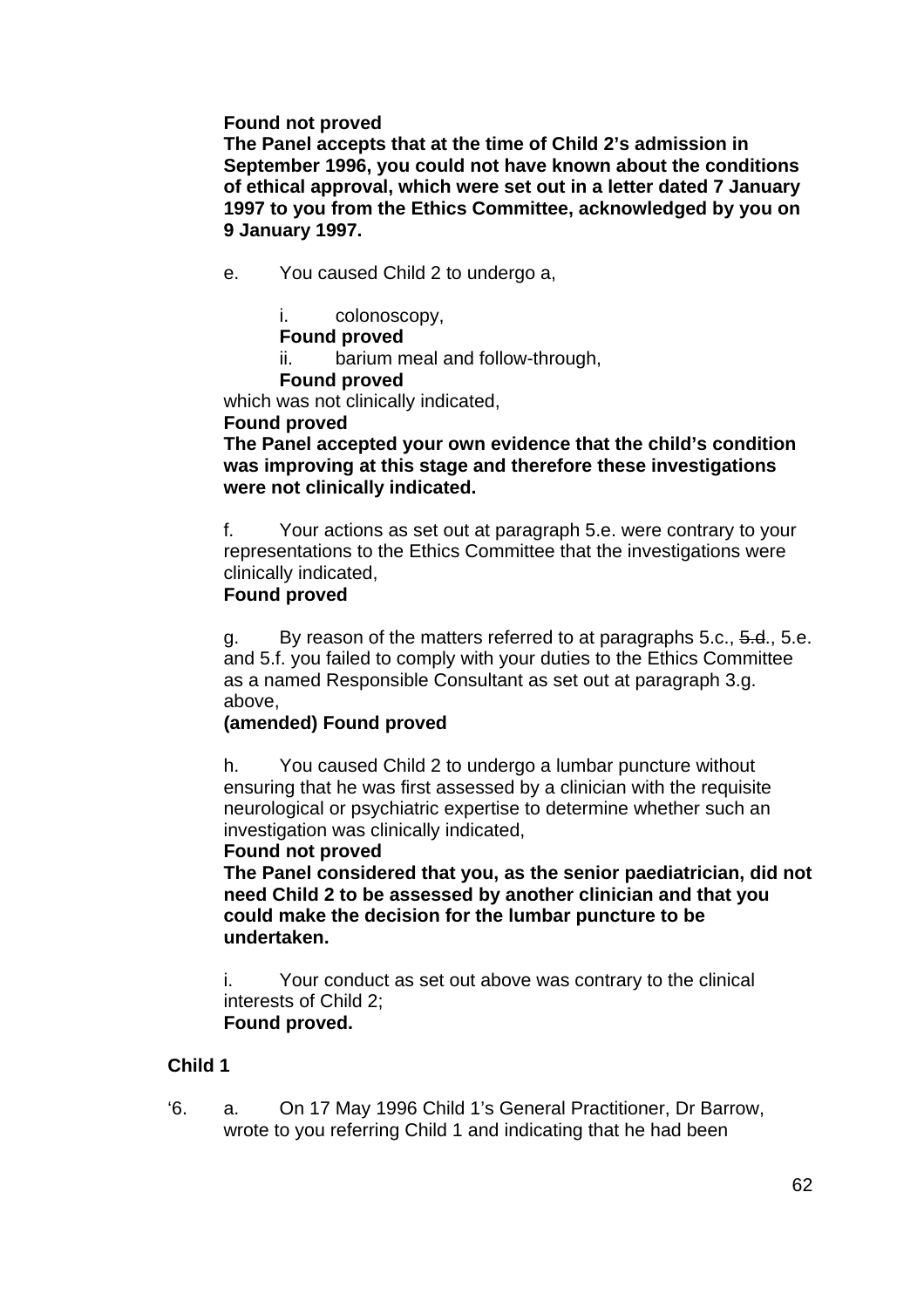diagnosed as autistic and his parents' concern was that his MMR vaccination might be responsible for his autism, **Admitted and found proved**

b. Dr Barrow's referral letter made no reference to any gastrointestinal symptoms, **Admitted and found proved**

c. Prior to his referral to you Child 1's developmental delay had been noted, he had been seen by Dr Hauck, Consultant Psychiatrist, but had no *and previously a* formal diagnosis for his condition *had been reached*,

### **(amended) Admitted and found proved**

d. On 19 June 1996 you saw Child 1 in your outpatients clinic and noted he had undigested food in his stools, with blood occasionally in his stools,

### **Admitted and found proved**

e. On 21 June 1996 you wrote to Dr Barrow indicating that,

i. you had arranged for routine blood tests to measure for C-reactive protein, etc as part of your and Mr Wakefield's interest in the relationship between immunisation and chronic inflammatory bowel disease,

#### **Admitted and found proved**

ii. the diarrhoea that Child 1 had, had features of Toddlers diarrhoea,

#### **Admitted and found proved**

iii. you would see Child 1 in three months' time,

#### **Admitted and found proved**

*iv.* if Child 1's mother then felt *that it was* appropriate you would could consider *performing* endoscopy and further assessments *neurologically and psychologically* of his autism to explore the *possible* link with *between* measles immunisation, *bowel inflammation and autism* 

#### **(amended) Admitted and found proved**

f. On or about 25 June 1996 Child 1's blood test results showed normal inflammatory indices, **Admitted and found proved**

g. On 21 July 1996 Child 1 was admitted to hospital under your clinical care,

#### **Admitted and found proved to the word 'hospital'**

**The Panel was satisfied that, notwithstanding your absence at the time, as documented in Royal Free Hospital notes, this child was admitted under your care.**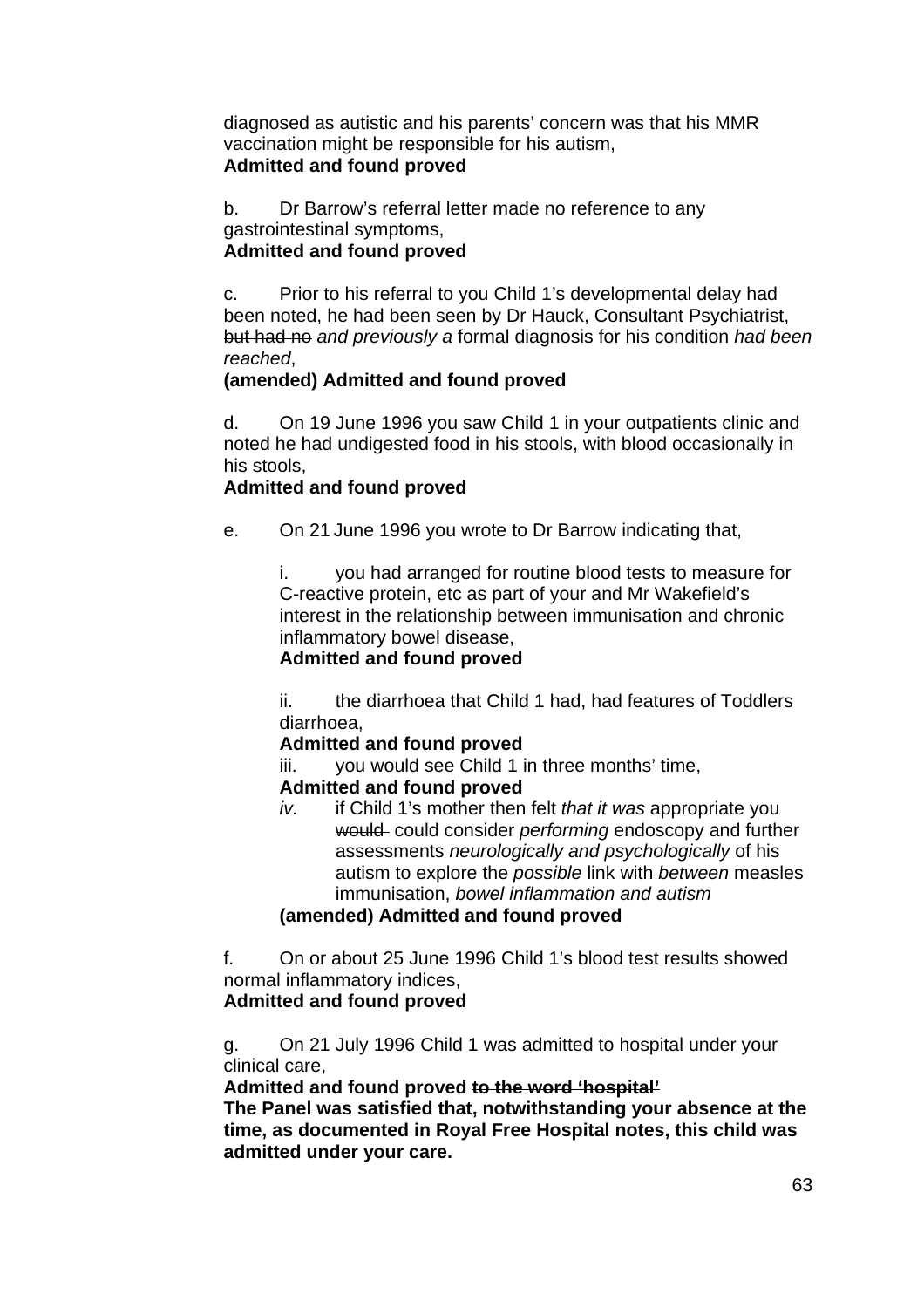h. Child 1's admission clerking note recorded that he,

i. had been referred for work-up of the possible relationship between autism/measles/IBD,

**Admitted and found proved**

ii. had a history of watery diarrhoea, without blood or mucous, and undigested food,

#### **Admitted and found proved**

iii. now had no bowel control, no blood, possibly occasional mucous; the stools were not offensive but occasionally pale, **Admitted and found proved**

i. On 22 July 1996 an attempt was made at colonoscopy which failed due to gross faecal loading,

### **Admitted and found proved**

j. Child 1 underwent a clearance of his bowel and a colonoscopy was carried out on 25 July 1996. The caecum was reached although accumulated faecal material made it impossible to go further; no abnormality was noted *on macroscopic observation*,

### **(amended) Admitted and found proved**

k. Between 21 July 1996 and his discharge on 26 July 1996 Child 1 also underwent an MRI scan of his brain, an EEG and a variety of blood and urine tests,

#### **Admitted and found proved**

l. The blood tests referred to at 6.k. demonstrated normal inflammatory indices,

## **Admitted and found proved**

m. On 23 October 1996 Child 1 was re-admitted as an inpatient under your clinical care,

**Admitted and found proved to the word 'in-patient' The Panel was satisfied that, as documented in Royal Free Hospital notes, this child was admitted under your care.** 

n. Between 23 October 1996 and his discharge on 25 October 1996, Child 1 underwent an abdominal x-ray, a barium meal and follow-through, a limited neurological assessment by Dr Harvey and a lumbar puncture, **Admitted and found proved** 

o. Of the tests set out in 6.n. above,

i. the abdominal x-ray showed faecal loading throughout, **Admitted and found proved**

ii. barium meal and follow-through was normal; **Admitted and found proved**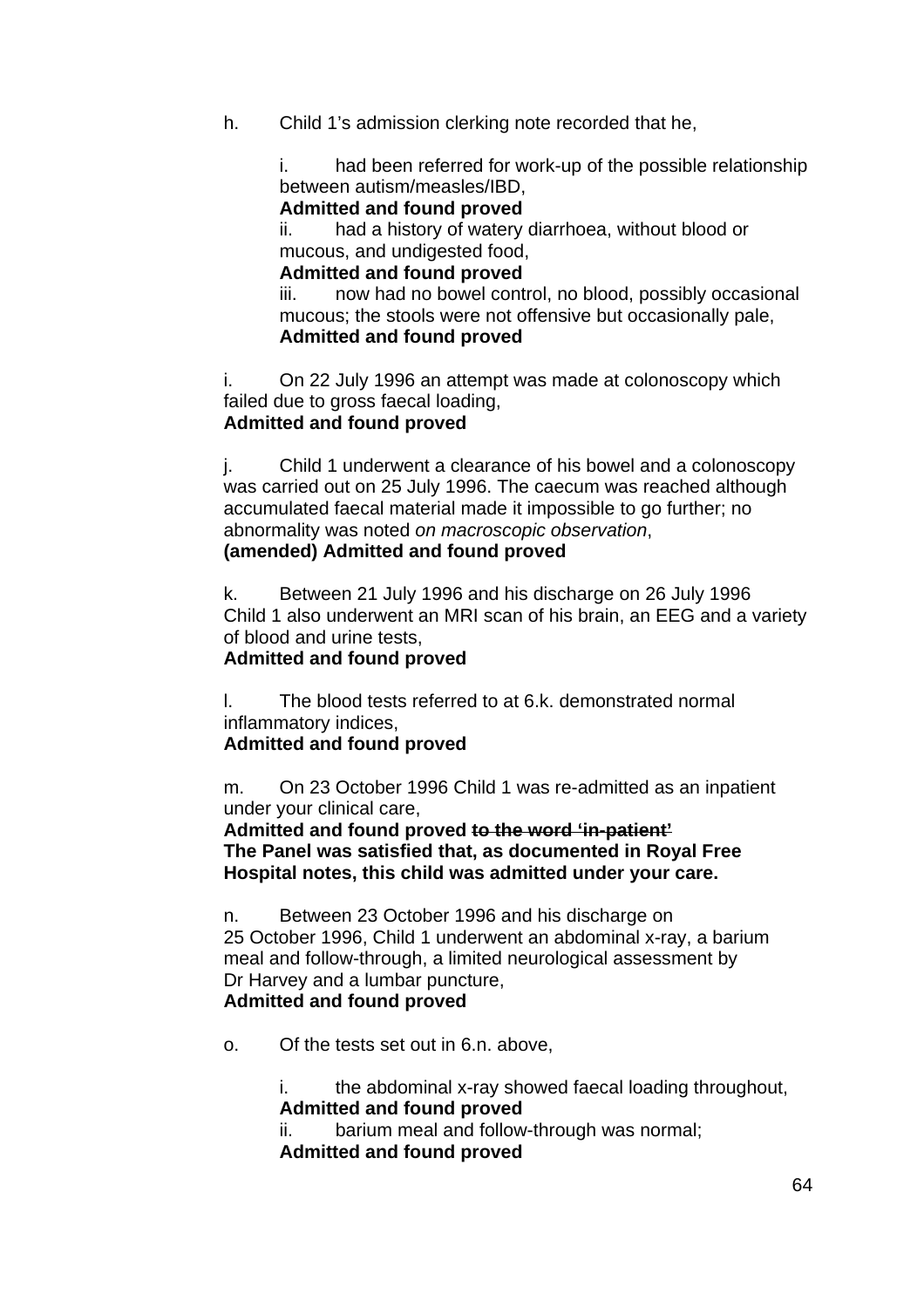'7. a. You subjected Child 1 to a programme of investigations for research purposes without having Ethics Committee approval for such research,

#### **Found proved**

**The Panel was satisfied that you saw this patient, that you expedited his admission and that there was no Ethics Committee approval for these investigations in July or October 1996. Child 1 underwent a colonoscopy, MRI scan of his brain, an EEG and a variety of blood and urine tests. These were some of the investigations listed in the programme of the project. He was again admitted in October 1996 for further investigations regarding the "etiology of the autism", again for no obvious clinical gastro-intestinal reasons. During this admission Child 1 underwent a barium meal and follow-through and a lumbar puncture which were also investigations listed in the project. The Panel concluded that Child 1 underwent these for research purposes for which there was no Ethics Committee approval.** 

b. The programme of investigations carried out on Child 1 was part of the research study project referred to at paragraphs 2.b. and 2.c. above,

#### **Found proved.**

**The Panel had regard to the letter dated 21 June 1996 from you to Child 1's GP which states "As part of Dr Wakefield's and mine interest in the relationship between immunisation and chronic inflammatory bowel disease, I have arranged for routine blood tests to be done for screening for C-reactive protein, etc." The panel also took into account the discharge summary dated 9 August 1996 that states "child 1 was admitted for further investigations into his autism and specifically to look into a possible association between his neurological condition and any gastro-intestinal disorders." On the basis of the investigations carried out, the Panel has concluded these were part of the project.** 

c. The research study was carried out on Child 1 *was investigated under the project* without the approval of the Ethics Committee in that it was not research covered by any Ethics Committee application other than that for Project 172-96 and, **(amended) Found proved** 

i. contrary to the conditions of approval for Project 172-96 Child 1 had been enrolled into the project research study before 18 December 1996,

**(amended) Found proved on the basis that the investigations on Child 1 were carried out in July and October 1996.**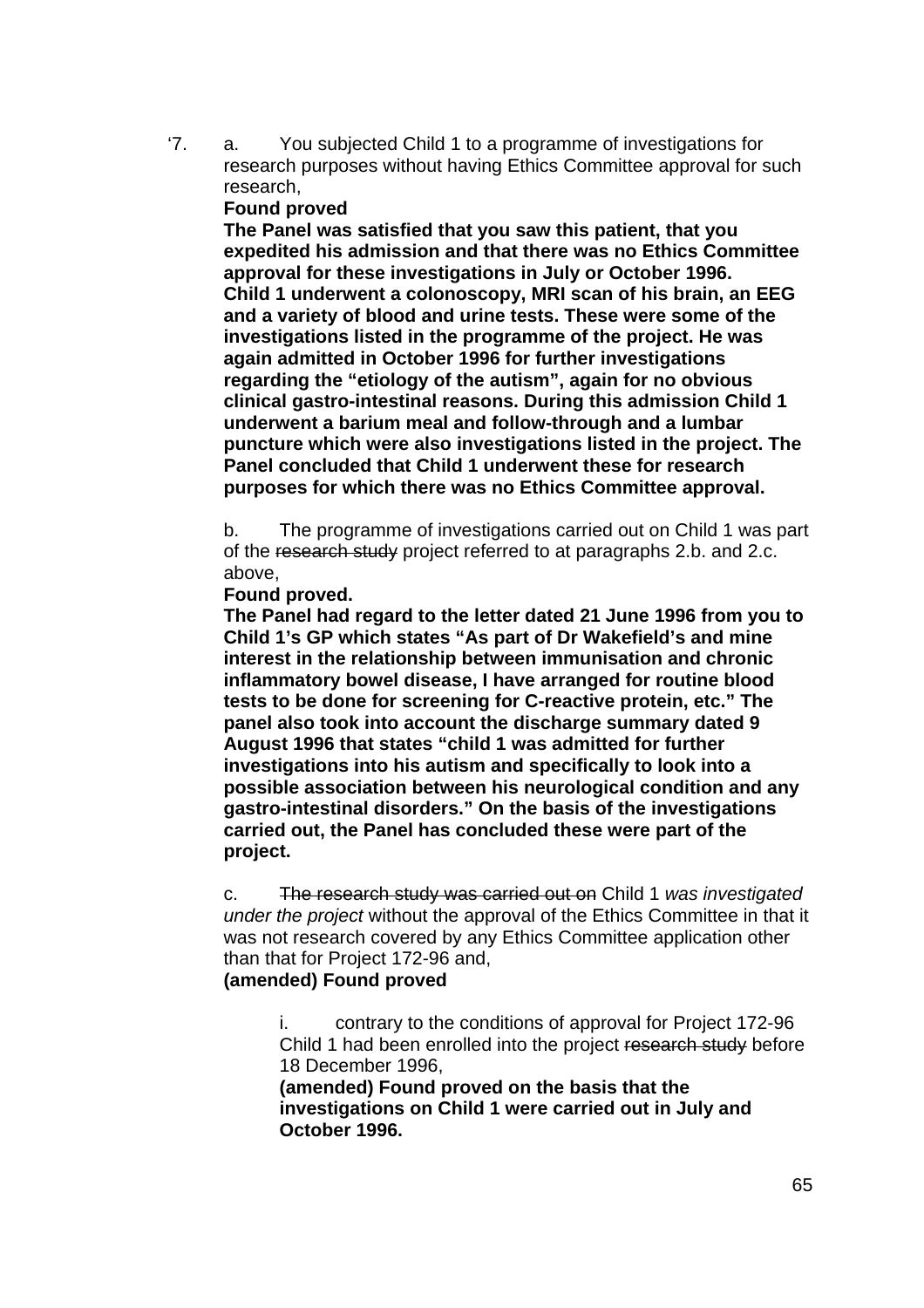ii. he did not qualify for the project research study as he failed to meet the inclusion criteria set out at paragraph 2.c.i. above,

**(amended) Found proved on the basis that the medical records show that Child 1 had been vaccinated with MMR.**  iii. he did not qualify for the project research study as he failed to meet the inclusion criteria set out at paragraph 2.c.ii.above,

**(amended) Found proved on the basis that Child 1 was admitted with an established diagnosis of autism.** 

d. Contrary to the conditions of ethical approval for Project 172-96 you subsequently failed to ensure that a copy of the consent form and information sheet was included in Child 1's clinical notes, **Found not proved.** 

**The Panel accepts that at the time of Child 1's admissions to the Royal Free hospital in July and October 1996, you could not have known about the conditions for ethical approval, which were subsequently set out in a letter to you dated 7 January 1997 from the Ethics Committee, acknowledged by you on 9 January 1997 and copied to Dr Wakefield on the same date.** 

e. You caused Child 1 to undergo an attempt at colonoscopy when such an investigation was not clinically indicated,

#### **Found proved**

**The Panel was satisfied that you considered that the child had the features of toddler's diarrhoea and therefore a colonoscopy would not be clinically indicated.** 

f. You caused Child 1 to undergo a colonoscopy and a barium meal and follow-through although,

#### **Found proved**

i. the first attempt at colonoscopy suggested that his loose stools were more consistent with overflow secondary to constipation than with diarrhoea,

**Found not proved. The Panel concluded that you were not present and would not have known the results of the first attempt.** 

ii. such investigations were not clinically indicated, **Found proved, for the reasons set out above.** 

g. Your actions as set out at paragraphs 7.e. and 7.f ii. were contrary to your representations to the Ethics Committee that the investigations were clinically indicated,

**(amended) Found proved. The Panel was satisfied that the representations to the Ethics Committee included Child 1 and that the investigations were not clinically indicated.**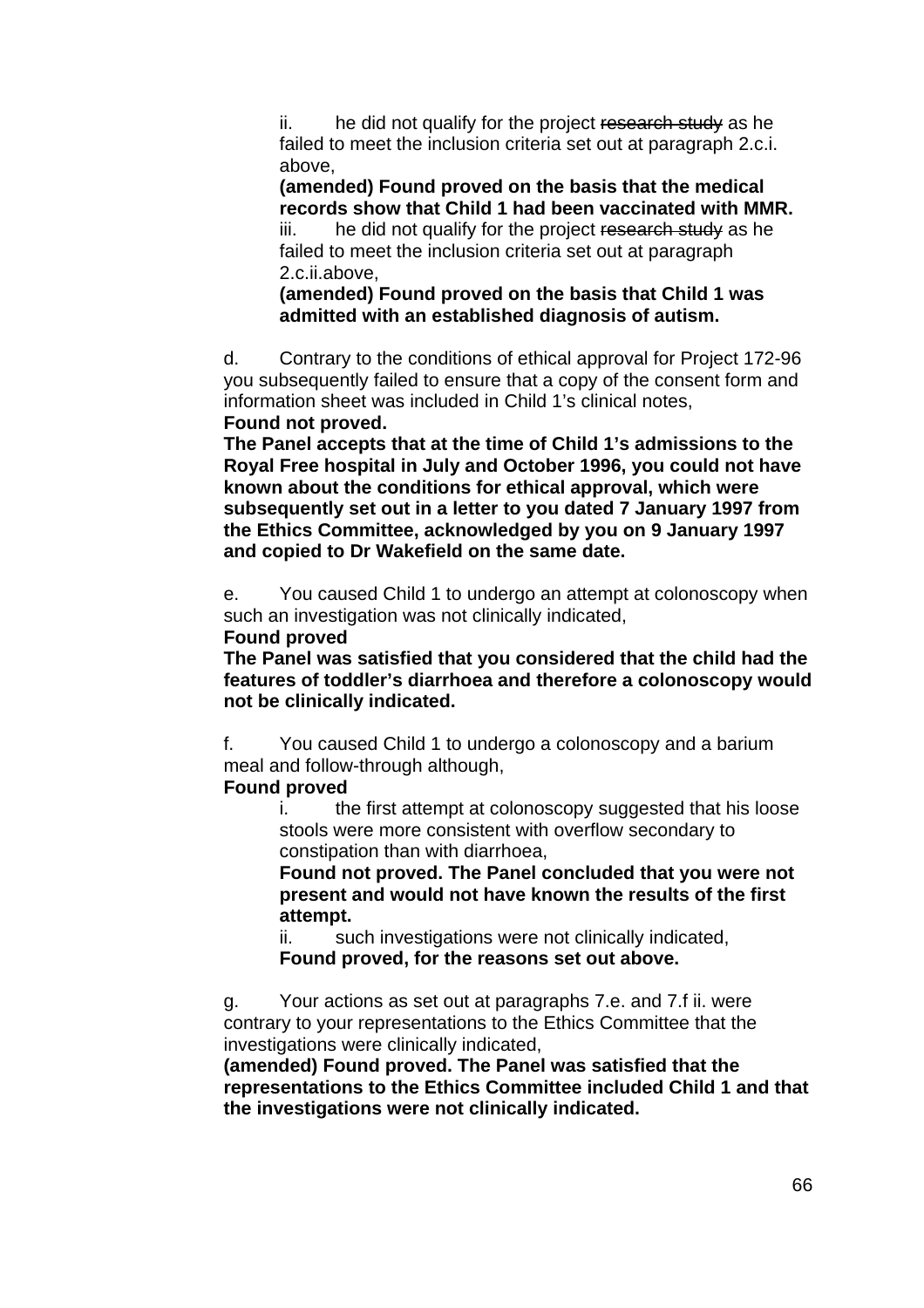h. By reason of the matters referred to at paragraphs 7.c.,  $7. d_{\odot}$ 7.e., 7.fii. and 7.g. you failed to comply with your duties to the Ethics Committee as a named Responsible Consultant as set out at paragraph 3.g. above,

**(amended) Found proved, for the reasons set out above.** 

i. Your reliance on the views of Child 1's mother in making the decision to undertake a colonoscopy was inappropriate, **Found proved.** 

**The Panel was satisfied on the basis of your letter to his GP dated 21 June 1996, where you stated "…if (child 1's mother) feels that is appropriate we could consider performing endoscopy and further assessments…" The Panel concluded that your reliance on her views that there was a link between autism and immunisation and bowel inflammation was inappropriate.** 

j. Your conduct as set out above was contrary to the clinical interests of Child 1;  **Found proved.** 

### **Child 3**

'8. a. On 19 February 1996 Child 3's General Practitioner, Dr Shantha, referred Child 3 to you indicating that Child 3 had behavioural problems of an autistic nature, severe constipation and learning difficulties all associated by his parents with his MMR vaccination,

## **Admitted and found proved**

b. On 3 April 1996 you,

i. saw Child 3 in your outpatients clinic, **Admitted and found proved**

ii. noted that Child 3 had developed constipation from the age of about 6 months, **Admitted and found proved**

iii. screened Child 3 with routine blood tests, **Admitted and found proved**

iv. planned to consider in due course whether it was appropriate to perform a colonoscopy, **Admitted and found proved**

c. On receiving the results of Child 3's blood tests you concluded that he had no evidence of bowel inflammation but on the basis of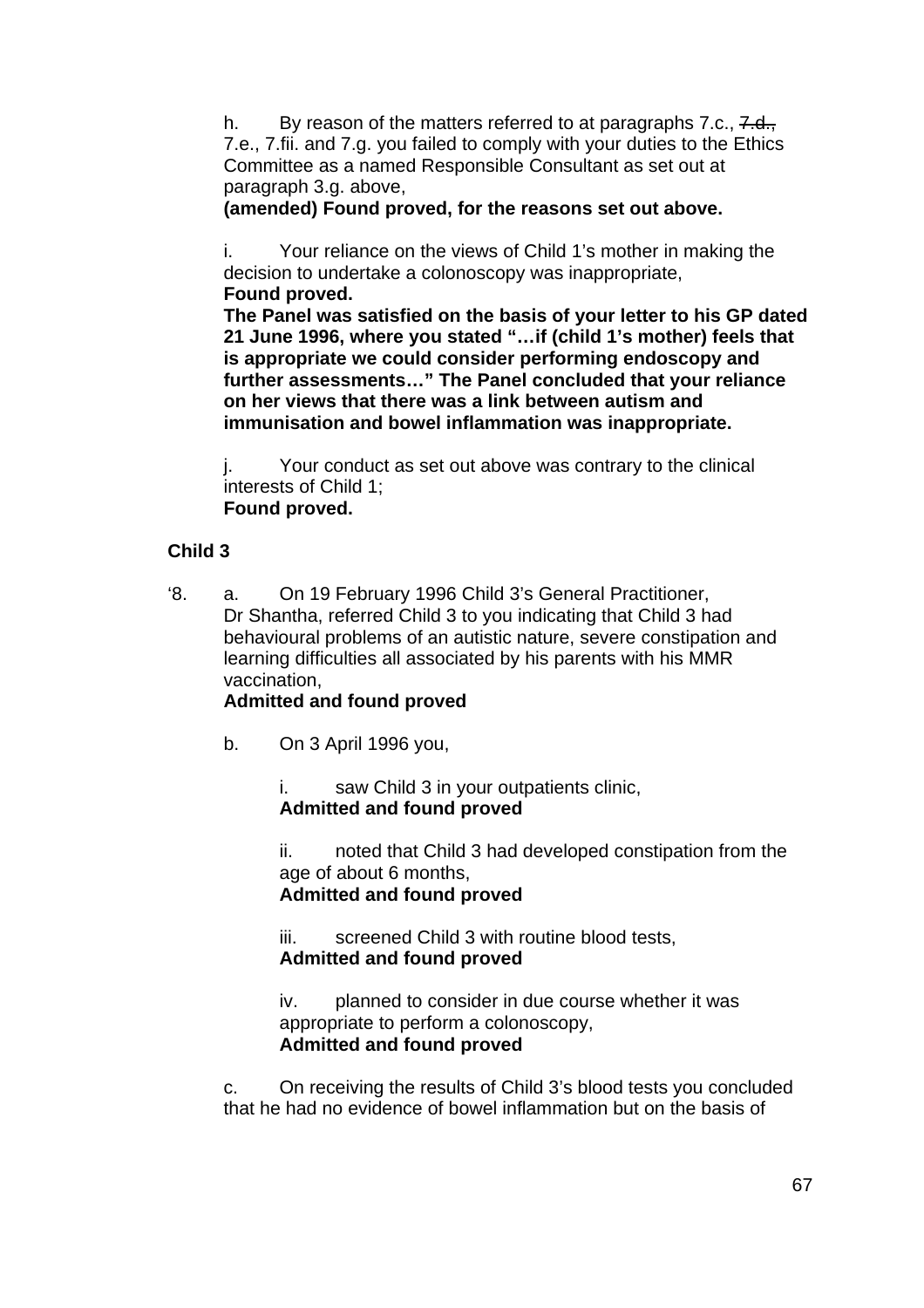Dr Wakefield's opinion that subtle changes in inflammation may be present you arranged for Child 3's admission to hospital for intensive investigation,

**Found proved** 

**The Panel is persuaded by the letters written by you at the time, to Child 3's paediatric neurologist, his school doctor and his GP, that you did conclude there was no evidence of bowel inflammation on routine blood results but nevertheless you decided to admit Child 3. In particular, the Panel noted the wording of the letter dated 18 July 1996 to the paediatric neurologist: "..the initial blood screens for bowel inflammation were negative, however Dr Wakefield is of the opinion that subtle changes in relation to inflammation may be present…and we have arranged (Child 3's) admission".** 

d. Child 3 was admitted to hospital on or about 8 September 1996 under your clinical care with the plan he should undergo colonoscopy and any further investigations decided on following consultation with Dr Wakefield,

**Admitted and found proved to 'colonoscopy'**

**The Panel noted the admission details from the Royal Free hospital documentation including the patient episode summary. Found not proved from the words "and any" to "Dr Wakefield". The Panel considered that although there was correspondence suggestive that Dr Wakefield would be consulted such as the letter by Dr Casson dated 28 August 1996, there is no conclusive evidence to suggest this was seen by you.** 

e. Between 8 September 1996 and his discharge on

13 September 1996, Child 3 underwent a colonoscopy, barium meal and follow-through, an MRI scan of his brain, a lumbar puncture, an EEG and a variety of blood and urine tests,

### **Admitted and found proved**

f. Of the tests set out in 8.e. above, the results from the lumbar puncture were normal and the blood tests demonstrated normal inflammatory indices;

#### **Admitted and found proved**

'9. a. You subjected Child 3 to a programme of investigations for research purposes without having Ethics Committee approval for such research,

#### **Found proved**

**In reaching its decision that you subjected this child to the programme of investigations, the Panel is persuaded by Child 3's Royal Free Hospital records, in particular the letter dated 4 April 1996 from you to Dr Wakefield in which you state that you have not yet booked Child 3 for a colonoscopy as you are waiting for the "full details of the investigative protocol" to be worked out. It**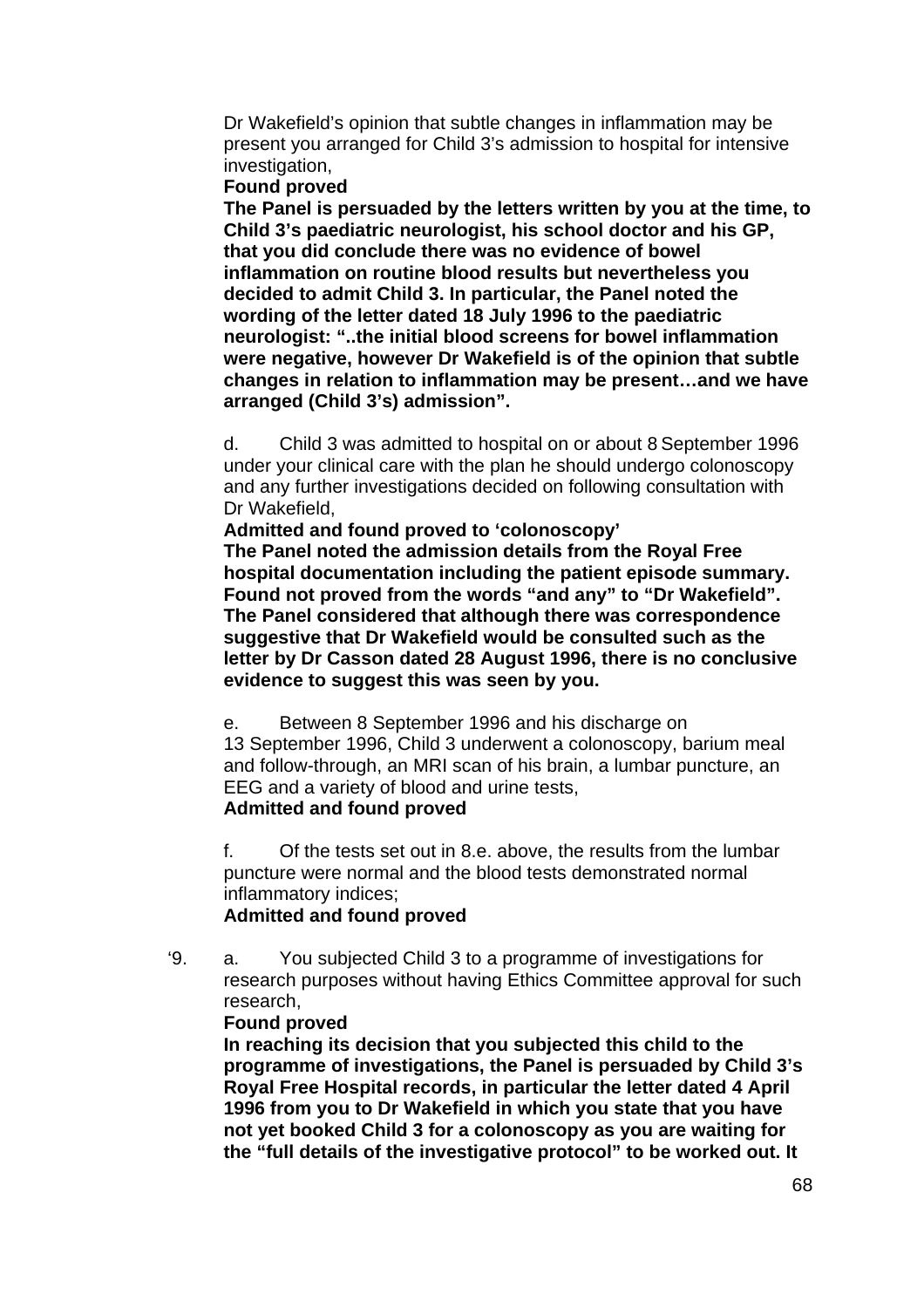**also noted your letter dated 18 July 1996 to Dr Wakefield which states, "we are arranging for (Child 3's) admission for colonoscopy on Sunday 8 September, followed by your intensive investigations." The Panel concluded on this basis that the programme of investigations that Child 3 underwent was for research purposes and that there was no Ethics Committee approval for such research.** 

b. The programme of investigations carried out on Child 3 was part of the project research study referred to at paragraphs 2.b. and 2.c. above,

#### **(amended) Found proved**

**The Panel is satisfied that the programme of investigations carried out on Child 3, and the reasons recorded in the clinical notes for those investigations, follow closely the project protocol referred to at paragraph 2.b and 2.c. In addition, the Panel took into account the letter dated 16 May 1996 from you to the paediatric neurologist which states, "I am actually passing on [your] letter to my colleague, Dr Andy Wakefield, who is the inspiration of our work linking MMR, autistic behaviour and Crohns Disease and I am asking him to write to you to fill you in on our proposed study…".** 

c. The research study was carried out on Child 3 *was investigated under the project* without the approval of the Ethics Committee in that it was not research covered by any Ethics Committee application other than that for Project 172-96 and,

### **(amended) Found proved**

**The Panel is satisfied that there was no relevant Ethics Committee approval at the time when these investigations were carried out.** 

i. contrary to the conditions of approval for Project 172-96 Child 3 had been enrolled into the project research study before 18 December 1996,

#### **(amended) Found proved**

**Child 3 was admitted for investigation at the Royal Free Hospital on 8 September 1996.** 

ii. he did not qualify for the project research study as he failed to meet the inclusion criteria set out at paragraph 2.c.i. above,

#### **(amended) Found proved**

**Child 3 had been vaccinated with MMR.** 

iii. he did not qualify for the project research study as he failed to meet the inclusion criteria set out at paragraph 2.c.ii. above,

#### **(amended) Found proved**

**The Panel has taken into account that Child 3 had a diagnosis of autism spectrum disorder.**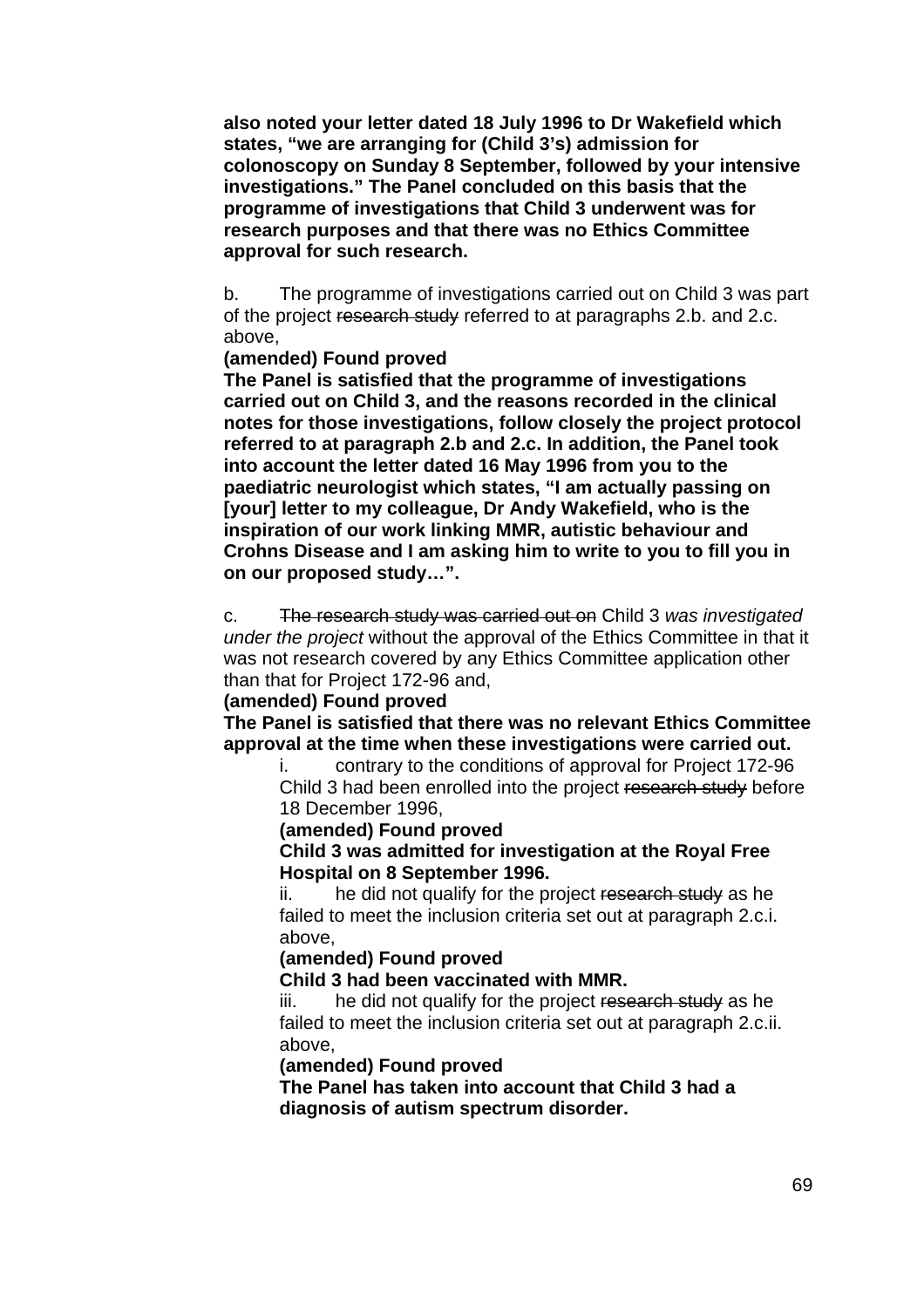d. Contrary to the conditions of ethical approval for Project 172-96 you subsequently failed to ensure that a copy of the consent form and information sheet was included in Child 3's clinical notes,

**Found not proved.** 

**The Panel accepts that at the time of Child 3's admission to the Royal Free Hospital in September 1996, you could not have known of the conditions of ethical approval which were set out in a letter dated 7 January 1997.** 

- e. You caused Child 3 to undergo a,
	- i. colonoscopy,

**Found proved. The Panel notes the handwritten note on the letter of 18 July 1996 where Dr Casson records he has discussed the undertaking of a colonoscopy with you and Dr Murch.** 

ii. barium meal and follow-through,

**Found proved.** 

**The letter dated 18 July 1996 from you to Dr Wakefield where you state Child 3 will undergo colonoscopy "followed by your intensive investigations", together with the clinical notes of this Child persuaded the Panel that he had undergone the barium meal and follow-through and because he was under your clinical care, you had caused it.**  which was not clinically indicated,

**Found proved** 

**Experts on both sides, Professor Booth and Dr Miller, agreed that a colonoscopy (and therefore the barium meal and follow through) would not be clinically indicated at this stage.** 

f. You caused Child 3 to undergo a lumbar puncture, **Found proved.** 

> **The Panel is satisfied that the clinical notes including the discharge summary show that this procedure was undertaken and that you caused it to be done.**

i. without ensuring that he was first assessed by a clinician with the requisite neurological or psychiatric expertise to determine whether such an investigation was clinically indicated, **Found not proved.** 

**The Panel considered that you, as the senior paediatrician, did not need Child 3 to be assessed by another clinician and that you could make the decision for the lumbar puncture to be undertaken.** 

ii. which was not clinically indicated,

**Found proved** 

**The Panel has taken into account that there is no evidence in Child 3's clinical notes to indicate that a lumbar puncture was required. Professor Rutter and Dr Thomas, experts on**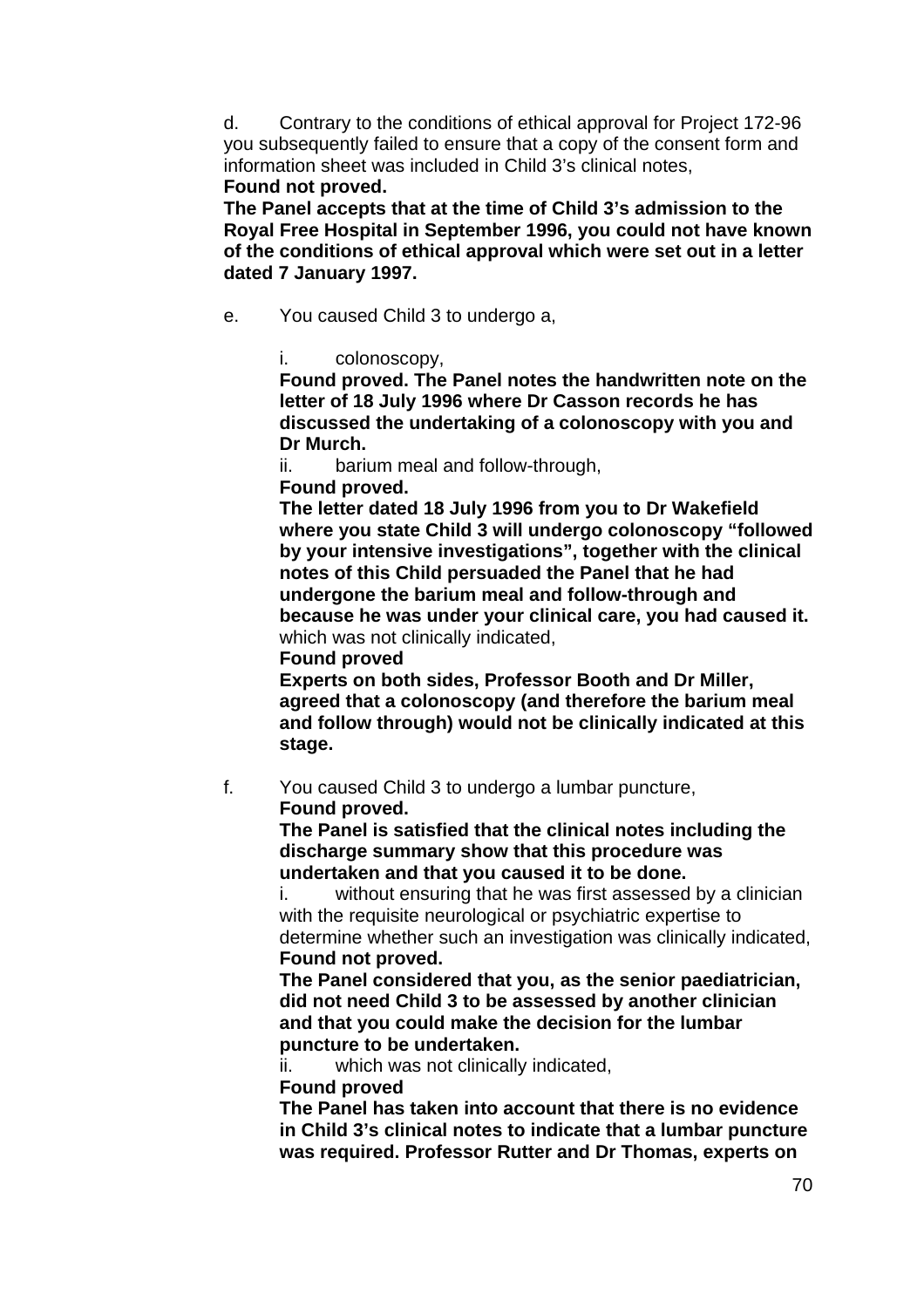#### **both sides, considered that such a test was not clinically indicated.**

g. Your actions as set out at paragraphs 9.e. and *9.fii*. were contrary to your representations to the Ethics Committee that the investigations were clinically indicated, **(amended) Found proved.** 

h. By reason of the matters referred to at paragraphs 9.c., 9.d., 9.e., 9.fii. and 9.g. you failed to comply with your duties to the Ethics Committee as a named Responsible Consultant as set out at paragraph 3.g. above,

#### **(amended) Found proved, for the reasons set out above.**

i. Your conduct as set out above was contrary to the clinical interests of Child 3;

### **Found proved. The Panel had regard to its findings above.**

### **Child 4**

'10. a. On 1 July 1996 Child 4's General Practitioner, Dr Tapsfield, wrote to Dr Wakefield referring Child 4 regarding his possible autism and his bowel problems, **Admitted and found proved**

#### b. On 4 July 1996 Dr Wakefield passed on the referral of Child 4 whom he said "*sounds like a good candidate for our forthcoming study*",

## **Admitted and found proved**

c. Prior to his referral to you Child 4,

i. was developmentally delayed with prominent autistic tendencies as diagnosed by Dr O'Brien Consultant Psychiatrist in 1992,

#### **Admitted and found proved**

ii. had a history of diarrhoea and 2 episodes of gastrointestinal infections with giardia in 1993 and shigella in 1994,

#### **Admitted and found proved**

d. On 28 August 1996 your registrar (clinical lecturer) Dr Casson wrote to Child 4's parents stating that Child 4 was to be admitted to hospital for colonoscopy and any further investigations would be decided following consultation with Dr Wakefield,

**Amended to read: '**On 28 August 1996 Dr Casson, Honorary Senior Registrar and Lecturer in the Department of Gastroenterology, wrote to Child 4's parents stating that Child 4 was to be admitted to hospital for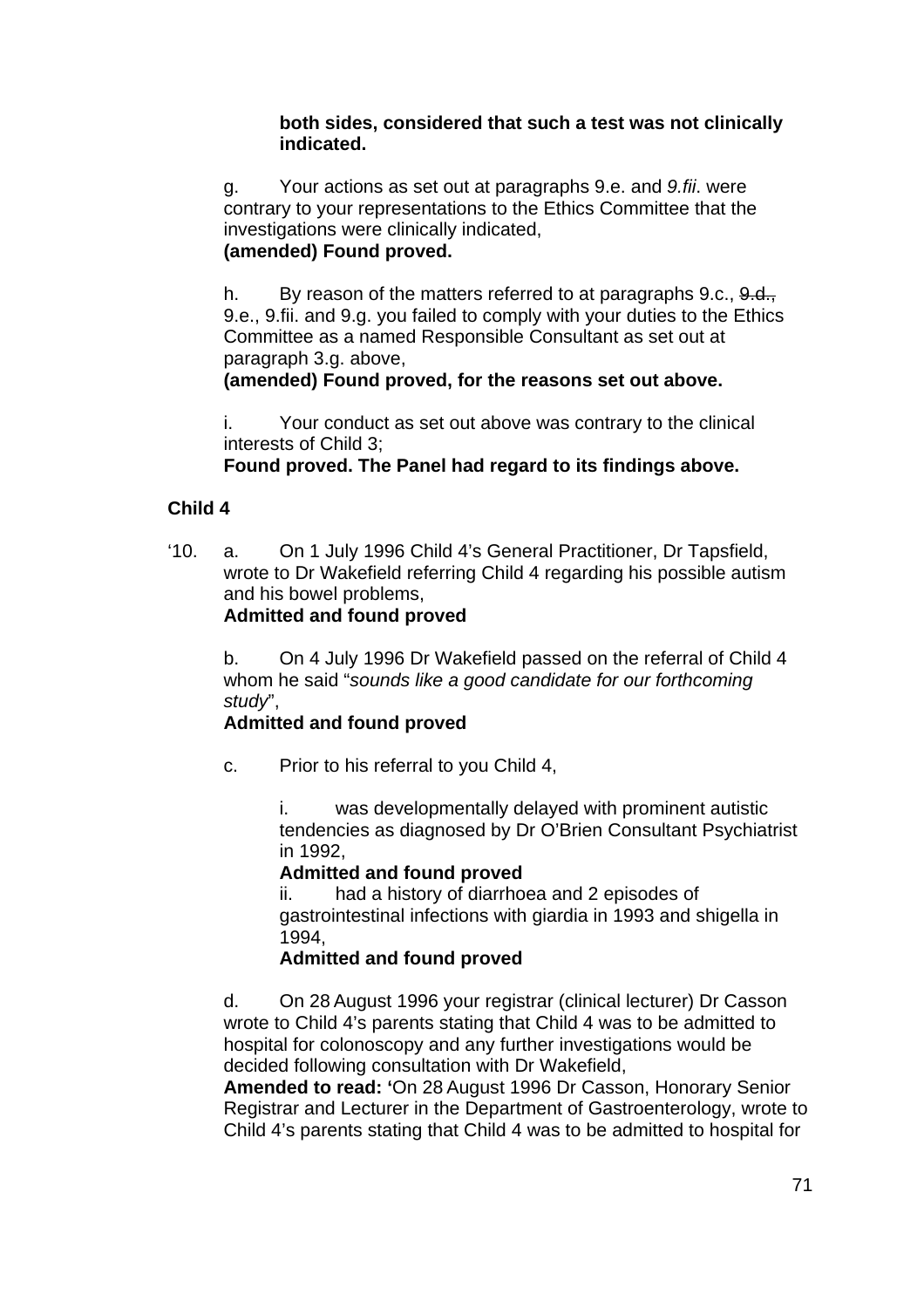colonoscopy and any further investigations would be decided following consultation with Dr Wakefield,

#### **Admitted as amended and found proved**

e. On 29 September 1996 Child 4 was admitted to hospital under your clinical care,

**Admitted and found proved to the word 'hospital' The Panel is satisfied that, as documented in the patient episode summary in the Royal Free Hospital notes, the child was admitted under your care.** 

f. Child 4's admission clerking note,

i. stated that he had been "*admitted for study of disintegrative disorder/colitis/MMR*", **Admitted and found proved**

ii. indicated with respect to his diarrhoea, that he was presently well most of the time, that if he got exacerbation it seemed to be related to new foods, that his bowels opened once or twice a day, normal, no straining, abdominal pain resolved, **Admitted and found proved** 

g. Between 29 September 1996 and his discharge on 4 October 1996 Child 4 underwent a colonoscopy, an attempt at barium meal and follow-through, an MRI scan of his brain, an EEG, other clinical neurophysiological investigations, and a variety of blood and urine tests,

## **Admitted and found proved**

h. Of the tests set out in 10.g. above,

i. colonoscopy revealed mild granularity of the rectum, *with slight disturbance of vascular pattern ("neovascularisation"),* a normal colon but the ileum showed marked lymphoid nodular hyperplasia,

## **(amended) Admitted and found proved**

ii. the histology on the bowel mucosa was noted in the clinical records on 4 October 1996 to have been assessed at the weekly clinical histology meeting as showing dense lymphoid pattern of the ileum, no acute inflammation *and* normal architecture *in the ileum*, *prominent lymphoid follicles and* no active inflammation *in the colon*, *and* no granulomas,

#### **(amended) Admitted and found proved**

iii. barium meal and follow-through could not be performed, **Admitted and found proved**

iv. blood tests including inflammatory indices were normal, **Admitted and found proved**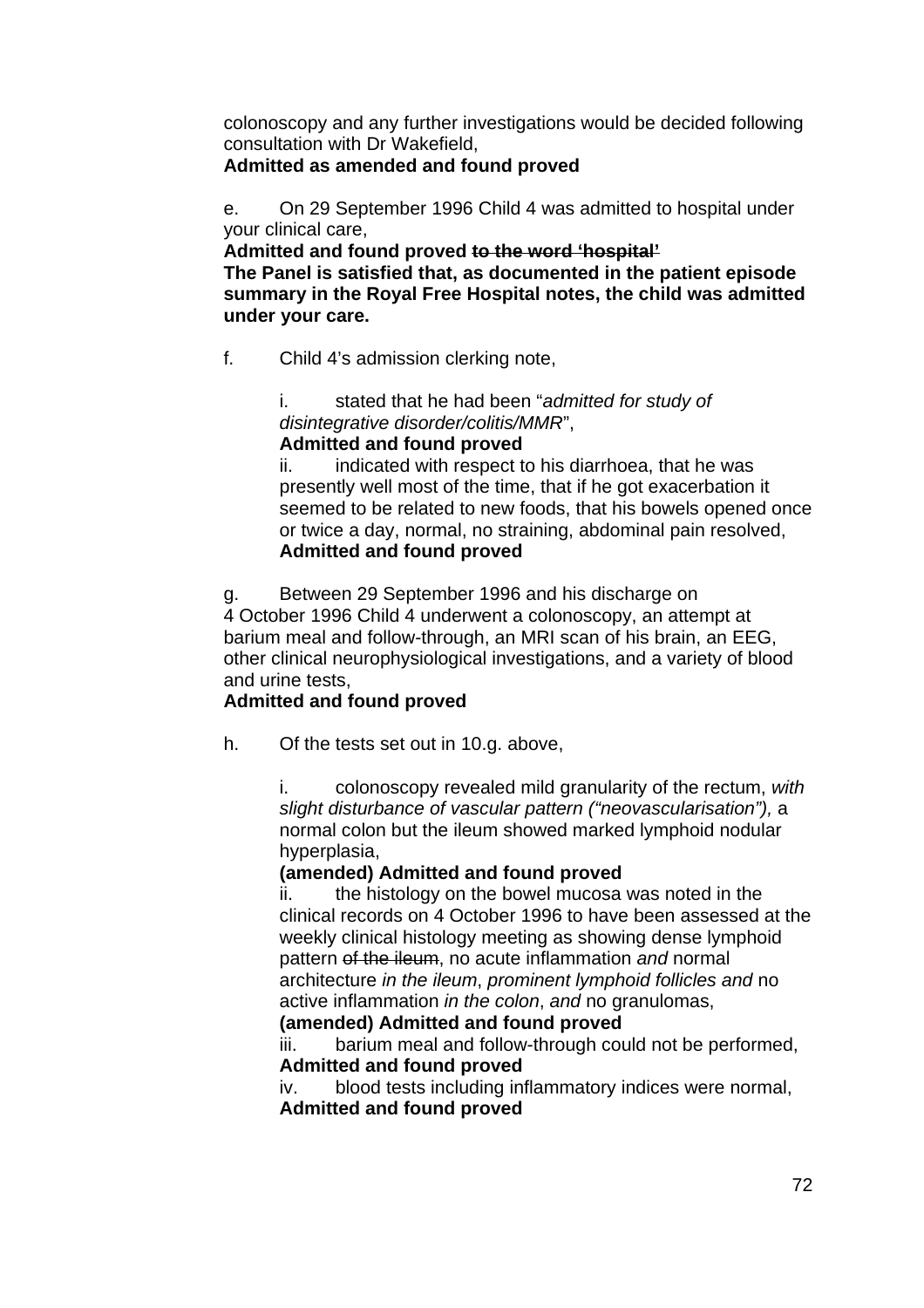i. On 16 October 1996 your registrar Dr Casson sent a discharge summary setting out the histological findings as in 10.h.ii. above, **Amended to read:** On 16 October 1996 Dr Casson, Honorary Senior Registrar and Lecturer in the Department of Gastroenterology, sent a discharge summary setting out the histological findings as in 10.h.ii. above,

### **Admitted as amended and found proved**

j. On 20 March 1997 you wrote to Dr Tapsfield stating that in the light of the histological finding of colitis Child 4 should undergo a therapeutic trial of mesalazine or salazopyrin which should be discontinued if there was no effect on gastrointestinal symptoms or behaviour in a month;

### **Admitted and found proved**

'11. a. You subjected Child 4 to a programme of investigations for research purposes without having Ethics Committee approval for such research,

### **Found not proved**

**The Panel has noted Dr Wakefield's letter to you dated 4 July 1996, stating, "Child 4 sounds like a good candidate for our forthcoming study" and the hospital admission clerking note which states, "…admitted for study of disintegrative disorder/colitis/MMR". Child 4 was admitted for research purposes for which there was no Ethics Committee approval at that time. However, the Panel accepted your evidence that you did not see this patient until 3 October 1996 on a ward round and so there is insufficient evidence that you had selected this child or subjected him to the investigations.** 

b. The programme of investigations carried out on Child 4 was part of the project research study referred to at paragraphs 2.b.and 2.c. above,

### **(amended) Found proved**

**The Panel found this as a matter of fact notwithstanding that you did not subject the child to the investigations.** 

c. The research study was carried out on *Child 4 was investigated under the project* without the approval of the Ethics Committee in that it was not research covered by any Ethics Committee application other than that for Project 172-96 and,

**(amended) Found proved. The Panel is satisfied there was no relevant Ethics Committee approval at the time when these investigations were carried out.** 

> i. contrary to the conditions of approval for Project 172-96 Child 4 had been enrolled into the project research study before 18 December 1996,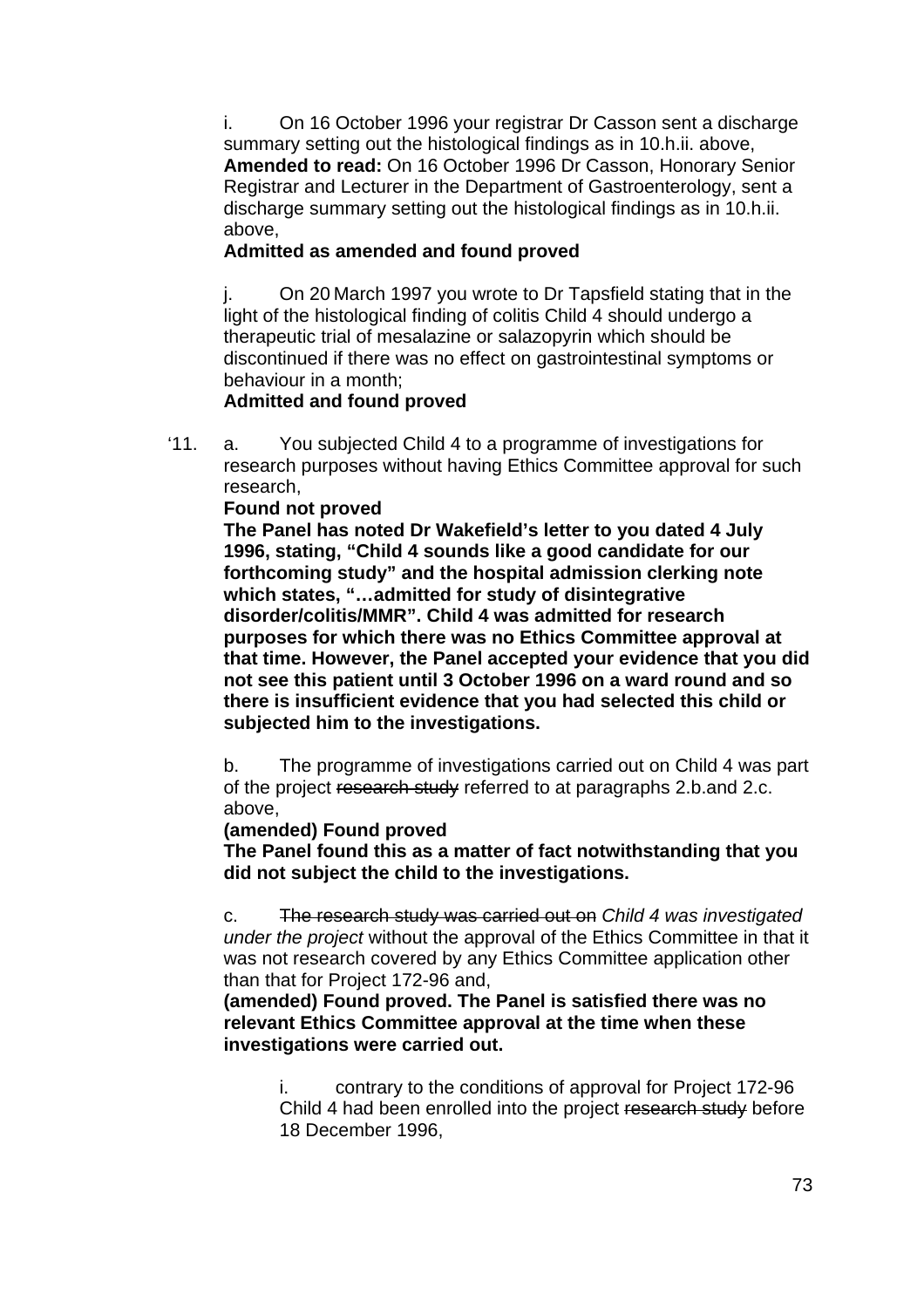### **(amended) Found proved as Child 4 was admitted in September 1996.**

ii. he did not qualify for the project the research study as he failed to meet the inclusion criteria set out at paragraph 2.c.ii. above,

### **(amended) Found proved because the child was not diagnosed with disintegrative disorder.**

d. Contrary to the conditions of ethical approval for Project 172-96 you subsequently failed to ensure that a copy of the consent form and information sheet was included in Child 4's clinical notes,

**Found not proved. The Panel has accepted you were not responsible for the admission of the child on 29 September 1996 and in any event could not have known of the conditions set out by the Ethics Committee in its letter to you of 7 January 1997.** 

e. You caused Child 4 to undergo a colonoscopy which was not clinically indicated,

### **Found not proved**

**The Panel concluded that you did not see the child before your ward round of 3 October 1996 and therefore could not be held responsible for the child undergoing this procedure.** 

f. Your actions as set out at paragraph 11.e. were contrary to your representations to the Ethics Committee that the investigations were clinically indicated,

# **Found not proved**

g. By reason of the matters referred to at paragraphs 11.c., 11.d., 11.e. and 11.f. you failed to comply with your duties to the Ethics Committee as a named Responsible Consultant as set out at paragraph 3.g. above,

**Found proved in relation to 11c. The Panel concluded that as a Responsible Consultant you had a duty to ensure adequate research governance. Whilst the Panel accepts that you could not be held responsible for factors outwith your knowledge, nevertheless you had joint responsibility for overseeing the overall process governing the project.** 

h. You did not assess Child 4's symptoms or cause them to be assessed by a senior member of the paediatric gastroenterology team prior to admitting him to hospital,

# **Found not proved to the requisite standard.**

i. You failed to carry out markers of inflammation on Child 4 to assess the need for colonoscopy,

**Found not proved (the child's colonoscopy was on 30 September and you did not see him until 3 October).**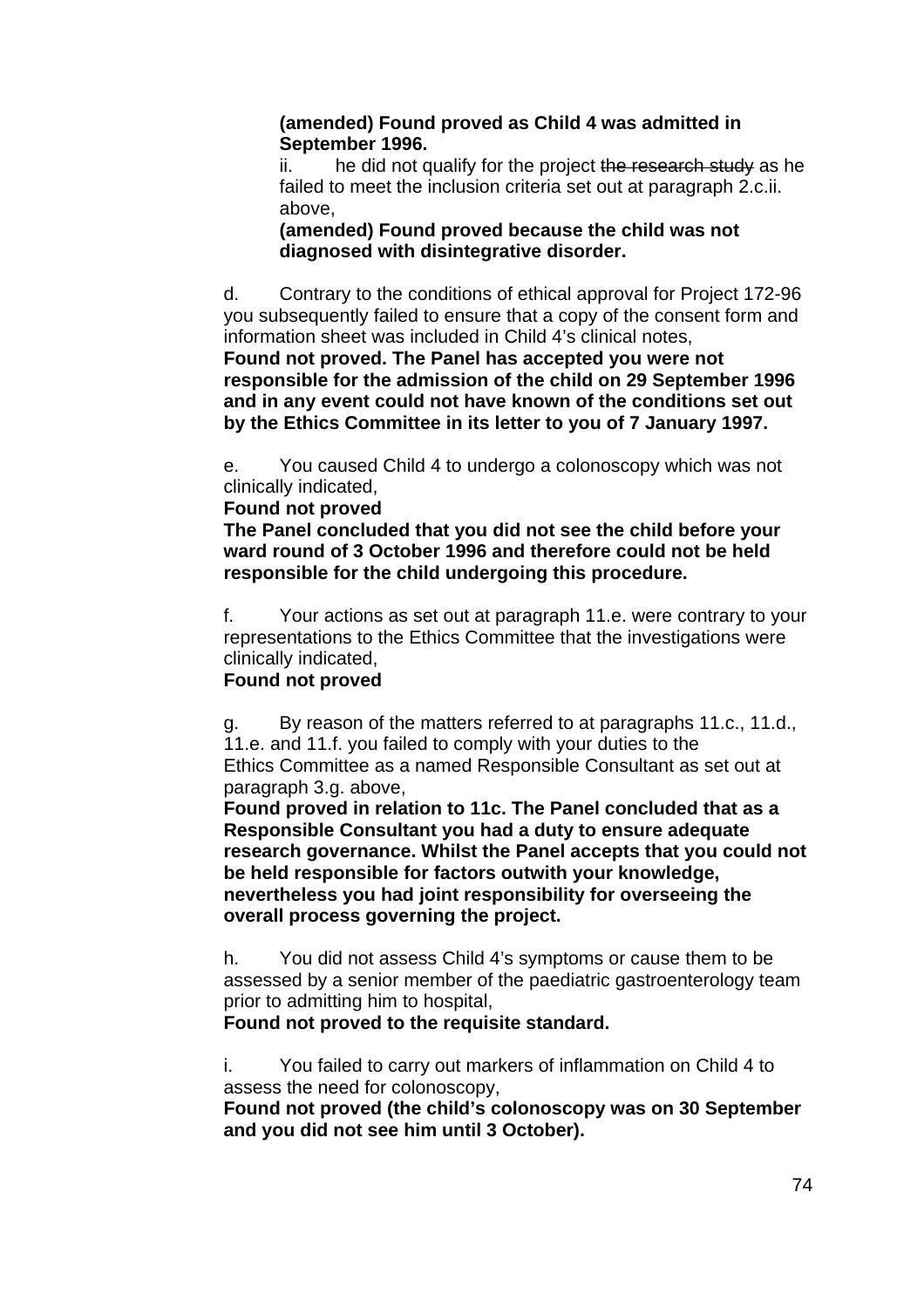j. You diagnosed Child 4 as suffering from colitis, and consequently prescribed treatment, without recording any explanation in his medical records for the basis of such a diagnosis given that it was contrary to the histology meeting assessment on 4 October 1996, **Found proved.** 

**The Panel accepted your own evidence that you should have "made the provenance of that clearer as to why that was" - Day 78p29)** 

k. Your conduct as set out above was contrary to the clinical interests of Child 4;  **Found not proved** 

# **Child 6**

'12. a. On 9 August 1996 Child 6's General Practitioner, Dr Nalletamby, wrote to Dr Wakefield stating that Child 6 had autism syndrome, and also bowel disorder, and that Child 6's mother was interested in entering him into Dr Wakefield's trial, **Admitted and found proved**

b. On 11 September 1996 you wrote to Dr Nalletamby stating that you had been asked by Dr Wakefield to see Child 6 as you were the Paediatric Gastroenterologist associated with Dr Wakefield in your study on autism and bowel disorder, **Admitted and found proved**

c. On 2 October 1996 Child 6 attended an outpatient consultation with you following which you wrote to Dr Nalletamby advising that Child 6 was to come in for a colonoscopy and to enter your programme of investigation of children with autistic problems, **Admitted and found proved**

d. Child 6 was admitted to hospital on or about 27 October 1996 under your clinical care,

**Admitted and found proved to "October 1996" Found proved on the basis of the patient episode summary contained within the Royal Free Hospital notes.** 

e. Between his admission and his discharge on or about 1 November 1996 Child 6 underwent a colonoscopy, an MRI scan of his brain, a lumbar puncture, an EEG and other neurophysiological investigations;

# **Admitted and found proved**

f. On or about 1 November 1996 Child 6 was seen by Dr Berelowitz who concluded that the most likely diagnosis was Asperger's Syndrome.

**Admitted and found proved**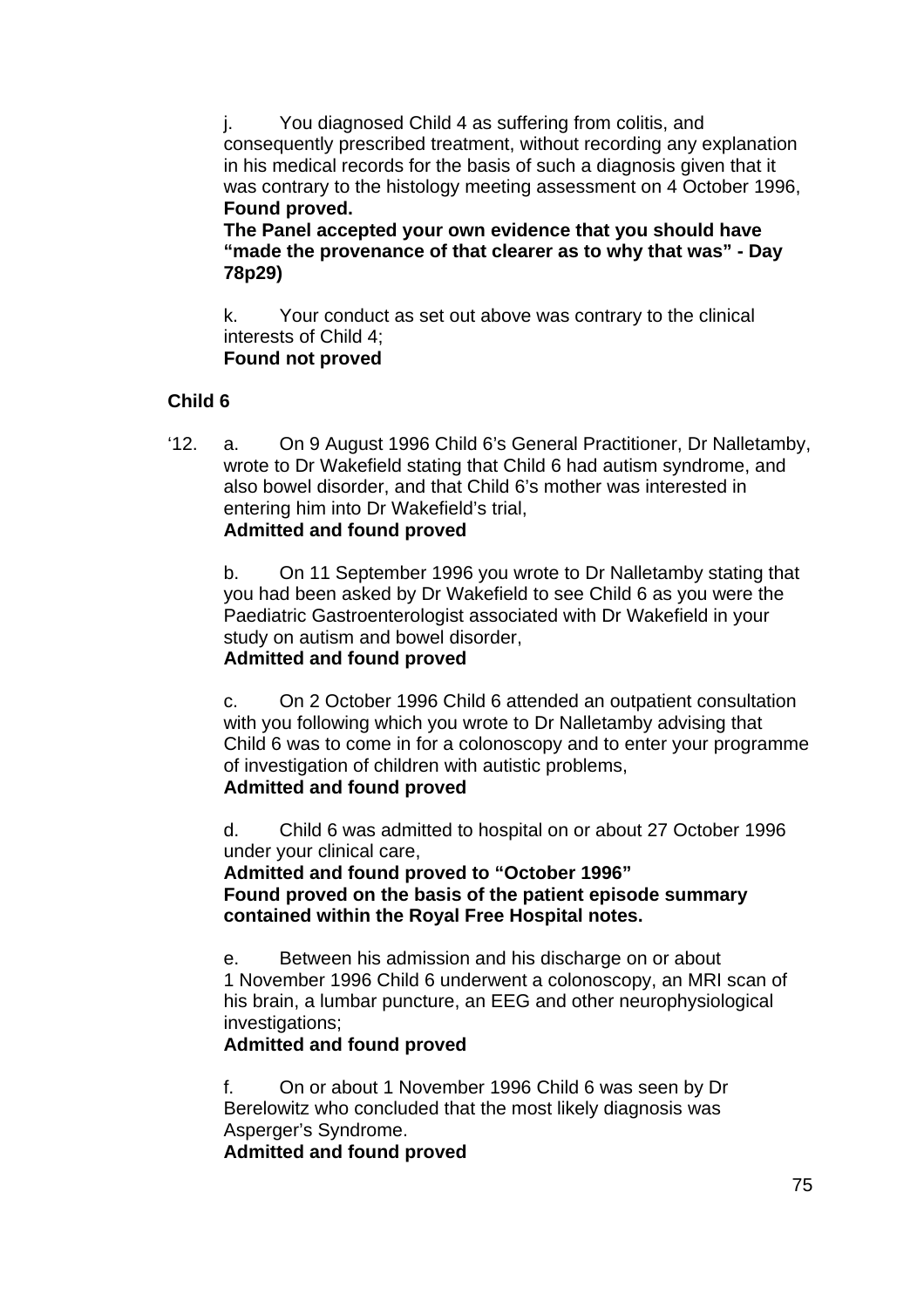'13. a. You subjected Child 6 to a programme of investigations for research purposes without having Ethics Committee approval for such research,

**Found proved**. **In reaching its decision that you subjected Child 6 to a programme of investigations, the Panel is satisfied by the evidence of the medical records, in particular the letter from you to the child's GP dated 4 October 1996 wherein you state, "I am arranging for him to come in to have a colonoscopy and entering our programme of investigation of children with autistic problems." The Panel has concluded that the programme of investigations that this child underwent was for research purposes for which there was no ethical approval.** 

b. The programme of investigations carried out on Child 6 was part of the project research study referred to at paragraphs 2.b. and 2.c. above,

**(amended) Found proved. The Panel found that the programme of investigations carried out on Child 6 and the reasons as set out in the correspondence for those investigations, follow closely the project protocol referred to at paragraphs 2.b and 2.c.** 

c. The research study was carried out on Child 6 was investigated under the project without the approval of the Ethics Committee in that it was not research covered by any Ethics Committee application other than that for Project 172-96 and,

**(amended) Found proved. The Panel is satisfied there was no relevant Ethics Committee approval at the time when these investigations were carried out.** 

i. contrary to the conditions of approval for Project 172-96 Child 6 had been enrolled into the project research study before 18 December 1996,

**(amended) Found proved. The Panel notes this child was admitted on or about 27 October 1996.** 

ii. he did not qualify for the project research study as he failed to meet the inclusion criteria set out at paragraph 2.c.i. above,

**(amended) Found proved. This child was vaccinated with MMR.** 

iii. he did not qualify for the project research study as he failed to meet the inclusion criteria set out in paragraph 2(c) (ii) above, **Found proved. This child had a diagnosis of Aspergers' Syndrome.** 

d. By reason of the matters referred to at paragraph 13.c. you failed to comply with your duties to the Ethics Committee as a named Responsible Consultant as set out at paragraph 3.g. above, **Found proved.**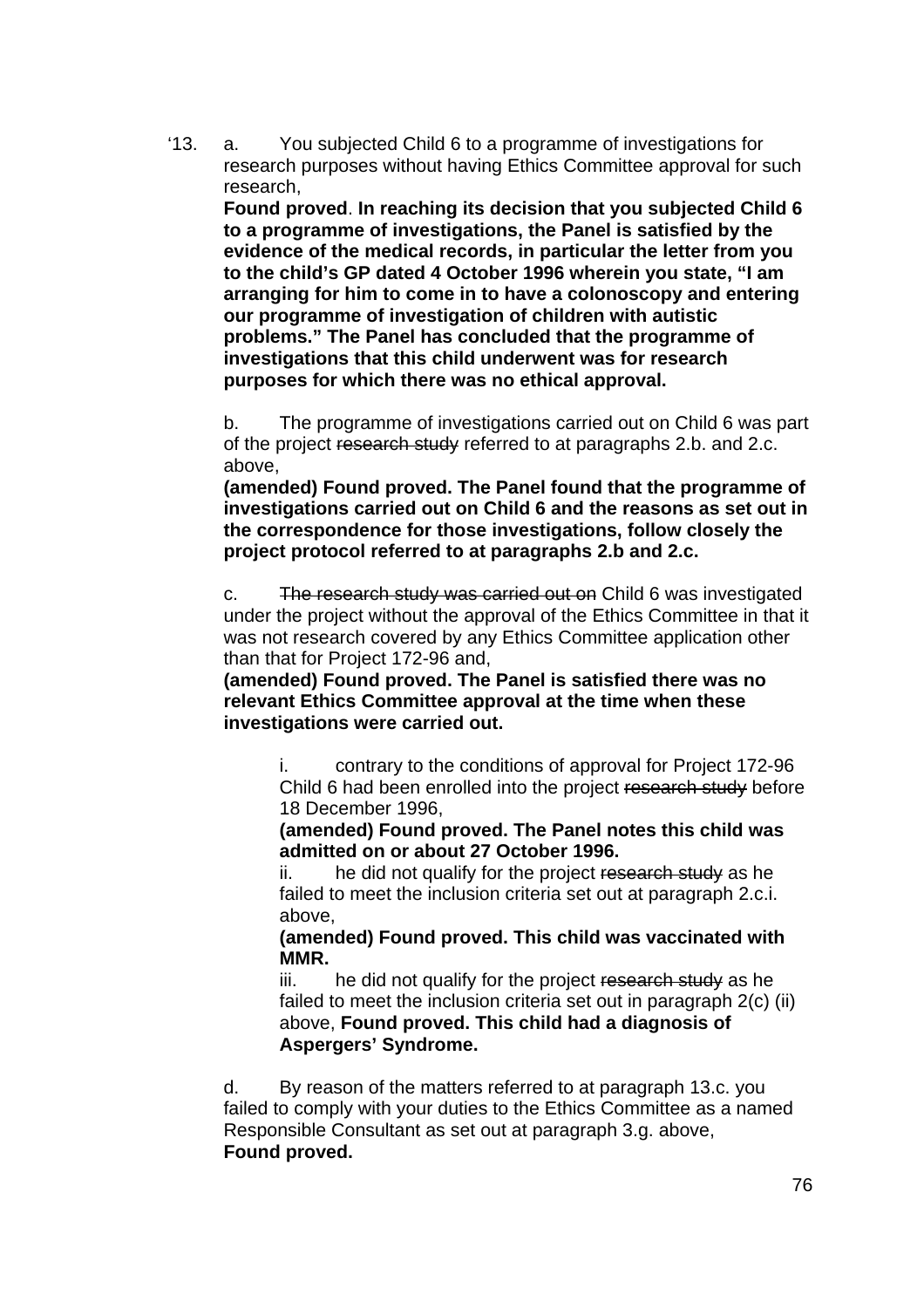e. Your conduct as set out above was contrary to the clinical interests of Child 6;

**Found not proved. The Panel found that, despite this child being subject to a programme of investigations rather than specific ones tailored to his needs, there was insufficient evidence to make a finding that the investigations were contrary to his clinical interests.** 

### **Child 9**

'14. a. On 11 September 1996 you wrote to Dr Spratt Consultant Paediatrician at the General Hospital, St Helier, Jersey enclosing a copy of a document entitled "Proposed Clinical and Scientific Study" the research protocol and,

### **(amended) Found proved**

i. indicating that you had heard from Dr Wakefield about Child 9 whose parents were keen for him to be investigated, **Admitted and found proved**

ii. asking Dr Spratt whether he thought it was appropriate to investigate Child 9 in the protocol,

### **Admitted and found proved**

b. On 25 September 1996 Dr Spratt wrote to you indicating he would be pleased to take your advice about the proposed referral to Dr Wakefield's service,

### **Admitted and found proved**

c. Dr Spratt's letter made no reference to Child 9 suffering from gastrointestinal symptoms,

### **Admitted and found proved**

d. Prior to his referral to you,

i. Child 9's developmental delay had been provisionally attributed to a form of autism in 1994 1995 by Southampton University General Hospital autism service but this provisional diagnosis was not accepted by his parents nor subsequently confirmed,

**(amended) Admitted, but found proved on the basis that the developmental delay had been attributed to a form of autism in 1994 by Southampton General Hospital autism service but this diagnosis was not accepted by his parents. The Panel noted the assessment form dated 13 April (1995) which stated, "…9 is showing a number of autistic features…our observations indicated he was autistic…." The Panel concluded the date of 1995 on the report was inaccurate and that 1994 was the date of his second assessment, based on the sequence of events documented.**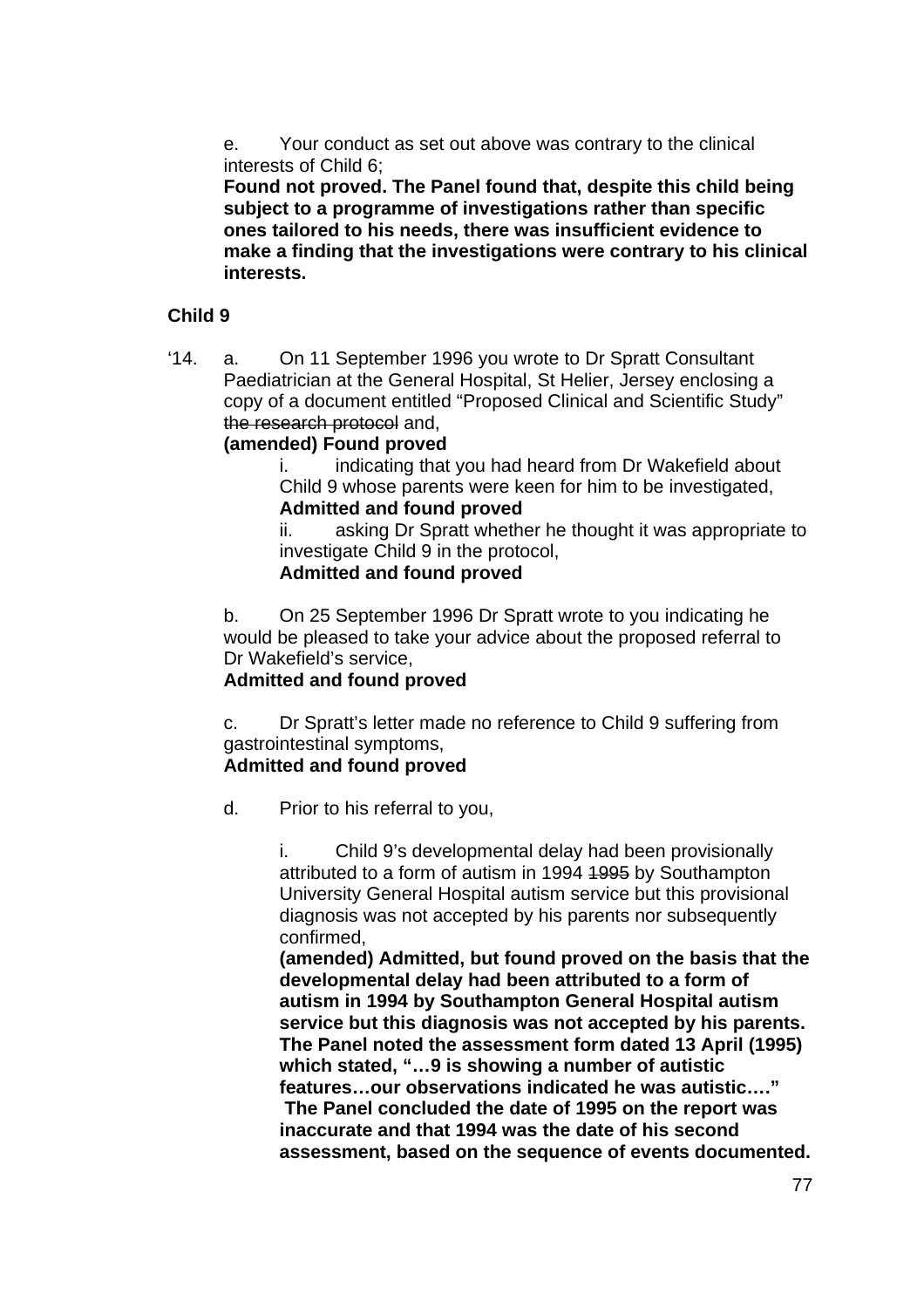**The Panel received legal advice from the Legal Assessor on how to approach this head of charge which was emailed to the parties on 25 November 2009, who responded with written submissions, accepting his advice.** 

ii. there are no notes relating to any significant gastrointestinal symptoms in Child 9's medical records, **Found not proved** 

#### e. On 8 November 1996,

i. you saw Child 9 in outpatients clinic and noted that he passed one loose stool a day which seemed to be a pattern since the age of two and that he had screaming attacks, which you queried were attributable to abdominal pain,

#### **Admitted and found proved**

ii. you wrote to Dr Spratt that you had seen several children with autism and gastrointestinal symptoms, that all on investigation proved to have bowel inflammation, that the parents were keen for investigation and that you were arranging for Child 9 to be admitted for colonoscopy, barium meal and follow-through and repeat lumbar puncture, **Admitted and found proved**

f. Child 9 was admitted to hospital on 17 November 1996 under your clinical care,

#### **Admitted and found proved**

**The Panel concluded, on the basis of the clinical notes of the Royal Free Hospital that this child was admitted under your clinical care.** 

g. Between 17 November 1996 and his discharge on

22 November 1996, Child 9 underwent a colonoscopy, a barium meal and follow-through, and blood and urine tests. His parents refused to allow him to have a lumbar puncture which he was judged most unlikely to tolerate without sedation,

**Found proved to the words "urine tests". Found not proved in respect of the rest of the allegation because the Panel could not be satisfied to the requisite standard.** 

h. On 9 December 1996 Child 9 was readmitted and underwent an MRI scan of his brain, an EEG and a lumbar puncture, all of which were undertaken under general anaesthetic, **Admitted and found proved**

#### i. Of the tests set out in 14.g. and 14.h. above,

i. endoscopy revealed no abnormality up to the terminal ileum except for a small area at the hepatic flexure which was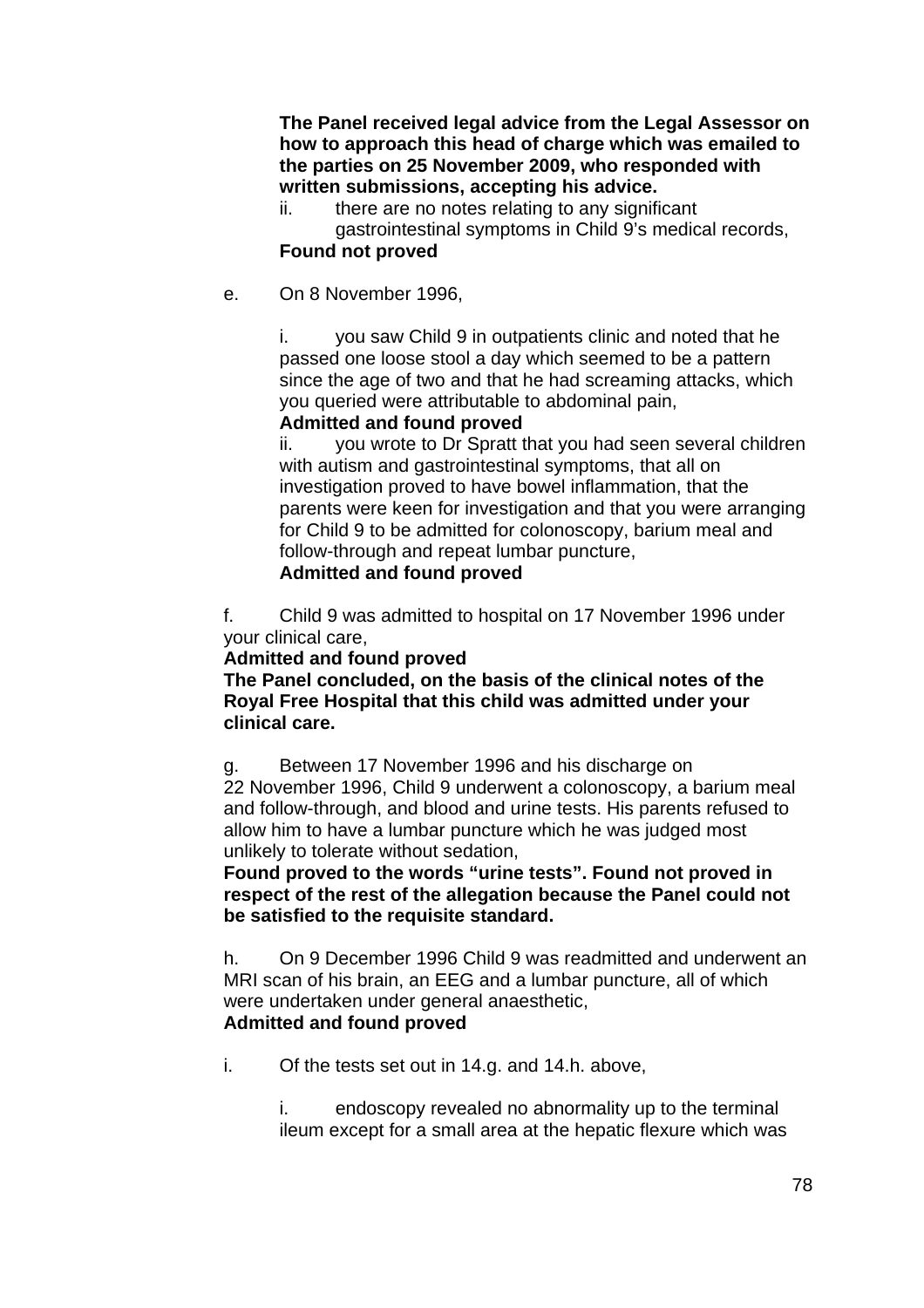slightly erythematous. There was a marked increase in the size and number of lymphoid nodules,

### **Admitted and found proved**

ii. the histology report on the bowel mucosa indicated prominent lymphoid follicles but no histological abnormality, **Admitted and found proved**

iii. the barium meal was reported as normal in the clinical records,

### **Admitted and found proved**

iv. a full blood count including inflammatory indices was normal,

### **Admitted and found proved**

v. the results from the lumbar puncture were normal, **Admitted and found proved**

j. You wrote to Dr Spratt on 31 December 1996 stating that,

i. histologically there was an increase in chronic inflammatory cells throughout the colon with a moderate increase in intra-epithelial lymphocytes,

### **Admitted and found proved**

ii. the diagnosis for Child 9 was indeterminate colitis with lymphoid nodular hyperplasia,

### **Admitted and found proved**

iii. a therapeutic trial of mesalazine might be worthwhile, **Admitted and found proved**

iv. you wondered if he had *seen* any other similar cases in Jersey,

# **(amended) Admitted and found proved**

k. Child 9 was treated with mesalazine initially and subsequently, on your advice, sulphasalazine was substituted;

# **Admitted and found proved**

'15. a. You subjected Child 9 to a programme of investigations for research purposes without having Ethics Committee approval for such research,

### **Found proved**

**In reaching this decision that you subjected the child to the programme of investigations, the Panel is persuaded by the evidence, in particular your letter dated 11 September 1996 to the local consultant paediatrician, Dr Spratt, in which you enclosed, "Dr Wakefield's detailed proposal" and state that Child 9's parents are keen "for us to investigate the child in our protocol" and that, if Dr Spratt felt it appropriate, you would be happy to see Child 9. Having seen the child in outpatients, you wrote to Dr Spratt on 8 November 1996, stating, "We have now seen several children with autism and gastrointestinal symptoms…I…have arranged for him to have a colonoscopy…we will then endeavour to follow this with**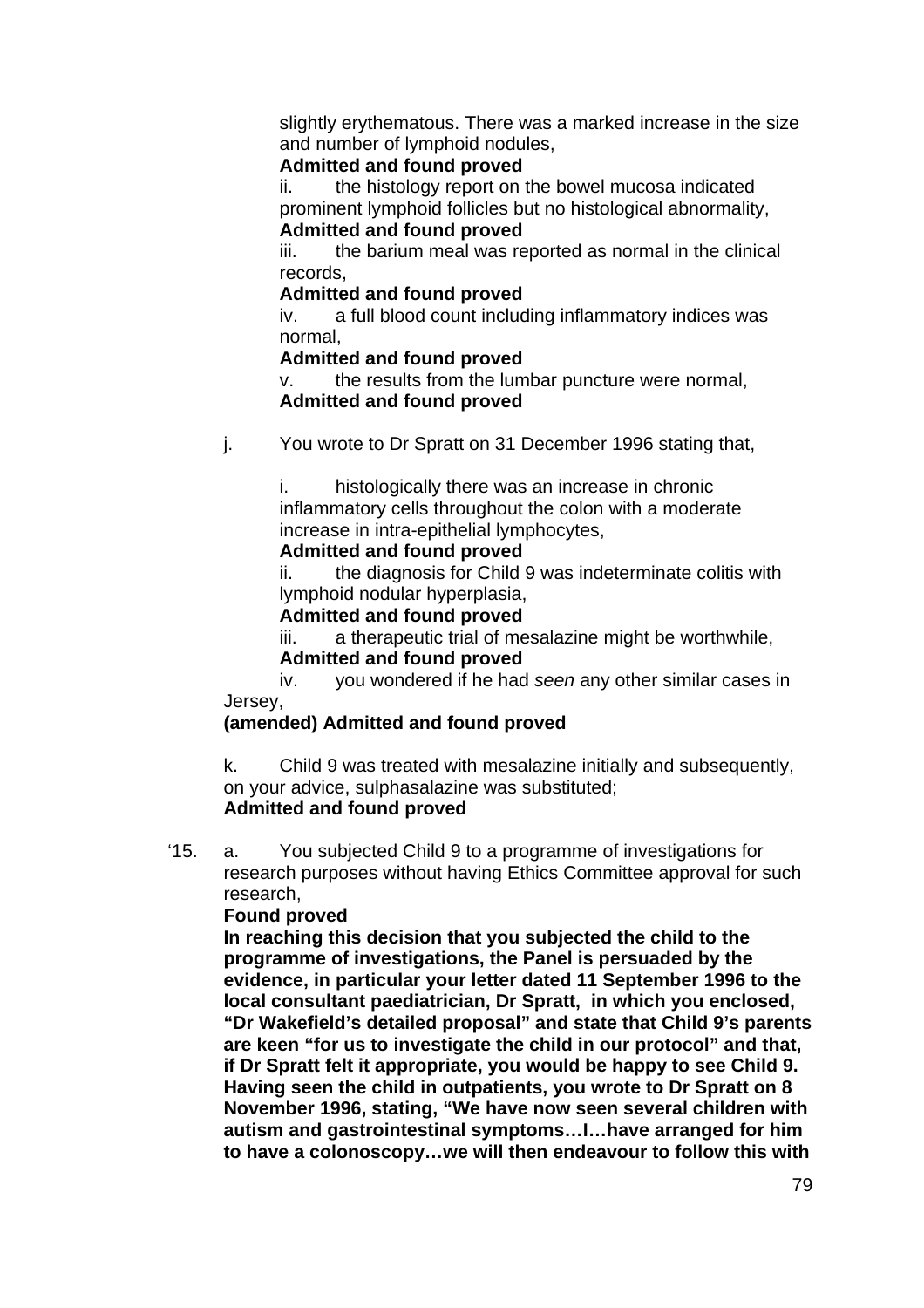**barium meal and follow through…and repeat lumbar puncture." The Panel is satisfied that the programme of investigations that Child 9 underwent was for research purposes, for which there was no Ethics Committee approval.** 

b. The programme of investigations carried out on Child 9 was part of the project research study referred to at paragraphs 2.b. and 2.c. above,

**(amended) Found proved.** 

**The Panel concluded that the programme of investigations carried out on Child 9, and the reasons recorded for those investigations, follow closely the project protocol referred to at paragraphs 2.b and 2.c. The Panel has also taken into account the letter dated 9 September 1996 from a research colleague, John Linnell to you, which states "..it was agreed that he should, if possible, be included in our first ten cases." In addition the Panel has noted that Child 9, having been discharged from the Royal Free in November 1996 with normal results on the investigations to date, was re-admitted on 9 December 1996 for completion of the programme of investigations.** 

c. The research study was carried out on Child 9 was investigated under the project without the approval of the Ethics Committee in that it was not research covered by any Ethics Committee application other than that for Project 172-96 and,

**(amended) Found proved. The Panel is satisfied that there was no relevant Ethics Committee approval at the time when these investigations were carried out.** 

i. contrary to the conditions of approval for Project 172-96 Child 9 had been enrolled into the project research study before 18 December 1996,

**Found proved. The child was admitted on 17 November and 9 December 1996.** 

ii. he did not qualify for the project research study as he failed to meet the inclusion criteria set out at paragraph 2.c.i. above,

**Found proved. This child had MMR vaccination.** 

iii. he did not qualify for the project research study as he failed to meet the inclusion criteria set out at paragraph 2.c.ii. above,

**Found proved on the basis that this child had a form of autism.** 

d. Contrary to the conditions of ethical approval for Project 172-96 you subsequently failed to ensure that a copy of the consent form and information sheet was included in Child 9's clinical notes,

**Found not proved. The Panel accepts that at the time of Child 9's admission you could not have known about the conditions of**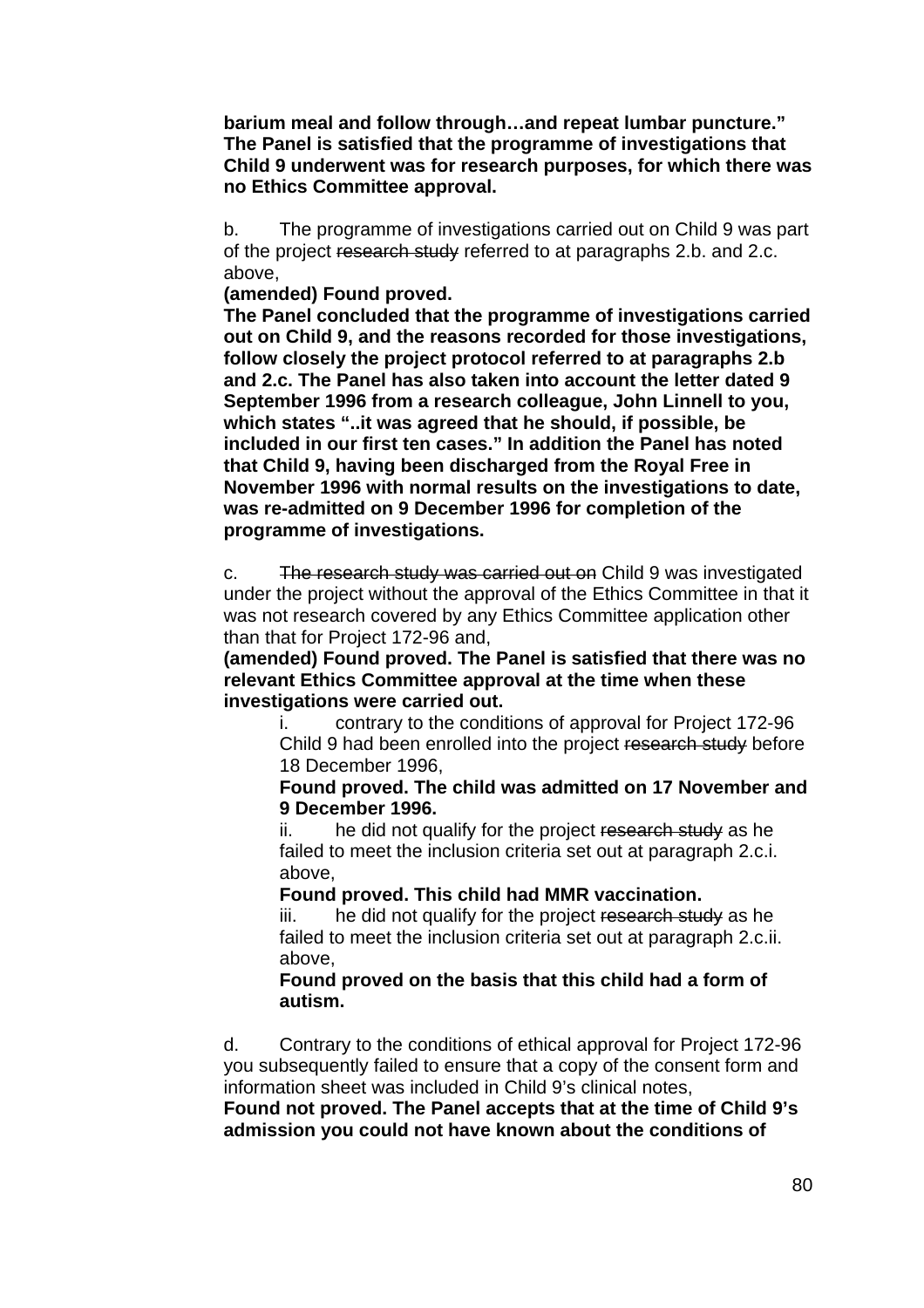**ethical approval which were set out in a letter to you from the Ethics Committee on 7 January 1997.** 

e. You caused Child 9 to undergo a,

i. colonoscopy, **Found proved.**  ii. barium meal and follow-through, **Found proved.**  which was not clinically indicated. **Found proved. The Panel is persuaded by the evidence in the clinical notes and also accepted the evidence of both experts called by the GMC and Defence, who agreed they would not have undertaken these procedures and therefore they were not clinically indicated at this stage.** 

f. You caused Child 9 to undergo a lumbar puncture, **Found proved on the basis of your letter dated 8 November 1996 to the local consultant paediatrician, informing him that your plan included a repeat lumbar puncture.**  i. without ensuring that he was first assessed by a clinician with the requisite neurological or psychiatric expertise to determine whether such an investigation was clinically indicated, **Found not proved. The Panel considered that you, as the** 

**senior paediatrician, did not need to have this child assessed by another clinician and that you could make the decision for another lumbar puncture to be undertaken.**  ii. which was not clinically indicated,

**Found proved. The Panel is satisfied that there had been no evidence of recent further neurological deterioration to warrant a repeat lumbar puncture.** 

g. Your actions as set out at paragraphs 15.e. and 15.f. were contrary to your representations to the Ethics Committee that the investigations were clinically indicated, **Found proved.** 

h. By reason of the matters referred to at paragraphs 15.c., 45.d., 15.e., 15.fii. and 15.g. you failed to comply with your duties to the Ethics Committee as a named Responsible Consultant as set out at paragraph 3.g. above,

### **Found proved**

i. You failed to carry out markers of inflammation on Child 9 to assess the need for colonoscopy,

**Found not proved. The Panel accept that the markers were not essential.**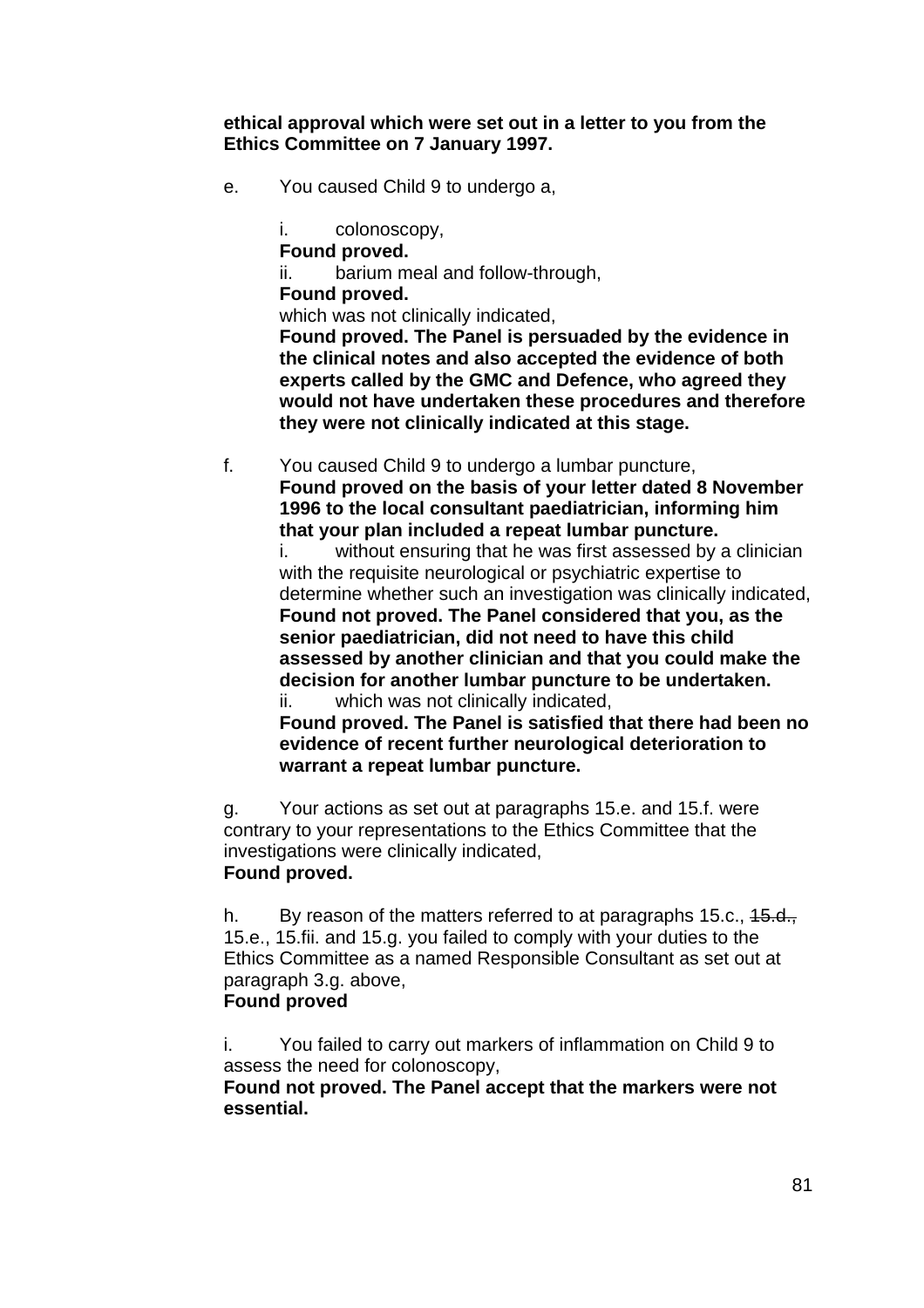j. You failed to record any explanation in Child 9's medical records as to the discrepancy between the histological description (and consequent diagnosis and treatment) provided to Dr Spratt on 31 December 1996 and Child 9's clinical histology report, **Found proved. The Panel concluded that you had a duty to record the discrepancy and that you failed, which you accepted as highly unsatisfactory (Day 93p15). You also stated in your own evidence to the Panel (Day81p11) that you "should have recorded the provenance of these observations".** 

k. Your conduct as set out above was contrary to the clinical interests of Child 9;

 **Found proved on the basis of the above findings.** 

# **Child 5**

'16. a. On 1 October 1996 Child 5's General Practitioner, Dr Shillam, wrote to you stating that Child 5's parents had been in contact with Dr Wakefield and had asked Dr Shillam to refer Child 5 to you in relation to your study into the association between autism and childhood bowel problems,

# **Admitted and found proved**

b. Dr Shillam's referral letter gave details of Child 5's developmental delay with classical features of autism, and stated that Child 5's parents were concerned about an association between the MMR vaccine, Childhood enteritis and possible brain damage, but made no reference to any gastrointestinal symptoms, **Admitted and found proved** 

c. Prior to his referral to you,

i. in January 1992 Dr Williams, a Clinical Psychologist for the West Berkshire Health Authority, concluded that it was very likely that Child 5 was suffering from autism,

**Admitted and found proved**

ii. there are no notes relating to any significant gastrointestinal symptoms in Child 5's medical records, **Found proved. The Panel noted that although there were minor GI symptoms recorded, they were not considered to be significant.** 

d. On 8 November 1996 Child 5 attended an outpatient consultation with you. You elicited a history of episodes of diarrhoea once a month and episodes of abdominal pain. You did not undertake any blood tests to check Child 5's inflammatory markers,  **Admitted and found proved**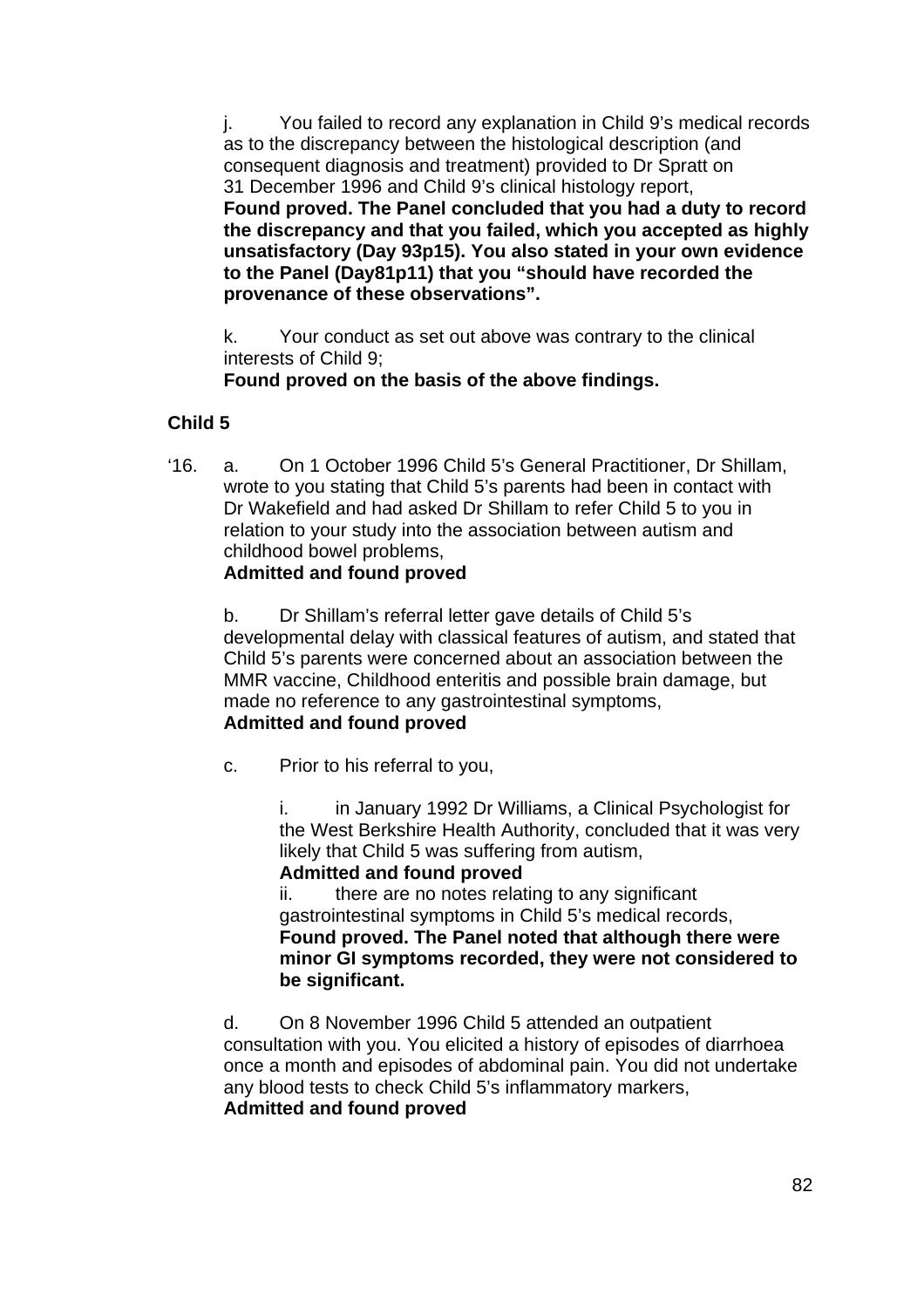e. Child 5 was admitted to hospital on or about 1 December 1996 under your clinical care,

#### **Admitted and found proved**

**The Panel concluded that admission was arranged by you after referral by the child's GP, and he was assessed in the outpatients clinic by you. The Panel noted the nursing care plan dated 1 December 1996 and the discharge notification dated 6 December 1996 within the Royal Free notes both name you as the consultant in charge of this child.** 

f. Child 5's admission clerking note indicated that he had intermittent diarrhoea and abdominal pain but there was no blood or mucus in his stool,

### **Admitted and found proved**

g. Between 1 December 1996 and his discharge on 6 December 1996 Child 5 underwent a colonoscopy, a barium meal and follow-through, an MRI scan of his brain, a neurological assessment by Dr Harvey, a lumbar puncture (although no results were obtained)**,** an EEG and a variety of blood and urine tests,

### **Admitted and found proved except "lumbar puncture (although no results were obtained")**

**Found not proved in relation to the words "lumbar puncture (although no results were obtained)". The Panel was not satisfied that a lumbar puncture was undertaken at this time.** 

h. On 3 December 1996 Child 5 was seen by Dr Berelowitz who concluded that the likely diagnosis was a developmental disorder, such as autism, but that chromosomal studies needed to be done, **Admitted and found proved**

i. The blood tests set out at 16.g. above demonstrated that the inflammatory markers in the blood were normal, **Admitted and found proved**

j. On 15 January 1997 Child 5 was readmitted and underwent a repeat barium meal and follow-through under sedation, because of a previous suspected stricture, and a repeat lumbar puncture; **Admitted and found proved except the word "repeat" Found not proved in respect of the word "repeat" relating to the lumbar puncture.** 

'17. a. You subjected Child 5 to a programme of investigations for research purposes without having Ethics Committee approval for such research,

**Found proved. In reaching its decision that you subjected Child 5 to a programme of investigations, the Panel is persuaded by the letter dated 1 October 1996 to you, from his GP, stating "this …child's parents have been in contact with Dr Wakefield and have**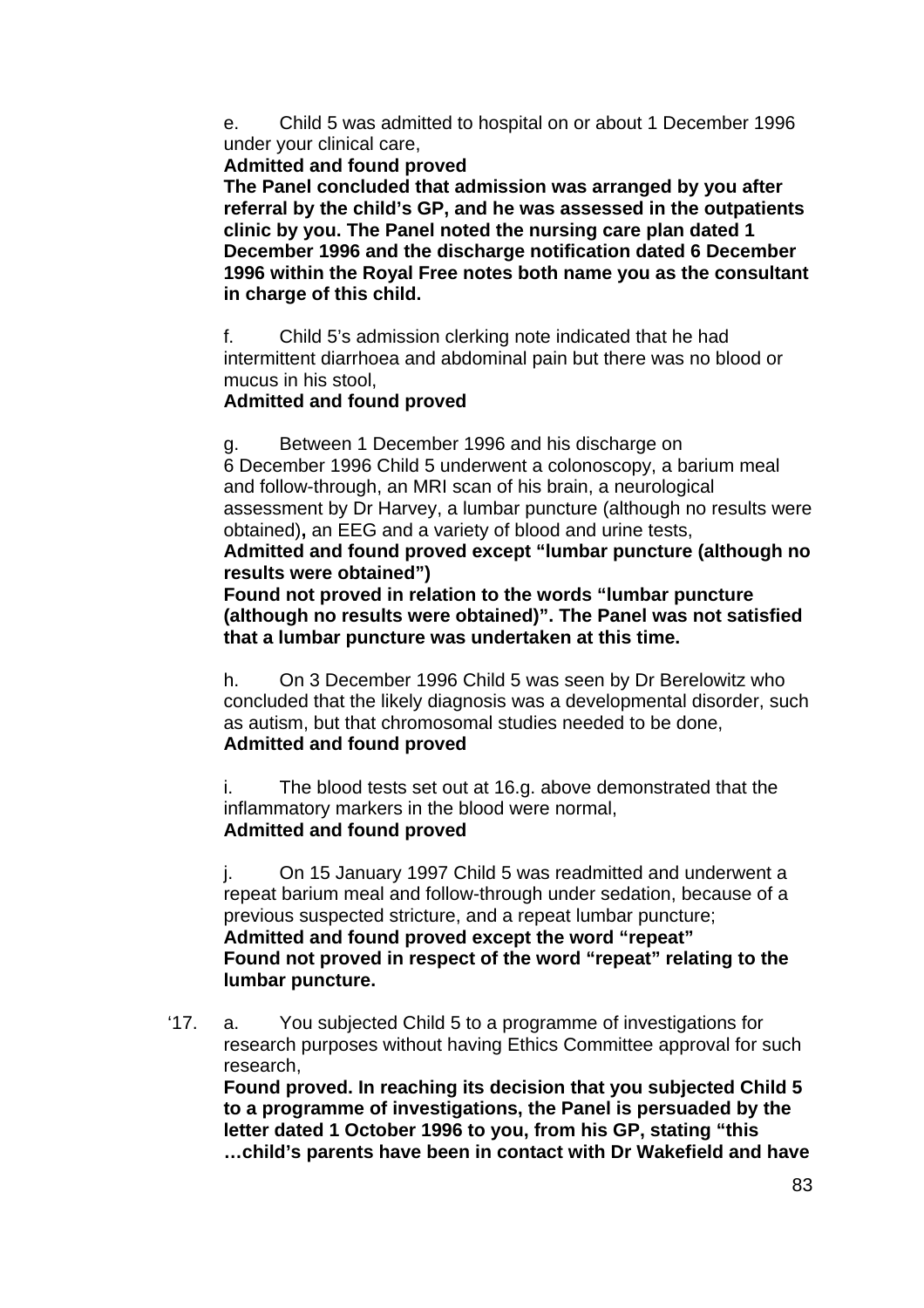**asked me to refer him to yourself regarding your current study into association between autism and childhood bowel problems" and your decision to admit, copied to Dr Wakefield as detailed in your response dated 12 November 1996, "…I saw him in the clinic…I am arranging for him to come in for a colonoscopy." The Panel has concluded that the programme of investigations that Child 5 underwent was for research purposes, for which there was no Ethics Committee approval.** 

b. The programme of investigations carried out on Child 5 was part of the project research study referred to at paragraphs 2.b. and 2.c. above,

**(amended) Found proved. The Panel finds that the programme of investigations carried out on Child 5, and the reasons recorded in the clinical notes for those investigations, follow closely the project protocol referred to at 2.b and 2.c.** 

c. The research study was carried out on Child 5 *was investigated under the project* without the approval of the Ethics Committee in that it was not research covered by any Ethics Committee application other than that for Project 172-96 and,

**(amended) Found proved. The Panel is satisfied that there was no other relevant Ethics Committee approval at the time when these investigations were carried out.** 

i. contrary to the conditions of approval for Project 172-96 Child 5 had been enrolled into the *project* research study before 18 December 1996,

**(amended) Found proved. Child 5 was first admitted to the Royal Free before 18 December 1996.** 

ii. he did not qualify for the *project* research study as he failed to meet the inclusion criteria set out at paragraph 2.c.i. above,

**(amended) Found proved. Child 5 had been vaccinated with MMR.** 

iii. he did not qualify for the *project* research study as he failed to meet the inclusion criteria set out at paragraph 2.c.ii. above,

**(amended) Found proved. Your letter to the child's GP dated 12 November 1996 confirmed this child was referred with "autism and disturbed behaviour".** 

d. Contrary to the conditions of ethical approval for Project 172-96 you subsequently failed to ensure that a copy of the consent form and information sheet was included in Child 5's clinical notes,

**Found proved in relation to the further investigations undertaken during this child's second admission around 15 January, which was after the letter of the Ethics Committee setting out the conditions dated 7 January 1997.**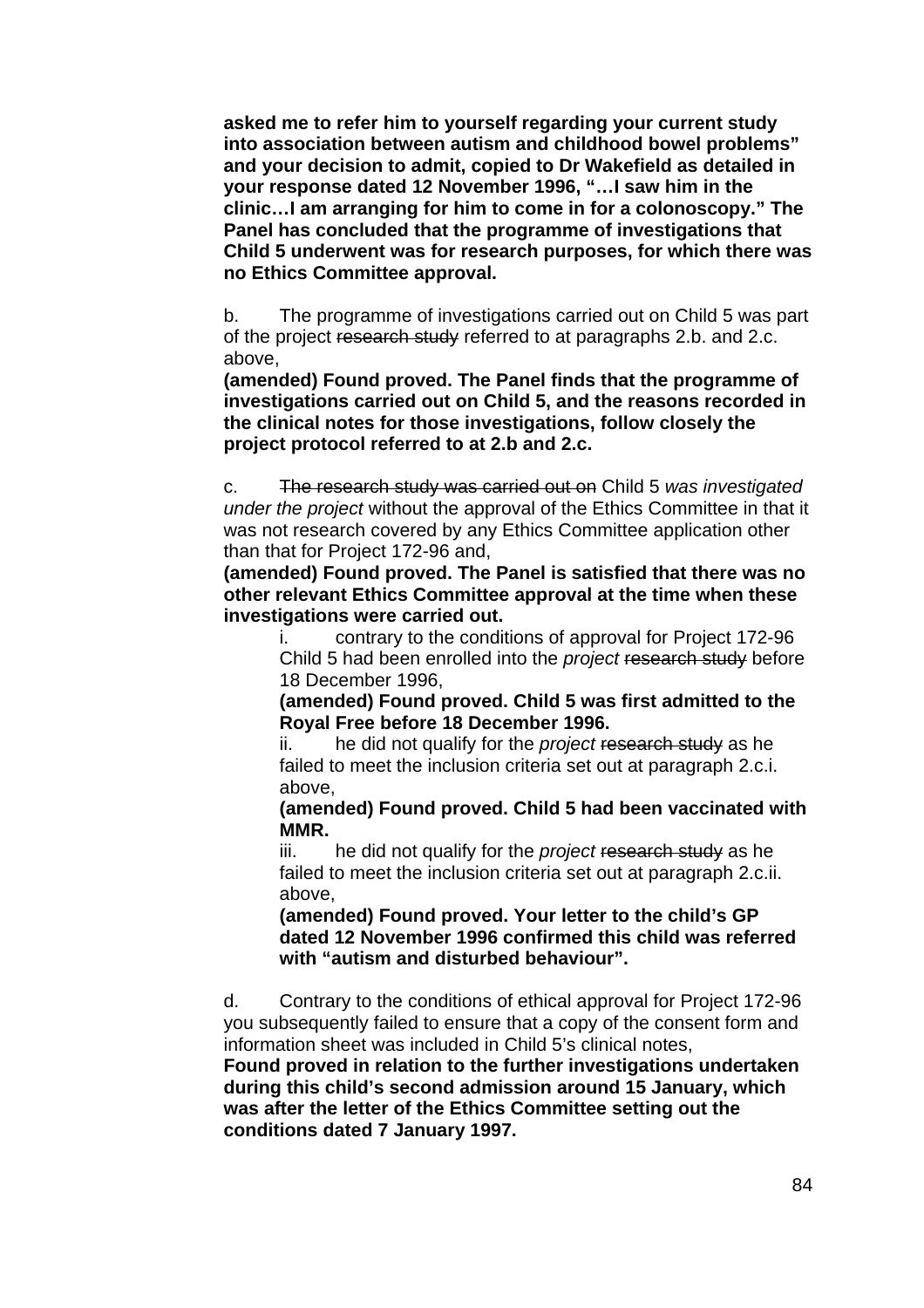e. You caused Child 5 to undergo a,

i. colonoscopy,

**Found proved.** 

ii. barium meal and follow-through,

**Found proved.** 

which was not clinically indicated.

**Found proved. The Panel concluded there were no significant GI signs and symptoms to justify colonoscopy and BMFT at that time.** 

f. Your actions as set out at paragraph 17.e. were contrary to your representations to the Ethics Committee that the investigations were clinically indicated,

**Found proved. The Panel noted your assurance to the Ethics Committee in your letter dated 11 November 1996, that "I can confirm that children would have these investigations even if there were no trial".** 

g. By reason of the matters referred to at paragraphs 17.c., 17.d., 17.e. and 17.f. you failed to comply with your duties to the Ethics Committee as a named Responsible Consultant as set out at paragraph 3.g. above, **Found proved.** 

h. You failed to carry out markers of inflammation on Child 5 to

assess the need for colonoscopy,

**Found not proved. The Panel accepts that the inflammatory markers were not essential**.

i. Your conduct as set out above was contrary to the clinical interests of Child 5;

**Found proved on the basis of the above findings.** 

# **Child 12**

'18. a. On 23 September 1996 Child 12's General Practitioner, Dr Stuart, wrote a letter to you referring Child 12 and stating,

> i. Child 12 had had bowel problems for sometime but he did not present to her surgery until March 1996, when his mother attended to discuss his soiling habit, and at that time his abdomen was normal with an empty rectum,

# **Admitted and found proved**

ii. Child 12 had seen Dr Ing, a Consultant Child Psychiatrist, who had said that Child 12 may well have Asperger's Syndrome, **Admitted and found proved**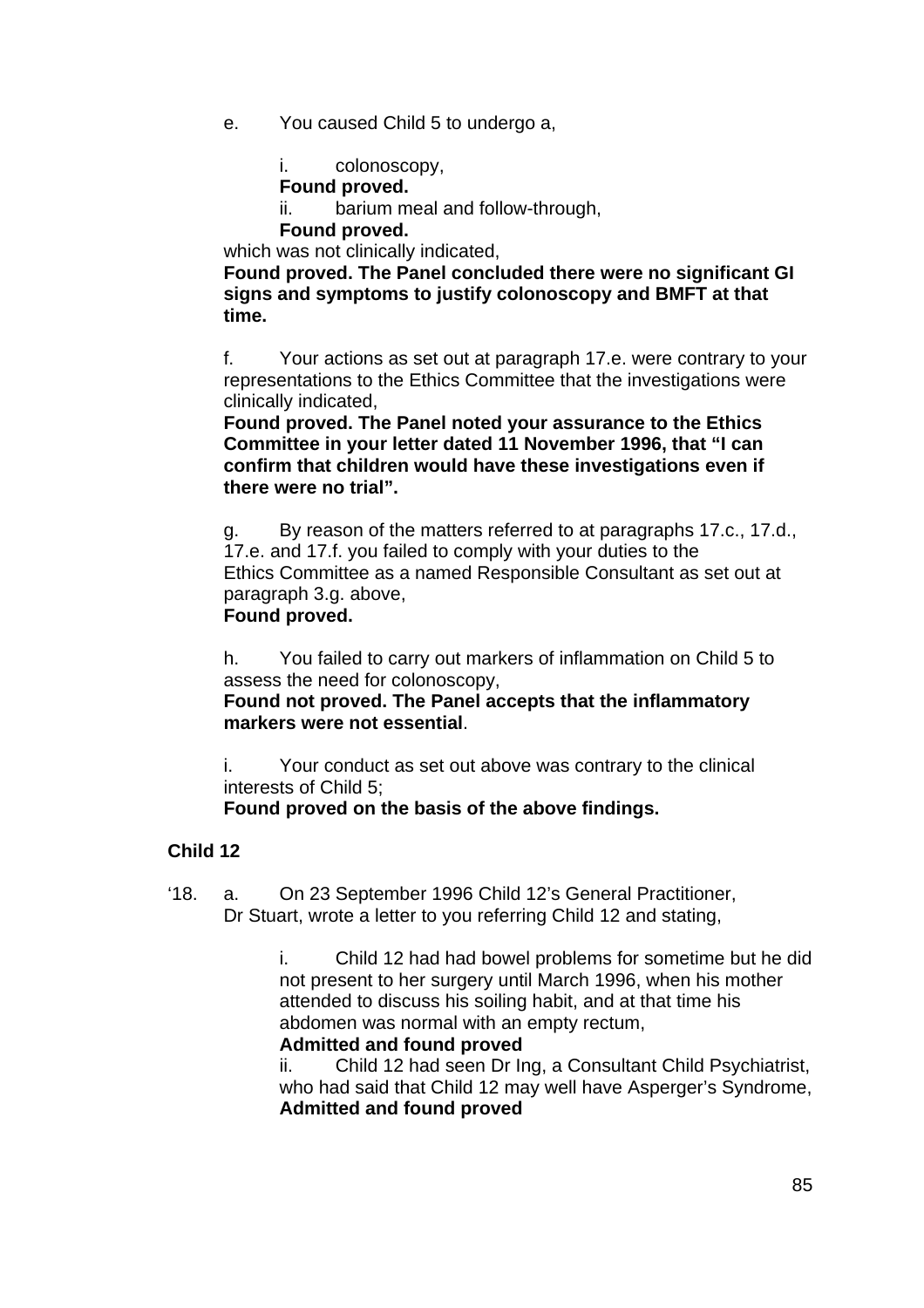b. On 18 October 1996 Child 12 attended an outpatient consultation with you during which you elicited a history of Child 12 soiling, not having diarrhoea and having variable abdominal pain, **Admitted and found proved** 

c. You arranged for Child 12 to undergo a blood test on 18 October 1996 which demonstrated that the indices of inflammation were normal save for a marginally *slightly* raised C-reactive protein, **(amended) Admitted and found proved** 

d. You concluded that,

i. Child 12 had minimal gastrointestinal symptoms, **Found proved** 

**Based on the letters you wrote dated 21 October 1996 to Dr Wakefield and the child's GP, stating that the child has "rather minimal GI symptoms" and "relatively minor GI symptoms", the Panel is satisfied that that you had concluded the child had minimal GI symptoms.** 

ii. you felt it was not right to proceed with the intensive programme until you had ethical committee approval and it was clear that the parents wished you to proceed,

**Found proved** 

**The Panel is satisfied that the wording of your letter dated 21 October 1996 to Dr Wakefield stating "I did not feel it right in fact to proceed with our intensive programme at the moment until we have had ethical committee approval and it is clear that the parents wish us to proceed" shows this was your conclusion at the time**.

e. On 25 November 1996 you wrote to Child 12's mother stating that one of the blood tests was slightly abnormal and that as she was keen for you to proceed with investigation you thought that it would be appropriate to arrange for Child 12 to come in for a colonoscopy, **Admitted and found proved** 

f. Child 12 was admitted to hospital on 5 January 1997 under your clinical care,

**Admitted and found proved to "5 January 1997" Found proved. The Panel is satisfied that, as documented in the patient episode summary contained in the Royal Free Hospital notes, the child was admitted under your care.** 

g. Child 12's admission clerking note, dated 6 January 1997, indicated that,

> i. he was being admitted for investigation of autism and bowel problems,

**Admitted and found proved**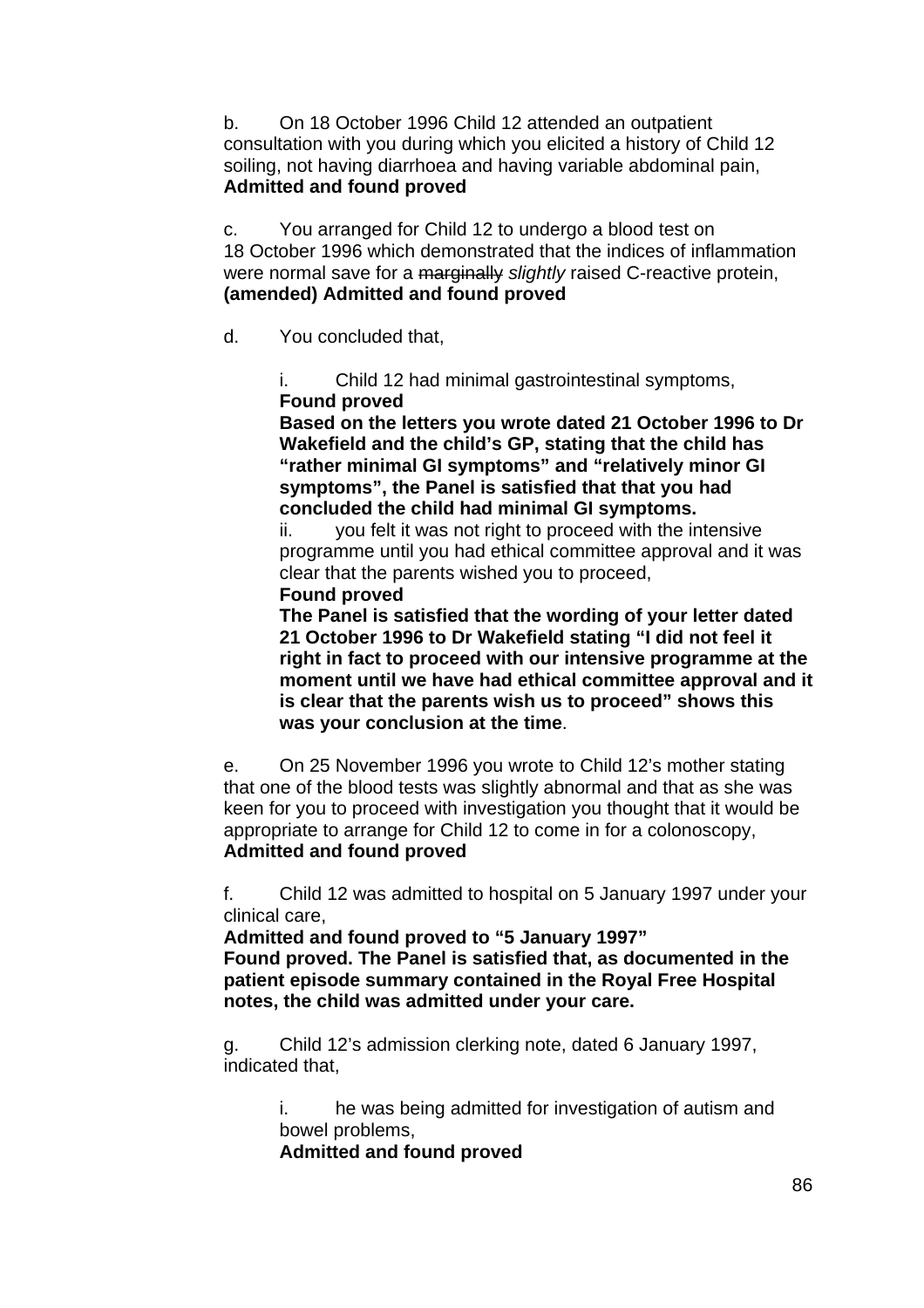ii. he had been clean by the age of three and he started soiling sometime later,

**Admitted and found proved**

iii. he was currently soiling eight times a day,

**Admitted and found proved**

iv. the stools were loose, pale and very smelly, **Admitted and found proved**

v. he had abdominal pain about once a week,

**Admitted and found proved** 

h. Between 6 January 1997 and his discharge on 10 January 1997, Child 12 underwent a colonoscopy, a barium meal and follow-through, an MRI scan of his brain, a lumbar puncture (on 9 January 1997), an EEG and other neurophysiological tests, and a variety of blood and urine tests,

# **Admitted and found proved**

i. Of the tests set out in 18.h. above,

i. appearances at colonoscopy were described as almost normal to the caecum and minor changes in the rectum and caecum (slight changes in vascularity and prominent lymphoid follicles); the ileo-caecal valve could not be identified,

### **Admitted and found proved**

ii. the histology report on the colonic biopsies was normal, **Found proved** 

**The Panel is satisfied that the histology report of 17 January 1997 states "normal series"** 

iii. the barium meal and follow-through demonstrated lymphonodular hyperplasia of the terminal ileum,

**Admitted and found proved**

iv. the results from the lumbar puncture were normal, **Admitted and found proved**

v. the inflammatory indices in the blood were normal, **Admitted and found proved**

j. On 9 January 1997 Dr Harvey visited Child 12 on the ward but he was unable to undertake a neurological examination because Child 12 was asleep,

# **Admitted and found proved**

k. On 10 January 1997 Child 12 was interviewed by Dr Berelowitz who concluded that Child 12 had language delay, possible Attention Deficit Disorder and possible features of Asperger's Syndrome,

# **Admitted and found proved**

l. On 22 January 1997 a Discharge Summary was sent by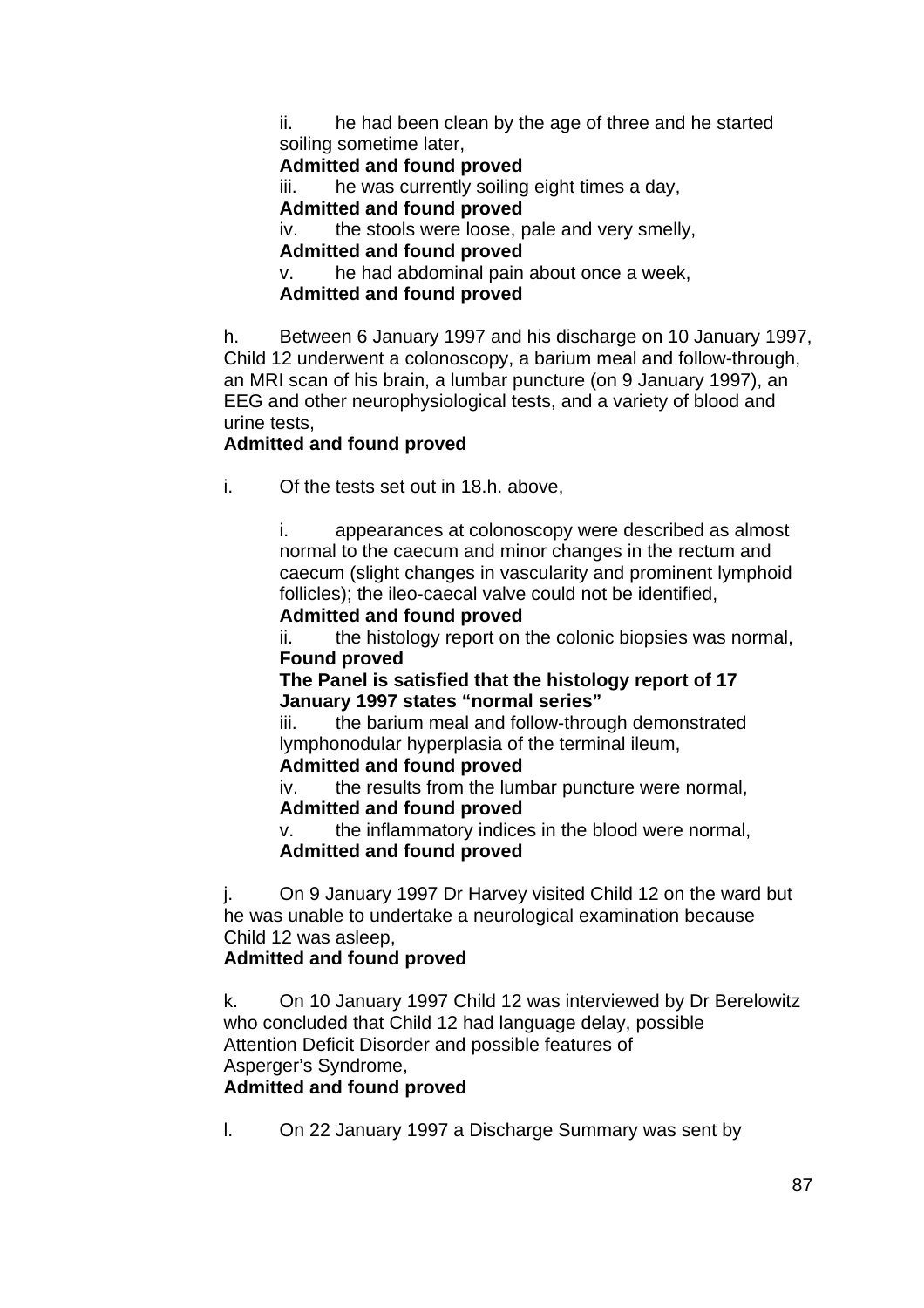Dr Casson to Dr Stuart stating that it was conceivable that many of Child 12's problems were associated with a degree of constipation and therefore treatment with paraffin was recommended, **Admitted and found proved** 

m. On 25 April 1997 you wrote to Dr Stuart stating that you had found evidence of lymphoid nodular hyperplasia and non-specific colitis in Child 12 and recommending that he be treated with anti-inflammatory therapy, namely olsalazine,

# **Admitted and found proved**

n. On 30 May 1997 Child 12 attended the outpatient clinic where he underwent an abdominal x-ray which demonstrated marked faecal loading. He was reviewed by Dr Casson who, following discussion with you, wrote to Dr Stuart reiterating that Child 12 should be treated with olsalazine and that treatment for his constipation should be withheld; **Admitted and found proved, up to "olsalazine" Found not proved (from the words "and that treatment.."). The panel considered that Dr Casson's words in his letter, "We should hold fire on treating his constipation" was not tantamount to withholding treatment.** 

'19. a. You subjected Child 12 to a programme of investigations as part of the project research study referred to at paragraphs 2.b. and 2.c. above,

**(amended) Found proved. In reaching its decision that you subjected this child to a programme of investigations, the Panel is satisfied with the evidence contained within the letter from Mrs 12 to you of 20 October 1996, where she makes it plain she had seen the "proposed clinical and scientific study" and that she is "happy for [Child 12] to be referred on to Dr Wakefield's study project", and your response to her dated 25 November 1996, in which you state that as she is keen to proceed with investigation, you will arrange it, and "the children are usually admitted for the course of a week and various other aspects of the protocol are undertaken". The Panel also noted your letter dated 21 October 1996 to Dr Wakefield in which you state "I did not feel it right in fact to proceed with our intensive programme at the moment until we have had ethical committee approval and it is clear that the parents wish us to proceed."** 

b. The project research study was carried out on Child 12 without the approval of the Ethics Committee in that he did not qualify for the research study as he failed to meet the inclusion criteria set out at, **(amended)** 

i. paragraph 2.c.i. above,

**Found proved. The child had been vaccinated with MMR** 

ii. paragraph 2.c.ii. above,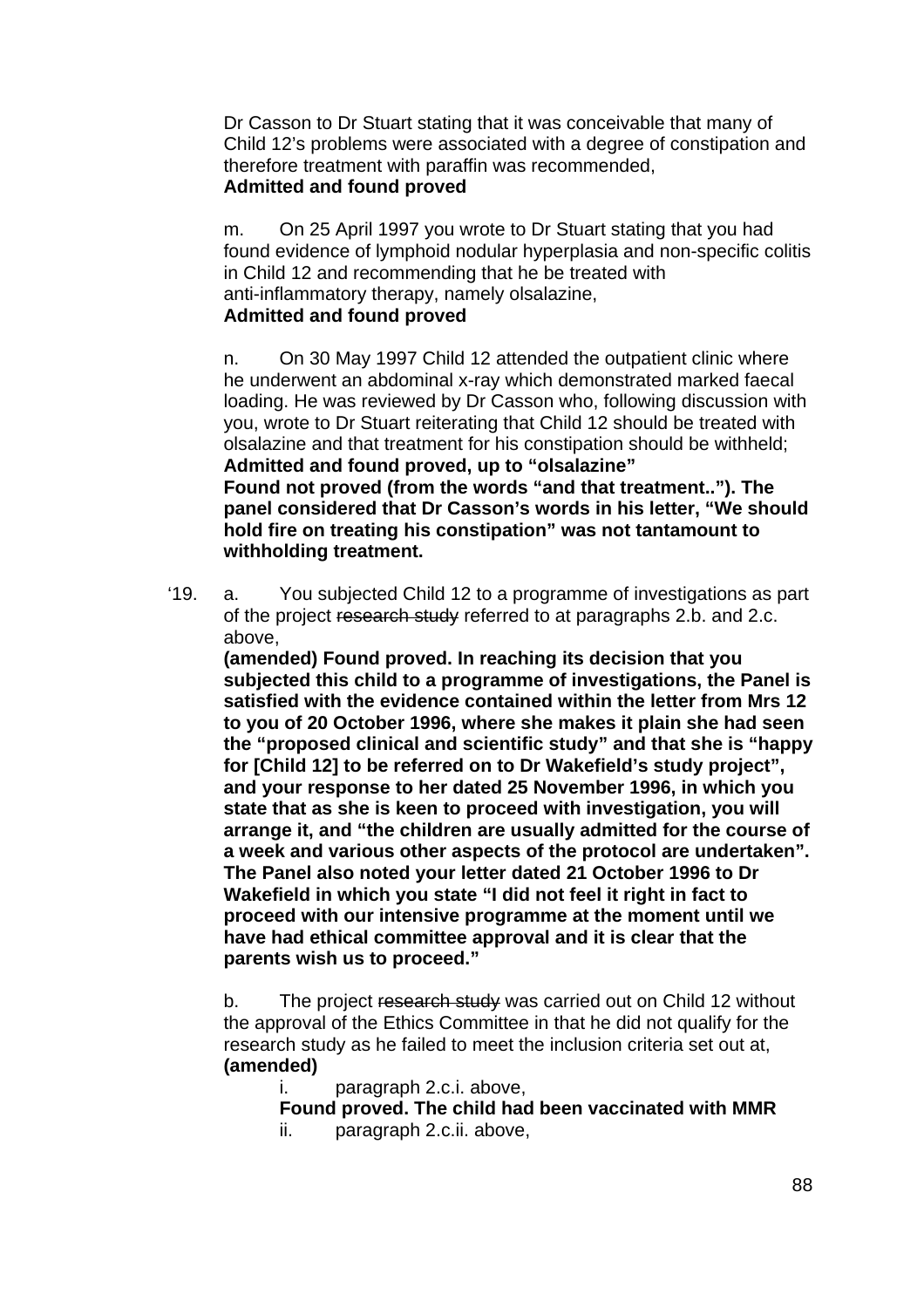#### **Found proved. This child was not diagnosed with disintegrative disorder.**

c. Contrary to the conditions of ethical approval for Project 172-96 you failed to ensure that a copy of the consent form and information sheet was included in Child 12's clinical notes,

**Found not proved. The Panel accepts that at the time of this child's admission on 5 January 1997, you could not have known about conditions of ethical approval which were set out in a letter from the Ethics Committee to you dated 7 January 1997**.

d. You caused Child 12 to undergo a,

i. colonoscopy,

**Found proved.** 

ii. barium meal and follow-through,

**Found proved**.

which was not clinically indicated.

**Found proved. The Panel is satisfied that the slightly raised CRP, in conjunction with the overall clinical picture, did not warrant a colonoscopy or barium meal and follow through.** 

e. You caused Child 12 to undergo a lumbar puncture,

**Found not proved. Notwithstanding that you caused Child 12 to undergo the programme of investigations, the Panel accepts that on your ward round of 6 January 1997, you stated that the child should not undergo a lumbar puncture.** 

i. without ensuring that he was first assessed by a clinician with the requisite neurological or psychiatric expertise to determine whether such an investigation was clinically indicated, **Found not proved** 

ii. which was not clinically indicated, **Found not proved** 

f. Your actions as set out at paragraphs 19.d. and 19.e. were contrary to your representations to the Ethics Committee that the investigations were clinically indicated,

**(amended) Found proved. The Panel noted your assurance to the Ethics Committee in your letter dated 11 November 1996, that "I can confirm that children would have these investigations even if there were no trial".** 

g. By reason of the matters referred to at paragraphs 19.b., 19.e., 19.d., 49.e. and 19.f. you failed to comply with your duties to the Ethics Committee as a named Responsible Consultant as set out at paragraph 3.g. above,

**(amended) Found proved**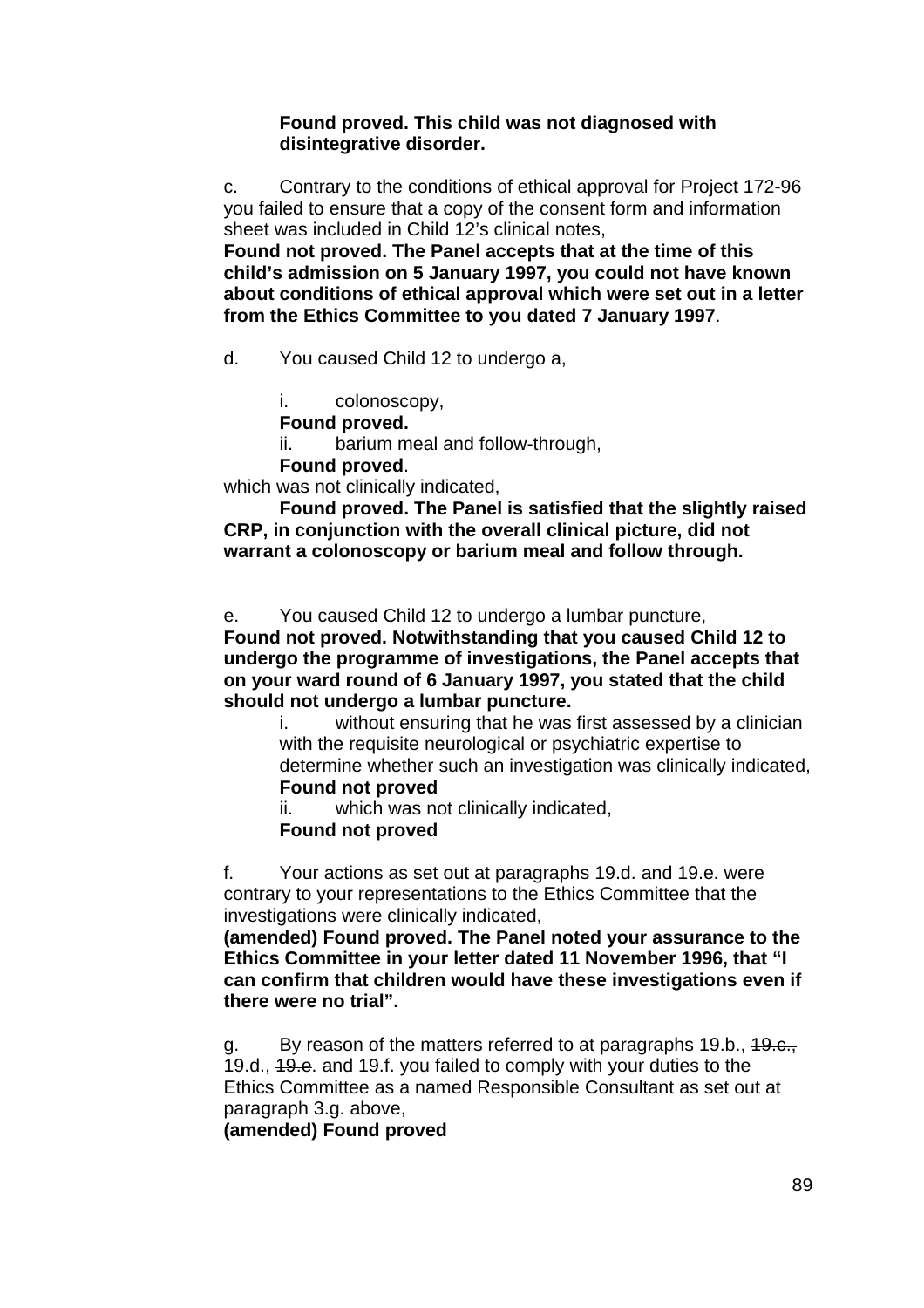h. You failed to record in Child 12's medical records your reasons for concluding that Child 12 had evidence of non-specific colitis, and consequently prescribing treatment, when the clinical histology report had indicated no abnormalities and no active inflammation,

### **Found proved. The Panel accepted your own evidence that there was a lack of provenance in the records.**

i. Although Child 12 was suffering from constipation you advised that treatment with laxatives be withheld,

### **Found not proved for the reasons set out in 18n, above.**

j. Your conduct as set out above was contrary to the clinical interests of Child 12;

 **Found proved on the basis of the above findings.** 

# **Child 8**

'20. a. On 3 October 1996 Child 8's General Practitioner, Dr Jelley, wrote to Dr Wakefield,

### **Found proved. The Panel has seen the letter referred to in the Royal Free Hospital notes.**

i. referring Child 8 to his investigation programme into the possible effects of vaccine damage and her ongoing GI tract symptoms,

 **Admitted and found proved up to "programme" Found proved in its entirety on the basis that the wording reflects the letter.** 

ii. reiterating that there had been significant concerns about Child 8's development prior to her MMR vaccination but that she supported Child 8's mother's request for further information, **Found proved. The evidence is contained in the letter**.

b. On 9 October 1996 Dr Wakefield wrote to you saying he had requested a letter of referral to you and confirming the referral, **Admitted and found proved**

c. On 3 December 1996 you wrote to Child 8's mother indicating that you had heard that she would like the investigations to go ahead and that you had arranged for Child 8's admission for colonoscopy and other investigations during the week, **Admitted and found proved**

d. Child 8 was admitted to hospital on 19 January 1997 under your clinical care,

**Admitted and found proved** 

**The Panel is satisfied on the evidence of the patient episode summary contained within the Royal Free hospital notes.**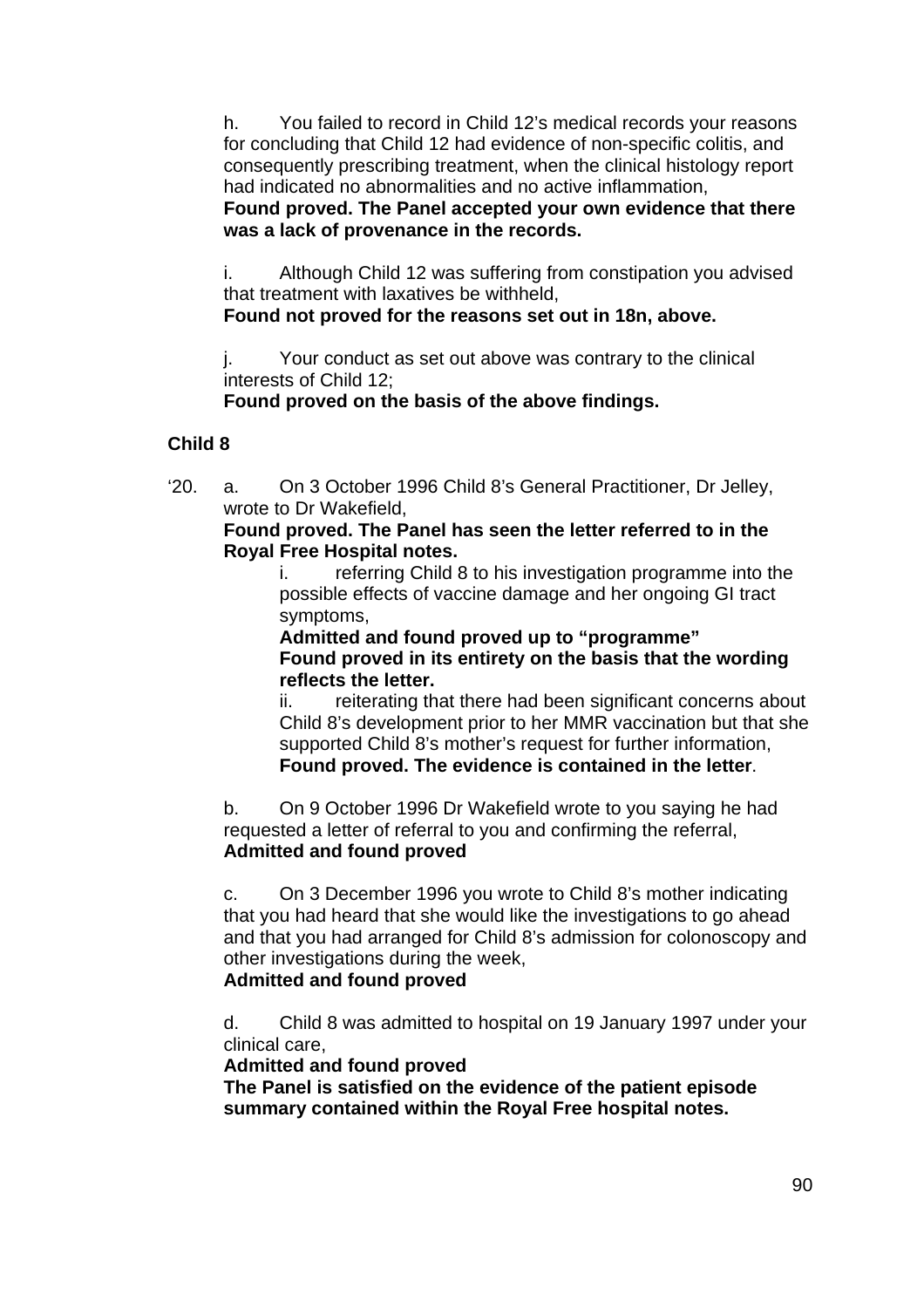e. Child 8's admission clerking note indicated that she had had a diarrhoeal illness and febrile convulsions leading to an admission to hospital about 2 weeks after her MMR vaccination, and subsequent diarrhoea which continued for more than one year with 5-6 loose stools a day until her mother tried Evening Primrose Oil in November and her diarrhoea got better,

# **Admitted and found proved**

f. Between 19 January 1997 and her discharge on or about 25 January 1997 Child 8 underwent a colonoscopy, a barium meal and follow-through, an MRI scan of her brain, a variety of blood and urine tests and an interview with Dr Berelowitz,

### **Admitted and found proved**

g. Of the tests set out in 20.f. above,

i. appearances at colonoscopy were described as normal except for mild increase in lymph node tissue in the terminal ileum,

#### **Admitted and found proved**

ii. the histology report concluded that there was minimal inflammatory change possibly the result of operative artefact, **Admitted and found proved**

iii. barium meal and follow-through appeared normal,

### **Admitted and found proved**

iv. all inflammatory indices were normal,

### **Admitted and found proved**

v. Dr Berelowitz informed you that he wondered if she had post vaccination encephalitis and he did not think autistic spectrum diagnosis was merited,

# **Admitted and found proved**

h. On 27 November 1997 Dr Casson wrote a Discharge Summary to Dr Jelley detailing the results of the investigations and stating that they were not indicative of marked ongoing inflammation, **Admitted and found proved** 

i. On 15 January 1998 Dr Wakefield wrote to you indicating that Child 8's mother had contacted him to say that Child 8's gastrointestinal symptoms were particularly severe and suggesting she was an ideal candidate for mesalazine, **Admitted and found proved**

j. On 14 April 1998 you wrote to Dr Jelley suggesting that Child 8 should have a therapeutic trial of anti-inflammatory therapy, namely Pentasa (a mesalazine preparation containing 5-ASA); **Admitted and found proved**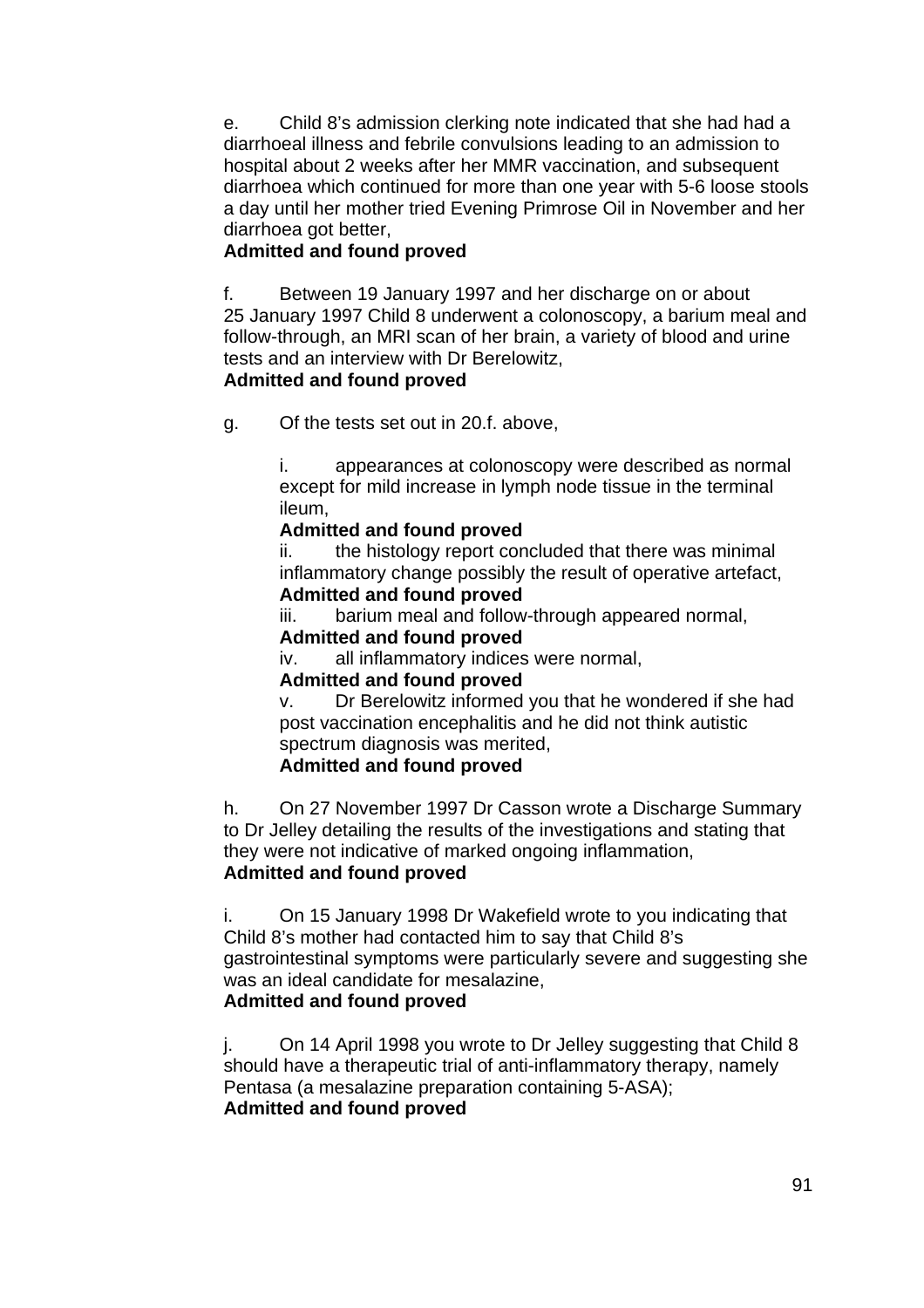'21. a. You subjected Child 8 to a programme of investigations as part of the project research study referred to at paragraphs 2.b. and 2.c. above,

**Found proved. In reaching its decision that you subjected this child to the programme of investigations, the Panel noted that no clinician at the Royal Free had seen the child at outpatients prior to her admission. Your letter to Child 8's mother, dated 3 December 1996 stated, "I have had documentation concerning Child 8 and I have heard that you would like us to go ahead with the investigations…I have arranged for (her) to be admitted…the colonoscopy will be the next day…other investigations will be arranged during the week."** 

b. The research study was carried out on Child 8 *was investigated under the project* without the approval of the Ethics Committee in that she did not qualify for the research study *project* as she failed to meet the inclusion criteria set out at,

### **(amended)**

i. paragraph 2.c.i. above,

**Found proved. This child had been vaccinated with MMR vaccine**.

ii. paragraph 2.c.ii. above,

**Found proved. This child had not manifested disintegrative disorder.** 

c. Contrary to the conditions of ethical approval for Project 172-96 you failed to ensure that a copy of the consent form and information sheet was included in Child 8's clinical notes,

**Found proved. The Panel is satisfied that you had received the letter dated 7 January 1997 from the Ethics Committee and had confirmed your acceptance of the conditions in your letter dated 9 January 1997.** 

d. You caused Child 8 to undergo a,

i. colonoscopy,

**Found proved.** 

ii. barium meal and follow-through,

**Found proved.** 

which was not clinically indicated,

**Found proved. The Panel considered that there were minimal GI symptoms to warrant a colonoscopy at that stage. It also noted your own evidence (Day 94p32) that if a colonoscopy was not clinically indicated, "then the barium meal and follow through is not".** 

e. Your actions as set out at paragraph 21.d. were contrary to your representations to the Ethics Committee that the investigations were clinically indicated,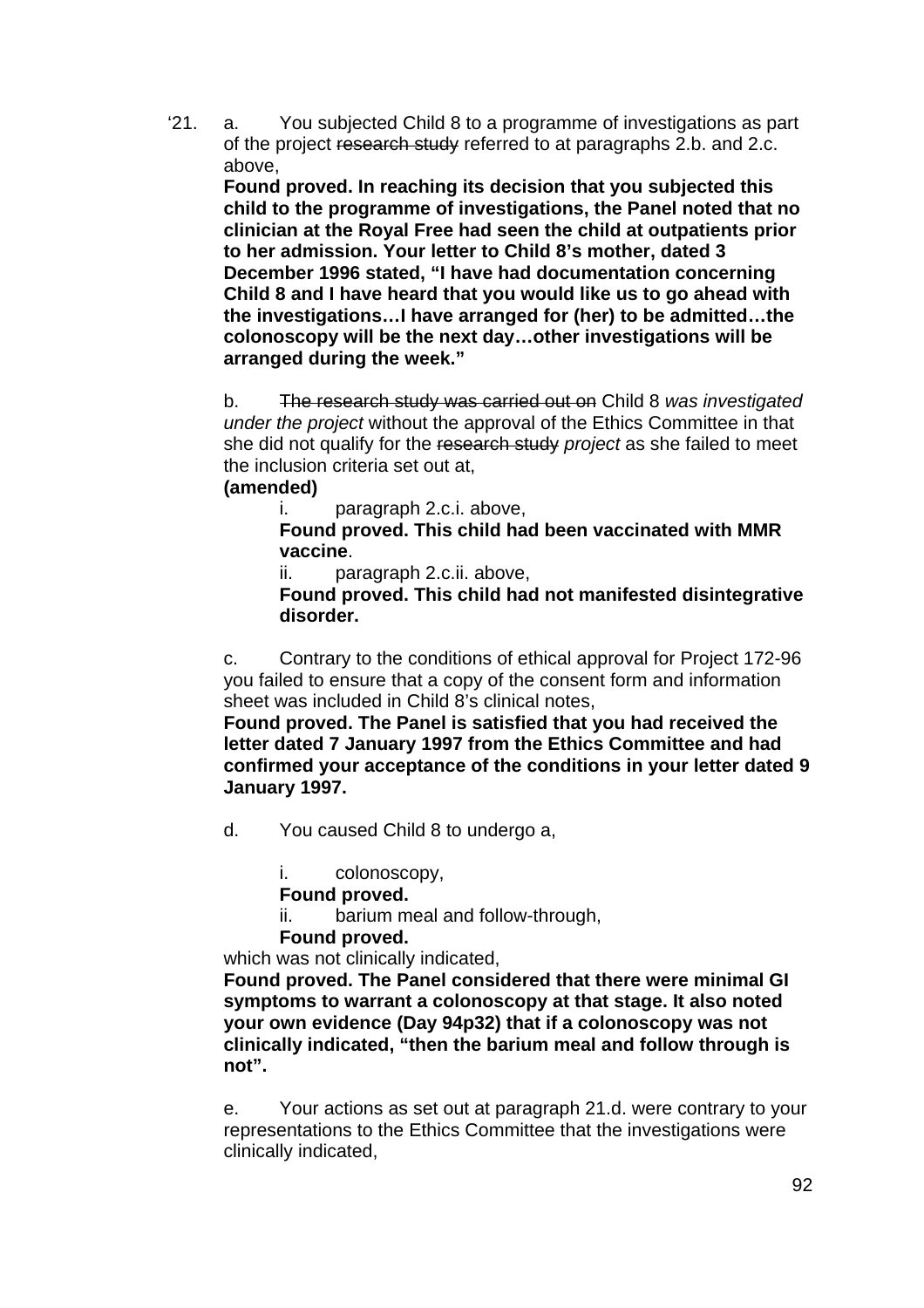**Found proved**. **The Panel noted your assurance to the Ethics Committee in your letter dated 11 November 1996, that "I can confirm that children would have these investigations even if there were no trial".** 

f. By reason of the matters referred to at paragraphs 21.b., 21.c., 21.d. and 21.e. you failed to comply with your duties to the Ethics Committee as a named Responsible Consultant as set out at paragraph 3.g. above,

**Found proved.** 

g. You did not assess Child 8's symptoms or cause them to be assessed by a senior member of the paediatric gastroenterology team prior to admitting her to hospital,

**Found proved. Your letter to her mother dated 3 December 1996 confirms you only had documentation concerning the child prior to arranging her admission.** 

h. You failed to carry out markers of inflammation on Child 8 to assess the need for colonoscopy,

**Found not proved. The Panel accepts that inflammatory markers are not essential.** 

i. You prescribed anti-inflammatory therapy to Child 8 without recording in her medical records your reasons for such therapy when the clinical histology report did not indicate a need for it, **Found proved. The Panel accepts your own evidence that there was a lack of provenance in the records.** 

j. Your conduct as set out above was contrary to the clinical interests of Child 8;

**Found proved on the basis of the above findings.** 

# **Child 7**

'22. a. On or about 5 December 1996 Child 7's General Practitioner, Dr Nalletamby, wrote to you referring Child 7 and stating that he,

> i. probably did not have autism but he did have convulsions which Dr Nalletamby believed might make him eligible for your study,

# **Admitted and found proved**

ii. suffered from bowel problems similar to his brother [Child 6] who you had recently investigated, **Admitted and found proved** 

b. On 15 January 1997 Child 7 attended an outpatient consultation with you during which you elicited a history of intermittent episodes of passage of blood associated with constipation and alternating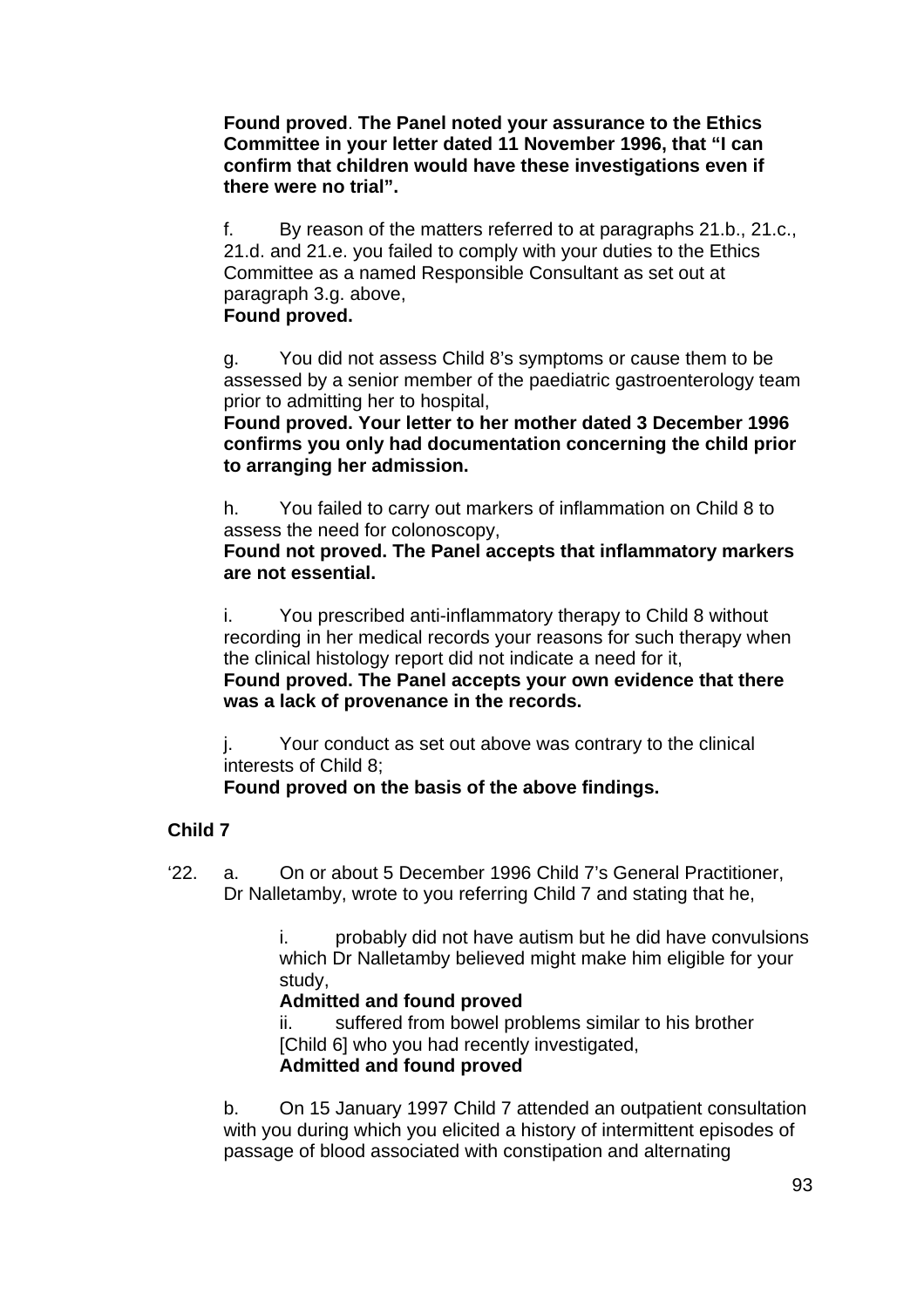diarrhoea with mucous. You did not undertake an abdominal x-ray to confirm whether or not constipation was the primary cause of Child 7's symptoms,

### **Admitted and found proved**

c. Thereafter you wrote to Dr Nalletamby advising that it would be appropriate for Child 7 to be investigated by colonoscopy, **Admitted and found proved** 

d. Child 7 was admitted to hospital on 26 January 1997 under your clinical care,

#### **Admitted and found proved**

**The Panel has noted the admission details on the patient episode summary within the Royal Free notes showing this child was admitted under your care from 26 January 1997-1 February 1997.** 

e. Child 7's admission clerking note recorded that,

i. he had been admitted for colonoscopy and investigations as part of the Disintegrative Disorder/Colitis study, **Admitted and found proved**

ii. he had a history of severe constipation with blood and mucous alternating with diarrhoea without blood, **Admitted and found proved** 

f. Between 26 January 1997 and his discharge on

1 February 1997 Child 7 underwent a colonoscopy, a barium meal and follow-through, an MRI scan of the brain, a lumbar puncture, an EEG and other neurophysiological investigations, blood and urine tests, **Admitted and found proved**

#### g. Of the tests set out at 22.f. above, **Admitted and found proved**

i. colonoscopy was reported as showing slight evidence of vascular abnormality in the rectum and sigmoid but otherwise essentially normal. The terminal ileum demonstrated a marked degree of lymphonodular hyperplasia,

### **Admitted and found proved**

ii. the histology report was normal,

### **Admitted and found proved**

iii. on barium meal and follow-through the small bowel appeared normal and small filling defects were seen in the terminal ileum consistent with lymphoid nodular hyperplasia, **Admitted and found proved**

iv. the inflammatory indices in the blood demonstrated minor abnormalities,

**Admitted and found proved with the exception of the word "minor".**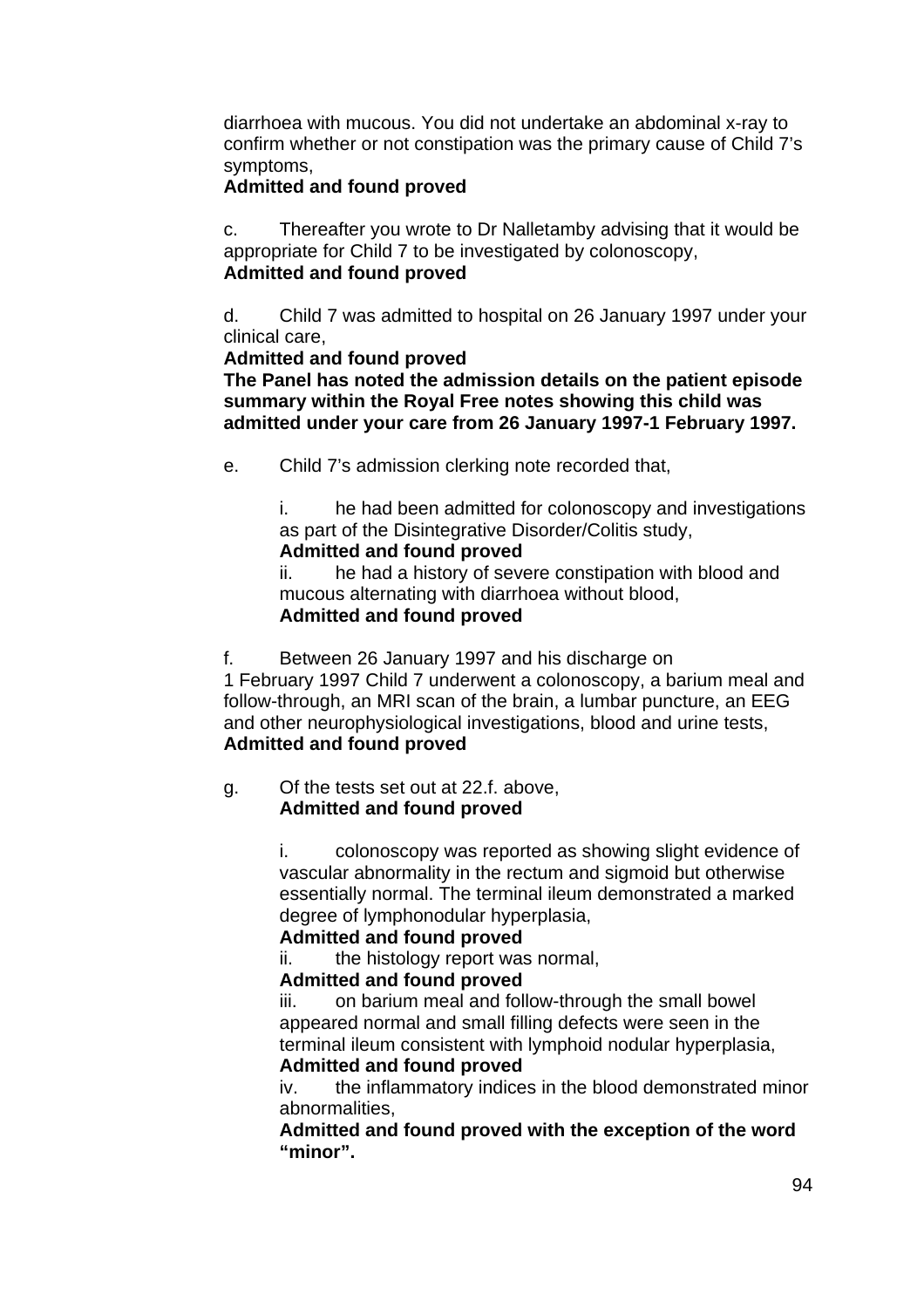**Found not proved in relation to the word "minor". The Panel accepts that a drop in haemoglobin from 10.6 to 9.4 within 2 days (28 January 1997 and 30 January 1997) was not minor, as detailed on the lab record in the Royal Free notes.** 

h. On 16 April 1997 Child 7 attended an outpatient consultation with you following which you wrote to Dr Nalletamby advising that Child 7 had lymphoid nodular hyperplasia but no evidence of inflammation in his distal bowel *although he continued to have symptoms, which were chiefly behavioural.* You prescribed antiinflammatory therapy, namely olsalazine; **(amended) Admitted and found proved** 

'23. a. You subjected Child 7 to a programme of investigations as part of the *project* research study referred to at paragraphs 2.b. and 2.c. above,

**(amended) Found proved. The Panel is persuaded by the evidence, in particular your letter dated 17 January 1997 to the child's GP, and copied to Dr Wakefield, which states "he will be having other investigations as part of the protocol", together with the admission clerking notes in the Royal Free Hospital notes, which record that the child is undergoing "colonoscopy and investigations as part of the disintegrative disorder/colitis study" and under the heading "Plan" it states "autism protocol".** 

b. The research study was carried out on Child 7 was investigated under the project without the approval of the Ethics Committee in that he did not qualify for the project research study as he failed to meet the inclusion criteria set out at,

**(amended) Found proved for the reasons cited above.** 

i. paragraph 2.c.i. above,

**Found proved. This child had MMR vaccination.** 

ii. paragraph 2.c.ii. above,

**Found proved. This child was not diagnosed with disintegrative disorder.** 

c. Contrary to the conditions of ethical approval for Project 172-96 you failed to ensure that a copy of the consent form and information sheet was included in Child 7's clinical notes,

**Found proved. The Panel is satisfied that you had received the letter from the Ethics Committee dated 7 January 1997 setting out the conditions and you confirmed your acceptance of those conditions in your letter of 9 January 1997.** 

d. By reason of the matters referred to at paragraphs 23.b. and 23.c. you failed to comply with your duties to the Ethics Committee as a named Responsible Consultant as set out at paragraph 3.g. above, **Found proved.**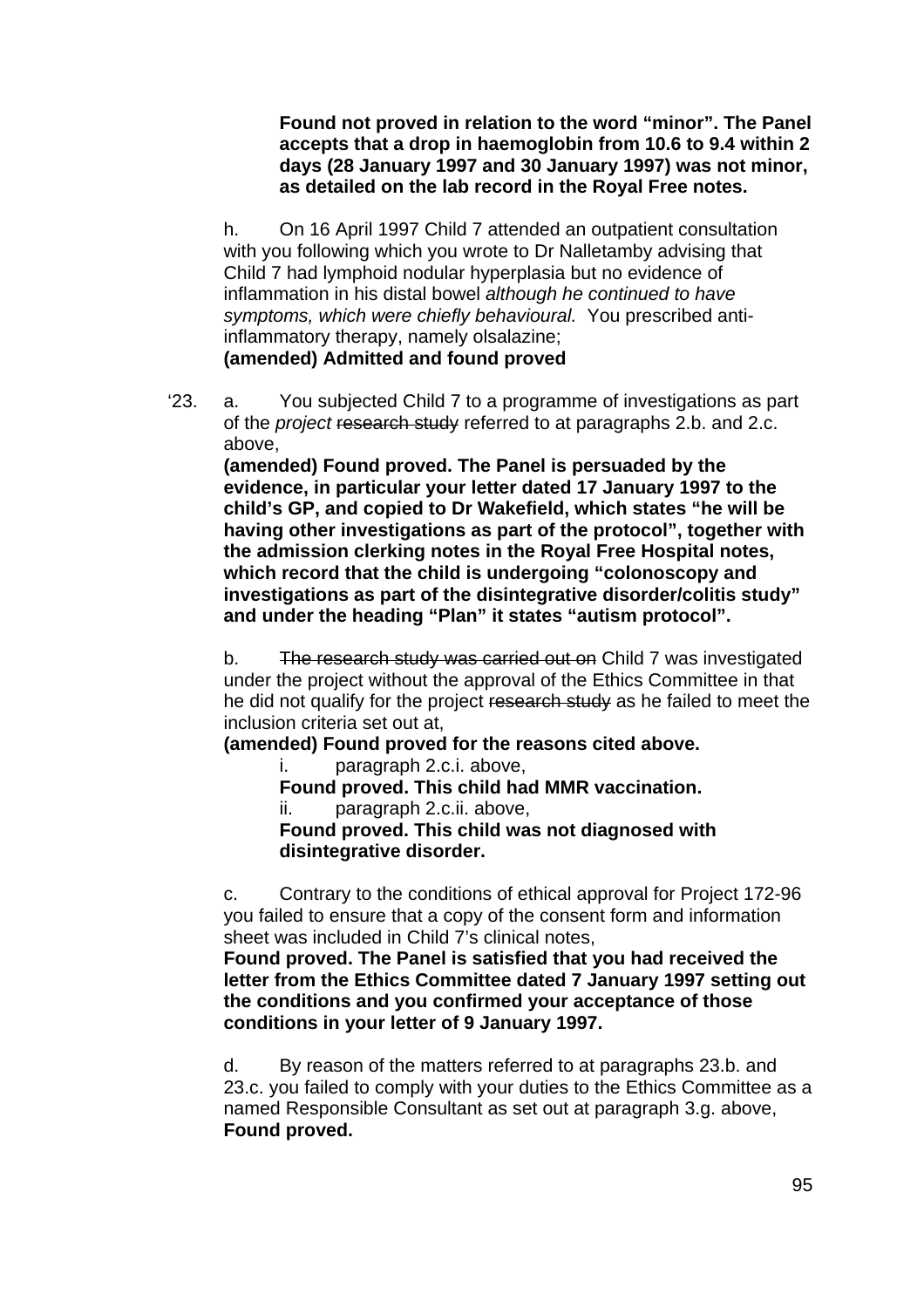e. You failed to carry out an abdominal x-ray on Child 7 in order to assess the need for colonoscopy before that procedure was carried out,

### **Found not proved. The Panel concluded it was not essential to carry this out after the abdomen had been examined.**

f. You prescribed anti-inflammatory agents to Child 7 when there was no clinical indication to do so,

### **Found not proved. The Panel accepted they were prescribed as part of a therapeutic trial.**

g. Your conduct as set out above was contrary to the clinical interests of Child 7;

**Found not proved. The Panel concluded that although this child was admitted to the hospital and subjected to investigations as part of the project, there is evidence that the investigations were clinically indicated and were therefore in Child 7's clinical interests.** 

# **Child 10**

'24. a. On 14 October 1996 Child 10's General Practitioner, Dr Hopkins, wrote to you referring Child 10 and stating that, **Admitted and found proved**

> i. he had a history of loss of acquired skills which appeared to follow a measles-type illness,

### **Admitted and found proved**

ii. he had previously been given the MMR and his measles antibody was significantly raised,

### **Admitted and found proved**

iii. no actual diagnosis had been given for his condition but the most recent report referred to severe speech and language disorder with some autistic features,

### **Admitted and found proved**

b. Dr Hopkins' referral letter made no reference to gastrointestinal symptoms,

# **Admitted and found proved**

c. Prior to his referral to you there are no notes suggesting any significant history of gastrointestinal symptoms in Child 10's medical records,

### **Admitted and found proved**

d. On 8 November 1996 Child 10 attended an outpatient consultation with you. You elicited a history of intermittent episodes of watery diarrhoea and episodes of screaming when Child 10 clutched his abdomen, which could have been related to abdominal pain. You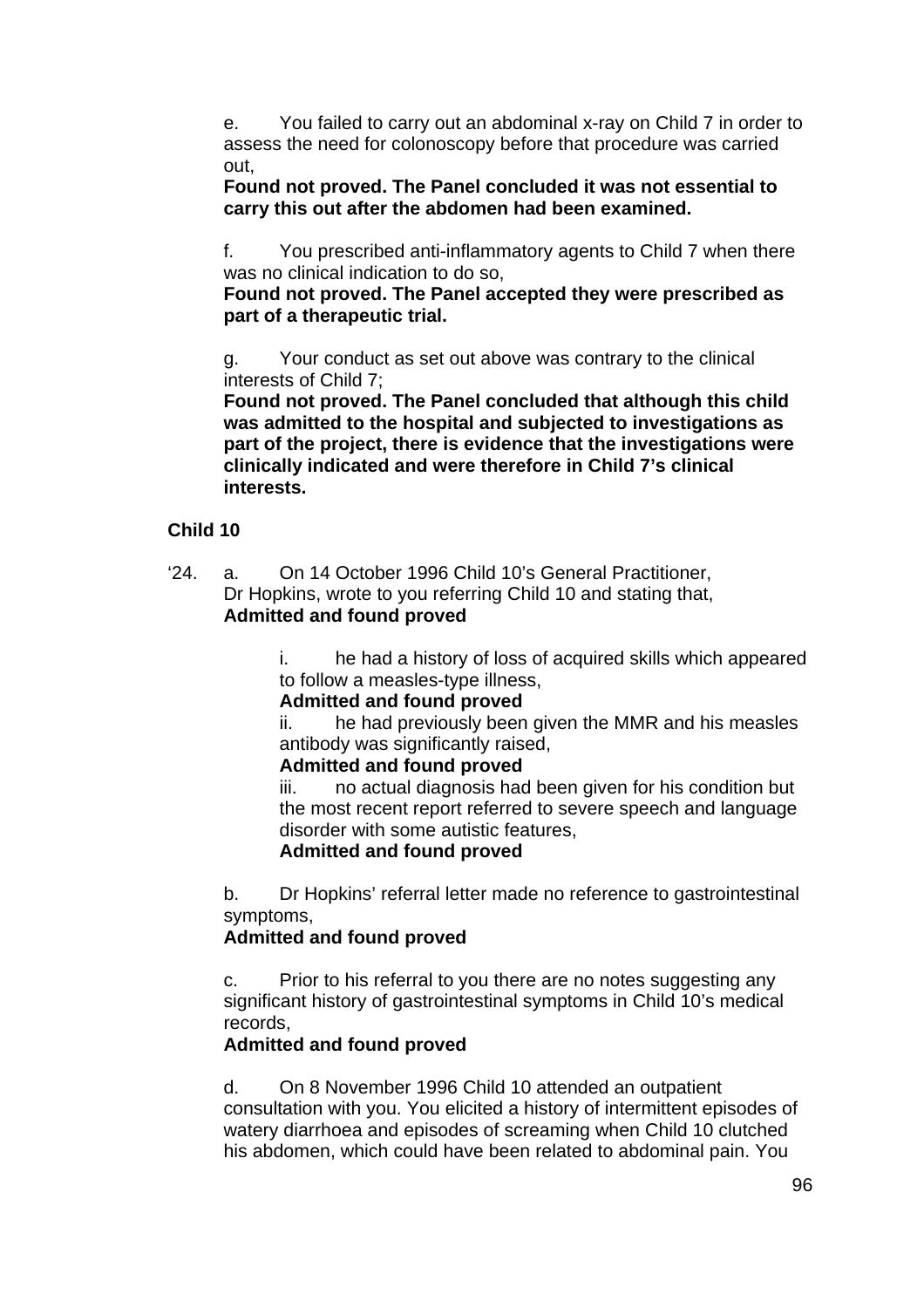did not undertake any blood tests to check Child 10's inflammatory markers,

### **Admitted and found proved**

e. Child 10 was admitted to hospital on 16 February 1997 under your clinical care,

**Admitted and found proved** 

**The Panel notes the patient episode summary contained within the Royal Free Hospital documentation which indicates this child was admitted under your care.** 

f. Child 10's admission clerking note recorded,

i. that he had been admitted for investigation of disintegrative disorder/measles/IBD,

# **Admitted and found proved**

ii. a history of Child 10 pulling his knees up, clutching his abdomen and screaming but that his symptoms seemed to improve when dairy products were removed from his diet,

### **Admitted and found proved**

iii. that he had variable bowel habit with occasionally watery and occasionally dry stools; he occasionally had to strain at stool; there was no blood or mucous, **Admitted and found proved** 

g. Between 16 February 1997 and his discharge on

19 February 1997 Child 10 underwent a colonoscopy, a lumbar puncture (on 17 February 1997), and a variety of blood and urine tests, **Admitted and found proved**

h. Of the tests set out in 24.g. above, **Admitted and found proved**

> i. the results from the lumbar puncture were normal, **Admitted and found proved**

ii. inflammatory indices in the blood were normal, **Admitted and found proved**

i. On 18 February 1997 Dr Berelowitz saw Child 10's father and concluded that Child 10 did not meet the criteria for either autism or disintegrative disorder and the most likely diagnosis was an encephalitic episode;

# **Admitted and found proved**

'25. a. You subjected Child 10 to a programme of investigations designed to further the project research study referred to at paragraphs 2.b. and 2.c. above, **(amended) Found proved. In reaching its decision that you subjected Child 10 to a programme of investigations, the Panel is**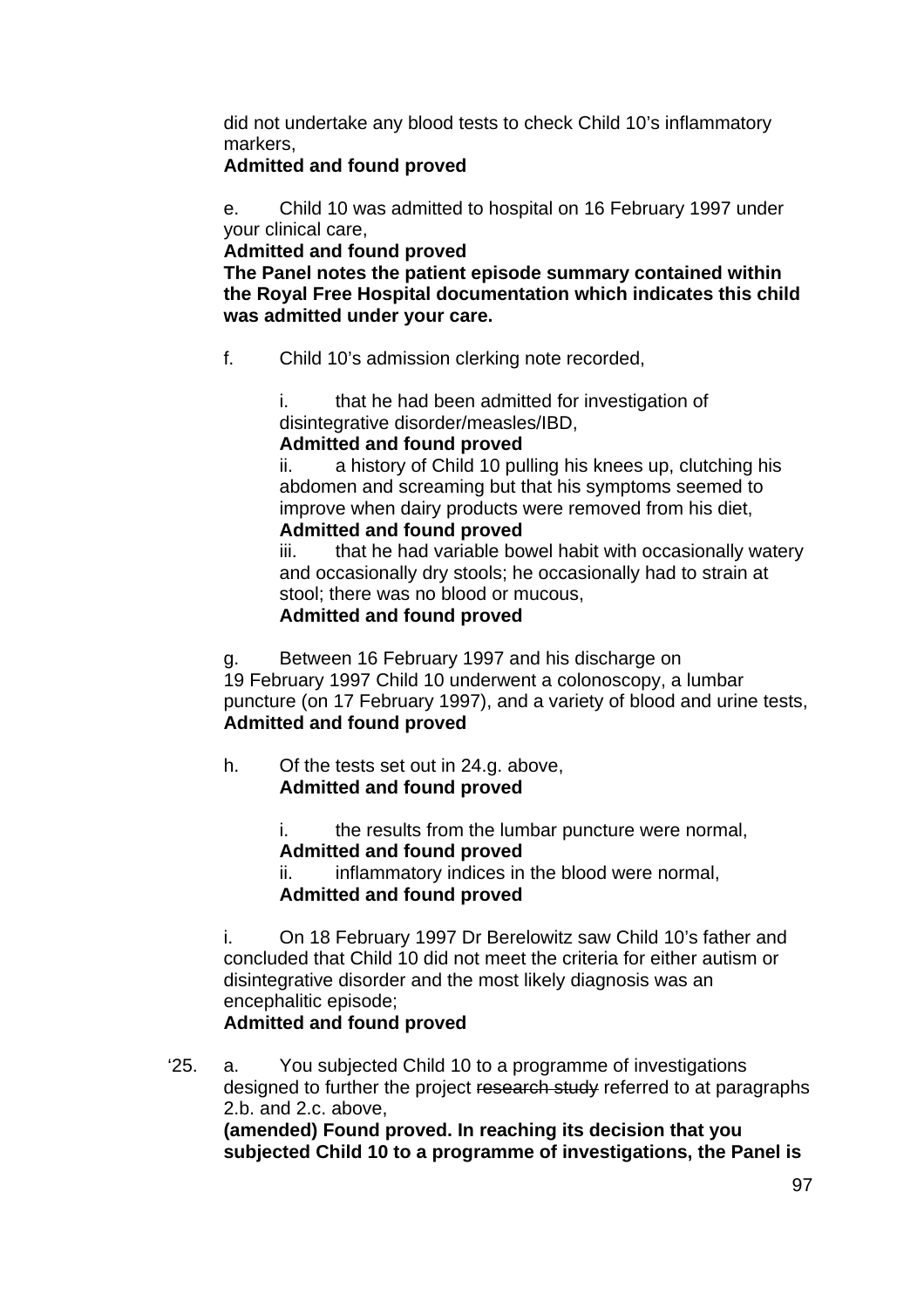**persuaded by the admission clerking note contained within the Royal Free Hospital records which states, "admitted for Ix (investigations) of disintegrative disorder/measles/IBD" together with the letter from the local paediatrician to you dated 6 February 1997, wherein he states " …look forward to the outcome of the research in due course" and the letter dated 20 February 1997 of Dr Berelowitz to you - "…mother would not wish to participate in a research interview."** 

b. The research study was carried out on Child 10 *was investigated under the project* without the approval of the Ethics Committee in that he did not qualify for the research study *project* as he failed to meet the inclusion criteria set out at, (**amended)** 

i. paragraph 2.c.i. above,

 **Found proved. The child had been vaccinated with MMR.**  paragraph 2.c.ii. above,

**Found proved. The child did not manifest disintegrative disorder.** 

c. Contrary to the conditions of ethical approval for Project 172-96 you failed to ensure that a copy of the consent form and information sheet was included in Child 10's clinical notes,

**Found proved. The Panel is satisfied that you had received the letter dated 7 January 1997 from the Ethics Committee and had confirmed your acceptance of the conditions in your letter dated 9 January 1997.** 

d. You caused Child 10 to undergo a colonoscopy which was not clinically indicated,

**Found not proved. The Panel concluded that there was insufficient evidence to support this head of charge to the requisite standard.** 

e. You caused Child 10 to undergo a lumbar puncture, **Found proved on the basis that you subjected this child to a programme of investigations and that the LP was part of that programme. The Panel has also noted the parental consent taken on the day of the child's admission and the results of the LP.** 

i. without ensuring that he was first assessed by a clinician with the requisite neurological or psychiatric expertise to determine whether such an investigation was clinically indicated, **Found not proved. The Panel concluded that you as a senior paediatrician did not need to have this child to be assessed by another clinician and could make a decision for a lumbar puncture.** 

ii. which was not clinically indicated,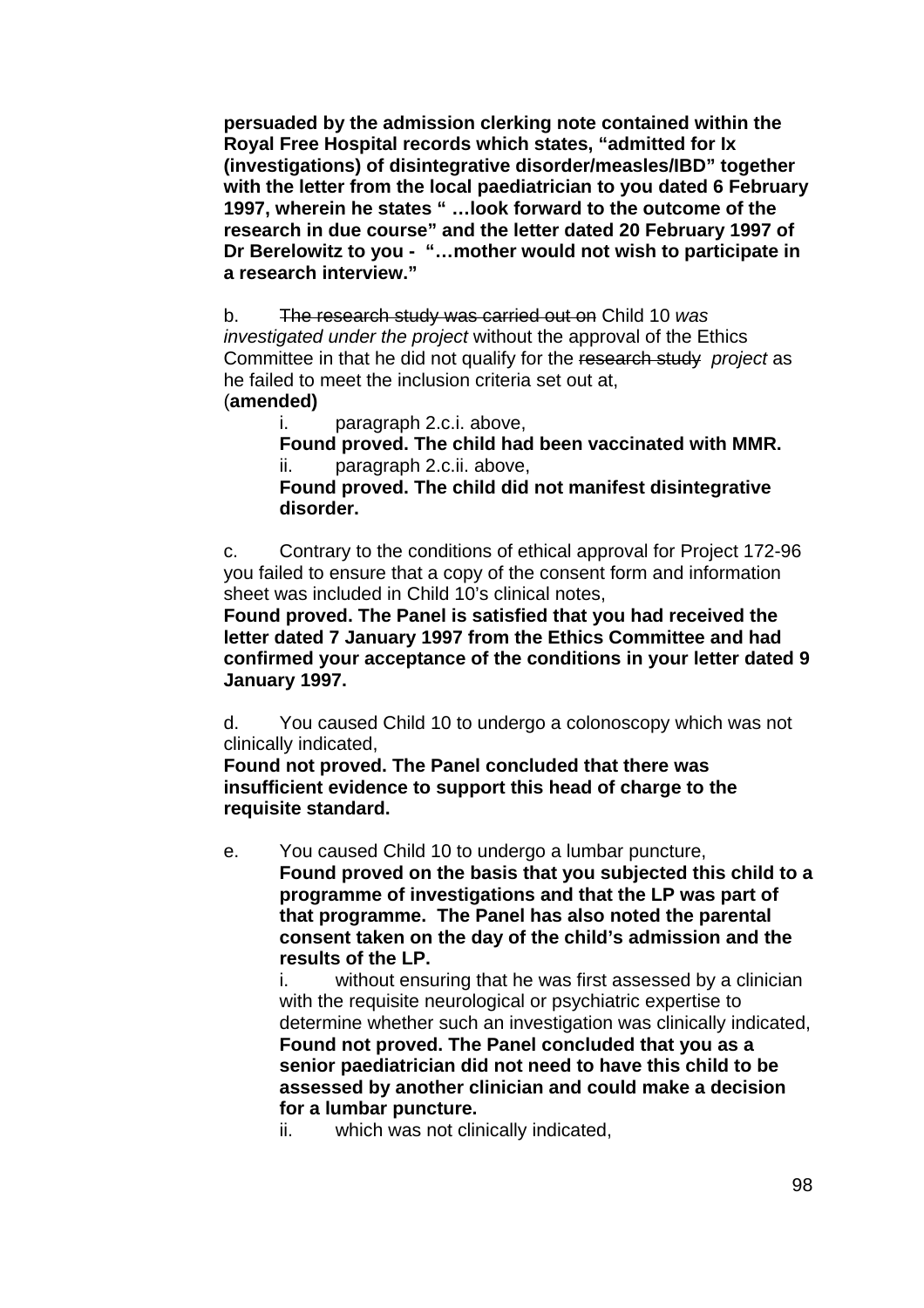**Found not proved. The Panel accepted the expert evidence of Dr Thomas that it was clinically indicated and that he would have undertaken it because there was no firm diagnosis in respect of this child.** 

f. Your actions as set out at paragraphs 25.d. and 25.e. were contrary to your representations to the Ethics Committee that the investigations were clinically indicated, **Found not proved.** 

g. By reason of the matters referred to at paragraphs 25.b., 25.c., 25.d., 25.e. and 25.f. you failed to comply with your duties to the Ethics Committee as a named Responsible Consultant as set out at paragraph 3.g. above,

#### **(amended) Found proved.**

h. You failed to carry out markers of inflammation on Child 10 to assess the need for colonoscopy,

**Found not proved. The Panel accepts that the inflammatory markers were not essential.** 

i. Your conduct as set out above was contrary to the clinical interests of Child 10;

**Found not proved. The Panel concluded that despite this child being subject to a programme of investigations, there is insufficient evidence to make a finding that the investigations were contrary to the child's clinical interests.** 

### **Transfer Factor**

'26. a. In or about December 1997 you started Child 10 on a substance called Transfer Factor,

**Found not proved. The Panel accepted your evidence that you did not, and has seen no evidence to support this allegation.** 

b. On 2 February 1998 Dr Wakefield submitted an application to the Ethics Committee,

i. seeking approval for a trial entitled "*A preliminary openlabel study of the effect of oral measles virus-specific dialyzable lymphocyte extract transfer factor (DLE-TFmv) in children with autistic enteropathy*",

**Admitted and found proved. The Panel noted that the Legal Assessor and Panel Secretary confirmed this admission with your legal representatives whilst** *in camera* **(2 December 2009)** 

ii. naming you as one of the Principal Clinical Investigators and Dr Wakefield as Principal Scientific Investigator, **Admitted and found proved**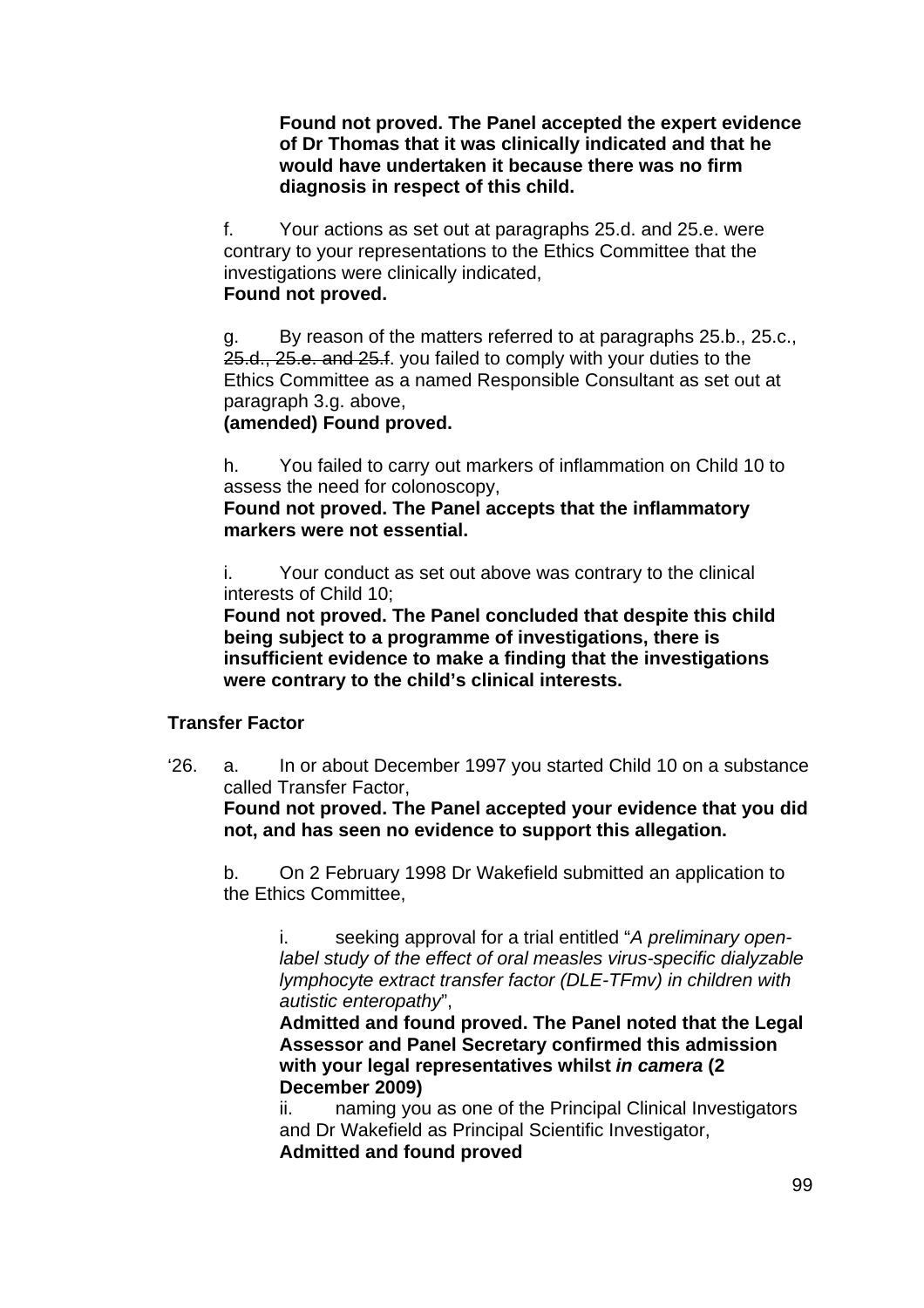c. The application referred to at paragraph 26.b. above was allocated reference 22-98 ("Project 22-98"), **Admitted and found proved** 

d. Between July and November 1998 you and Dr Wakefield undertook research into the safety of Transfer Factor, which you submitted to the Ethics Committee,

### **Admitted and found proved**

e. On 18 December 1998 the Ethics Committee wrote to you stating that Project 22-98 had been approved at a meeting on 16 December 1998;

# **Admitted and found proved**

'27. a. You inappropriately caused Child 10 to be administered Transfer Factor,

**Found proved. The Panel is persuaded that Child 10 was administered Transfer Factor by the weekly diary card completed by his mother, submitted to the Royal Free Hospital in January 1998 which states, "over Christmas and New Year we felt very optimistic about the apparent effect of Transfer Factor…is it possible that the dose now needs to be increased?". The Panel concluded that you caused the child to be administered with Transfer Factor on the basis of the letter of 23 July 1997 that you and Dr Wakefield wrote to the Dispensary Manager. You informed her that "we would like to start Child 10 …on measles-specific Transfer Factor and we are prepared to take full responsibility for the outcome of this treatment. The supplies of the drug are presently in our hands (Dr Wakefield)." Further, Dr Wakefield sought permission from the Medical Advisory Committee by letter dated 9 September 1997 for Child 10 to be administered Transfer Factor on a named patient basis as is evidenced by the approval letter dated 15 September 1997 sent to him and copied to you, by its chairman, Dr Lloyd.** 

i. for experimental reasons,

**Found proved. The Panel is persuaded that this was experimental treatment and not given for clinical reasons, because you had not seen or assessed the child before causing him to be administered with the unlicensed drug and you stated "we do not know whether the treatment will work" in your letter to the Dispensary manager of the pharmacy, dated 23 July 1997, jointly signed by you and Dr Wakefield. You also state within that letter, "we are prepared to take full responsibility for the outcome of the treatment".** 

ii. prior to obtaining information as to the safety of prescribing Transfer Factor to children,

**Found not proved. The Panel has noted the letter dated 23 July 1997 to the Dispensary manager from you and Dr Wakefield, in**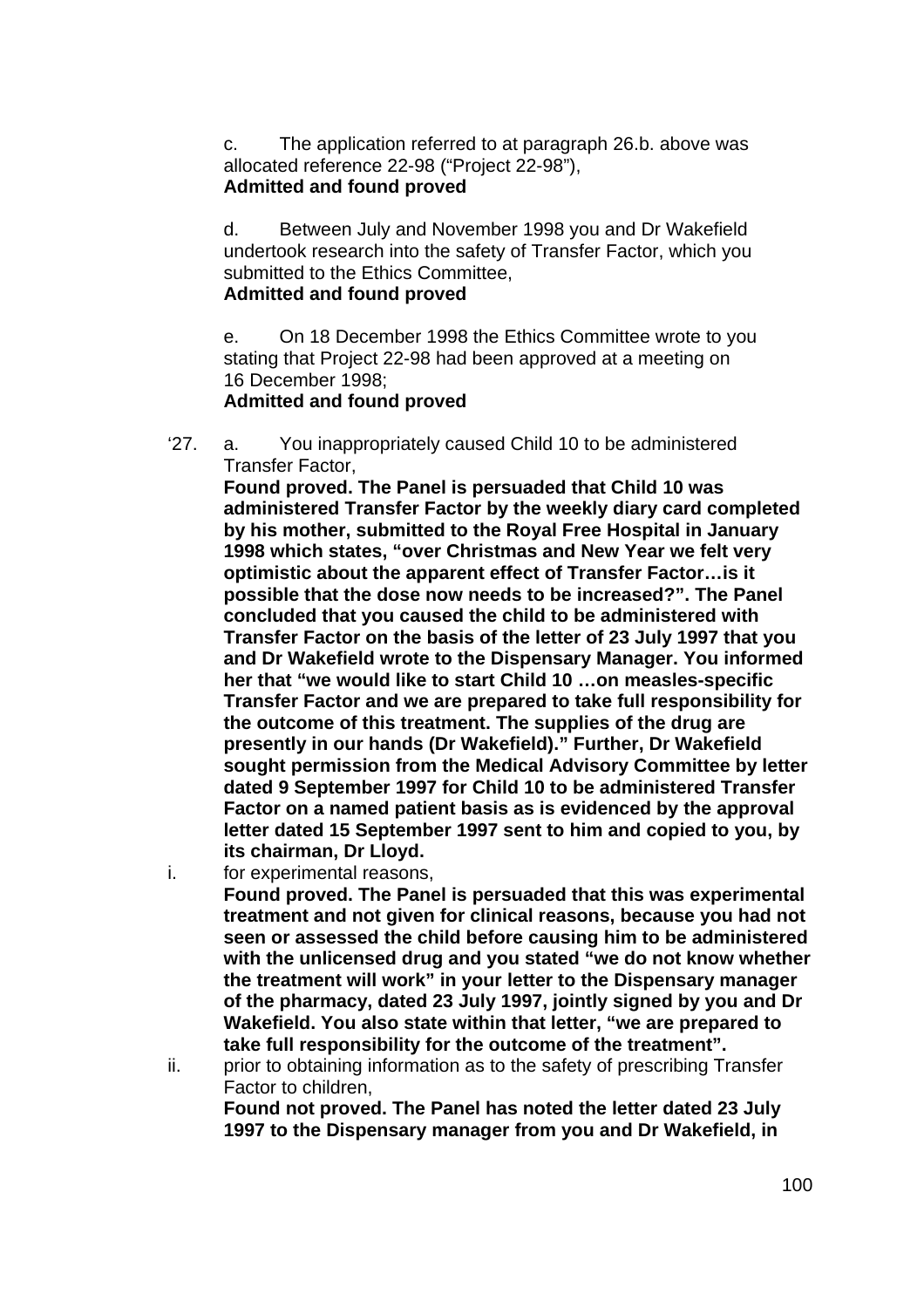**which you refer to about 300 peer-reviewed scientific publications on the use of TF and state that this substance was safe.** 

- iii. prior to obtaining ethical approval for a clinical trial of Transfer Factor, **Found not proved. The Panel has taken into account the letter dated 15 September 1997 from Dr Lloyd to Dr Wakefield and copied to you, giving Chairman's approval for the use of Transfer Factor to Child 10 on a named patient basis. The Panel is therefore satisfied that obtaining ethical approval for a clinical trial for this child was not relevant in December 1997.** 
	- iv. without

a. recording the fact of or dose of the prescription in Child 10's medical records,

**Found proved. Despite the application form to the Ethics Committee signed by you on 30 January 1998, stating "Anecdotally we have started one child…on an approved compassionate basis. ..he has tolerated therapy for one month so far", the Panel noted that there is no evidence of any notes nor a recording of this child being seen.** 

b. informing Child 10's General Practitioner that Child 10 had been prescribed it,

**Found proved. The Panel concluded an essential requirement of a doctor is to share information with colleagues in the ways that best serve patients' interests. The child's GP did not have knowledge of any prescription of TF other than that contained in a letter from a consultant community paediatrician. You did not inform the GP nor did you arrange for someone else to do so.** 

c. recording in Child 10's medical records the fact and nature of any discussion as to the risks and benefits of the prescription with Child 10's parents, **Found not proved. The Panel noted your evidence that after this child was discharged from hospital on 19 February 1997, you did not see the child again and therefore had no opportunity for discussion with the parents of Child 10 concerning the prescription and could not have recorded it.** 

b. Your actions as set out above were,

i. irresponsible, **Found proved.**  ii. contrary to the clinical interests of Child 10; **Found proved.**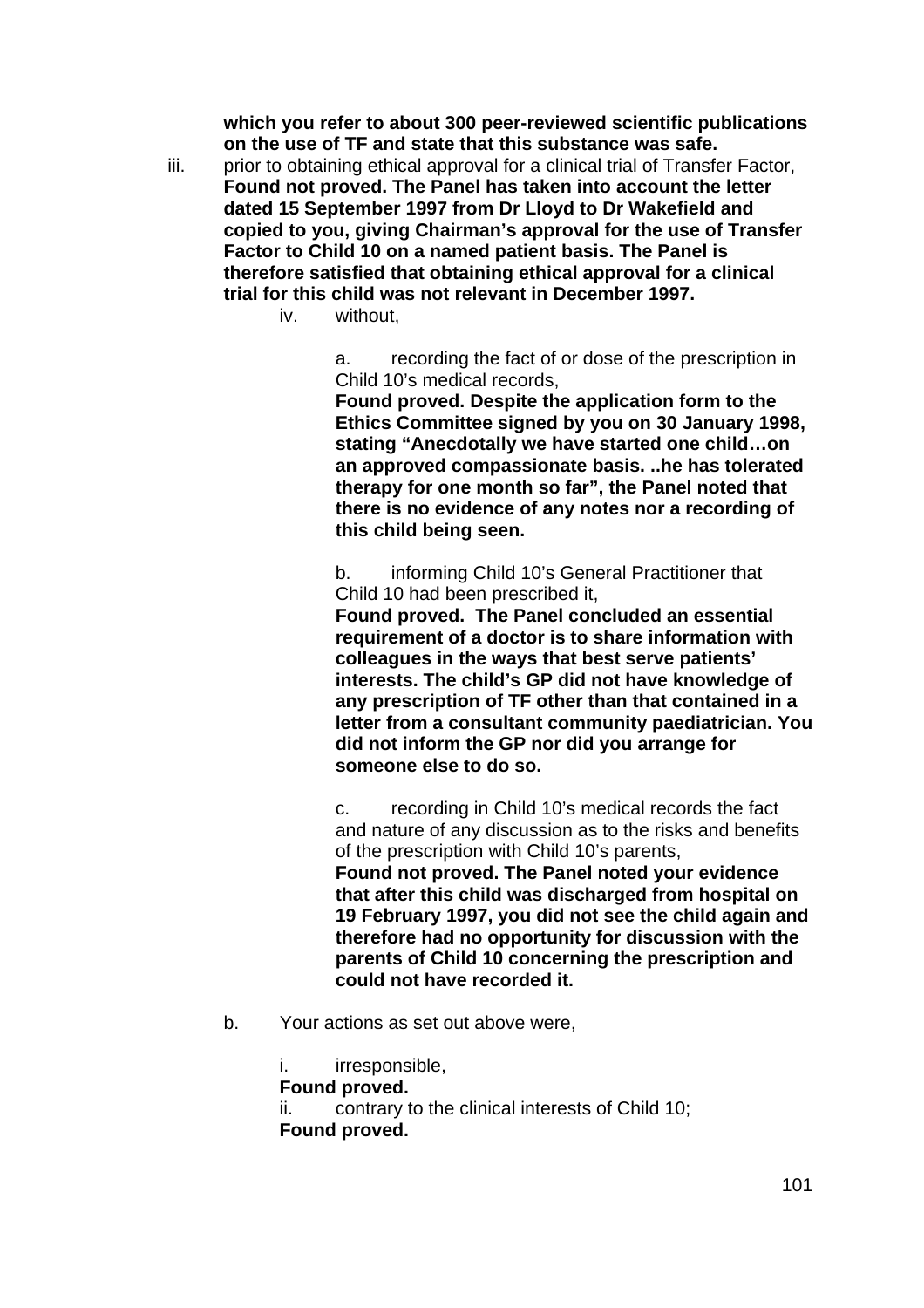**The Panel concluded that these charges are proved on the basis of the findings at 27.a.i, 27. a.iv.a., 27a.iv.b.** 

### **The Lancet Paper**

'28. a. The investigations on the children whose individual circumstances are set out above were subsequently written up anonymised by numbers in a scientific paper entitled *"Ileal lymphoidnodular hyperplasia, non-specific colitis and pervasive developmental disorder in children*" which was published in the Lancet journal vol.351 dated 28 February 1998 ("The Lancet paper"), **Admitted and found proved**

b. The number of each Child herein corresponds with the number of that Child in the Lancet paper and Child 11 in the Lancet paper was a private patient from the USA;

# **Admitted and found proved**

'29. a. The Lancet paper purported to identify associated gastrointestinal disease and developmental regression in a group of previously normal children which was generally associated in time with possible environmental triggers which were identified by their parents in eight cases with the Child's MMR vaccination,

### **Admitted and found proved**

b. You knew or ought to have known that your reporting in the Lancet paper of a temporal link between the syndrome you described and the MMR vaccination,

i. had major public health implications,

**Found proved. The Panel took into account the circumstances at the time. The Pulse article in which Dr Wakefield had voiced concerns about MMR, appeared in print in August 1997. You wrote to the Department of Child Health as early as 4 August 1997 in response to Professor Taylor's concerns about the Pulse article. You stated "like you I am very concerned at any weakening of MMR uptake in the community", then, "However, in these autistic children…there seems to be strong presumptive evidence of an MMR link." You had a meeting with the Department of Health in September, which JABS and others attended. These events should have alerted you to there being major public health implications of any link reported. The Lancet paper was submitted in late 1997 and published in early 1998.** 

**The Panel also noted that the proposed scientific and clinical study, submitted as part of the application to the Ethics Committee in September 1996, states at p12 that "our ability to confirm or exclude the role of measles or**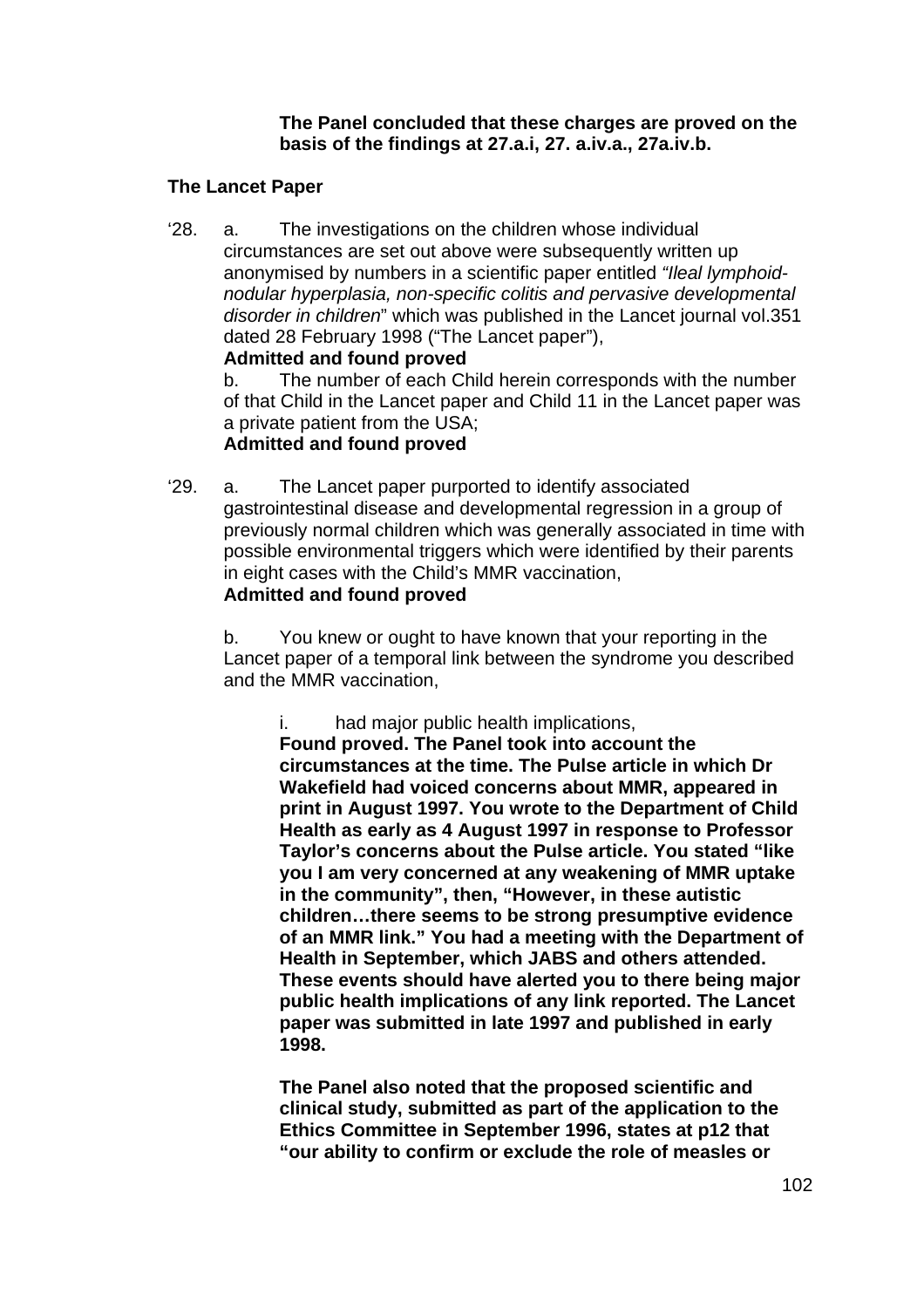**measles/rubella vaccine also has major implications for public health."** 

ii. would attract intense public and media interest, **Found proved. In the same letter to Professor Taylor where you were responding to his being "incandescent about the recent unfortunate publicity concerning Andy Wakefield" following the Pulse article, you state that you will say nothing to the media and also "We have a rapacious press and media in this country which I will eschew completely". The Panel concluded that even before its publication, you were aware of the intense public and media interest the Lancet paper would attract.** 

c. In the circumstances set out at paragraph 29.b. above, and as one of the senior authors of the Lancet paper, you,

**Found proved. You are described on the Lancet paper as a senior clinical investigator and listed as its last author which the Panel has accepted traditionally denotes seniority.** 

i. knew or ought to have known the importance of accurately and honestly describing the patient population, **Found proved.** 

ii. had a duty to ensure that the factual information in the paper and provided by you in response to queries about it was true and accurate;

**Found proved.** 

**In reaching its decision, the Panel has taken into account the guidance from the Lancet, published in October 1997, which states "he or she [authors of the paper] must share responsibility for what is published." The Panel is satisfied that, given that you were one of the senior authors of the Lancet paper, you had a duty to ensure that the factual information contained in the paper was true and accurate. In his evidence, Professor Rutter also referred to the importance of accuracy in scientific papers.** 

'30. a. You failed to state in the Lancet paper that the children whose referral and histories you described were part of a project, research study the purpose of which was to investigate a postulated new syndrome comprising gastrointestinal symptoms and disintegrative disorder following vaccination,

**(amended) Found proved on the basis that the children who were described in the paper were admitted under a programme of investigations under Project 172-96 for research purposes.** 

- b. Your conduct as set out at paragraph 30.a. was,
	- i. dishonest,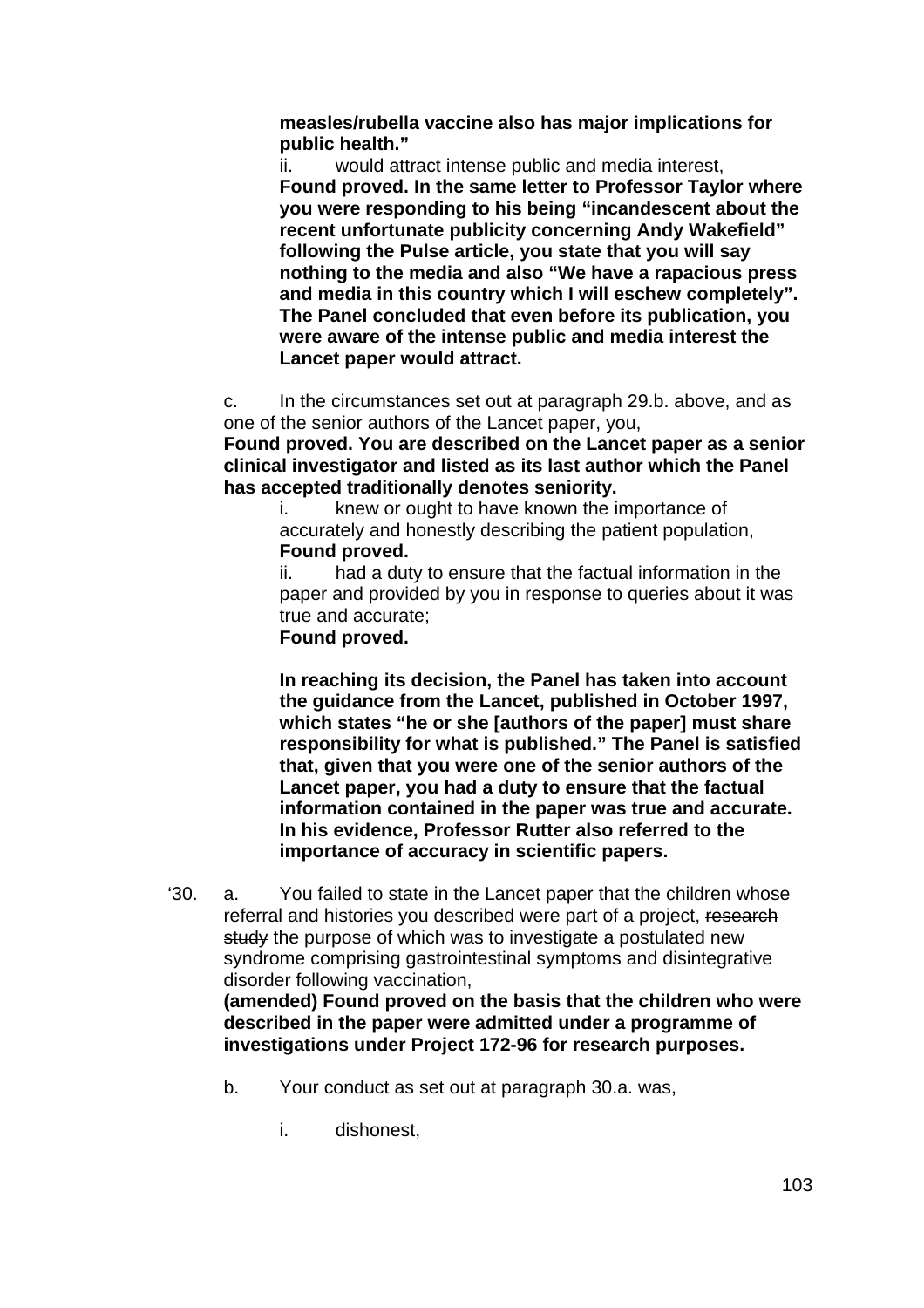**Found not proved. The Panel concluded that your actions were not premeditated and you did not intend to be deliberately dishonest. It noted that you did not write or see the final draft of the paper and considered that you had been naïve in your lack of thoroughness regarding the paper submitted to the Lancet.** 

ii. irresponsible,

**Found proved. The Panel considered that you as a senior author should have checked the validity or otherwise of the paper. You said you were given the second draft but did not see the final one. The Panel concluded that your conduct as a senior clinician and senior author was irresponsible.**  iii. resulted in a misleading description of the patient population in the Lancet paper;

#### **Found proved.**

'31. a. The Lancet paper stated that the children who were the subject of the paper were "*consecutively referred to the department of paediatric gastroenterology with a history of a pervasive developmental disorder with loss of acquired skills and intestinal symptoms (diarrhoea, abdominal pain, bloating and food intolerance)*" and subsequently described them as a "*self-referred*" group,

### **Admitted and found proved**

b. You knew or ought to have known that such a description implied,

> i. a routine referral to the gastroenterology department in relation to symptoms which included gastrointestinal symptoms, **Found proved.**

ii. a routine process in which the investigators had played no active part;

**Found proved.** 

**The Panel took into account the article in the Lancet (volume 350 October 4 1997) "Writing for the Lancet" – "it is a general reader whom you are trying to reach". The Panel is satisfied that a general reader would interpret the wording in 30a to mean that children were referred to the gastroenterology department with gastrointestinal symptoms and that the investigators had played no active part in that referral.** 

'32. a. Contrary to paragraph 31.b.i., the referrals of,

i. Child 1 as set out at paragraphs 6.a. and 6.b., **Found proved.** 

ii. Child 9 as set out at paragraphs 14.a. to 14.c., **Found proved.**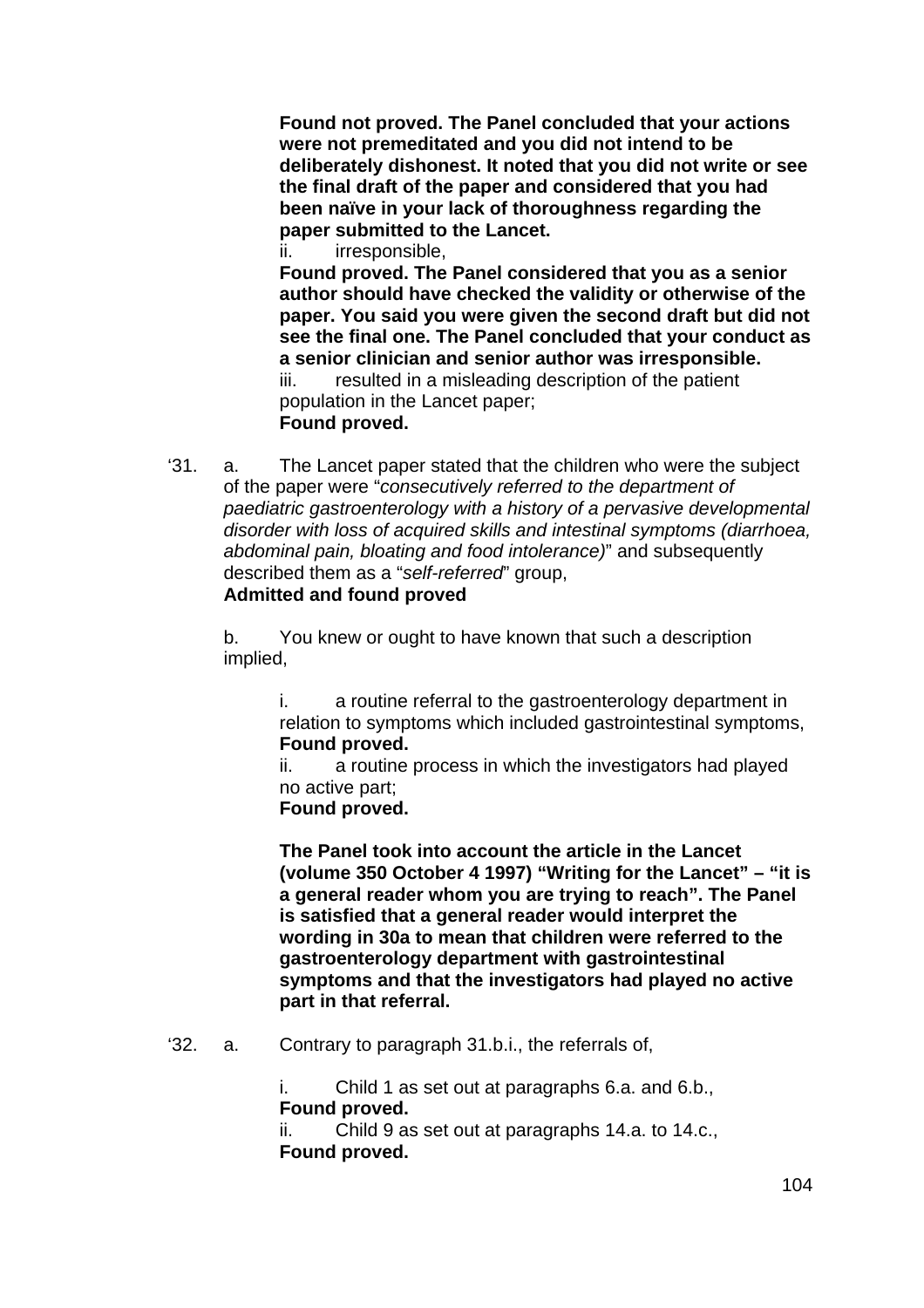iii. Child 5 as set out at paragraphs 16.a. to 16.b., **Found proved.** 

iv. Child 10 as set out at paragraphs 24.a. and 24.b., **Found proved.** 

did not constitute routine referrals to the gastroenterology department in relation to intestinal symptoms as the referring doctors referred referring the children for investigation of the role played by the measles vaccination or the MMR vaccination into their developmental disorders and did not report any history of gastrointestinal symptoms,

**(amended for grammatical purposes). Having regard to its findings in relation to Child 1, 9, 5 and 10, namely that these children were admitted to undergo a programme of investigations for research purposes, and that they all lacked a history of gastrointestinal symptoms, the Panel is satisfied that these referrals did not constitute routine referrals to the gastroenterology department.** 

b. Contrary to paragraph 31.b.ii., the referrals of,

i. Child 2, as set out at paragraph 4.e.,

**Found not proved. At the end of the first assessment of the child, you said you would be happy to see the child again should the need arise. The Panel accepted that you wrote to Child 2's mother on 16 May 1996, offering to see Child 2 again, in response to her telephone call saying that her child's symptoms had worsened.** 

ii. Child 9, as set out at paragraph 14.a., **Found proved. The Panel is satisfied that your letter to Dr Spratt the paediatrician, asking if it was appropriate to investigate Child 9 in the protocol, was tantamount to an express invitation for the child to be seen by you.** 

involved your express invitation for the Child to be seen by you,

c. The description of the referral process in the Lancet paper was therefore,

i. irresponsible,

### **Found proved.**

ii. misleading,

**Found proved.** 

iii. contrary to your duty to ensure that the information in the paper was accurate;

**Found proved.** 

**In reaching its decision, the Panel concluded that your description of the referral process as "routine", when it was not, was irresponsible and misleading and contrary to your duty as a senior author.**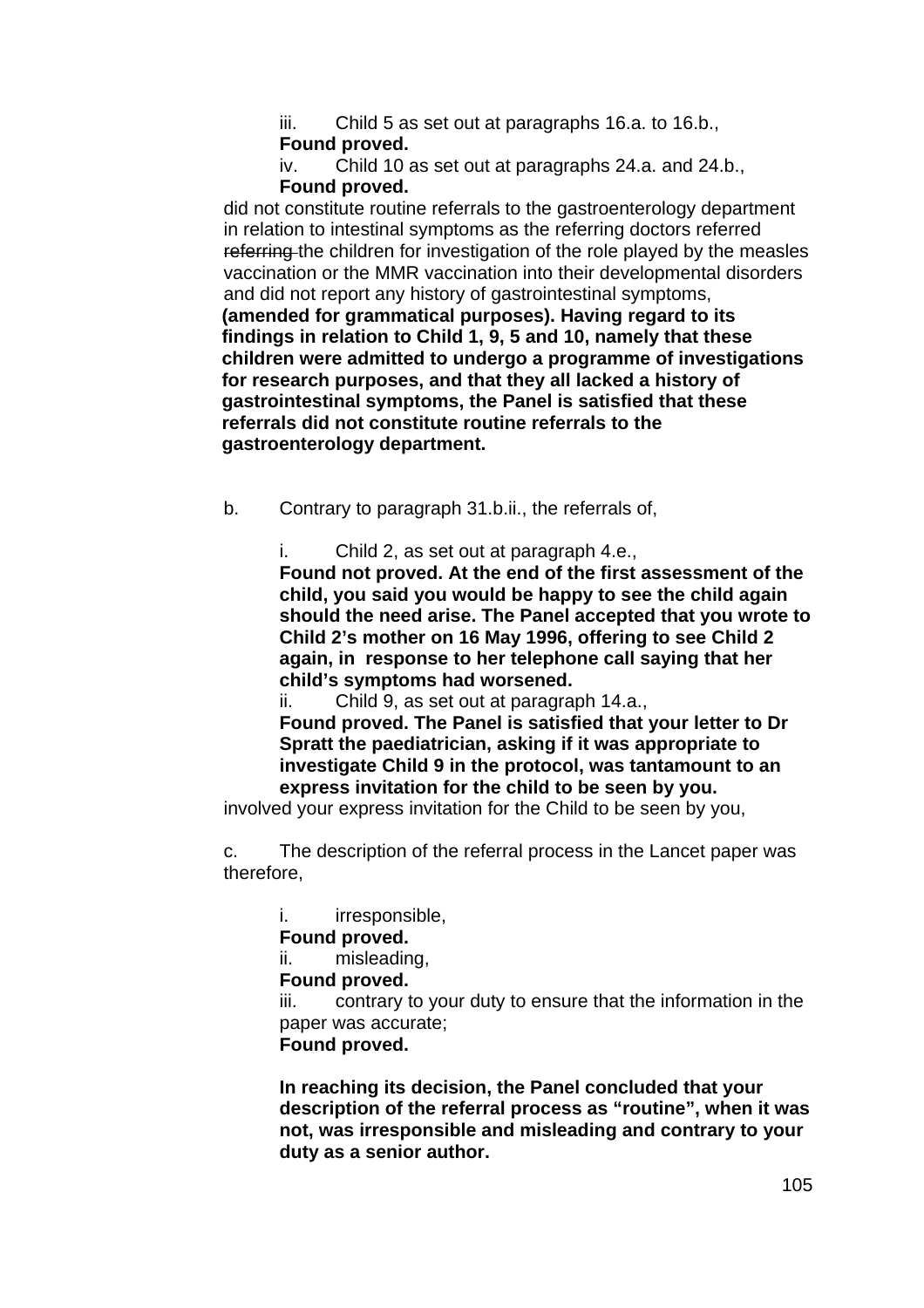'33. a. In a response by you, published in the Lancet vol. 363, dated 6 March 2004, to a statement by the editors of the Lancet you stated, **Admitted and found proved**

> i. that no children were invited to participate in the study which was the subject of the Lancet paper,

**Admitted and found proved**

ii. that to the best of your recollection you did not invite any children to participate in the study which was the subject of the Lancet paper,

### **Admitted and found proved**

b. In the circumstances set out in paragraph 32.b., these statements were,

i. dishonest,

**Found not proved. The Panel concluded there was insufficient evidence to support the two-pronged test as set out in the Legal Assessor's advice, that dishonesty must be intentional and deliberate.** 

ii. irresponsible,

**Found proved in relation to Child 9 only. The Panel concluded that you had a duty to make sure the information you provided was accurate and it is satisfied that in not so doing, you were irresponsible.** 

iii. contrary to your duty to ensure that the information provided by you was accurate;

**Found proved in relation to 32bii (Child 9) only.** 

'34. a. The Lancet paper stated that the investigations reported in it were approved by the Ethical Practices Committee of the Royal Free Hospital NHS Trust,

**(amended) Admitted and found proved with the exception of the word "the" before "investigations". The Panel accepted that the amended wording accurately reflects the Lancet paper.** 

b. In fact, you did not have ethical approval for the investigations in the circumstances set out in paragraphs 2. to 25. above,

**Found proved. The Panel has accepted that paragraphs 2 to 25 have been found proved on the basis that this was Project 172-96. Therefore the Panel is sure that you did not have ethical approval for the investigations as set out in these paragraphs.** 

c. The statement you made in the Lancet paper with regard to ethical approval was therefore,

i. dishonest, **Found not proved.**  ii. irresponsible,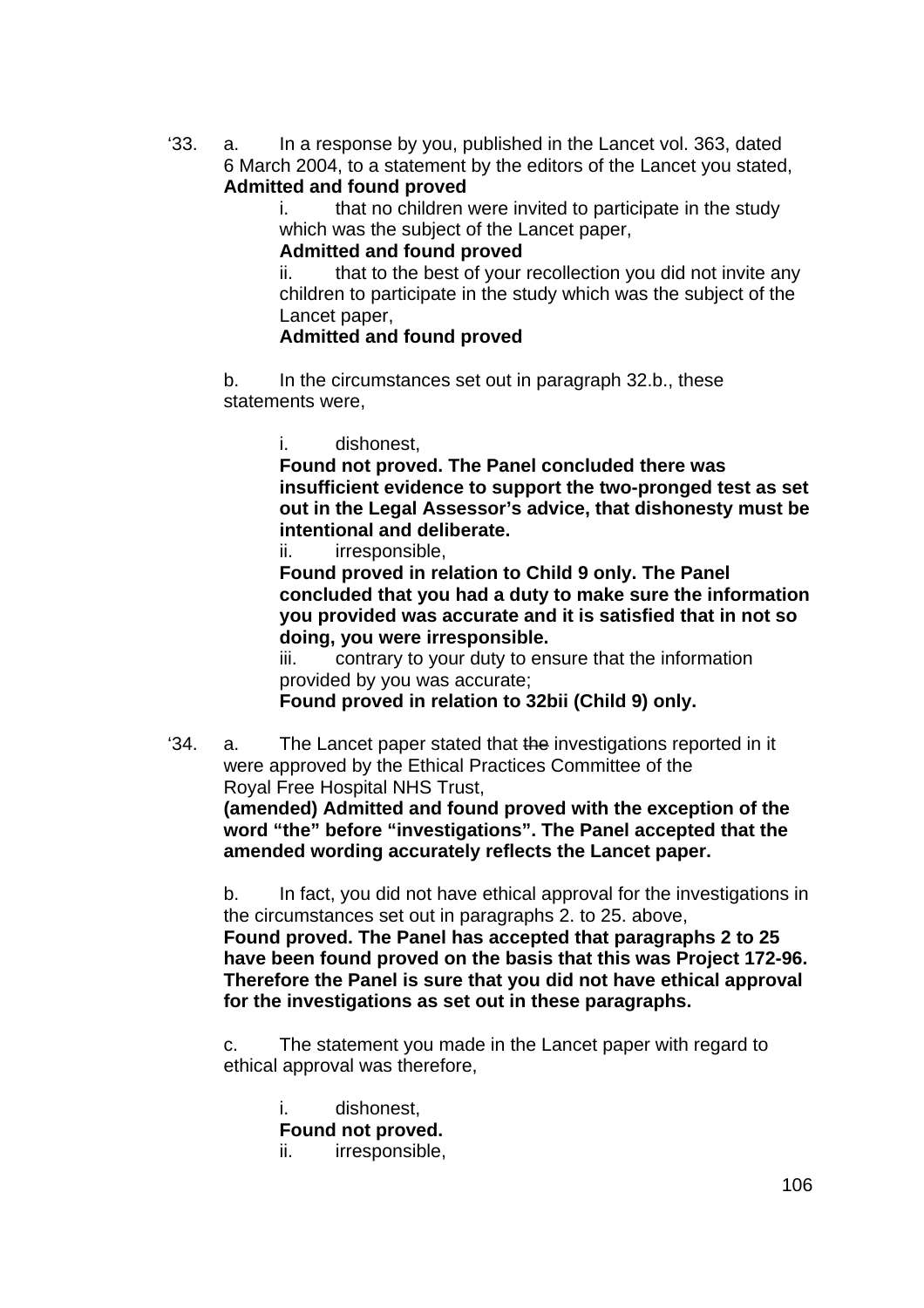### **Found proved.**

iii. contrary to your duty to ensure that the information in the paper was accurate;

#### **Found proved.**

**The Panel concluded you had a duty and that in failing in that duty you were irresponsible. However, the Panel could not be certain that you intended to deceive and therefore the criteria for proving dishonesty are not met.** 

#### **Child JS**

'35. a. On 29 April 1996, following contact between Child JS' mother and Mr Wakefield, Child JS' Consultant Community Paediatrician, Dr Mills, wrote a letter to Dr Wakefield which was copied to you. Dr Mills stated that,

> i. Dr Wakefield had suggested to Child JS' mother that a referral to you may be appropriate and she had contacted Dr Mills asking if he would make the referral,

### **Admitted and found proved**

ii. Child JS had had mild diarrhoea which had not really been a clinical problem,

#### **Admitted and found proved**

iii. there had been no problems with Child JS' growth or weight gain,

# **Admitted and found proved**

b. Prior to Dr Mills' letter Child JS had been diagnosed with atypical autism in February 1995,

# **Admitted and found proved**

c. On 6 November 1996 Dr Wakefield wrote to you stating that he, **Admitted and found proved**

i. wanted Child JS to be included in your study if you considered him suitable,

### **Admitted and found proved**

ii. would be grateful if you would arrange to see Child JS as an outpatient to assess him for possible investigation in your trial,

### **Admitted and found proved**

d. On 7 November 1996 you wrote to Dr Mills stating that, **Admitted and found proved**

> i. through Dr Wakefield you had been looking at a group of children with autistic symptoms related to the MMR vaccine and had found that a significant number had gastrointestinal symptoms,

### **Admitted and found proved**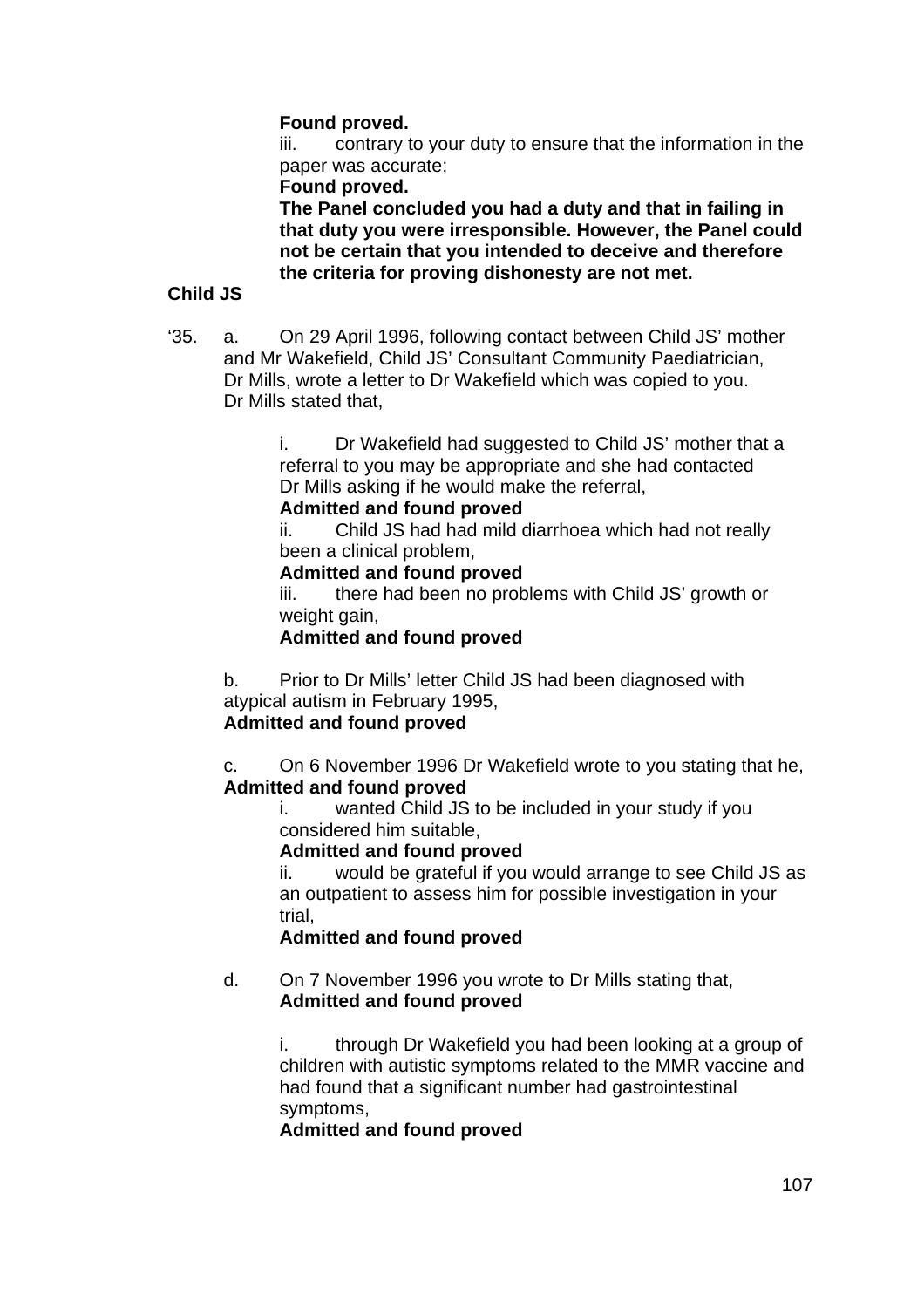ii. when gastrointestinal symptoms had been present you had so far found endoscopic abnormalities in all five children you had investigated,

### **Admitted and found proved**

iii. you would be happy to see Child JS' parents and indicate what investigations might be appropriate and then get Dr Mills' advice as to the right way to proceed.

### **Admitted and found proved**

e. On 15 November 1996 Dr Mills wrote to you stating that as Child JS' main Consultant he did not think that your research programme was appropriate for Child JS at that time, although *this may change and* Child JS' family may disagree with his views, **(amended) Admitted and found proved** 

f. On 22 November 1996 you wrote to Dr Mills stating that you quite understood him feeling that it may not be appropriate for you to see Child JS at that time, although you would be happy to hear from him again should the position change,

# **Admitted and found proved**

g. On 16 April 1997, following a conversation you had had with Dr Wakefield, he wrote to you,

### **Admitted and found proved**

i. asking you to re-consider Child JS for admission and investigation,

### **Admitted and found proved**

ii. stating that Child JS' behaviour had deteriorated,

### **Admitted and found proved**

iii. stating that Child JS' mother was keen for Child JS to be investigated at your earliest convenience,

### **Admitted and found proved**

h. On 23 April 1997 you wrote to Dr Mills enclosing a copy of your research protocol and stating that you would be grateful if Dr Mills would reconsider the issue of Child JS' referral to you, **(amended) Admitted and found proved as amended** 

### i. On 12 May 1997 Dr Mills wrote to you, **Admitted and found proved**

i. asking for details as to how your detailed gastroenterological investigations had helped children like Child JS who had a minimum of gastroenterological symptoms, **Admitted and found proved**

ii. stating that he had a responsibility to ensure that Child JS had appropriate investigations,

**Admitted and found proved**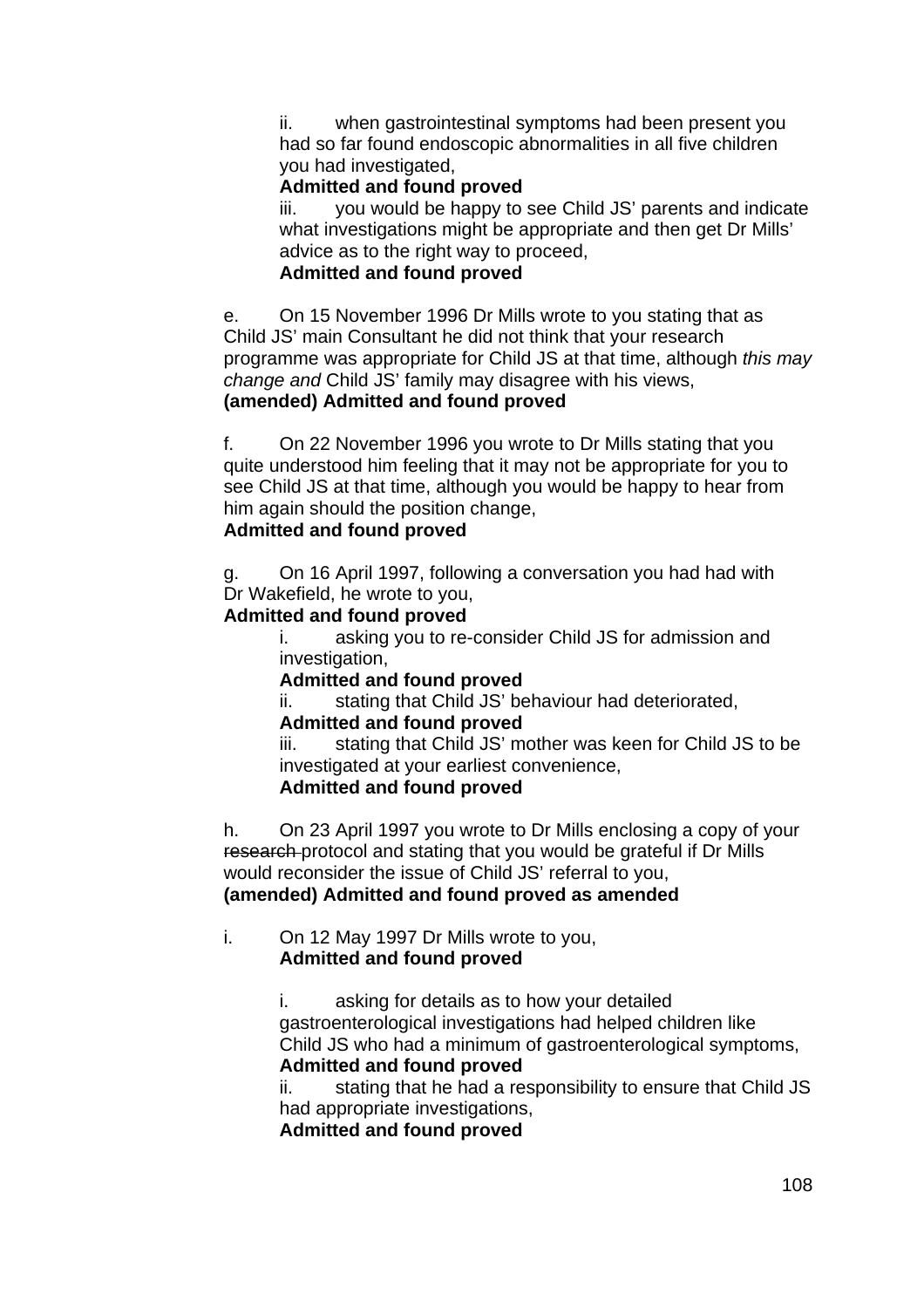iii. indicating his concern about your contacts with Child JS' family,

## **Admitted and found proved**

j. On 29 May 1997 you replied to Dr Mills stating that you were reacting to pressure from Child JS' parents,

**Found proved. The Panel is persuaded by your letter which states "The pressure is coming from the parents…I am reacting to parental pressure".** 

k. On 5 July 1997 Child JS' mother wrote to Mr Wakefield asking if he could refer Child JS for investigation and that letter was passed on to you,

## **Admitted and found proved**

l. On 30 July 1997, following you writing to Child JS' mother, Child JS attended an outpatient consultation with you and you noted that he,

## **Admitted and found proved**

i. had episodes of diarrhoea from about the age of two years, however his stools were much better now and only occasionally loose,

### **Admitted and found proved**

ii. normally passed two large stools per day and currently his episodes of diarrhoea were quite infrequent,

#### **Admitted and found proved**

iii. sometimes had pain on defecation,

### **Admitted and found proved**

iv. had never passed blood but at the age of four years there was some anal pathology which apparently was diagnosed as piles from which he subsequently settled,

### **Admitted and found proved**

v. was very well nourished,

#### **Admitted and found proved**

m. On 31 July 1997 you wrote to Child JS' General Practitioner, Dr Shore, and to Dr Mills enclosing copies of your research protocol and stating that,

#### **(amended) Found proved on the basis of the letter wherein you state "I enclose details of our protocol…"**

i. Child JS was within the autistic spectrum and he currently had some rather minor gastrointestinal symptoms,

### **Admitted and found proved**

ii. there was considerable parental concern about the role of MMR,

**Admitted and found proved**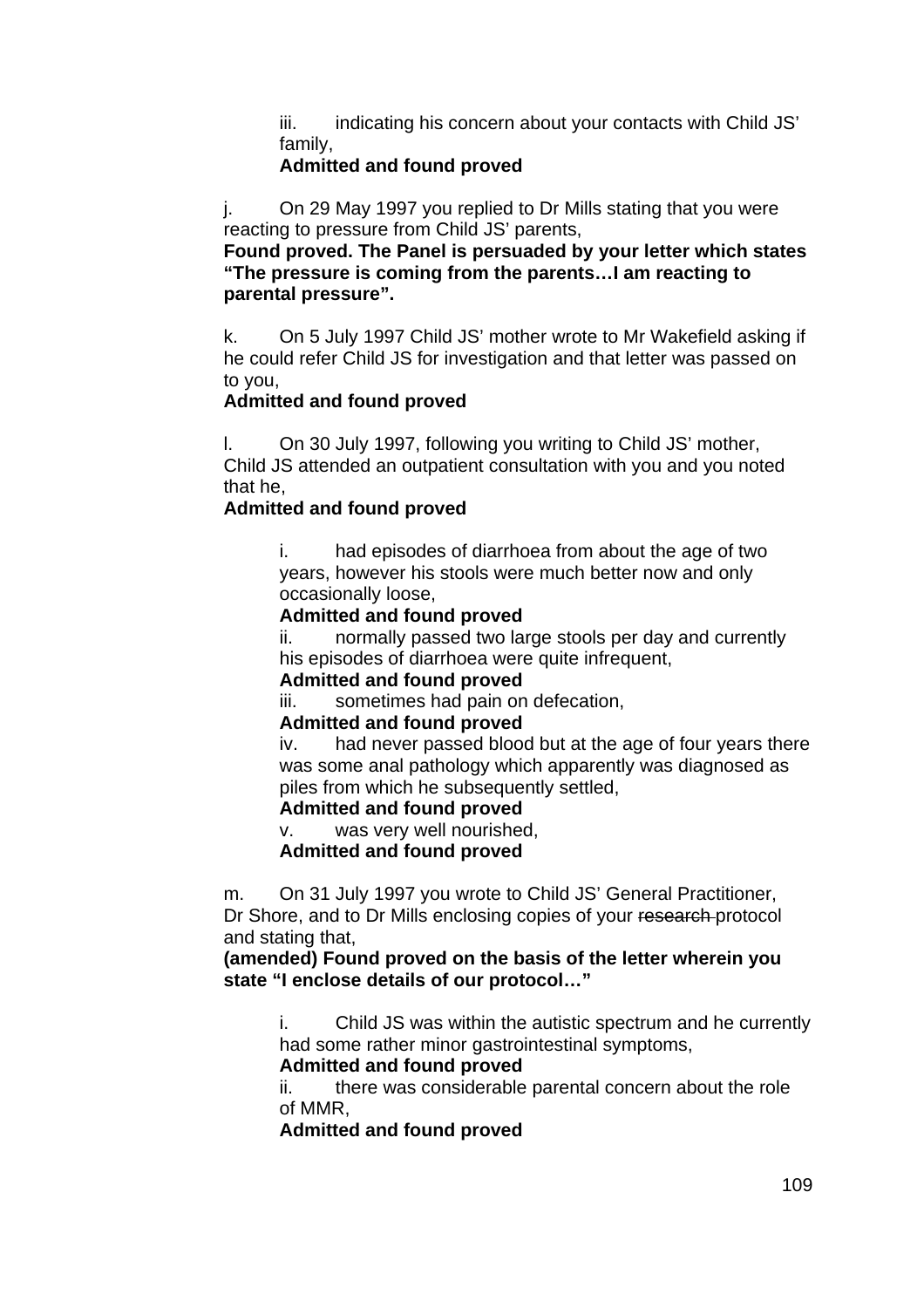iii. Child JS would be suitable to have investigation by colonoscopy and other investigation under the protocol, **Admitted and found proved**

n. On 12 November 1997 Child JS was admitted as an inpatient under your clinical care,

**Admitted and found proved** 

**The Panel notes the patient episode summary contained within the Royal Free Hospital documentation.** 

o. A colonoscopy was carried out on Child JS under general anaesthetic on 14 November 1997, **Admitted and found proved**

p. Between 12 November 1997 and his discharge on 14 November 1997 Child JS also underwent blood tests which demonstrated normal inflammatory indices; **Admitted and found proved**

'36. a. You subjected Child JS to a colonoscopy, **Found proved. The Panel noted the letter to the Deputy Contracts Manager of the Royal Free Hospital on 10 November 1997 where you stated that "it is essential that this child has a colonoscopy".** 

i. in reaction to parental pressure,

**Found not proved. There was insufficient evidence to find that the colonoscopy was undertaken as a direct consequence of parental pressure and it accepts your evidence that it was not.** 

ii. without any proper consideration to your duty to treat him in accordance with his best interests,

**Found proved. The Panel noted that the parents' concern was regarding the child's presenting with behavioural difficulties rather than GI symptoms because the child was at the time well-nourished and had improved bowel motions. A colonoscopy was undertaken without proper consideration of his current clinical presentation.** 

iii. for the purposes of yours and Dr Wakefield's research into a purported association between gastrointestinal symptoms, autistic symptoms and the MMR vaccine,

**Found proved. The Panel noted the letter dated 6 November 1996 from Dr Wakefield to you, stating "this is a child I would like to be included in our study…" together with the letter dated 7 November 1996 from you to the community paediatrician stating, "Through Dr Wakefield we have been looking at a group of children with autistic symptoms related to MMR vaccine and have found that a significant number of children have had gastrointestinal symptoms." You wrote to the Deputy Contracts Manager of the Royal**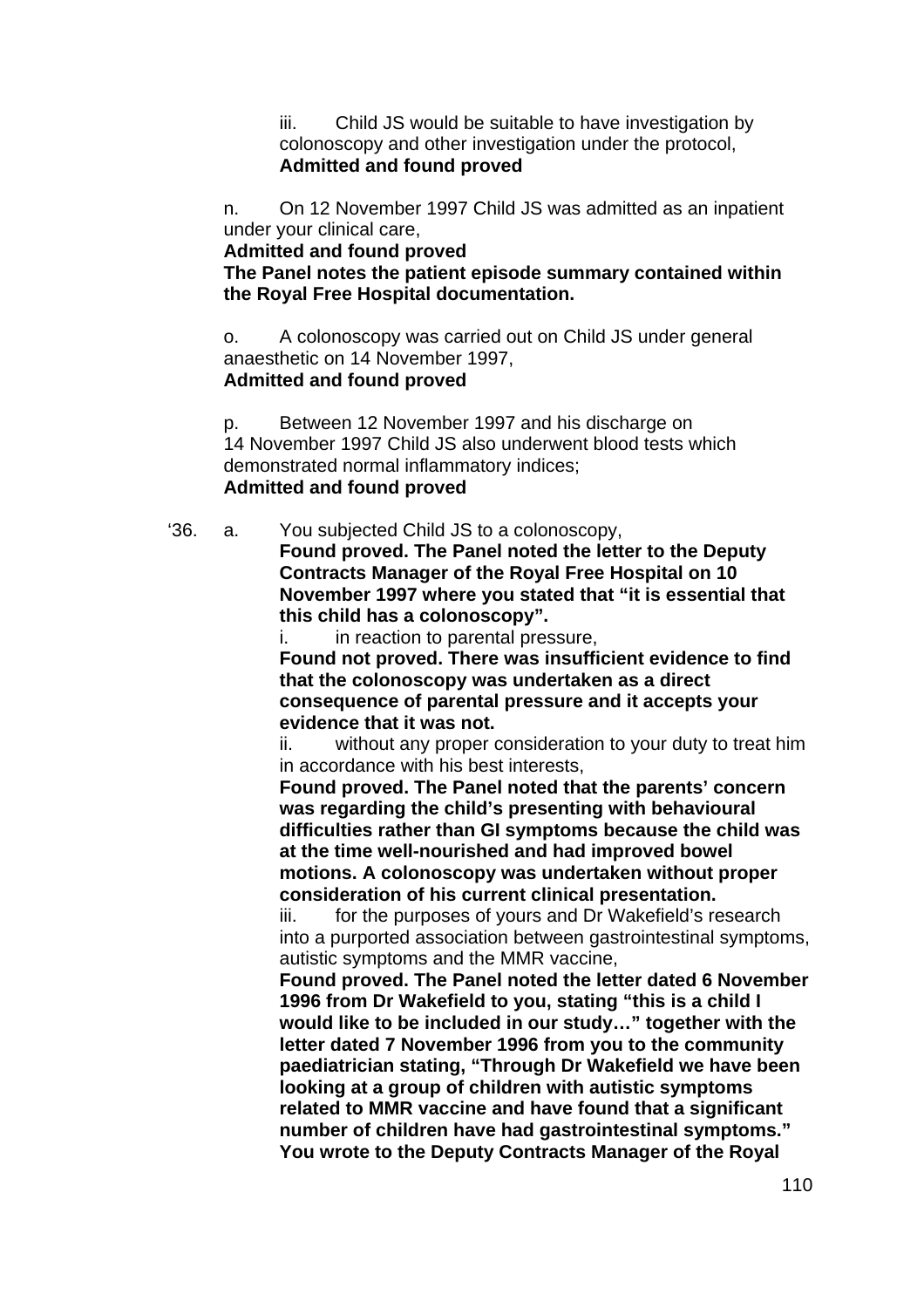**Free Hospital on 10 November 1997, saying "I think it is essential this child does have a colonoscopy. This kind of service is just not available elsewhere for children with autism and for the special investigations which Dr Wakefield can offer" and the Panel also noted the admission note dated 13 November 1997 which notes an "elective admission for colonoscopy".** 

iv. without first carrying out markers of inflammation on Child JS to assess the need for colonoscopy,

**Found not proved. The Panel concluded that inflammatory markers were not essential for an assessment.**

v. which was not clinically indicated,

**Found proved. The Panel concluded that subjecting the child to a colonoscopy was not clinically indicated as his main presentation was behavioural difficulties and you accepted his GI symptoms were "rather minor" in your letter to the community paediatrician on 31 July 1997. In your evidence to the Panel you accepted that you did "lower the threshold" in relation to this child. (day96p15)** 

b. Your conduct as set out above was contrary to the clinical interests of Child JS;'

## **Found proved on the basis of the above findings.**

Having made the above findings of fact, the Panel went on to consider whether those facts found proved or admitted, were insufficient to amount to a finding of serious professional misconduct. The Panel concluded that these findings, which include those of your irresponsible conduct and not acting in the child's best clinical interests in several instances, would not be insufficient to support a finding of serious professional misconduct.

In the next session, commencing 7 April 2010, the Panel, under Rule 28, will hear evidence and submissions from prosecution counsel then Professor Walker-Smith's own counsel as to whether the facts as found proved do amount to serious professional misconduct, and if so, what sanction, if any, should be imposed on his registration.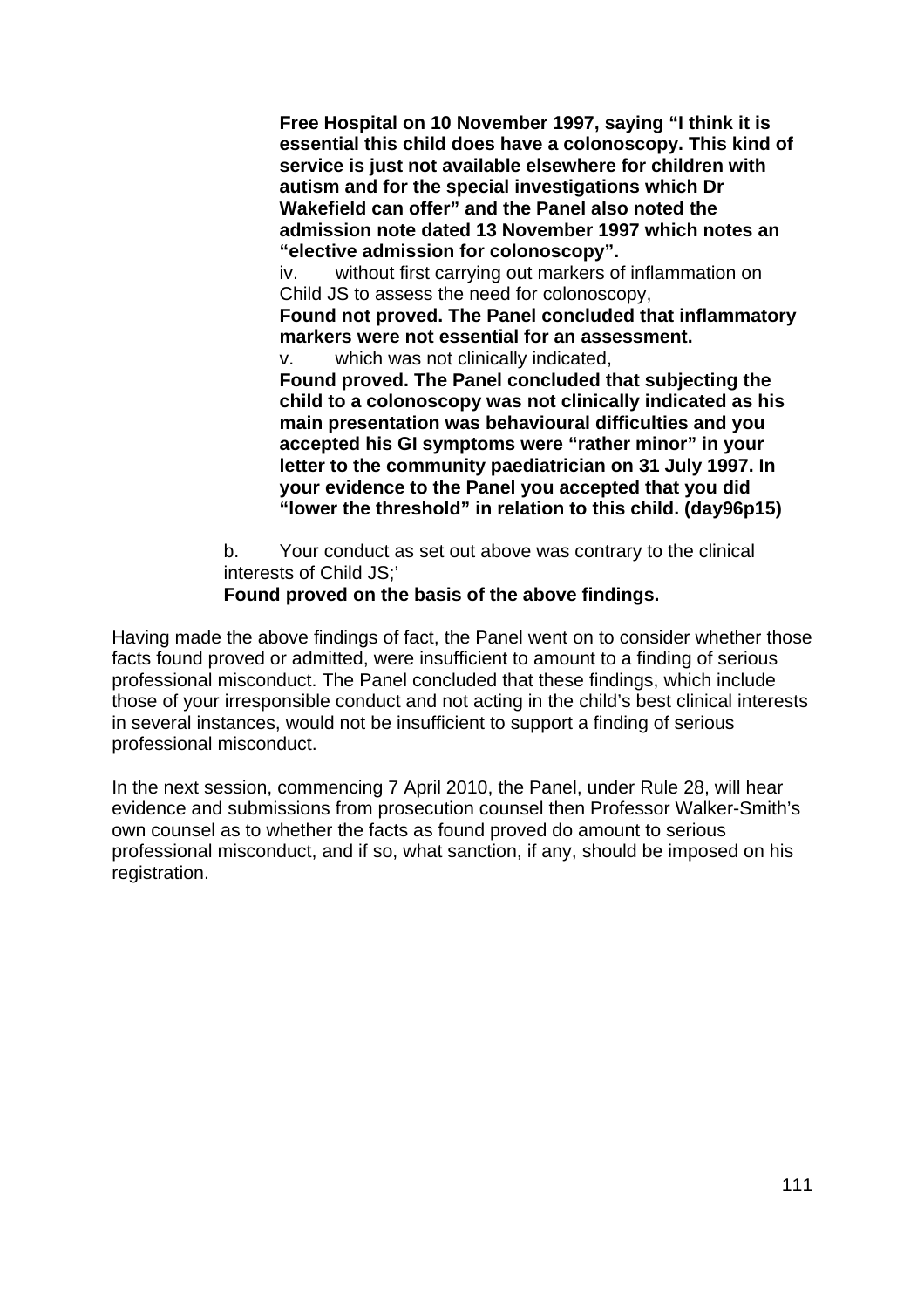## **C. Professor Simon Harry MURCH**

The Panel will inquire into the following allegation against Simon Harry Murch, MB BS 1980 Lond; MRCS Eng LRCP Lond 1980 SR:

"That, being registered under the Medical Act 1983,

- '1. At all material times you were a, **Admitted and found proved**
	- a. UK registered medical practitioner, **Admitted and found proved**
	- b. Senior Lecturer in Paediatric Gastroenterology employed by the Royal Free Hospital School of Medicine with an honorary consultant contract with the Royal Free Hampstead NHS Trust; **Admitted and found proved**

## **Research and Ethics Committee Approval**

'2. On or about 16 September 1996 an application was submitted to the Ethical Practices Sub-Committee of the Royal Free Hampstead NHS Trust ("the Ethics Committee"),

## **Admitted and found proved**

a. Naming you, Professor Walker-Smith and Mr Wakefield as the responsible consultants,

### **Admitted and found proved**

b. Seeking approval for a project research study involving 25 children entitled "A new paediatric syndrome: enteritis and disintegrative disorder following measles/rubella vaccination", **(amended) Found proved. The Panel is satisfied this reflects the wording in the application.** 

c. Describing a project study which entailed a programme of investigations, including invasive gastrointestinal and neurological tests, to be carried out on children who had,

### **(amended) Found proved**

i. been vaccinated with the measles or measles/rubella vaccine, and

### **Found proved**

ii. *manifested* disintegrative disorder, and

### **(amended) Found proved**

iii. symptoms and signs of intestinal disease or dysfunction namely pain, bloating, alternating constipation and diarrhoea, steatorrhoea and failure to thrive,

### **Found proved.**

**In reaching its decision on 2c, the panel is satisfied this in accordance with the wording on the application document.**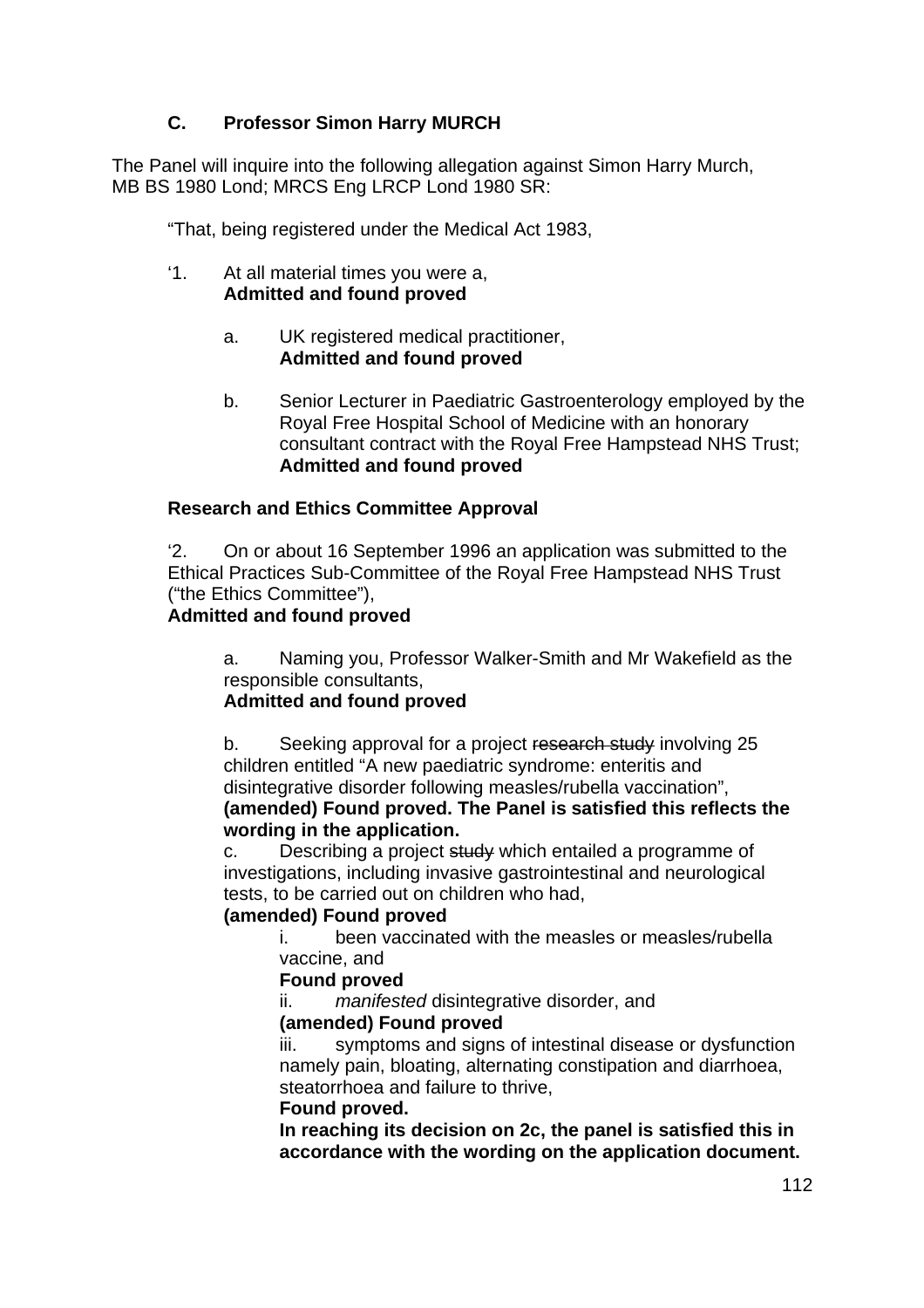d. Indicating that all the procedures you proposed to undertake were part of normal patient care and clinically indicated, **Admitted and found proved**

e. Attaching an explanation of the proposed scientific and clinical study, a timetable of investigations, a handout of information for parents and a sample consent form; **Admitted and found proved**

'3. a. The application referred to at paragraph 2. above was allocated reference 172-96 ("Project 172-96"), **Admitted and found proved**

b. The Chairman of the Ethics Committee, on behalf of the Committee, raised with Professor Walker-Smith and Mr Wakefield concerns *reservations about* the intensive regime that children who took part in the study would have to undergo,

**(amended) Found proved. The Panel was satisfied that the letter dated 15 October 1996 raising reservations was sent to Professor Walker-Smith and forwarded by him to you and Dr Wakefield.** 

c. In a letter dated 11 November 1996, and copied to you, Professor Walker-Smith informed the Chairman of the Ethics Committee that the children would have the investigations even if there were no trial and five had already been investigated on a clinical need basis,

## **Admitted and found proved**

d. On the basis of the information provided in the application documentation and in the letter of 11 November 1996, the Ethics Committee granted ethical approval for Project 172-96 on 18 December 1996 subject to conditions, as set out in a letter dated 7 January 1997, including,

## **Found proved**

i. only patients enrolled after 18 December 1996 would be considered to be in the trial,

## **Admitted and found proved**

ii. the Ethics Committee was to be informed of and approve any proposed amendments to your initial application which had a bearing on the treatment or investigation of patients or volunteers,

## **Admitted and found proved**

iii. a copy of the consent form and the information sheet was to be lodged in the clinical notes of each patient,

## **Admitted and found proved**

e. In a letter dated 9 January 1997 Professor Walker-Smith confirmed acceptance of these conditions,

### **Admitted and found proved**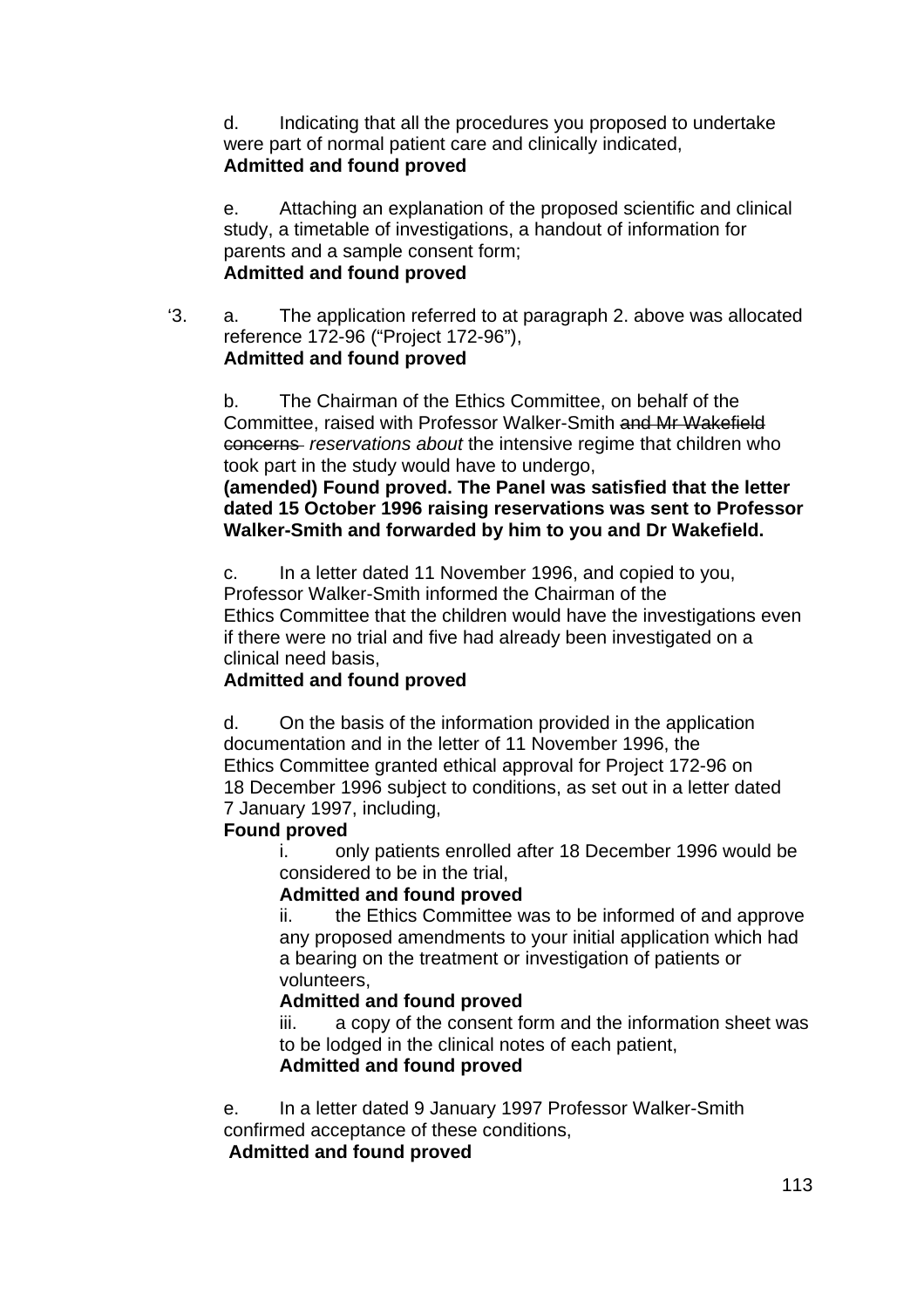f. Between 16 September 1996 and 15 July 1998 no further applications were made to the Ethics Committee for approval in connection with Project 172-96 nor was the Committee informed of any amendments to your initial application, save as a set out in Dr Wakefield's letter to the Chairman of the Ethics Committee dated 3 February 1997.

## **Admitted and found proved**

g. As a named Responsible Consultant you had a duty to ensure that,

i. the information in support of your application to the Ethics Committee was true and accurate,

## **Found proved.**

ii. only children who met the stated inclusion criteria for the Project 172-96 research study were admitted to the study, **(amended) Found proved.** 

iii. you were aware of and complied with the conditions attached by the Ethics Committee to any approval given, **Found proved.** 

iv. the children whom you admitted under the protocol were treated in accordance with the terms of the approval given by the Ethics Committee;

## **Found proved.**

**The Panel concluded that notwithstanding that yours was a shared responsibility and that you could not be held responsible for factors outside your knowledge and control, the Panel is satisfied that this was within the parameters of duties of a named responsible consultant.**

## **Child 2**

'4. a. On 2 September 1996 you carried out a colonoscopy on Child 2, **Admitted and found proved** 

b. The colonoscopy was one investigation in a programme of investigations carried out on Child 2 for research purposes, **Found proved.** 

**The Panel relied on the evidence of your colonoscopy report within the Royal Free notes, where you stated it "was performed in the further investigation of disintegrative disorder…". The Panel also relied on the letter from Dr Berelowitz dated 30 September 1996, to you where he stated, "I saw (Child 2) at the request of yourself and Andy Wakefield for the purposes of learning more about possible links between his presentation and measles vaccination and bowel disease…"** 

c. As the Consultant carrying out the colonoscopy procedure you had a responsibility to ensure that it was clinically indicated by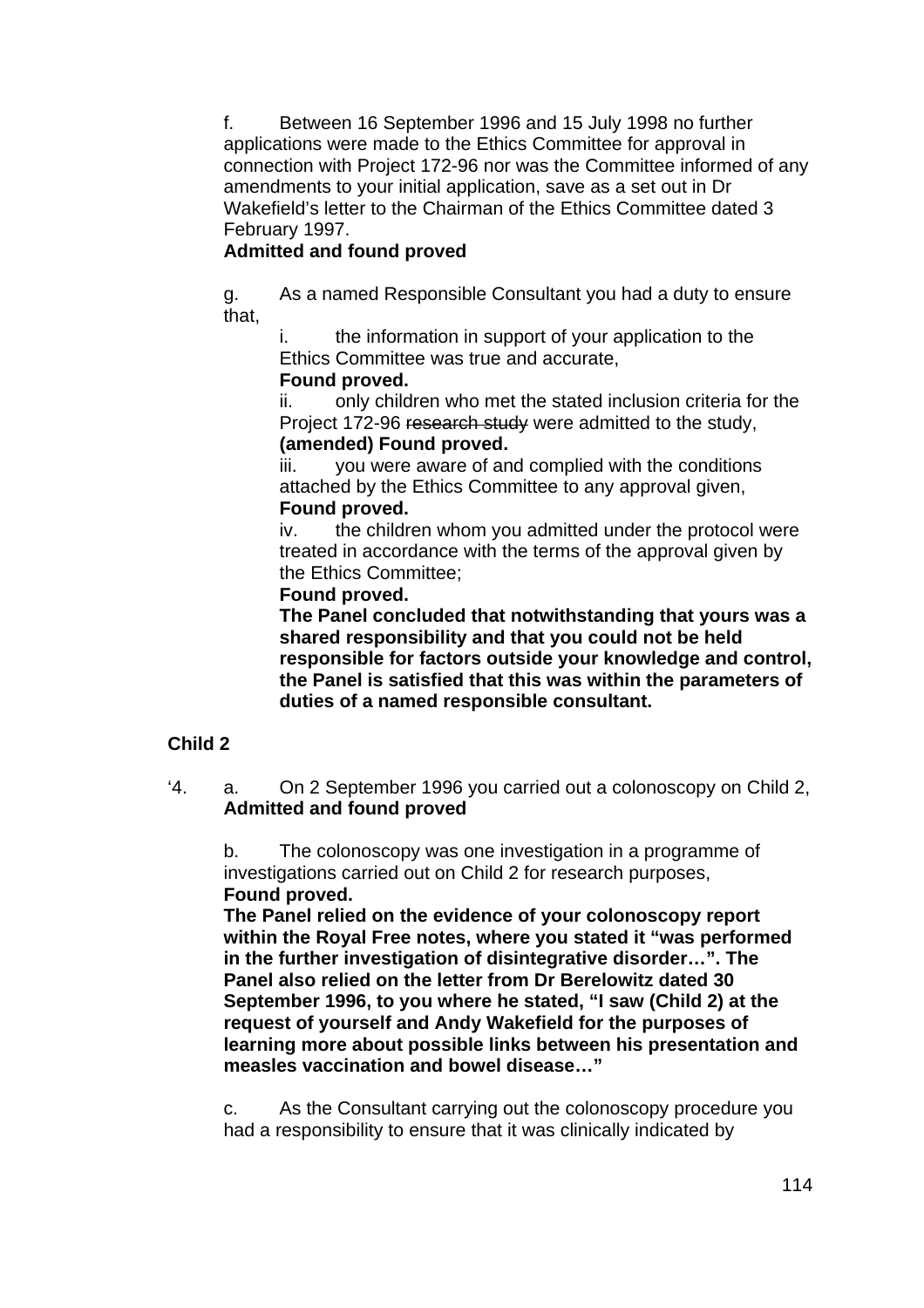reference to Child 2's clinical history and presenting symptoms, as recorded in his medical records and set out below,

## **Found proved. The Panel was satisfied with your own evidence during your cross examination (Day 118 p1) that you had such a responsibility.**

i. on 21 June 1996 Child 2, who had been diagnosed as suffering from autistic spectrum disorder, attended an outpatient consultation with Professor Walker-Smith who,

## **Admitted and found proved**

a. had seen Child 2 previously at St Bartholomew's Hospital in August 1995 when he concluded that there was no evidence of Crohn's disease or chronic inflammatory bowel disease,

## **Admitted and found proved**

b. on this occasion noted that Child 2 was on an exclusion diet and developed diarrhoea when he had certain foods,

## **Admitted and found proved**

c. arranged for Child 2 to undergo blood tests which subsequently demonstrated that the indices of inflammation were normal,

**Admitted and found proved to the words 'blood tests'. Found proved. The Panel was satisfied that the blood test reports by Professor Walker Smith on 21 June 1996 showed the indices to be within normal limits.**

ii. Child 2 was admitted to the Royal Free Hospital on or about 1 September 1996 under Professor Walker-Smith's clinical care,

**Admitted but found proved only to the words 'September 1996'. Found proved in its entirety on the basis of the Royal Free documentation.** 

iii. Child 2's admission clerking note recorded that he had,

a. been admitted for investigation of the possible association between gastrointestinal disease/autism/measles, **Admitted and found proved**

b. a history of intermittent diarrhoea and abdominal pain,

**Admitted and found proved with exception of the word 'intermittent'**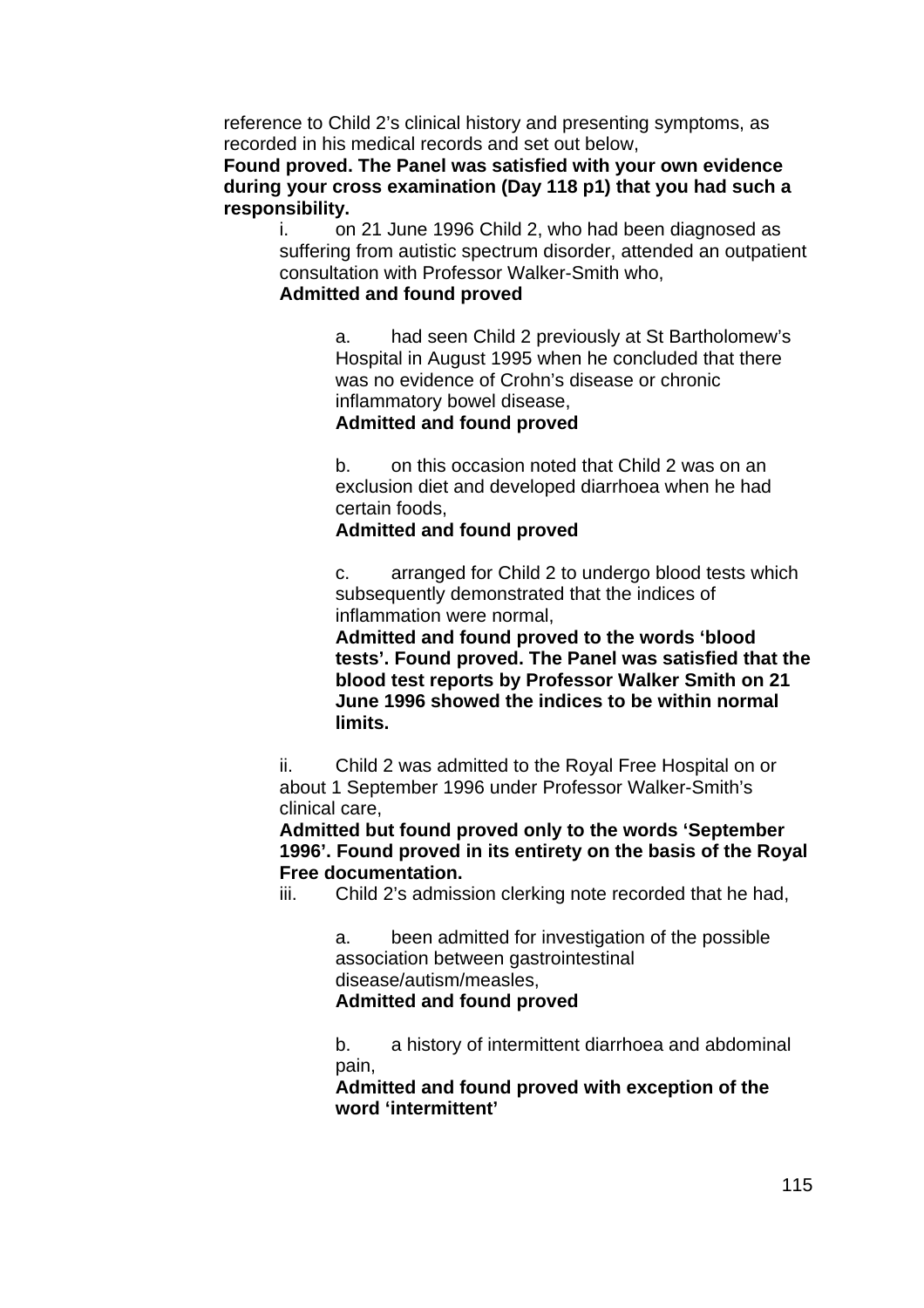## **Found not proved in relation to the word "intermittent" – the Panel accepted the evidence of the admission clerking note.**

c. been started on an exclusion diet which seemed to have improved his abdominal pain, **Admitted and found proved**

d. Between 1 September 1996 and his discharge on 9 September 1996, in addition to the colonoscopy referred to at 4.a. above, Child 2 also underwent a barium meal and follow-through, an MRI scan of his brain, a lumbar puncture, a Schilling test, an EEG and other neurophysiological investigations, and a variety of blood and urine tests;

## **Admitted and found proved**

'5. a. Child 2 underwent the programme of investigations for research purposes without there being Ethics Committee approval for such research,

**Found proved. The Panel relied on the evidence of the admission clerking note and the colonoscopy report contained within the Royal Free notes, to conclude that the programme of investigations was for research purposes for which there was no ethical approval.** 

b. The programme of investigations carried out on Child 2 was part of the project research study referred to at paragraphs 2.b. and 2.c. above,

**(amended) Found proved. The Panel is satisfied that the programme of investigations followed closely the project protocol referred to in paragraphs 2.b and 2.c.** 

c. The research study was carried out on Child 2 was investigated under the project without the approval of the Ethics Committee in that it was not research covered by any Ethics Committee application other than that for Project 172-96 and,

**(amended) Found proved. The Panel is satisfied that there was no relevant Ethics committee approval at the time when these investigations were carried out.** 

i. contrary to the conditions of approval for Project 172-96 Child 2 had been enrolled into the project research study before 18 December 1996,

**(amended) Found proved. Child 2 was admitted for investigations in September 1996.** 

ii. he did not qualify for the project research study as he failed to meet the inclusion criteria set out at paragraph 2.c.i. above,

**(amended) Found proved. Child 2 had been vaccinated with MMR.**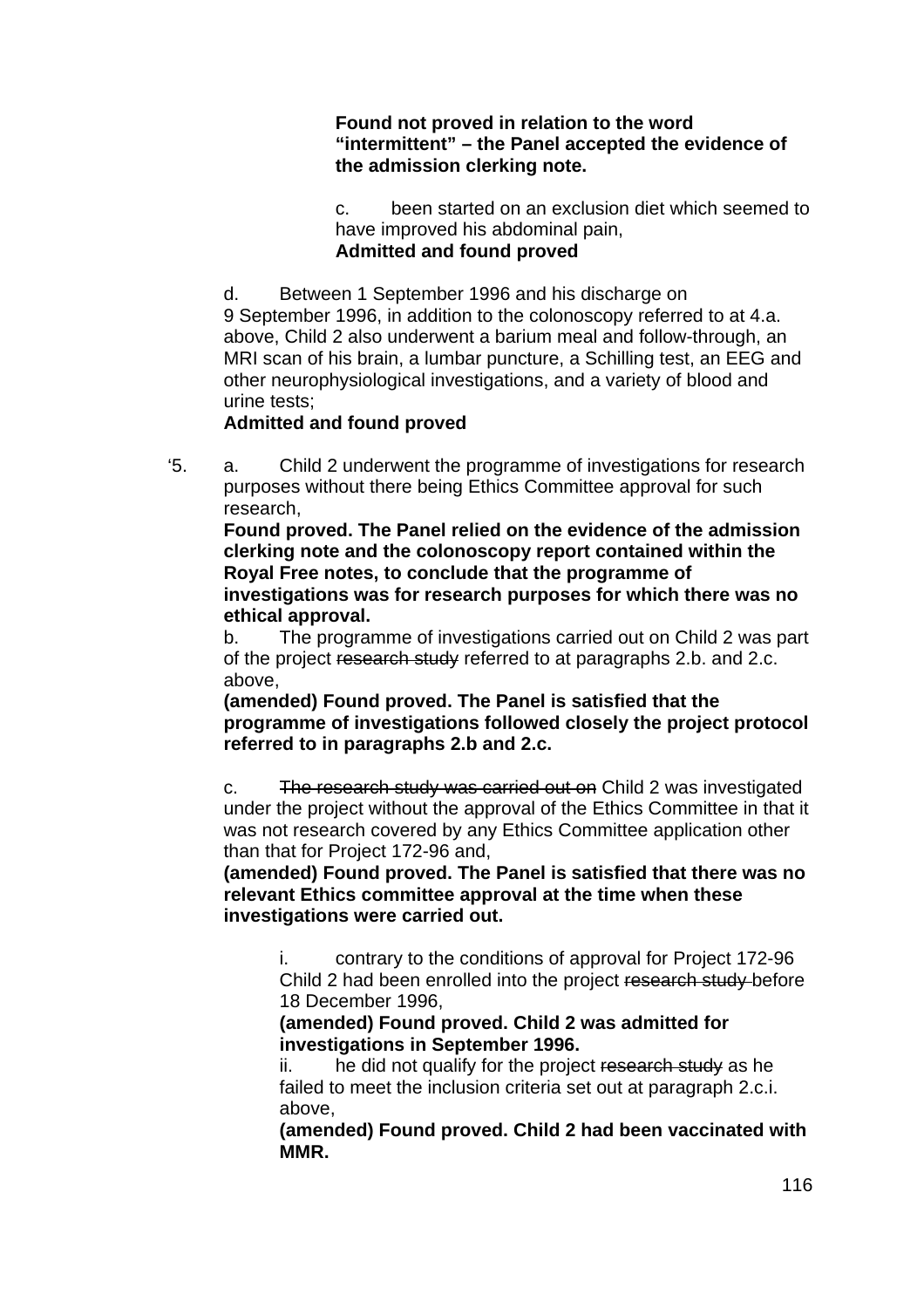d. Contrary to the conditions of ethical approval for Project 172-96 you subsequently failed to ensure that a copy of the consent form and information sheet was included in Child 2's clinical notes,

**Found not proved. The Panel accepts that you could not have known the conditions for ethical approval which were set out in a letter dated 7 January 1997 to Professor Walker Smith.** 

e. You carried out a colonoscopy on Child 2 which was not clinically indicated,

**Found proved. The Panel relies on your colonoscopy report dated 2 September 1996 where you state that the investigation was performed in the further investigation of disintegrative disorder.** 

f. Your actions as set out at paragraph 5.e. were contrary to your representations to the Ethics Committee that the procedures were clinically indicated,

**Found proved. In view of the Panel's findings on 5e and noting your admission in 2d, the Panel concluded that it was contrary to your representations.** 

g. By reason of the matters referred to at paragraphs  $5.c.,\, 5.d.,\, 5.e.$ and 5.f. you failed to comply with your duties to the Ethics Committee as a named Responsible Consultant as set out at paragraph 3.g. above,

**(amended) Found proved. The Panel concluded that as a Responsible Consultant you had a duty to ensure adequate research governance. Whilst the Panel accepts you could not be held responsible for factors outwith your knowledge and expertise, nevertheless you had joint responsibility for overseeing the overall process governing the project.** 

h. Your conduct as set out above was contrary to the clinical interests of Child 2;  **Found proved.** 

### **Child 1**

'6. a. On 22 July 1996 you attempted to carry out a colonoscopy on Child 1 which failed due to gross faecal loading, **Admitted and found proved**

b. Child 1 underwent a clearance of his bowel and on 25 July 1996 you carried out a colonoscopy on Child 1 during which the caecum was reached although accumulated faecal material made it impossible to go further; no abnormality was noted,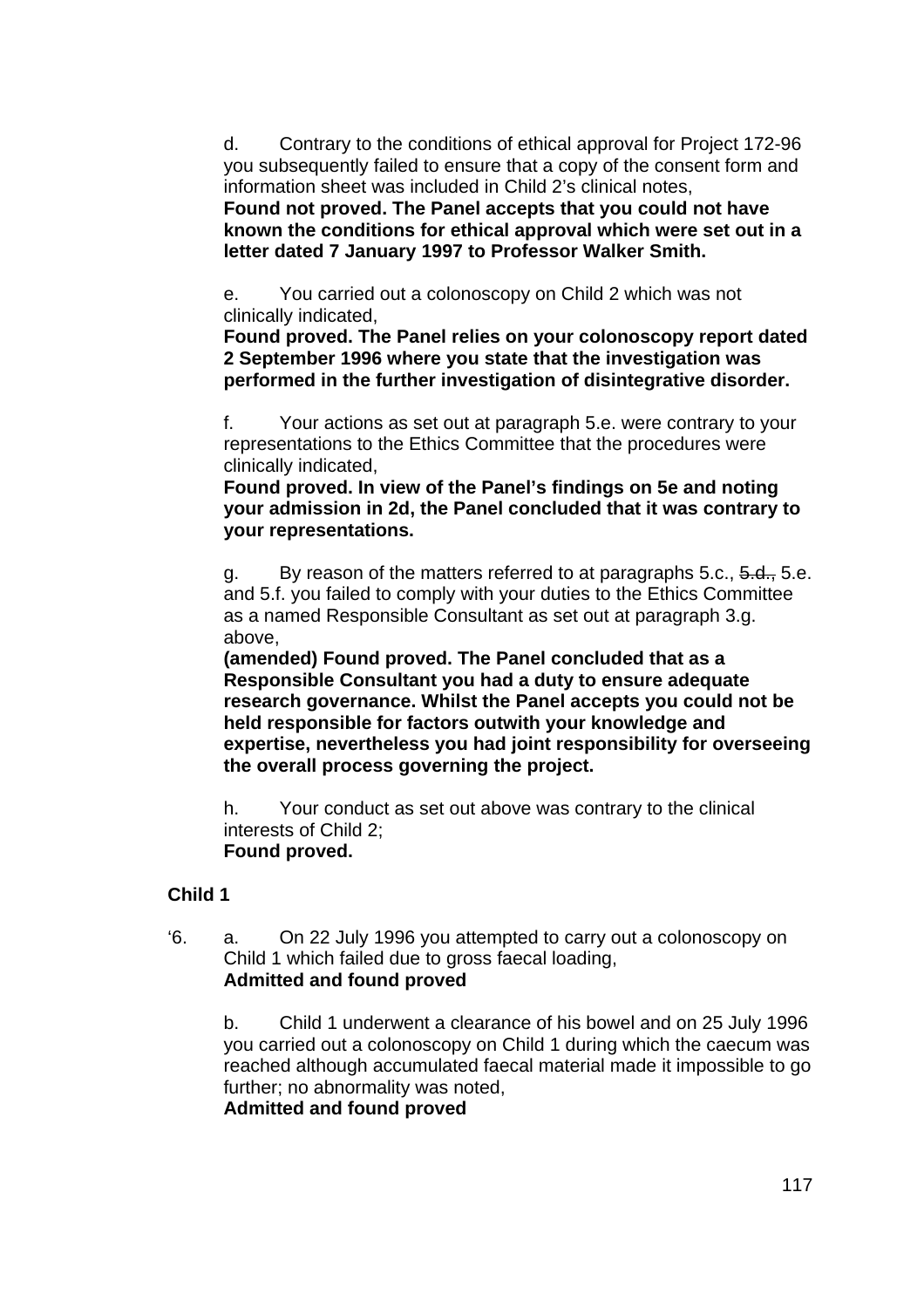c. The attempted colonoscopy, and subsequent colonoscopy, was one investigation in a programme of investigations carried out on Child 1 for research purposes,

**Found proved. The Panel relied on your colonoscopy report dated 22 July 1996, wherein you stated the history as being "disintegrative disorder". The Panel has further relied on Professor Walker-Smith's letter to Child 1's GP dated 21 June 1996, which you would have seen prior to undertaking the colonoscopy, which mentions "as part of Dr Wakefield's and mine interest in the relationship between immunisation and chronic inflammatory bowel disease…". The letter concludes "…to explore the possible link between measles immunisation bowel inflammation and autism."** 

d. As the Consultant carrying out the colonoscopy procedure you had a responsibility to ensure that it was clinically indicated by reference to Child 1's clinical history and presenting symptoms, as recorded in his medical records and set out below,

### **Found proved. The Panel was satisfied with your own evidence during your cross examination (Day 118 p1) that you had such a responsibility.**

i. on 17 May 1996 Child 1's General Practitioner referred Child 1 to Professor Walker-Smith indicating that Child 1 had been diagnosed as autistic and that his parents' concern was that his MMR vaccination might be responsible for his autism, **Admitted and found proved**

ii. on 19 June 1996 Professor Walker-Smith saw Child 1 in his outpatient clinic and noted Child 1 had undigested food in his stools, with blood occasionally in his stools,

### **Admitted and found proved**

iii. on 21 June 1996 Professor Walker-Smith wrote to Dr Barrow indicating that,

#### **Admitted and found proved**

a. he had arranged for routine blood tests to be done, **Admitted and found proved**

b. Child 1's diarrhoea had features of Toddlers diarrhoea,

### **Admitted and found proved**

c. he would see Child 1 in three months' time, **Admitted and found proved**

d. if Child 1's mother then felt it appropriate he would could consider performing endoscopy and further assessments of his autism to explore the *possible* link with measles immunisation, *bowel inflammation and autism*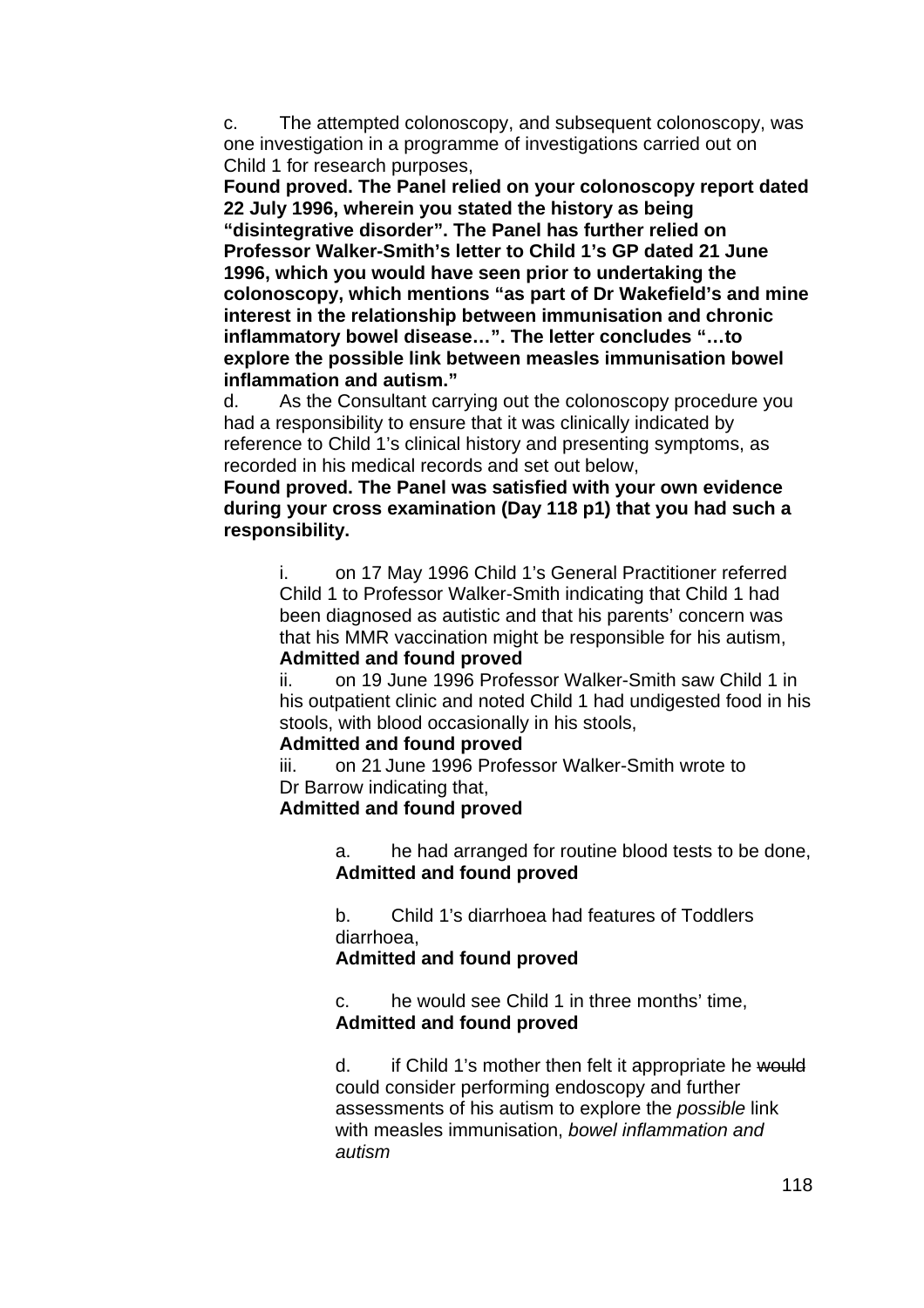**(amended to reflect the wording of the letter of Professor Walker-Smith's letter to Child 1's GP dated 21 June 1996, which you would have seen prior to undertaking the colonoscopy) Found proved.** 

iv. on or about 25 June 1996 Child 1's blood test results showed normal inflammatory indices,

#### **Admitted and found proved**

v. on 21 July 1996 Child 1 was admitted to hospital under Professor Walker-Smith's clinical care,

**Admitted but found proved only to the word 'hospital' Found proved. The Panel was persuaded by the Royal Free hospital documentation.** 

vi. Child 1's admission clerking note recorded that he, **Admitted and found proved**

> a. had been referred for work-up of the possible relationship between autism/measles/IBD, **Admitted and found proved**

b. had a history of watery diarrhoea, without blood or mucous, and undigested food,

## **Admitted and found proved**

c. now had no bowel control, no blood, possibly occasional mucous; the stools were not offensive but occasionally pale,

**Found proved. This statement reflects the entry on the admission clerking note of the Royal Free Hospital.** 

e. Between 21 July 1996 and his discharge on 26 July 1996, in addition to the attempted colonoscopy and colonoscopy referred to at 6.a. and 6.b. above, Child 1 also underwent an MRI scan of his brain, an EEG and a variety of blood and urine tests, **Admitted and found proved**

f. On 23 October 1996 Child 1 was re-admitted as an inpatient under Professor Walker-Smith's clinical care and between 23 October 1996 and his discharge on 25 October 1996, Child 1 underwent a barium meal and follow-through and a lumbar puncture; **Admitted and found proved**

'7. a. Child 1 underwent the programme of investigations for research purposes without there being Ethics Committee approval for such research,

**Found proved. The Panel relied on the evidence of the admission clerking note dated 21 July 1996 and the readmission note dated 23 October 1996, together with the colonoscopy report**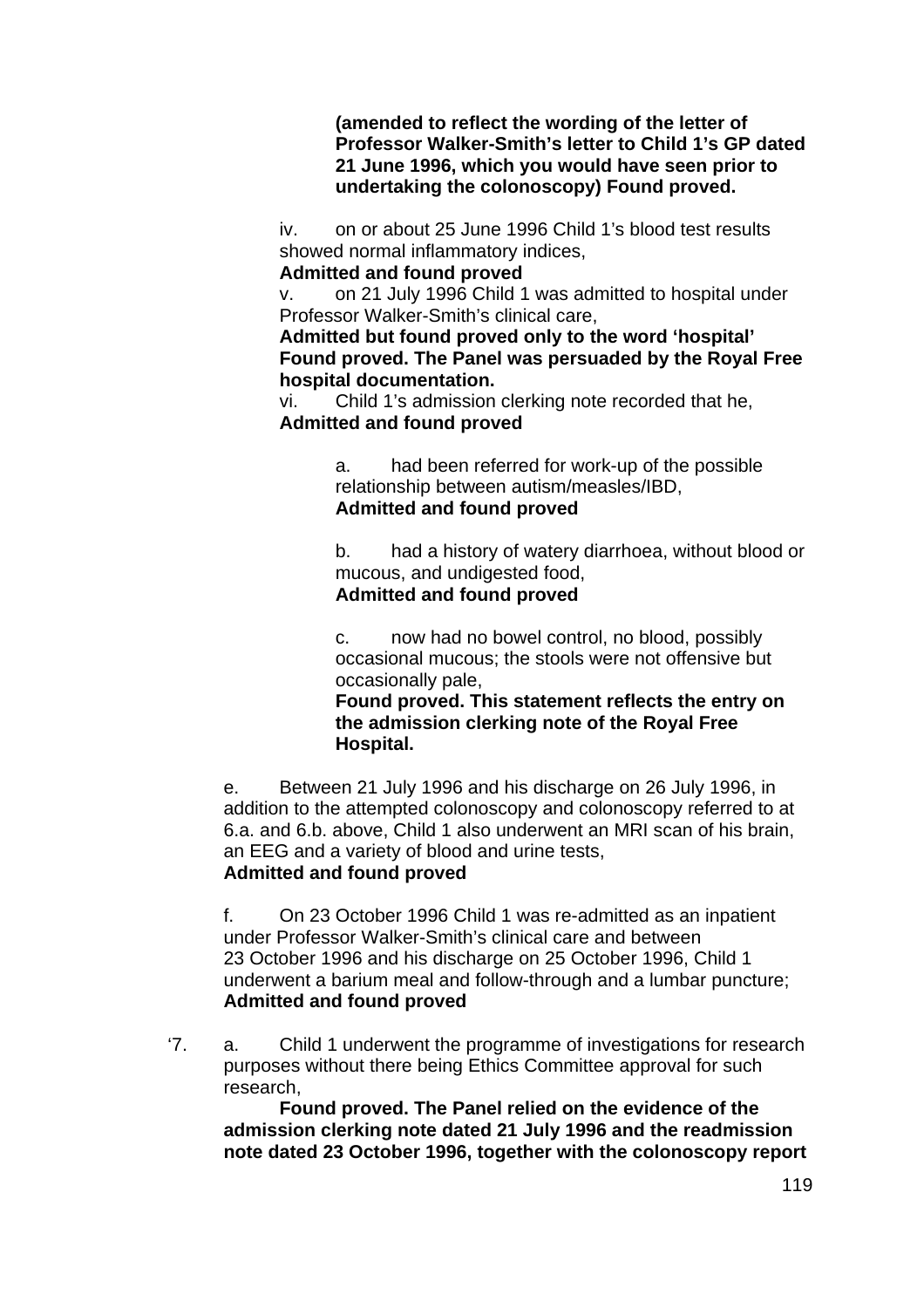**dated 22 July 1996 and Professor Walker-Smith's letter to Child 1's GP dated 21 June 1996, which you would have seen prior to undertaking the colonoscopy. It concluded that the programme of investigations was for research purposes for which there was no ethical approval.** 

b. The programme of investigations carried out on Child 1 was part of the research study *project* referred to at paragraphs 2.b. and 2.c. above,

**(amended) Found proved. The Panel had regard to the investigations that were carried out on this child and has concluded that these were part of the project.** 

c. The research study was carried out on Child 1 *was investigated under the project* without the approval of the Ethics Committee in that it was not research covered by any Ethics Committee application other than that for Project 172-96 and,

#### **(amended) Found proved.**

i. contrary to the conditions of approval for Project 172-96 Child 1 had been enrolled into the project research study before 18 December 1996,

**(amended) Found proved. The child was investigated in July and October 1996.** 

ii. he did not qualify for the *project* research study as he failed to meet the inclusion criteria set out at paragraph 2.c.i. above,

**(amended) Found proved. The child had been vaccinated with MMR.** 

iii. he did not qualify for the research study *project* as he failed to meet the inclusion criteria set out at paragraph 2.c.ii. above.

**(amended) Found proved on the basis that Child 1 was admitted with an established diagnosis of autism.** 

d. Contrary to the conditions of ethical approval for Project 172-96 you subsequently failed to ensure that a copy of the consent form and information sheet was included in Child 1's clinical notes,

**Found not proved. The Panel accepted you could not have seen the conditions for approval as set out in the letter to Professor Walker Smith from the Ethics Committee dated 7 January 1997, copied to you and others.** 

e. You attempted to carry out a colonoscopy on Child 1 when such an investigation was not clinically indicated,

**Found proved. You wrote in your colonoscopy report dated 22 July 1996 that the child's history is "disintegrative disorder" and noted that the letter to the child's GP from Professor Walker-Smith concluded the child had features of toddler's diarrhoea. The Panel**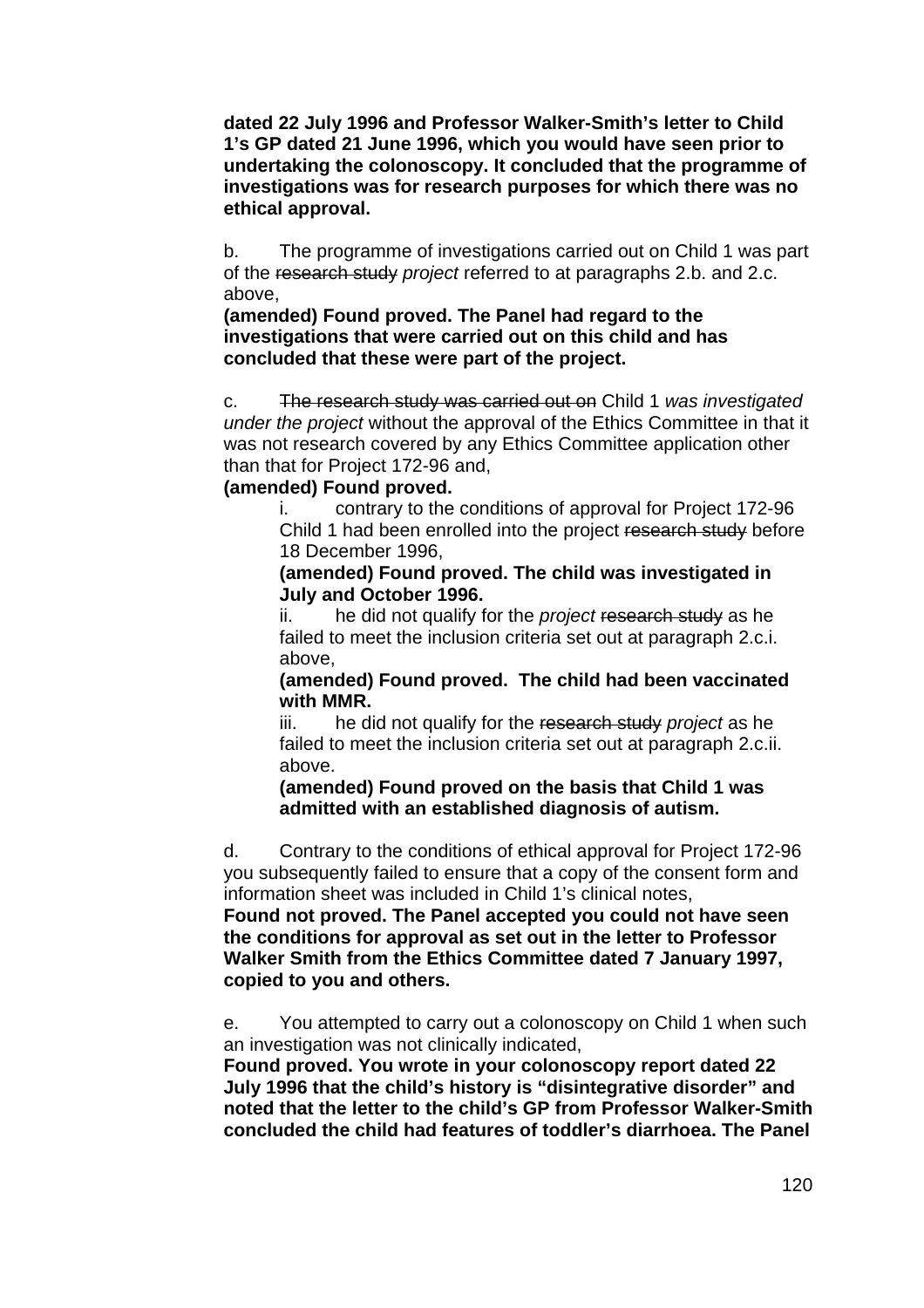**concluded that these were not clinical indications to undergo a colonoscopy.** 

f. You carried out a colonoscopy on Child 1 although,

i. the first attempt at colonoscopy suggested that his loose stools were more consistent with overflow secondary to constipation than with diarrhoea,

## **Found not proved. The Panel could not be sure to the requisite standard.**

ii. such investigation was not clinically indicated, **Found proved, for the reasons set out in 7e above.** 

g. Your actions as set out at paragraphs 7.e. and 7.f. were contrary to your representations to the Ethics Committee that the procedures were clinically indicated,

**Found proved. In view of the Panel's findings on 7e and 7fii and noting your admission in 2d, the Panel concluded that it was contrary to your representations.** 

h. By reason of the matters referred to at paragraphs 7.c., 7.d., 7.e., 7.fii. and 7.g. you failed to comply with your duties to the Ethics Committee as a named Responsible Consultant as set out at paragraph 3.g. above,

**(amended) Found proved. The Panel concluded that as a Responsible Consultant you had a duty to ensure adequate research governance. Whilst the Panel accepts you could not be held responsible for factors outwith your knowledge and expertise, nevertheless you had joint responsibility for overseeing the overall process governing the project.** 

i. Your conduct as set out above was contrary to the clinical interests of Child 1;  **Found proved.** 

## **Child 3**

'8. Child 3 underwent a programme of investigations for research purposes in the circumstances set out below,

**Found proved. The Panel is persuaded by the evidence, including a letter sent to Professor Walker Smith on 19 February 1996, by the Child's GP, which stated, "…grateful for you to have taken on (Child 3) for case study.." and Professor Walker-Smith's letter dated 4 April 1996, to the GP, wherein he gives background information regarding the project.** 

a. On 19 February 1996 Child 3's General Practitioner referred Child 3 to Professor Walker-Smith indicating that Child 3 had behavioural problems of an autistic nature, severe constipation and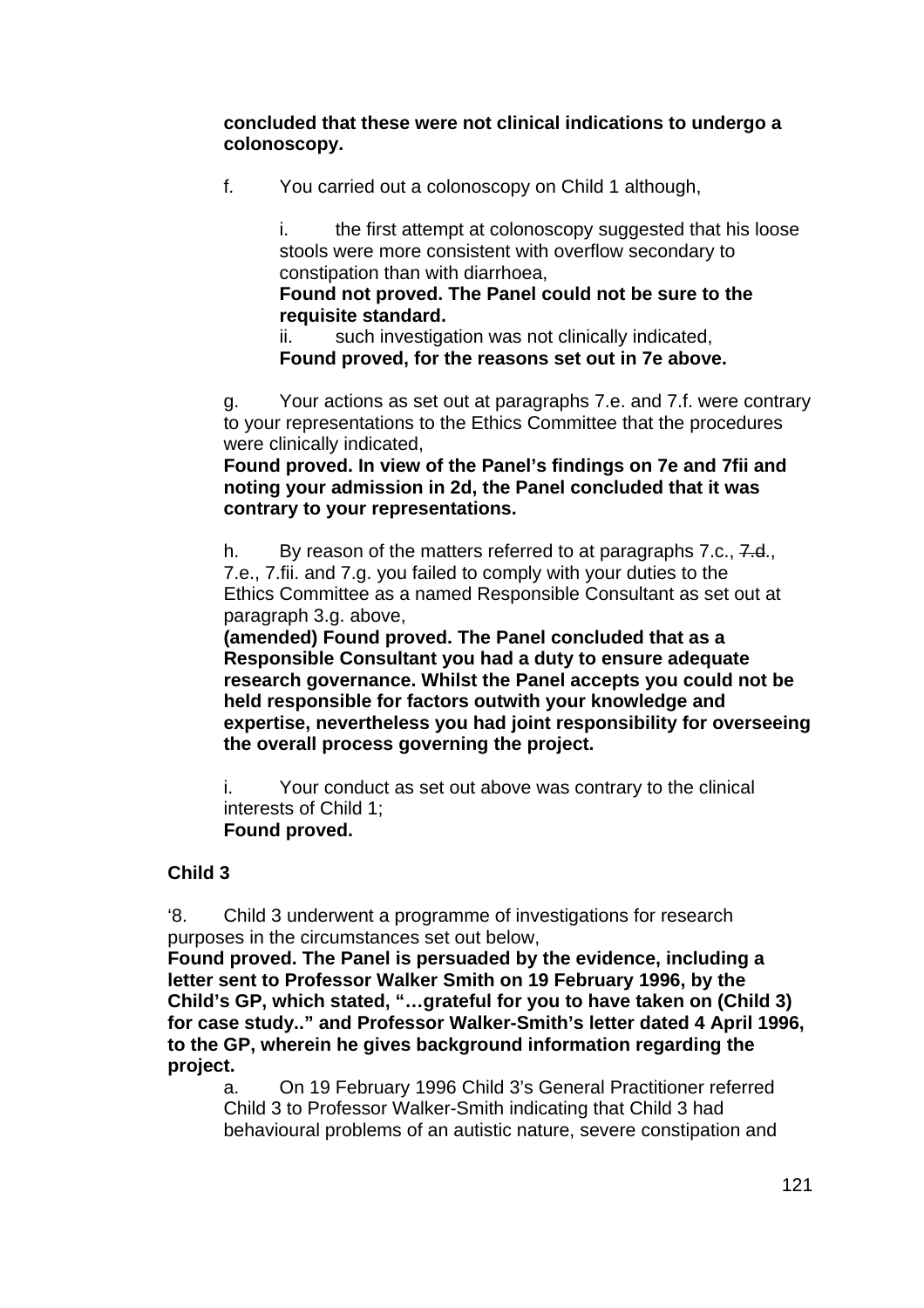learning difficulties all associated by his parents with his MMR vaccination,

## **Admitted and found proved**

b. Child 3 was admitted to hospital on or about 8 September 1996 under Professor Walker-Smith's clinical care,

**Admitted but found proved only to the words 'September 1996'. Found proved in its entirety based on the Royal Free Hospital notes including the patient episode summary.** 

c. Between 8 September 1996 and his discharge on 13 September 1996, Child 3 underwent a colonoscopy, a barium meal and follow-through, an MRI scan of his brain, a lumbar puncture, an EEG and a variety of blood and urine tests;

## **Admitted and found proved**

'9. a. Child 3 underwent the programme of investigations for research purposes without there being Ethics Committee approval for such research,

**Found proved. The Panel is persuaded by the extensive documentary evidence, in particular the correspondence already noted under head of charge 8, above. There was no ethics approval for such research in September 1996.** 

b. The programme of investigations carried out on Child 3 was part of the project research study referred to at paragraphs 2.b. and 2.c. above,

**(amended) Found proved. The Panel is satisfied that the programme of investigations followed closely the project protocol referred to in paragraphs 2.b and 2.c.** 

c. The research study was carried out on Child 3 *was investigated under the project* without the approval of the Ethics Committee in that it was not research covered by any Ethics Committee application other than that for Project 172-96 and,

## **(amended) Found proved**

i. contrary to the conditions of approval for Project 172-96 Child 3 had been enrolled into the project research study before 18 December 1996,

## (**amended) Found proved. Child 3 was admitted for investigation in September 1996.**

ii. he did not qualify for the project research study as he failed to meet the inclusion criteria set out at paragraph 2.c.i. above,

### **(amended) Found proved. Child 3 had been vaccinated with MMR.**

iii. he did not qualify for the project research study as he failed to meet the inclusion criteria set out at paragraph 2.c.ii. above,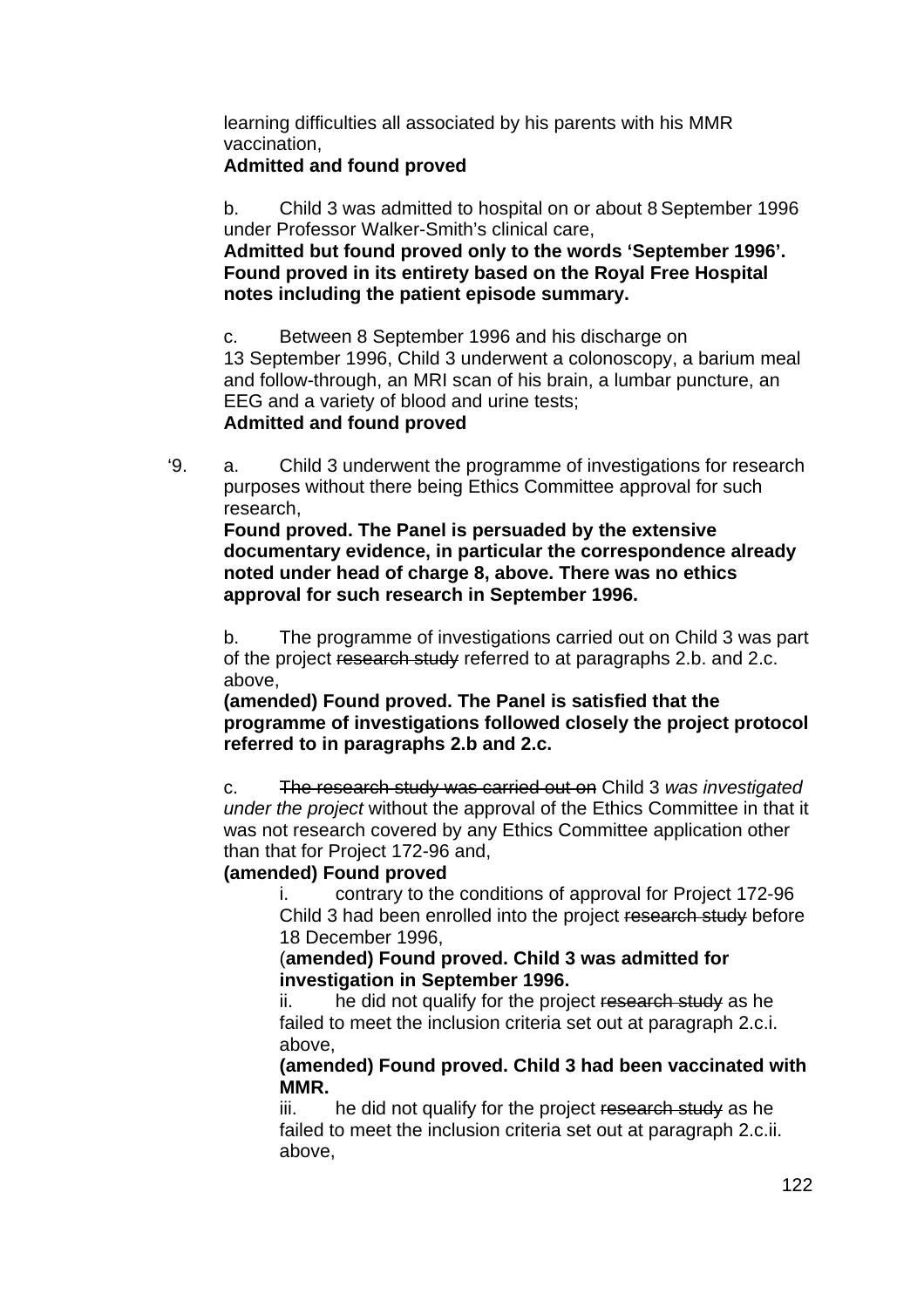## **(amended) Found proved. Child 3 had a diagnosis of autism spectrum disorder.**

d. Contrary to the conditions of ethical approval for Project 172-96 you subsequently failed to ensure that a copy of the consent form and information sheet was included in Child 3's clinical notes, **Found not proved. The Panel accepts that at the time of Child 3's admission, you could not have known of the conditions of ethical approval which were set out in a letter dated 7 January 1997 and copied to you and others on 9 January 1997.** 

e. By reason of the matters referred to at paragraphs 9.c. and  $9.4$ . you failed to comply with your duties to the Ethics Committee as a named Responsible Consultant as set out at paragraph 3.g. above; **(amended) Found proved. The Panel concluded that as a Responsible Consultant you had a duty to ensure adequate research governance. Whilst the Panel accepts you could not be held responsible for factors outwith your knowledge and expertise, nevertheless you had joint responsibility for overseeing the overall process governing the project.** 

## **Child 4**

'10. a. On 30 September 1996 you carried out a colonoscopy on Child 4,

# **Admitted and found proved**

b. The colonoscopy was one investigation in a programme of investigations carried out on Child 4 for research purposes, **Found proved. The Panel is persuaded by the evidence of your colonoscopy report dated 30 September 1996, wherein you stated, "…investigation performed because of disintegrative disorder variant of autism." The plan on admission included in the notes of this child refers to investigations which closely follow the project protocol and your ward round report dated 30 September 1996 also refers to the Schilling test. The Panel has concluded that these were carried out for research purposes.** 

c. As the Consultant carrying out the colonoscopy procedure you had a responsibility to ensure that it was clinically indicated by reference to Child 4's clinical history and presenting symptoms, as recorded in his medical records and set out below,

**Found proved. The Panel is persuaded by your own evidence in cross examination on Day 118p1 that you had such a responsibility.** 

i. on 1 July 1996 Child 4's General Practitioner referred Child 4 for assessment regarding his possible autism and his bowel problems, which consisted of a history of intermittent diarrhoea and at least 2 episodes of gastrointestinal infection,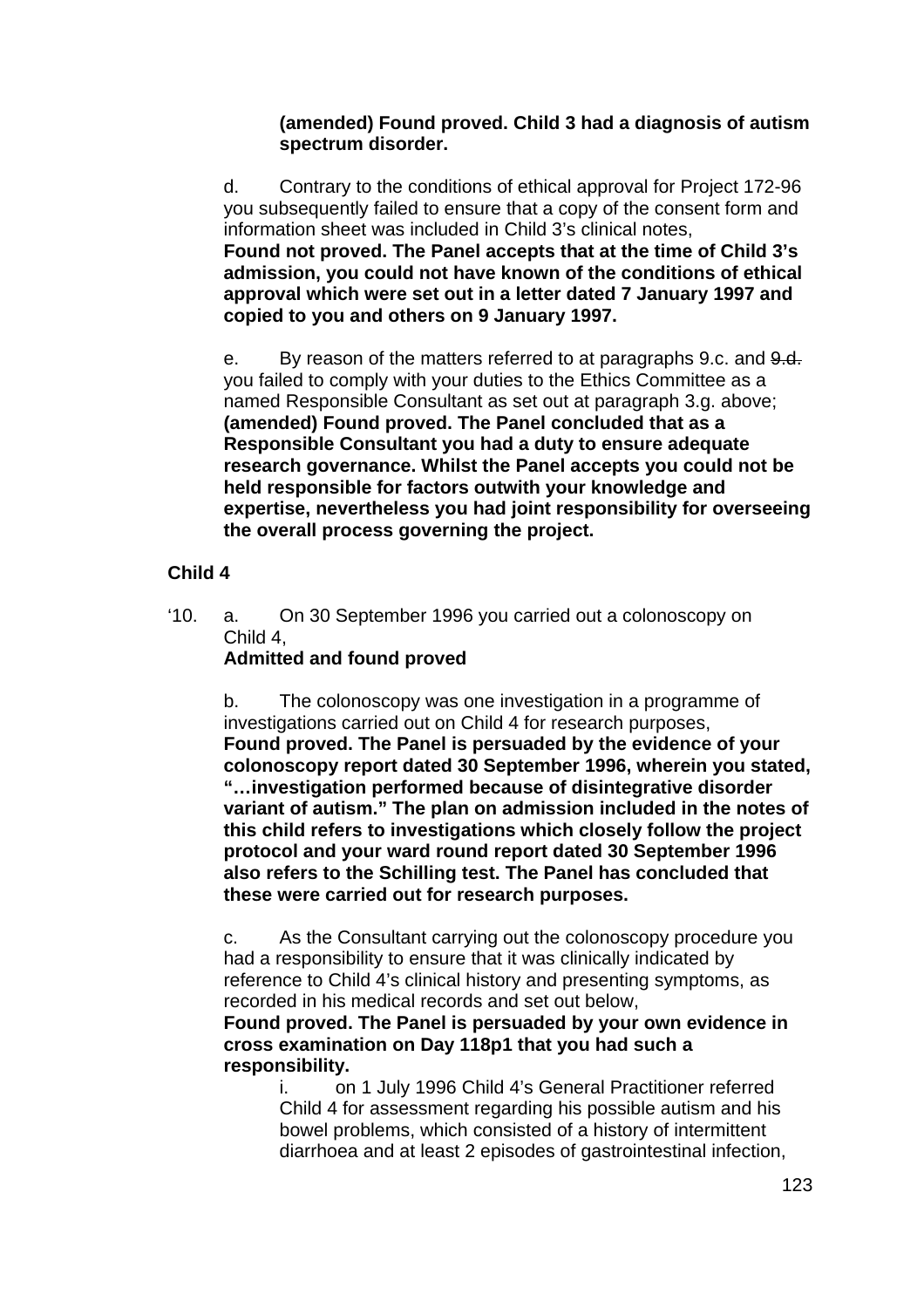## **Admitted and found proved**

ii. on 29 September 1996 Child 4 was admitted to hospital under Professor Walker-Smith's clinical care,

**Admitted but found proved only to the word 'hospital'. Found proved in its entirety. The Panel relied on the patient episode summary in the Royal Free notes.** 

iii. Child 4's admission clerking note, **Admitted and found proved**

> a. stated that he had been "*admitted for study of disintegrative disorder/colitis/MMR*", **Admitted and found proved**

b. indicated with respect to his diarrhoea, that he was presently well most of the time, that if he got exacerbation it seemed to be related to new foods, that his bowels opened once or twice a day, normal, no straining, abdominal pain resolved,

### **Admitted and found proved**

d. Between 29 September 1996 and his discharge on 4 October 1996, in addition to the colonoscopy referred to at 10.a. above, Child 4 underwent an attempt at barium meal and follow-through, an MRI scan of his brain, an EEG, other clinical neurophysiological investigations, and a variety of blood and urine tests;

## **Admitted and found proved**

'11. a. Child 4 underwent the programme of investigations for research purposes without there being Ethics Committee approval for such research,

**Found proved. The Panel is persuaded by the admission clerking note and your colonoscopy report to conclude that the programme was for research purposes for which there was no ethical approval.** 

b. The programme of investigations carried out on Child 4 was part of the project research study referred to at paragraphs 2.b. and 2.c. above,

**(amended) Found proved. The Panel is satisfied that the programme of investigations follows closely the project protocol set out in 2.b and 2.c.** 

c. The research study was carried out on Child 4 *was investigated under the project* without the approval of the Ethics Committee in that it was not research covered by any Ethics Committee application other than that for Project 172-96 and,

**(amended) Found proved.**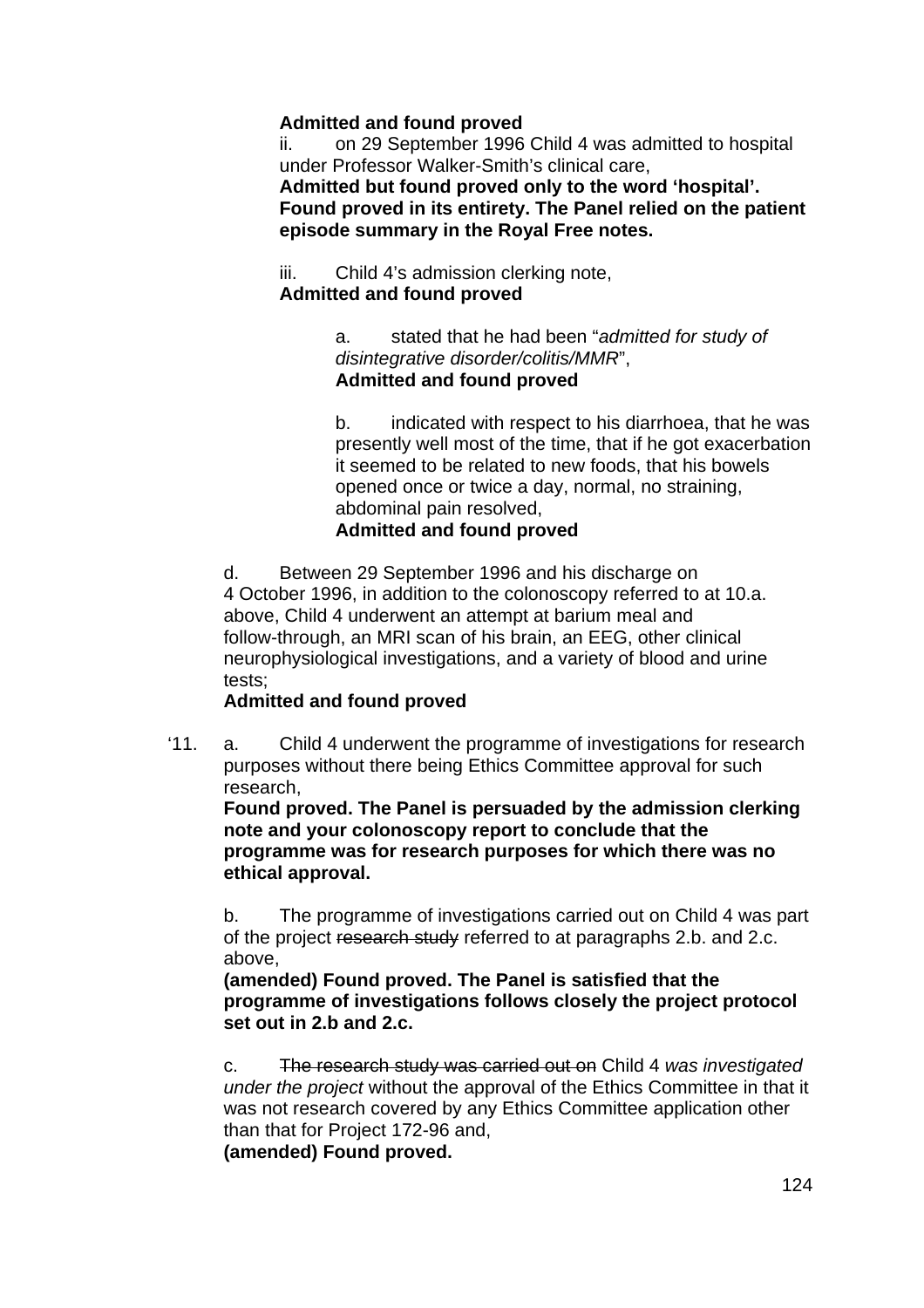i. contrary to the conditions of approval for Project 172-96 Child 4 had been enrolled into the project research study before 18 December 1996,

**(amended) Found proved. The child was admitted in September 1996.** 

ii. he did not qualify for the project research study as he failed to meet the inclusion criteria set out at paragraph 2.c.ii. above,

**(amended) Found proved. This child did not have a diagnosis of disintegrative disorder.** 

d. Contrary to the conditions of ethical approval for Project 172-96 you subsequently failed to ensure that a copy of the consent form and information sheet was included in Child 4's clinical notes,

**Found not proved. The Panel accepts that you could not have known of the terms of conditions of ethical approval at this time as they were set out subsequently in a letter dated 7 January 1997 and copied to you on 9 January.** 

e. You carried out a colonoscopy on Child 4 which was not clinically indicated,

**Found proved. The Panel is persuaded by your colonoscopy report dated 30 September 1996 wherein you state "investigation performed because of disintegrative disorder variant of autism." The Panel is satisfied that this is not a legitimate clinical reason for performing a colonoscopy.** 

f. Your actions as set out at paragraph 11.e. were contrary to your representations to the Ethics Committee that the procedures were clinically indicated,

## **Found proved.**

g. By reason of the matters referred to at paragraphs 11.c., 11.d., 11.e. and 11.f. you failed to comply with your duties to the Ethics Committee as a named Responsible Consultant as set out at paragraph 3.g. above,

## **(amended) Found proved.**

h. Your conduct as set out above was contrary to the clinical interests of Child 4;

**Found proved on the basis of the above findings.** 

## **Child 6**

'12. Child 6 underwent a programme of investigations for research purposes in the circumstances set out below,

**Found proved. The Panel was persuaded by the correspondence, in particular the letter dated 4 October 1996 from Professor Walker-Smith to the child's GP, wherein he states that Child 6 will have a colonoscopy**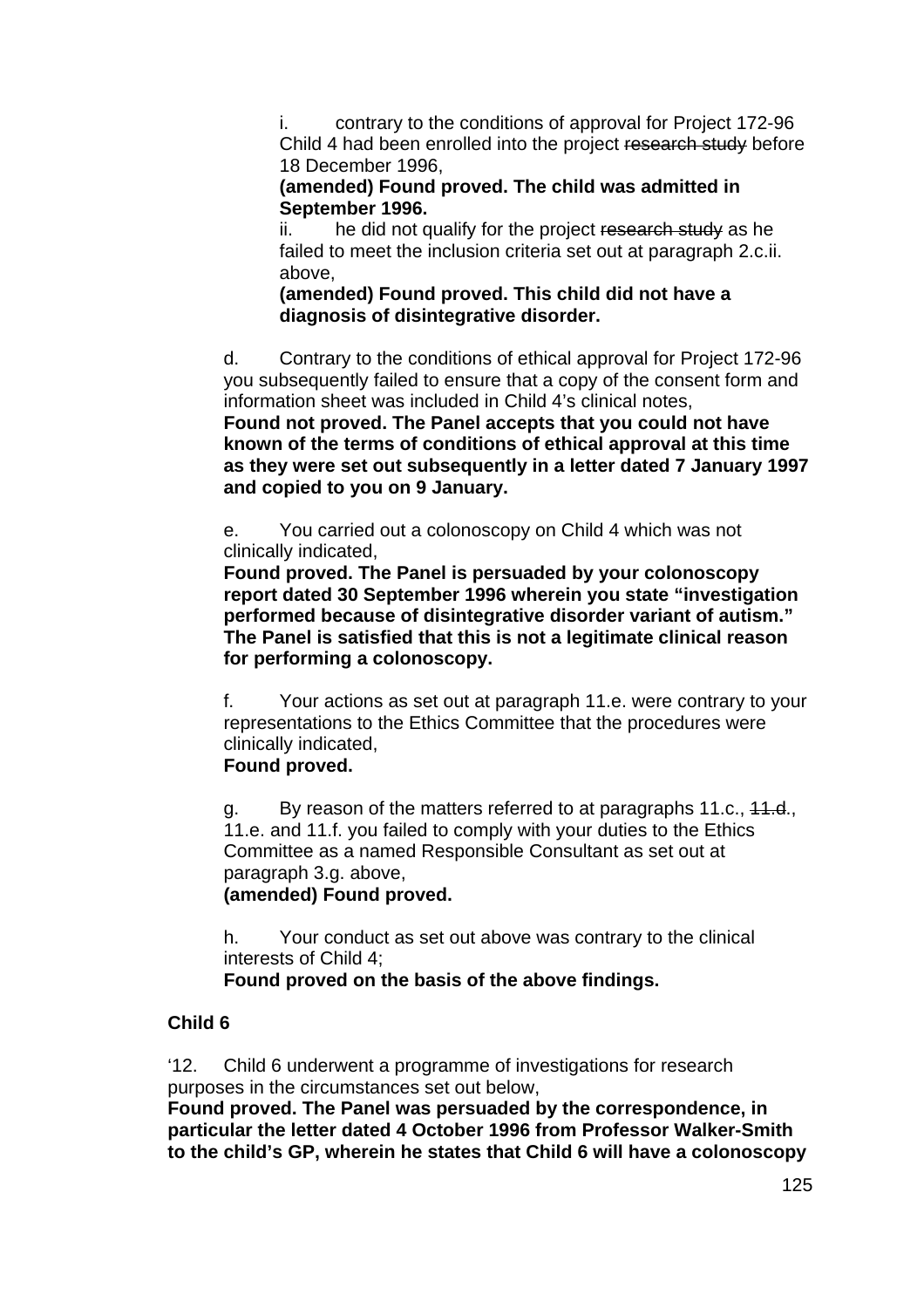### **and that he is "entering our programme of investigation of children with autistic problems."**

a. On 9 August 1996 Child 6's General Practitioner referred Child 6 stating that he had autism syndrome, and also bowel disorder, and that Child 6's mother was interested in entering him into the trial, **Admitted and found proved**

b. On 2 October 1996 Child 6 attended an outpatient consultation with Professor Walker-Smith following which Professor Walker-Smith wrote to the General Practitioner advising that Child 6 was to come in for a colonoscopy and to enter the programme of investigation of Children with autistic problems,

## **Admitted and found proved**

c. Child 6 was admitted to hospital on or about 27 October 1996 under Professor Walker-Smith's clinical care,

**Admitted but found proved only to the words 'October 1996'. Found proved on the basis of the patient episode summary contained within the Royal Free notes.** 

d. Between his admission and his discharge on or about 1 November 1996 Child 6 underwent a colonoscopy, an MRI scan of his brain, a lumbar puncture, an EEG and other neurophysiological investigations;

## **Admitted and found proved**

e. On or about 1 November 1996 Child 6 was seen by Dr Berelowitz who concluded that the most likely diagnosis was Asperger's Syndrome.

## **Admitted and found proved**

'13. a. Child 6 underwent the programme of investigations for research purposes without there being Ethics Committee approval for such research,

**Found proved. The Panel is persuaded by the letter dated 4 October 1996 from Professor Walker-Smith to the child's GP wherein he states "I am arranging for him to come in…and entering our programme of investigations of children with autistic problems". [GPR123]. There was no ethical approval for such a project at this time.** 

b. The programme of investigations carried out on Child 6 was part of the project research study referred to at paragraphs 2.b. and 2.c. above,

**(amended) Found proved. The Panel is satisfied that the programme of investigations follows closely the project protocol referred to at paragraphs 2b and 2c.**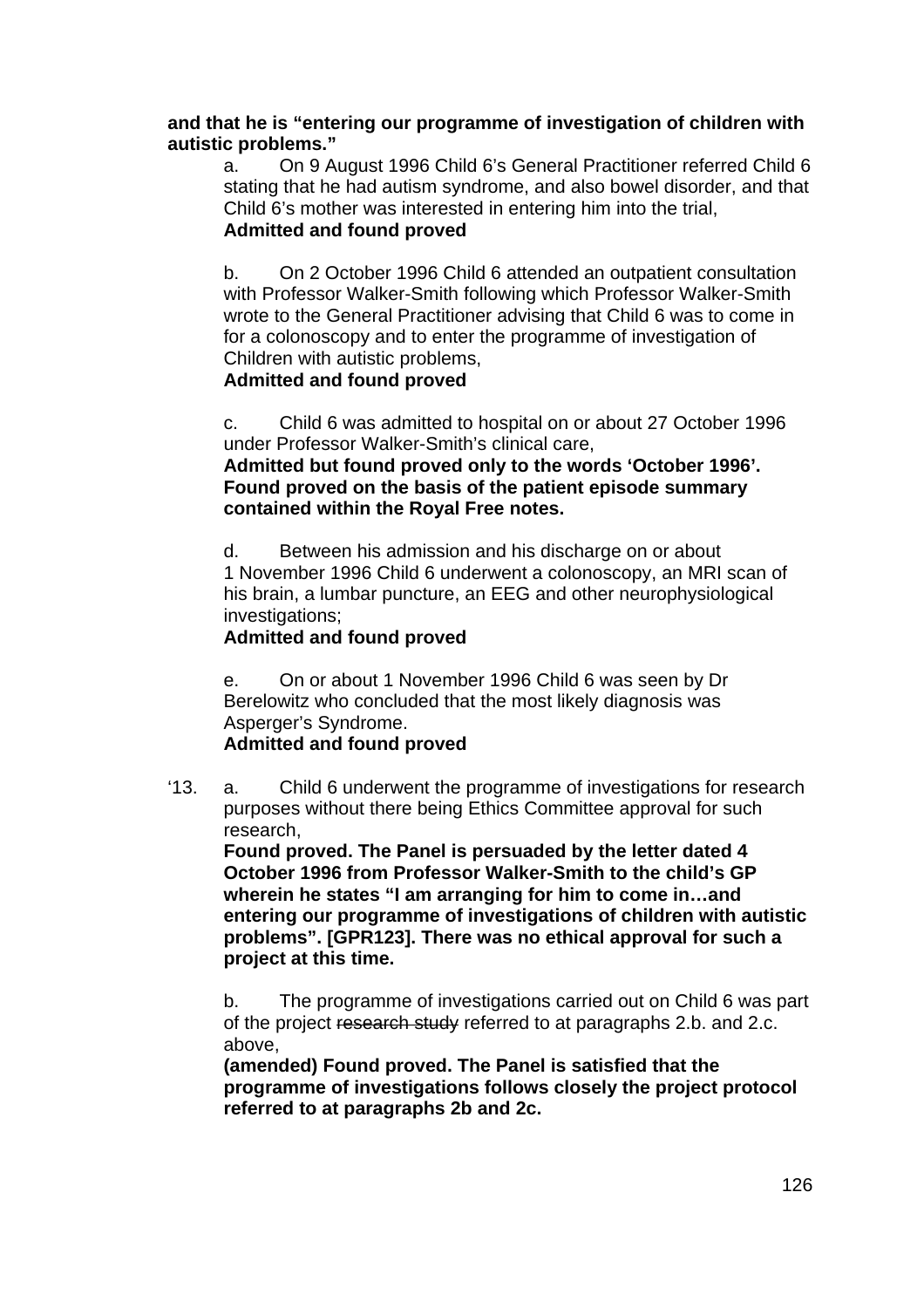c. The research study was carried out on Child 6 *was investigated under the project* without the approval of the Ethics Committee in that it was not research covered by any Ethics Committee application other than that for Project 172-96 and,

**(amended) Found proved. The Panel notes there was no relevant Ethics Committee approval at the time these investigations were carried out.** 

i. contrary to the conditions of approval for Project 172-96 Child 6 had been enrolled into the project research study before 18 December 1996,

**(amended) Found proved. The Panel notes this child was admitted to the Royal Free on or about 27 October 1996.** 

ii. he did not qualify for the project research study as he failed to meet the inclusion criteria set out at paragraph 2.c.i. above,

**(amended) Found proved. This child had been vaccinated with MMR.** 

iii. he did not qualify for the project research study as he failed to meet the inclusion criteria set out in paragraph 2(c) (ii) above,

**(amended) Found proved. The child had a diagnosis of Aspergers' Syndrome.** 

d. By reason of the matters referred to at paragraph 13.c. you failed to comply with your duties to the Ethics Committee as a named Responsible Consultant as set out at paragraph 3.g. above; **Found proved. The Panel concluded that as a responsible consultant you had a duty to ensure adequate research governance. Whilst the Panel accepts you could not be held responsible for factors outwith your knowledge and expertise, nevertheless you had joint responsibility for overseeing the overall process governing the project.** 

## **Child 9**

'14. Child 9 underwent a programme of investigations for research purposes in the circumstances set out below,

**Found proved. The Panel concluded that Child 9 underwent these investigations for research purposes and was persuaded by the letter of Professor Walker Smith to Dr Spratt, paediatrician, dated 11 September 1996 enclosing "Dr Wakefield's detailed proposal". Dr Spratt's response of 25 September 1996, thanks him for his opinion and refers to the "proposed referral to Dr Wakefield's service."** 

a. Following correspondence between Professor Walker-Smith and Child 9's Consultant Paediatrician during September 1996, Child 9 was referred for investigation under the research protocol, **(amended) Admitted and found proved**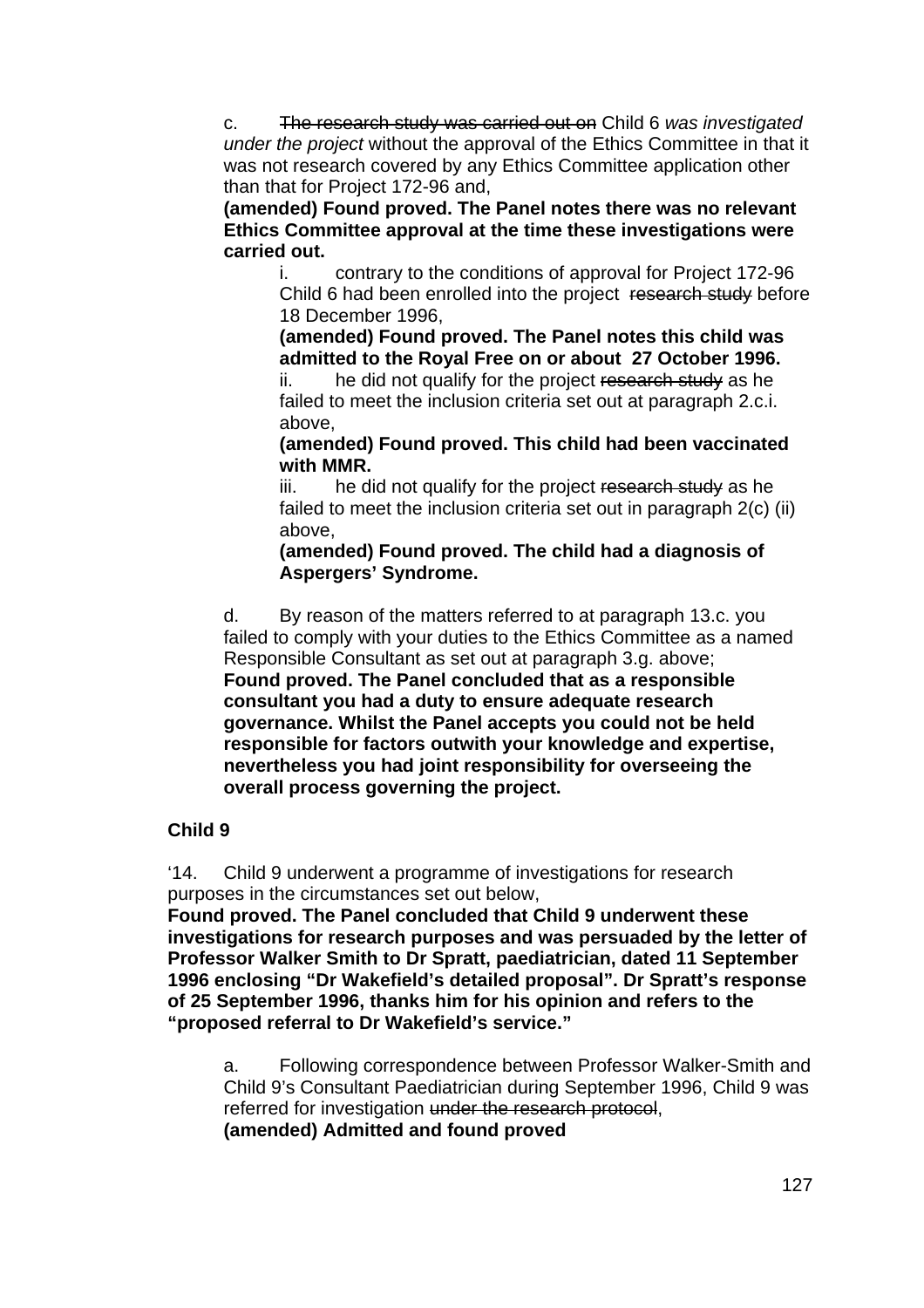b. Prior to his referral Child 9's developmental delay had been provisionally attributed to a form of autism, **Admitted and found proved**

c. Child 9 was admitted to hospital on 17 November 1996 under Professor Walker-Smith's clinical care,

**Admitted but found proved only to the words 'November 1996'. Found proved. The Panel is persuaded by the patient episode summary as contained in the Royal Free notes.** 

d. Between 17 November 1996 and his discharge on 22 November 1996, Child 9 underwent a colonoscopy, a barium meal and follow-through, and blood and urine tests, **Admitted and found proved**

e. On 9 December 1996 Child 9 was readmitted and underwent an MRI scan of his brain, an EEG and a lumbar puncture; **Admitted and found proved**

'15. a. Child 9 underwent the programme of investigations for research purposes without there being Ethics Committee approval for such research,

**Found proved. The Panel concluded that Child 9 underwent these investigations for research purposes and is persuaded by the letter of Professor Walker Smith to Dr Spratt, paediatrician, dated 11 September 1996 enclosing "Dr Wakefield's detailed proposal". Dr Spratt's response of 25 September 1996, thanks him for his opinion and refers to the "proposed referral to Dr Wakefield's service." Professor Walker-Smith again wrote to Dr Spratt on 8 November 1996 after the child's outpatient appointment, and stated, "We have now seen several children with autism and gastrointestinal symptoms...I…have arranged for him to have a colonoscopy…we will then endeavour to follow this with barium meal and follow through…and repeat lumbar puncture". The Panel is satisfied that the programme of investigations was for research purposes for which there was no Ethics Committee approval.** 

b. The programme of investigations carried out on Child 9 was part of the *project* research study referred to at paragraphs 2.b. and 2.c. above,

**Found proved. The Panel concluded that the programme of investigations carried out on Child 9, and the reasons recorded for those investigations, follow closely the project protocol referred to at paragraphs 2.b and 2.c. The Panel has also taken into account the letter dated 9 September 1996 from a research colleague, John Linnell to Professor Walker-Smith, which states "…it was agreed that he should, if possible, be included in our first ten cases." In addition the Panel has noted that Child 9, having been discharged from the Royal Free in November 1996**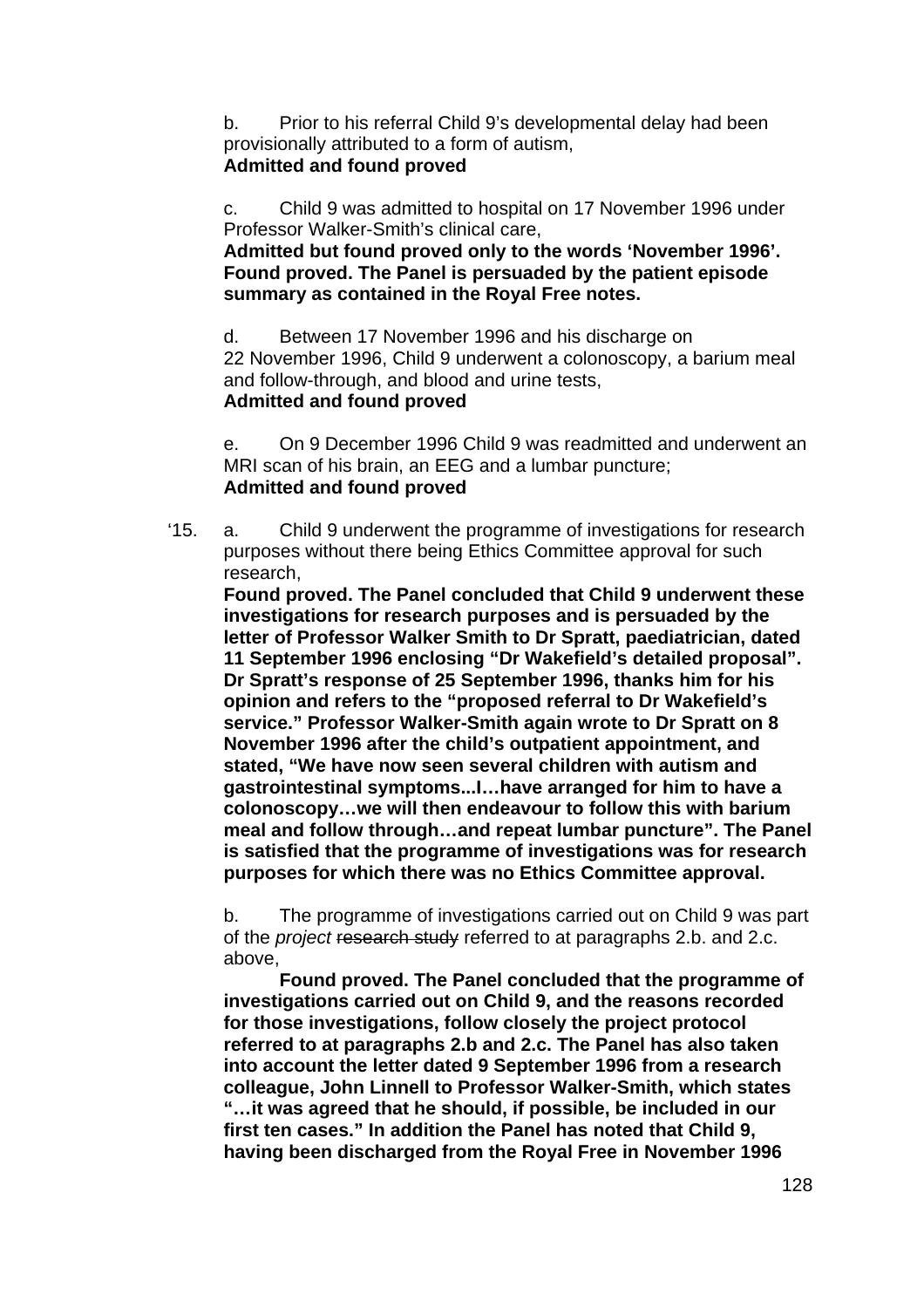**with normal results on the investigations to date, was re-admitted on 9 December 1996 for completion of the programme of investigations.** 

c. The research study was carried out on Child 9 *was investigated under the project* without the approval of the Ethics Committee in that it was not research covered by any Ethics Committee application other than that for Project 172-96 and,

**Found proved. The Panel concluded that there was no relevant Ethics Committee approval at this time.** 

i. contrary to the conditions of approval for Project 172-96 Child 9 had been enrolled into the project research study before 18 December 1996,

**(amended) Found proved. The child was admitted on 17 November and 9 December 1996.** 

ii. he did not qualify for the project research study as he failed to meet the inclusion criteria set out at paragraph 2.c.i. above,

**(amended) Found proved. This child had been vaccinated with MMR.** 

iii. he did not qualify for the project research study as he failed to meet the inclusion criteria set out at paragraph 2.c.ii. above,

**(amended) found proved. The child had a form of autism**.

d. Contrary to the conditions of ethical approval for Project 172-96 you subsequently failed to ensure that a copy of the consent form and information sheet was included in Child 9's clinical notes,

**Found not proved. The Panel accepted that you could not have known the conditions at the time of this child's admission as they were set out in a letter from the Ethics Committee copied to you on 9 January 1997.** 

e. By reason of the matters referred to at paragraphs 15.c. and 15.d. you failed to comply with your duties to the Ethics Committee as a named Responsible Consultant as set out at paragraph 3.g. above;  **Found proved for the reasons set out above.** 

## **Child 5**

'16. a. On 2 December 1996 you carried out a colonoscopy on Child 5, **Admitted and found proved** 

b. The colonoscopy was one investigation in a programme of investigations carried out on Child 5 for research purposes, **Found proved. The Panel is persuaded by the evidence of the GP referral letter dated 1 October 1996 to Professor Walker Smith stating "This…autistic child's parents have been in contact with Dr Wakefield and have asked me to refer him to yourself**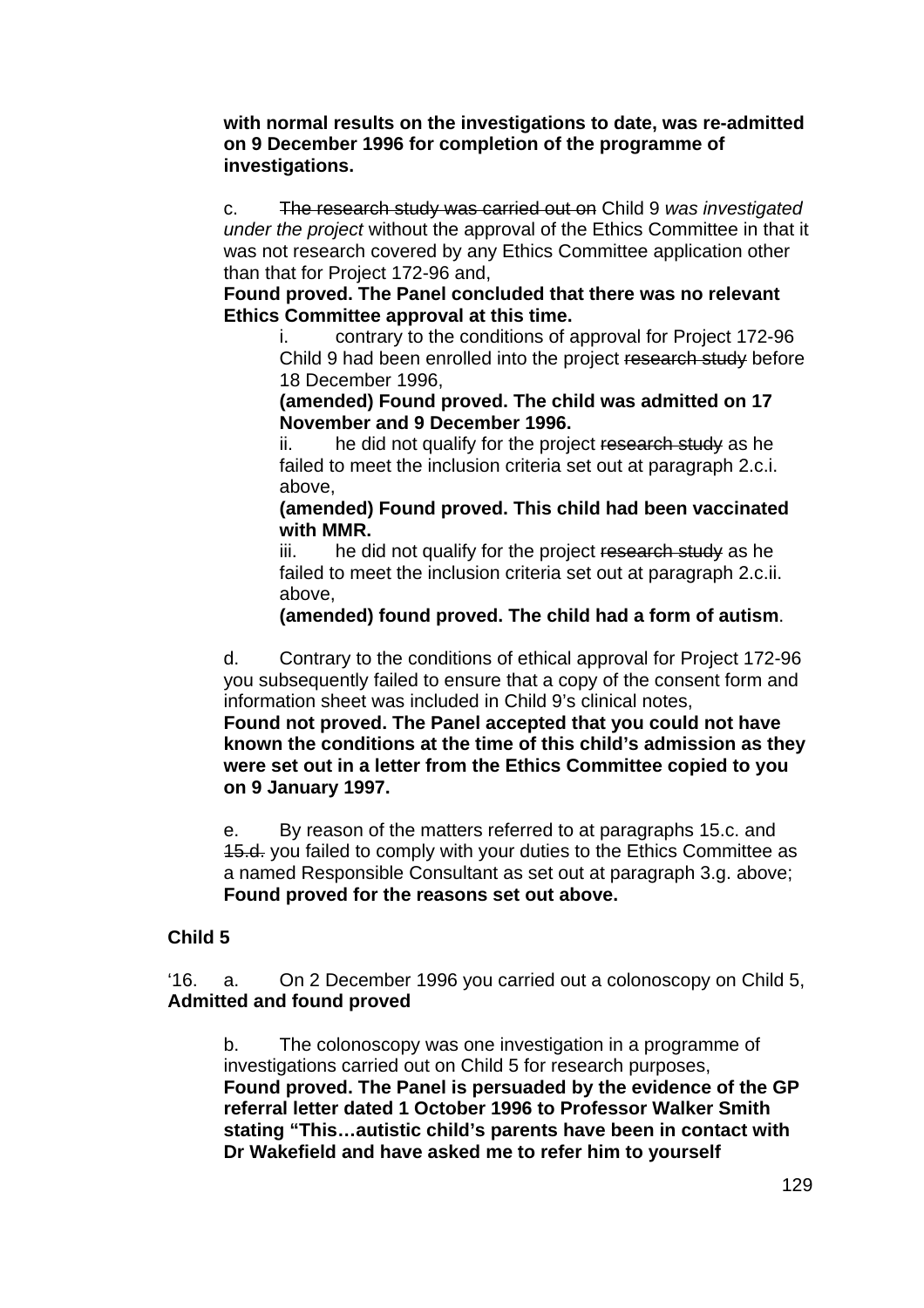**[Professor Walker-Smith] regarding your current study into association between autism and childhood bowel problems". The Panel has also seen your colonoscopy report dated 2 December 1996 quoting "colonoscopy for investigation of autism with diarrhoeal features."** 

c. As the Consultant carrying out the colonoscopy procedure you had a responsibility to ensure that it was clinically indicated by reference to Child 5's clinical history and presenting symptoms, as recorded in his medical records and set out below,

#### **Found proved. The Panel is satisfied with your own evidence (Day 118p1) that you had such a responsibility.**

i. on 1 October 1996 Child 5's General Practitioner referred Child 5 to Professor Walker-Smith in relation to the study into the association between autism and Childhood bowel problems, **Admitted and found proved**

ii. the referral letter gave details of Child 5's developmental delay with classical features of autism but made no reference to any gastrointestinal symptoms,

#### **Admitted and found proved**

iii. on 8 November 1996 Child 5 attended an outpatient consultation with Professor Walker-Smith, who elicited a history of episodes of diarrhoea once a month and episodes of abdominal pain. No blood tests were undertaken to check Child 5's inflammatory markers,

#### **Admitted (with the observation that the history as described is incomplete) and found proved.**

iv. Child 5 was admitted to hospital on or about 1 December 1996 under Professor Walker-Smith's clinical care and his admission clerking note indicated that he had intermittent diarrhoea and abdominal pain but there was no blood or mucus in his stool, **Amended to read: '** Child 5 was admitted to hospital on or about 1 December 1996 under Professor Walker-Smith's clinical care and his clinical note indicated that he had intermittent diarrhoea and abdominal pain but there was no blood or mucus in his stool',

**Admitted as amended and found proved save for the words 'Professor Walker-Smith's clinical care'. Found proved. The Panel concluded that admission was arranged by Professor Walker-Smith after referral by the child's GP and was assessed in the outpatients clinic department by him. The Panel further noted the nursing care plan dated 1 December 1996 and the discharge notification dated 6 December 1996 within the Royal Free notes both name Professor Walker Smith as the consultant in charge of this child.** 

d. Between 1 December 1996 and his discharge on

6 December 1996, in addition to the colonoscopy referred to at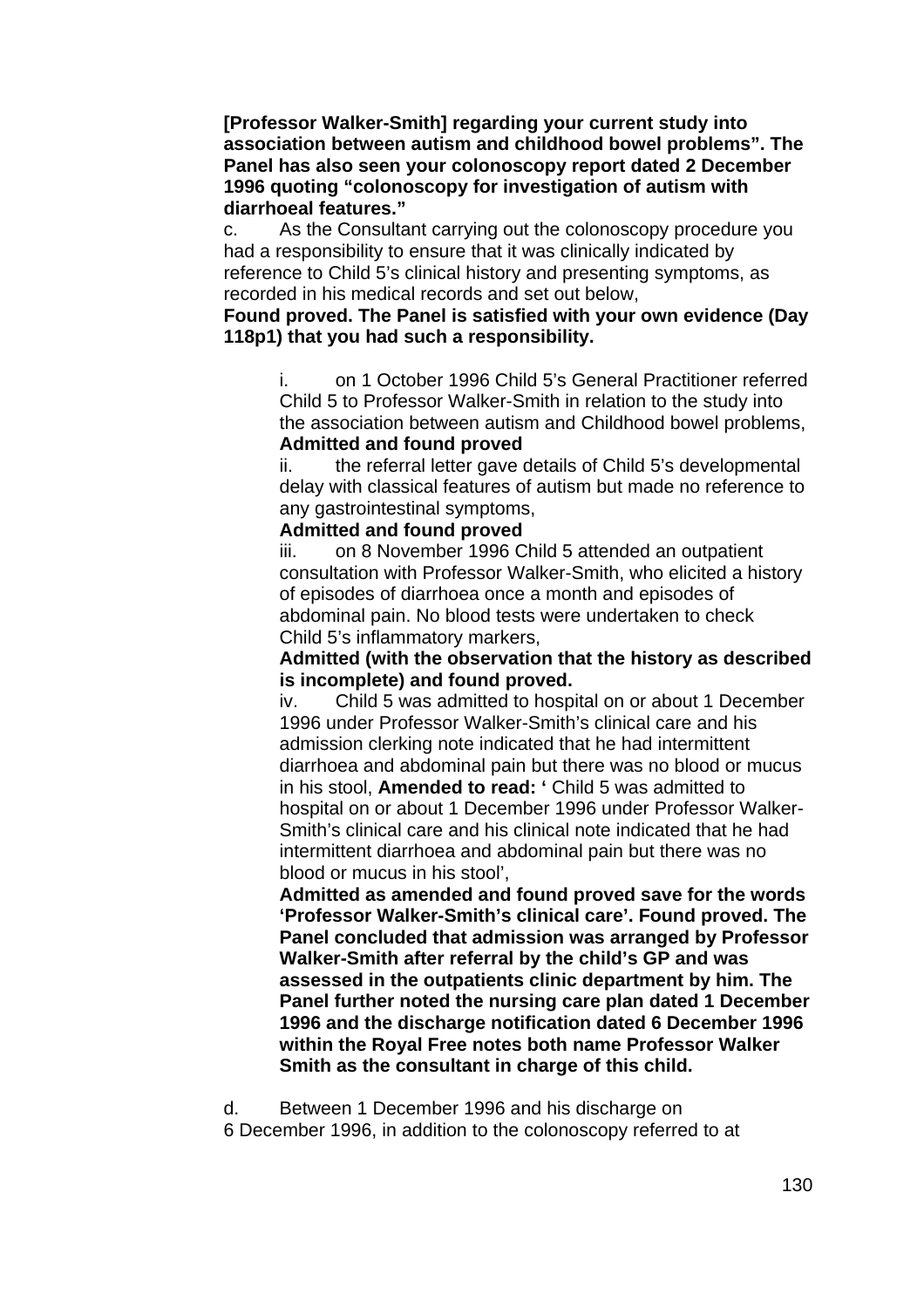16.a. above, Child 5 underwent a barium meal and follow-through, an MRI scan of his brain, a lumbar puncture (although no results were obtained)**,** an EEG and a variety of blood and urine tests,

**Admitted and found proved with exception of the words 'lumbar puncture (although no results were obtained)'. Found not proved in respect of the words 'lumbar puncture (although no results were obtained)'. The Panel is not satisfied that a lumbar puncture was undertaken at this time.** 

e. On 3 December 1996 Child 5 was seen by Dr Berelowitz, Consultant Paediatric Psychiatrist, who concluded that the likely diagnosis was a developmental disorder, such as autism, but that chromosomal studies needed to be done,

## **Admitted and found proved**

f. On 15 January 1997 Child 5 was readmitted and underwent a repeat barium meal and follow-through, because of a previous suspected stricture, and a repeat lumbar puncture; **Admitted and found proved with exception of the word 'repeat'. Found not proved in respect of the word "repeat" relating to the lumbar puncture.** 

'17. a. Child 5 underwent the programme of investigations for research purposes without there being Ethics Committee approval for such research,

**Found proved. The Panel is persuaded by the letter dated 1 October 1996 to Professor Walker-Smith, from the child's GP, stating "this …child's parents have been in contact with Dr Wakefield and have asked me to refer him to yourself regarding your current study into association between autism and childhood bowel problems". Professor Walker Smith decided to admit this child for investigations after his assessment in the outpatients clinic. The Panel has further noted that this child had been referred to Dr Berelowitz by Dr Wakefield and the Panel notes the response letter dated 4 December 1996 from Dr Berelowitz which was copied to you, reporting on his assessment of the child. The Panel has therefore concluded that the programme of investigations that Child 5 underwent was for research purposes, for which there was no Ethics Committee approval.** 

b. The programme of investigations carried out on Child 5 was part of the research study *project* referred to at paragraphs 2.b. and 2.c. above,

**Found proved. The Panel finds that the programme of investigations carried out, together with the reasons recorded, follow closely the project protocol referred to at 2b and 2c.** 

c. The research study was carried out on *Child 5 was investigated under the project* without the approval of the Ethics Committee in that it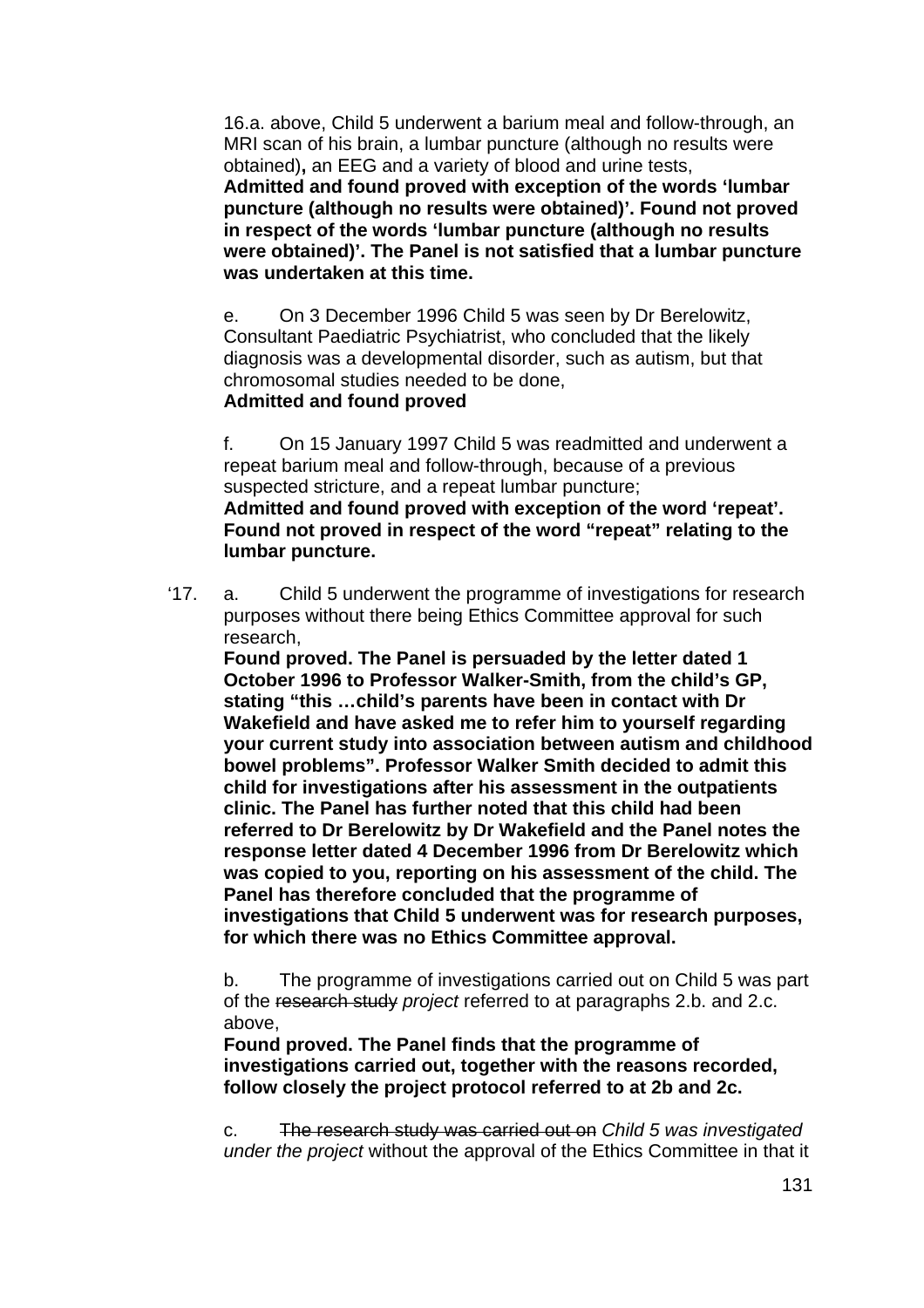was not research covered by any Ethics Committee application other than that for Project 172-96 and,

**(amended) Found proved. The Panel is satisfied that there was no other relevant Ethics Committee approval at the time when these investigations were carried out.** 

i. contrary to the conditions of approval for Project 172-96 Child 5 had been enrolled into the project research study before 18 December 1996,

**(amended) Found proved. Child 5 was first admitted to the Department at the Royal Free before 18 December 1996.** 

ii. he did not qualify for the project research study as he failed to meet the inclusion criteria set out at paragraph 2.c.i. above,

**(amended) Found proved. Child 5 had been vaccinated with MMR.** 

iii. he did not qualify for the project research study as he failed to meet the inclusion criteria set out at paragraph 2.c.ii. above,

**(amended) Found proved. The child was referred with "autism and disturbed behaviour".** 

d. Contrary to the conditions of ethical approval for Project 172-96 you subsequently failed to ensure that a copy of the consent form and information sheet was included in Child 5's clinical notes,

**Found proved in relation to investigations undertaken after the second admission of this child on 15 January 1997. The letter from the Ethics Committee outlining the conditions was sent to Professor Walker-Smith on 7 January 1997 and copied to you on 9 January 1997.** 

e. You carried out a colonoscopy on Child 5 which was not clinically indicated,

**Found proved. The Panel concluded that there were no significant GI signs and symptoms to justify colonoscopy at this time.** 

f. Your actions as set out at paragraph 17.e. were contrary to your representations to the Ethics Committee that the procedures were clinically indicated,

### **Found proved.**

g. By reason of the matters referred to at paragraphs 17.c., 17.d., 17.e. and 17.f. you failed to comply with your duties to the Ethics Committee as a named Responsible Consultant as set out at paragraph 3.g. above,

## **Found proved.**

h. Your conduct as set out above was contrary to the clinical interests of Child 5;

 **Found proved in view of the above findings.**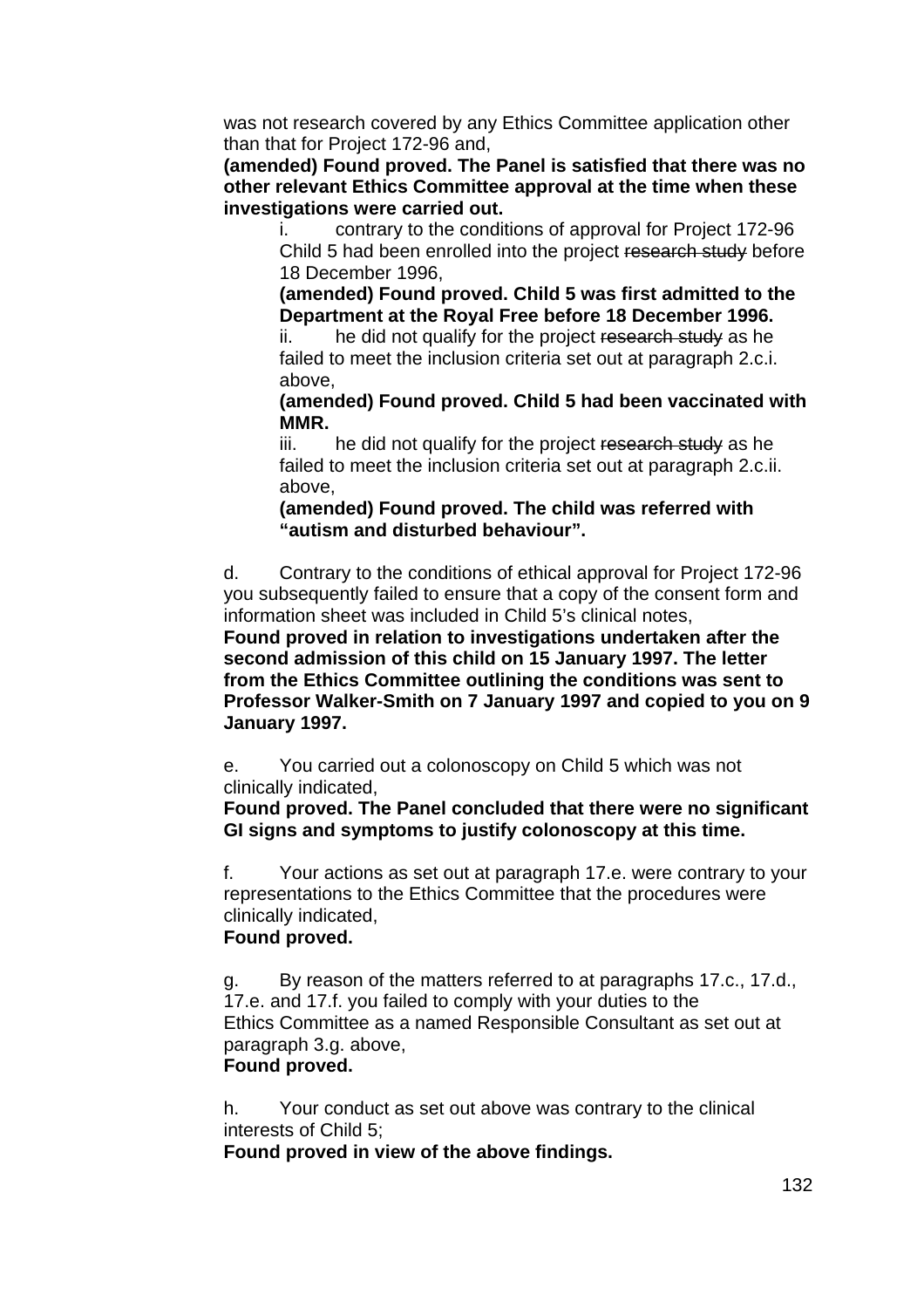## **Child 12**

'18. a. On 6 January 1997 you carried out a colonoscopy on Child 12, **Admitted and found proved** 

b. The colonoscopy was one investigation in a programme of investigations carried out on Child 12 for research purposes, **Found proved. The Panel is persuaded by the evidence of the plan on the admission clerking note within the Royal Free notes, your colonoscopy report dated 6 January 1997 where it states in the history that the child has disintegrative disorder, together with the letter from Professor Walker-Smith to Child 12's mother where he states "the children are …admitted for a course of a week and various other aspects of the protocol are undertaken." The Panel also noted Professor Walker-Smith's letter dated 21 October 1996 to Dr Wakefield where he states that "I did not feel it right…to proceed with our intensive programme…until we have had ethical committee approval"** 

c. As the Consultant carrying out the colonoscopy procedure you had a responsibility to ensure that it was clinically indicated by reference to Child 12's clinical history and presenting symptoms, as recorded in his medical records and set out below,

**Found proved. The Panel is persuaded by your own evidence on Day 118p1 where you accepted that you had such a responsibility.** 

i. on 23 September 1996 Child 12's General Practitioner referred Child 12 to Professor Walker-Smith stating that Child 12,

### **Admitted and found proved**

a. had had bowel problems for sometime but he did not present to her surgery until March 1996, when his mother attended to discuss his soiling habit, and at that time his abdomen was normal with an empty rectum, **Admitted and found proved**

b. might well have Asperger's Syndrome, **Admitted and found proved**

ii. Professor Walker-Smith saw Child 12 in his outpatient clinic on 18 October 1996 when he elicited a history of Child 12 soiling, not having diarrhoea and having variable abdominal pain,

### **Admitted and found proved**

iii. Child 12 underwent a blood test on 18 October 1996 which demonstrated that the indices of inflammation were normal save for a marginally raised C-reactive protein,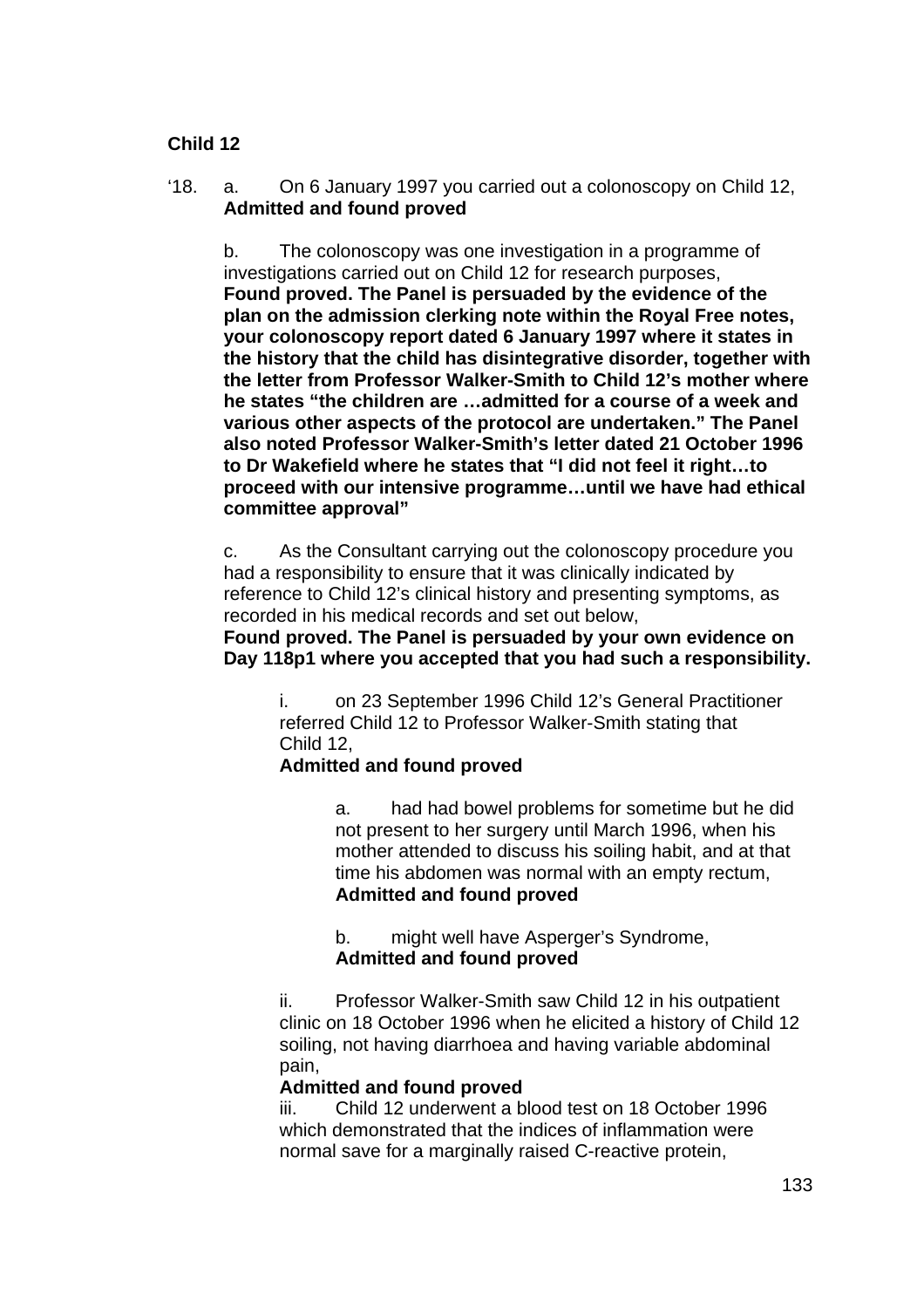## **Admitted and found proved**

iv. Professor Walker-Smith concluded and recorded that, **Admitted and found proved**

a. Child 12 had minimal gastrointestinal symptoms, **Admitted and found proved**

b. he felt it was not right to proceed with the intensive programme until Ethical Committee approval had been obtained and it was clear that the parents wished to proceed,

### **Admitted and found proved**

v. on 25 November 1996 Professor Walker-Smith wrote to Child 12's mother stating that one of the blood tests was slightly abnormal and, as she was keen to proceed, he would admit Child 12 for a colonoscopy,

#### **Admitted and found proved**

vi. Child 12 was admitted to hospital on 5 January 1997 under Professor Walker-Smith's clinical care,

**Admitted but found proved only to the words 'January 1997'. Found proved in its entirety. The Panel is satisfied on the basis of the patient episode summary contained within the Royal Free notes.** 

vii. Child 12's admission clerking note, dated 6 January 1997, indicated that,

## **Admitted and found proved**

a. he was being admitted for investigation of autism and bowel problems,

# **Admitted and found proved**

b. he had been clean by the age of three and he started soiling sometime later, **Admitted and found proved**

c. he was currently soiling eight times a day, **Admitted and found proved**

d. the stools were loose, pale and very smelly, **Admitted and found proved**

### e. he had abdominal pain about once a week, **Admitted and found proved**

d. Between 6 January 1997 and his discharge on 10 January 1997, in addition to the colonoscopy referred to at 18.a. above, Child 12 underwent a barium meal and follow-through, an MRI scan of his brain, a lumbar puncture, an EEG and other neurophysiological tests, and a variety of blood and urine tests,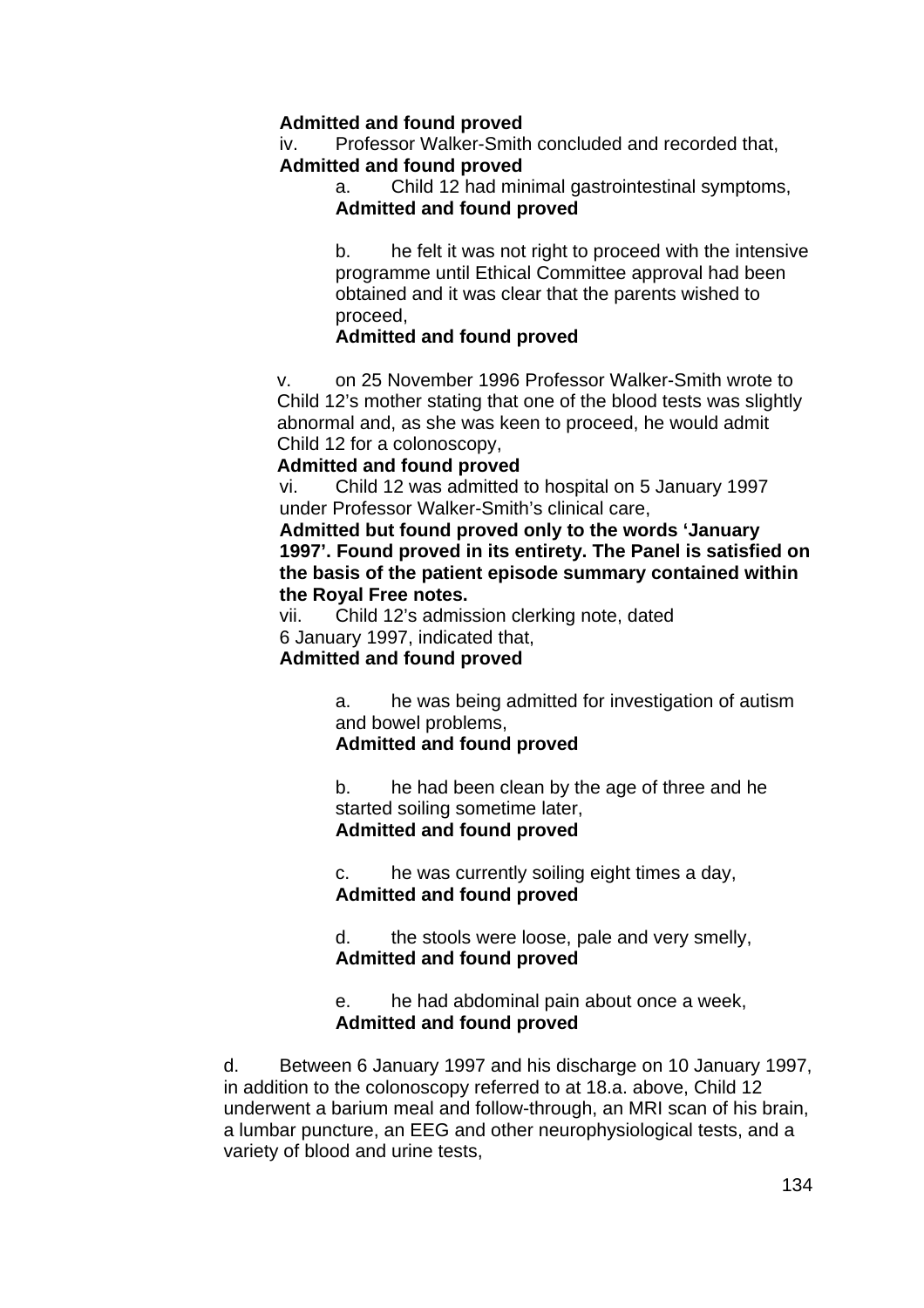## **Admitted and found proved**

e. On 10 January 1997 Child 12 was interviewed by Dr Berelowitz who concluded that Child 12 had language delay, possible Attention Deficit Disorder and possible features of Asperger's Syndrome;

#### **Admitted and found proved**

'19. a. Child 12 underwent the programme of investigations as part of the project research study referred to at paragraphs 2.b. and 2.c. above,

**(amended) Found proved. The Panel noted the evidence of the mother of this child (Day 28 p20) where she stated that the child was referred to Dr Wakefield via the GP for investigations which she understood to be research investigations. This evidence was not challenged on behalf of Professor Murch. The Panel was also persuaded by the letter dated 21 October 1996 to Dr Wakefield from Professor Walker-Smith advising, "I did not feel it right…to proceed with our intensive programme…until we have had ethical committee approval….". The letter from Mrs 12 to Professor Walker-Smith dated 20 October 1996 states, "We have also re-read Dr Wakefield's proposed clinical and scientific study notes" and "…My husband and I are happy for [Child 12] to be referred on to Dr Wakefield's study project."** 

b. The research study was carried out on Child 12 *was investigated under the project* without the approval of the Ethics Committee in that he did not qualify for the project research study as he failed to meet the inclusion criteria set out at,

## **(amended)**

i. paragraph 2.c.i. above,

 **Found proved. The child had been vaccinated with MMR.**  ii. paragraph 2.c.ii. above,

**Found proved. This child was not diagnosed with disintegrative disorder.** 

c. Contrary to the conditions of ethical approval for Project 172-96 you failed to ensure that a copy of the consent form and information sheet was included in Child 12's clinical notes,

**Found not proved. The Panel concluded that at the time of the child's admission on 5 January 1997 you could not have been aware of the conditions as set out in a letter from the Ethics Committee dated 7 January 1997 and copied to you on 9 January 1997.** 

d. You carried out a colonoscopy on Child 12 which was not clinically indicated,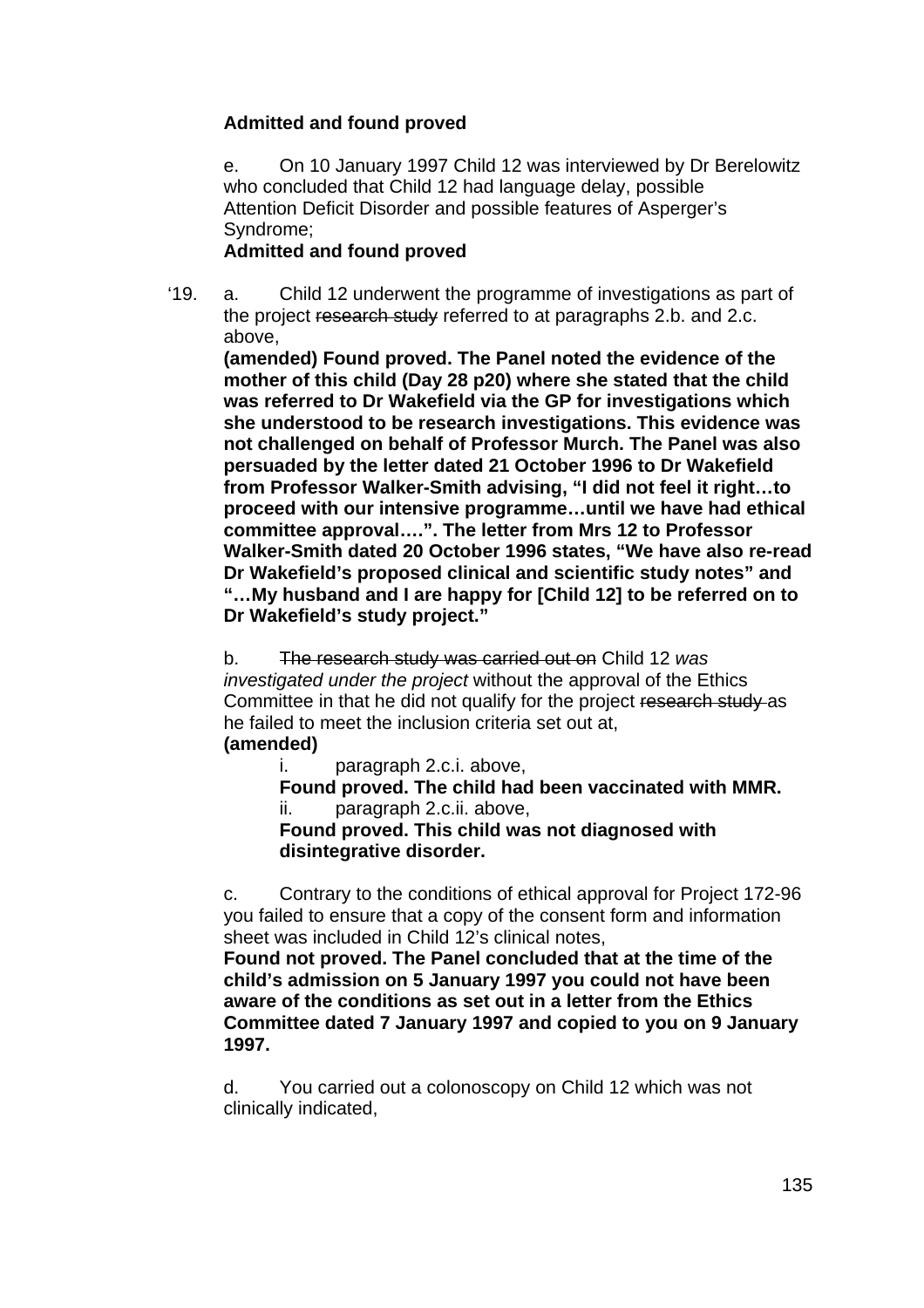**Found proved. The Panel is satisfied that the slightly raised CRP, in conjunction with the overall clinical picture, did not warrant a colonoscopy.** 

e. Your actions as set out at paragraph 19.d. were contrary to your representations to the Ethics Committee that the procedures were clinically indicated,

**Found proved**. **The Panel noted your admission to head of charge 2d.** 

f. By reason of the matters referred to at paragraphs 19.b., 19.c., 19.d. and 19.e. you failed to comply with your duties to the Ethics Committee as a named Responsible Consultant as set out at paragraph 3.g. above,

### **(amended) Found proved.**

g. Your conduct as set out above was contrary to the clinical interests of Child 12;

 **Found proved on the basis of the above findings.** 

## **Child 8**

'20. Child 8 underwent a programme of investigations for research purposes in the circumstances set out below,

**Found proved. The Panel is persuaded by the referral letter from the GP to Dr Wakefield dated 3 October 1996, "…to accept…[Child 8] into your investigation programme. I gather this is a specific area of expertise relating to the possible effects of vaccine damage and her ongoing GI tract symptoms". It also noted the endoscopy clerking sheet dated 20 January 1997 which notes in the plan "Dr Wakefield protocol". Further the Panel notes the discharge summary dated 27 November 1997 which states "…for further investigation of possible association between developmental delay, gastrointestinal symptoms and vaccination."** 

a. On 3 October 1996 Child 8's General Practitioner referred Child 8 to the investigation programme into the possible effects of vaccine damage and her ongoing GI tract symptoms, **Admitted and found proved**

b. Child 8 was admitted to hospital on 19 January 1997 under Professor Walker-Smith's clinical care, **Admitted and found proved**

c. Between 19 January 1997 and her discharge on or about 25 January 1997 Child 8 underwent a colonoscopy, a barium meal and follow-through, an MRI scan of her brain, a variety of blood and urine tests and an interview with Dr Berelowitz, **Admitted and found proved**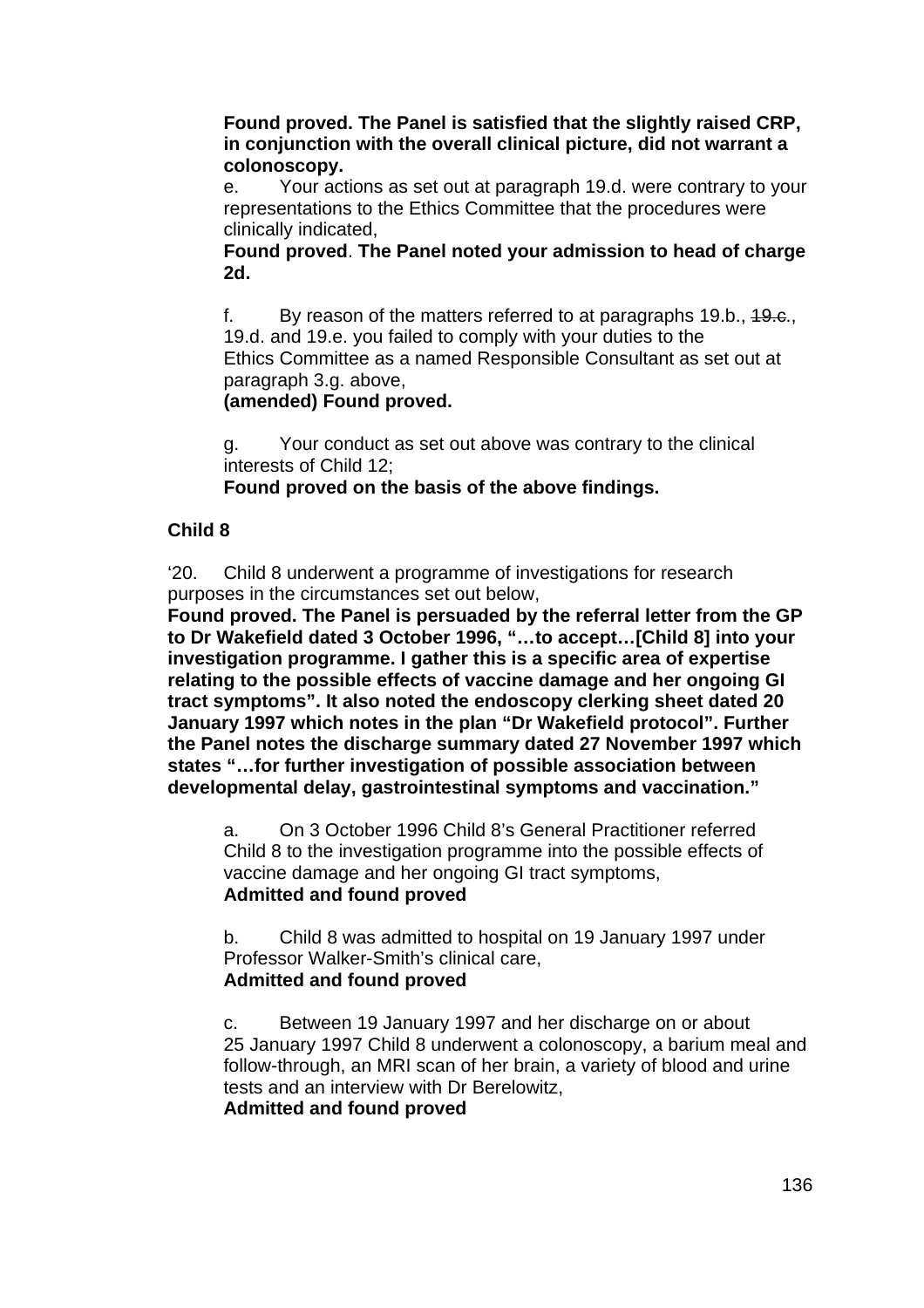d. Dr Berelowitz concluded that Child 8 may have post vaccination encephalitis and that an autistic spectrum diagnosis was not merited; **Admitted and found proved**

'21. a. Child 8 underwent the programme of investigations as part of the research study project referred to at paragraphs 2.b. and 2.c. above,

**(amended) Found proved for the reasons set out above at head of charge 20 and your admission at 20c, naming the investigations which follow very closely the project referred to at paragraphs 2b and 2c.** 

b. The research study was carried out on Child 8 *was investigated under the project* without the approval of the Ethics Committee in that she did not qualify for the project research study as she failed to meet the inclusion criteria set out at

#### **(amended)**

i. paragraph 2.c.i. above,

**Found proved. This child had a MMR vaccination.** 

ii. paragraph 2.c.ii. above,

**Found proved. This child had not manifested disintegrative disorder.** 

c. Contrary to the conditions of ethical approval for Project 172-96 you failed to ensure that a copy of the consent form and information sheet was included in Child 8's clinical notes,

**Found proved. The Panel is satisfied that the letter from the Ethics Committee dated 7 January 1997 was sent to Professor Walker-Smith and copied to you on 9 January 1997, setting out the conditions.** 

d. By reason of the matters referred to at paragraph 21.b. and 21.c. you failed to comply with your duties to the Ethics Committee as a named Responsible Consultant as set out at paragraph 3.g. above;  **Found proved.** 

### **Child 7**

'22. Child 7 underwent a programme of investigations for research purposes in the circumstances set out below,

**Found proved. The Panel is persuaded by the referral letter dated 5 December 1996 from this child's GP to Professor Walker-Smith, which refers to his convulsions which "may make him eligible for your study". The Panel also noted the clinic letter to the GP, dated 17 January 1997 from Professor Walker Smith and copied to Dr Wakefield, which states, "There does seem to be a clear relationship between symptomotology and the MMR...he will be having other investigations as part of the protocol." The Panel notes the admission clerking note dated 26 January 1997 stating "admitted…for colonoscopy and investigations as**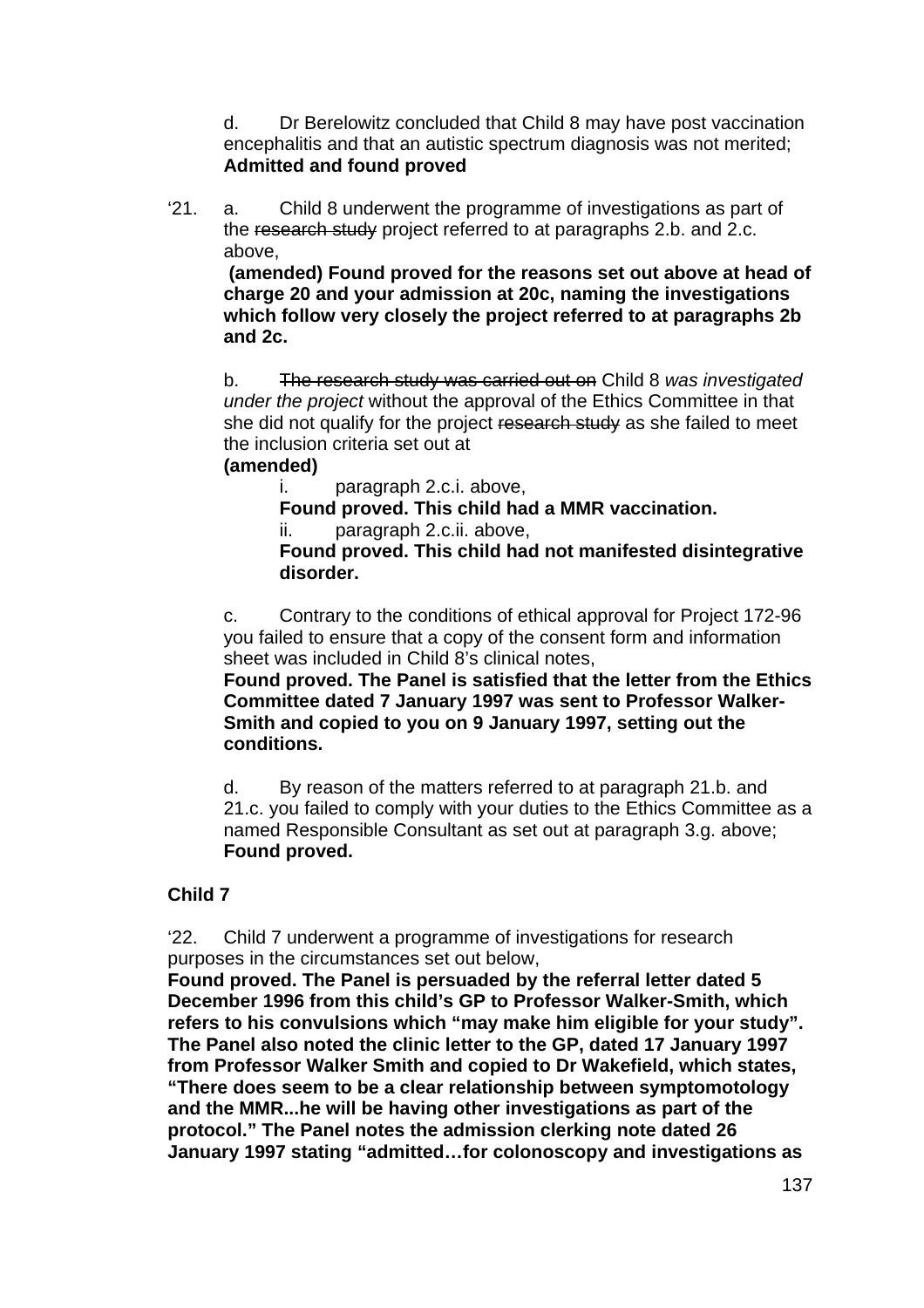**part of the disintegrative disorder/colitis study" and sets out the plan for investigations including "autism protocol."** 

a. On or about 5 December 1996 Child 7's General Practitioner referred Child 7 to Professor Walker-Smith stating that Child 7, **Admitted and found proved** 

> i. probably did not have autism but he did have convulsions which the General Practitioner believed might make him eligible for the study,

**Admitted (with the observation that this is an incomplete account of the circumstances) and found proved** 

ii. suffered from bowel problems similar to his brother [Child 6] who had recently been investigated,

### **Admitted and found proved**

b. Child 7 was admitted to hospital on 26 January 1997 under Professor Walker-Smith's clinical care,

**Admitted but found proved only to the words 'January 1997'. Found proved in its entirety on the basis of the patient episode summary contained within the Royal Free notes.** 

c. Child 7's admission clerking note recorded that he had been admitted for colonoscopy and investigations as part of the Disintegrative Disorder/Colitis study, **Admitted and found proved**

d. Between 26 January 1997 and his discharge on 1 February 1997 Child 7 underwent a colonoscopy, a barium meal and follow-through, an MRI scan of the brain, a lumbar puncture, an EEG and other neurophysiological investigations, blood and urine tests; **Admitted and found proved**

'23. a. Child 7 underwent the programme of investigations as part of the project research study referred to at paragraphs 2.b. and 2.c. above,

**(amended) Found proved for the reasons cited in 22, above.** 

b. The research study was carried out on Child 7 *was investigated under the project* without the approval of the Ethics Committee in that he did not qualify for the project research study as he failed to meet the inclusion criteria set out at,

### **(amended)**

i. paragraph 2.c.i. above,

**Found proved. The child had an MMR vaccination.** 

ii. paragraph 2.c.ii. above,

**Found proved. The child did not have a diagnosis of disintegrative disorder.**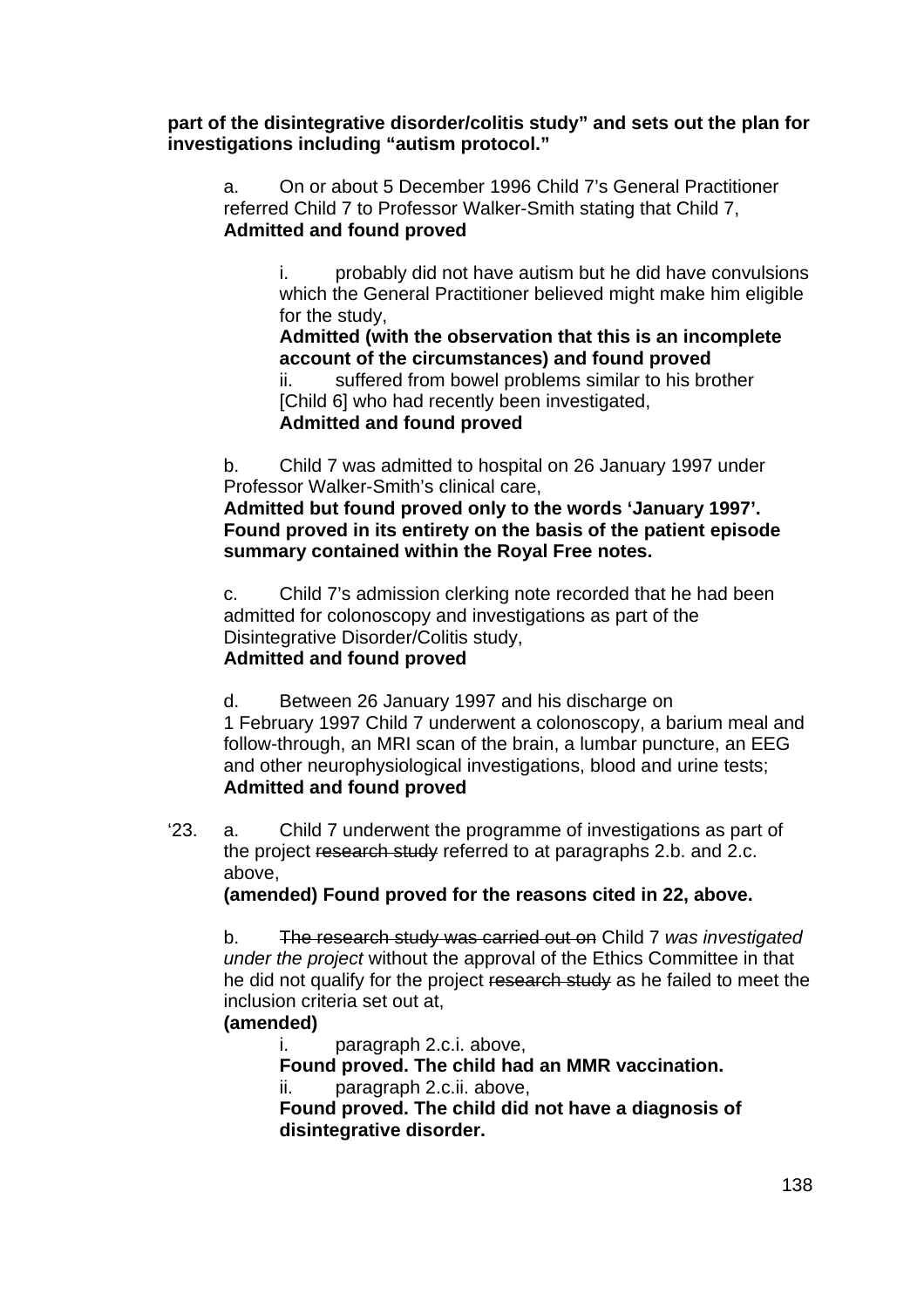c. Contrary to the conditions of ethical approval for Project 172-96 you failed to ensure that a copy of the consent form and information sheet was included in Child 7's clinical notes,

**Found proved. This child was admitted on 26 January 1997, after the letter dated 7 January 1997 from the Ethics Committee (setting out conditions for ethical approval) had been sent to Professor Walker Smith and copied to you on 9 January 1997.** 

d. By reason of the matters referred to at paragraphs 23.b. and 23.c. you failed to comply with your duties to the Ethics Committee as a named Responsible Consultant as set out at paragraph 3.g. above;  **Found proved.** 

## **Child 10**

'24. a. On 17 February 1997 you carried out a colonoscopy on Child 10,

## **Admitted and found proved**

b. The colonoscopy was one investigation in a programme of investigations carried out on Child 10 for research purposes, **Found proved. The Panel is persuaded by the admission clerking note contained within the Royal Free Hospital records which states, "admitted for Ix (investigations) of disintegrative disorder/measles/IBD" together with the letter from the local paediatrician to Professor Walker Smith dated 6 February 1997, wherein he states " …look forward to the outcome of the research in due course" and the letter dated 20 February 1997 of Dr Berelowitz to Professor Walker-Smith, "…mother would not wish to participate in a research interview".** 

c. As the Consultant carrying out the colonoscopy procedure you had a responsibility to ensure that it was clinically indicated by reference to Child 10's clinical history and presenting symptoms, as recorded in his medical records and set out below,

**Found proved. The Panel is satisfied with your own evidence on Day 118p1 that you had such a responsibility.** 

i. on 14 October 1996 Child 10's General Practitioner referred Child 10 to Professor Walker-Smith stating that, **Admitted and found proved**

> a. Child 10 had a history of loss of acquired skills which appeared to follow a measles-type illness, **Admitted and found proved**

b. no actual diagnosis had been given for his condition but the most recent report referred to severe speech and language disorder with some autistic features,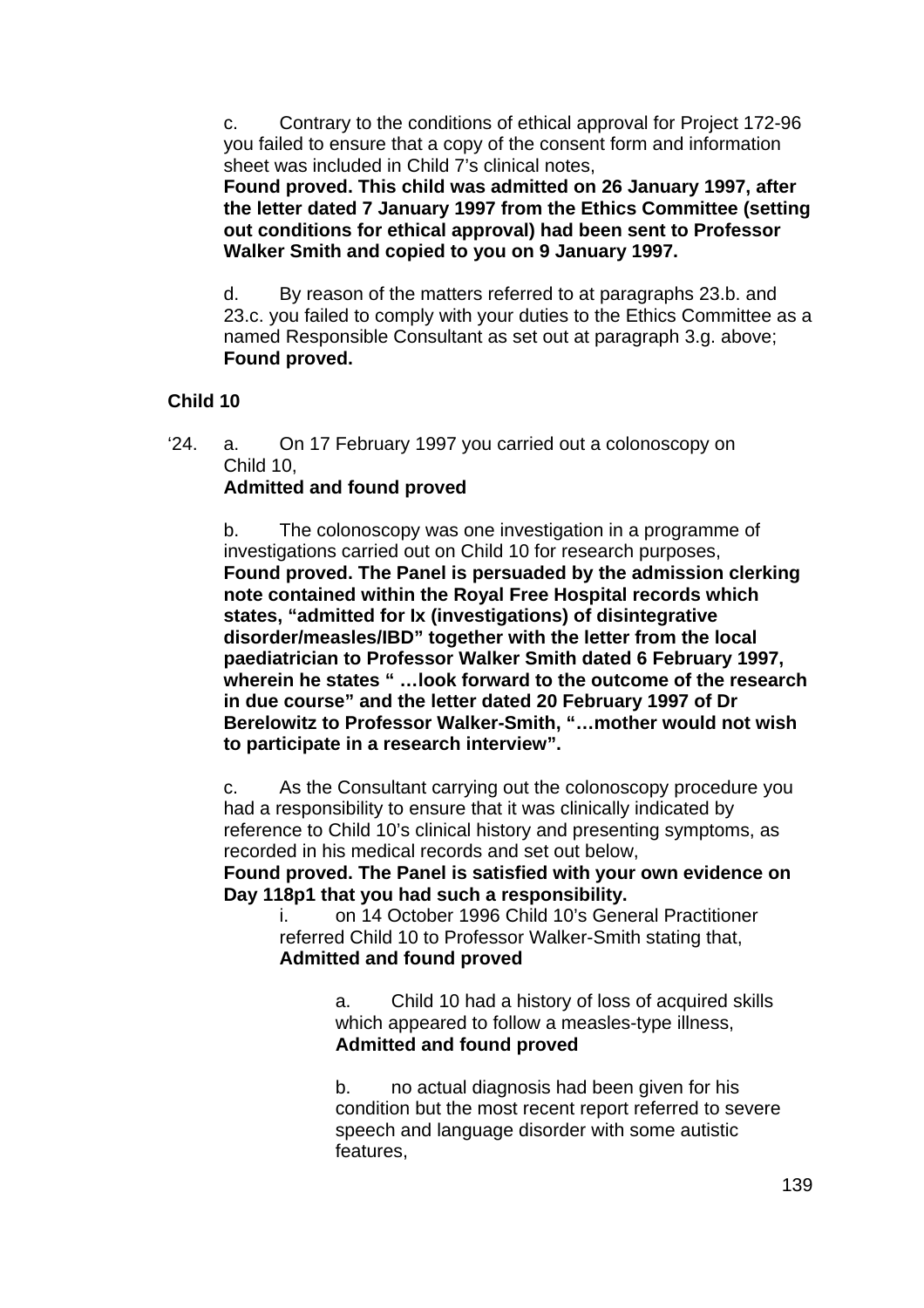## **Admitted and found proved**

ii. the referral letter made no reference to gastrointestinal symptoms,

#### **Admitted and found proved**

iii. Professor Walker-Smith saw Child 10 in his outpatient clinic on 8 November 1996 when he elicited a history of intermittent episodes of watery diarrhoea and episodes of screaming when Child 10 clutched his abdomen, which he thought could have been related to abdominal pain. No blood tests were undertaken to check Child 10's inflammatory markers,

**Admitted (with the observation that this is an incomplete account) and found proved** 

iv. Child 10 was admitted to hospital on 16 February 1997 under Professor Walker-Smith's clinical care,

**Admitted and found proved only to the words 'February 1997'. Found proved in its entirety. The Panel is persuaded on the patient episode summary in the Royal Free Hospital documentation.** 

v. Child 10's admission clerking note recorded,

#### **Admitted and found proved**

a. that he had been admitted for investigation of disintegrative disorder/measles/IBD, **Admitted and found proved**

b. a history of Child 10 pulling his knees up, clutching his abdomen and screaming but that his symptoms seemed to improve when dairy products were removed from his diet,

### **Admitted and found proved**

c. that he had variable bowel habit with occasionally watery and occasionally dry stools; he occasionally had to strain at stool; there was no blood or mucous, **Admitted and found proved**

d. Between 16 February 1997 and his discharge on 19 February 1997, in addition to the colonoscopy referred to at 24.a. above, Child 10 underwent a lumbar puncture and a variety of blood and urine tests, **Admitted and found proved**

e. On 18 February 1997 Dr Berelowitz saw Child 10's father and concluded that Child 10 did not meet the criteria for either autism or disintegrative disorder and the most likely diagnosis was an encephalitic episode;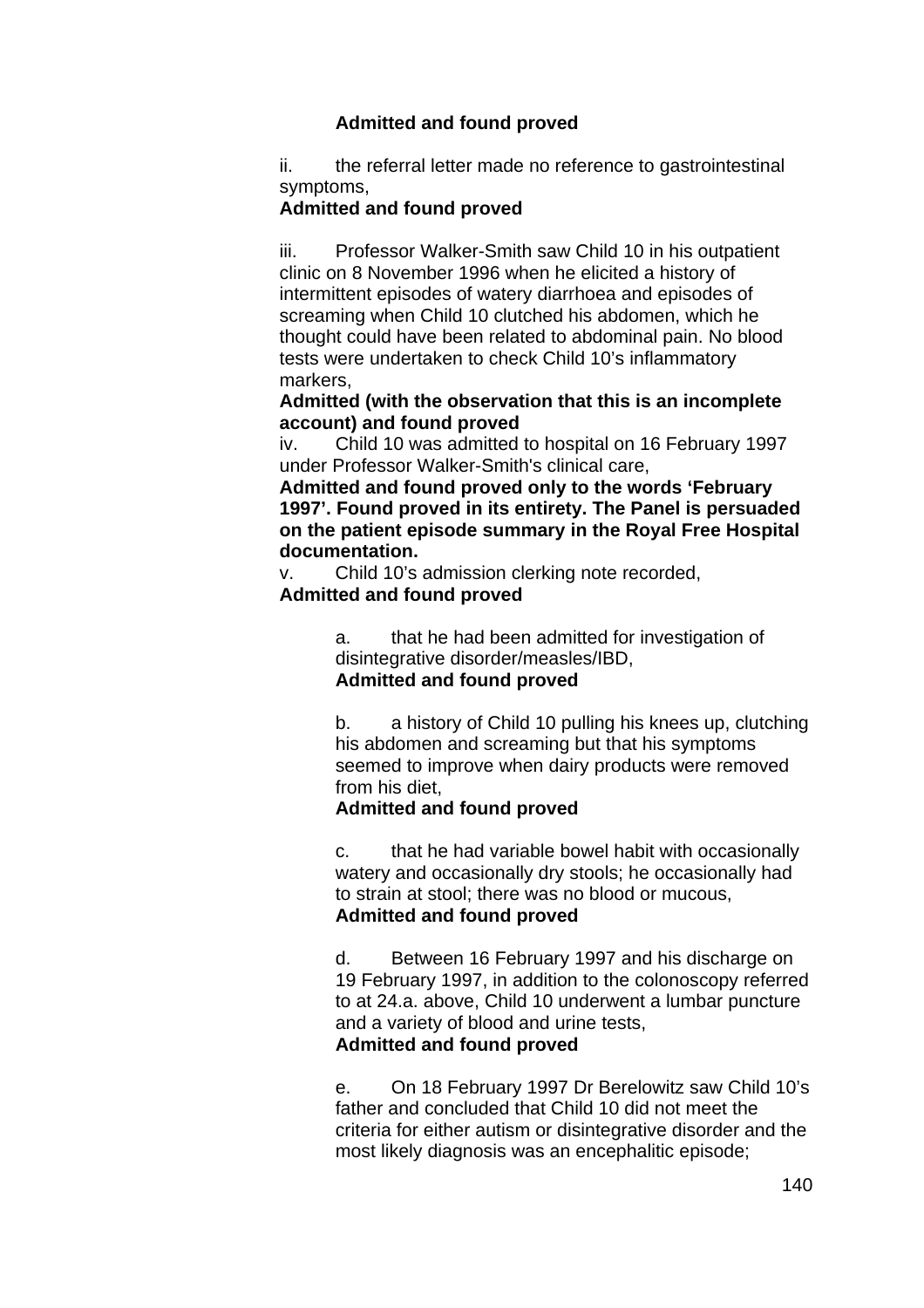## **Admitted and found proved**

'25. a. Child 10 underwent the programme of investigations as part of the project research study referred to at paragraphs 2.b. and 2.c. above,

**(amended) Found proved. In view of your admissions under 24(c)(v) and the Panel's findings under 24b, the Panel is persuaded that the investigations were part of the project.** 

b. The research study was carried out on Child 10 *was investigated under the project* without the approval of the Ethics Committee in that he did not qualify for the project research study as he failed to meet the inclusion criteria set out at,

#### **(amended)**

i. paragraph 2.c.i. above,

 **Found proved. The child was vaccinated with MMR.**  ii. paragraph 2.c.ii. above,

**Found proved. The child did not have a diagnosis of disintegrative disorder.** 

c. Contrary to the conditions of ethical approval for Project 172-96 you failed to ensure that a copy of the consent form and information sheet was included in Child 10's clinical notes,

**Found proved. The Panel noted the child was investigated in February 1997, after the letter from the Ethics Committee setting out conditions for ethical approval was sent to Professor Walker Smith on 7 January 1997 and copied to you on 9 January.** 

d. You carried out a colonoscopy on Child 10 which was not clinically indicated,

**Found not proved. The Panel concluded that there was insufficient evidence to support this head of charge to the requisite standard.** 

e. Your actions as set out at paragraph 25.d. were contrary to your representations to the Ethics Committee that the procedures were clinically indicated,

### **Found not proved.**

f. By reason of the matters referred to at paragraphs 25.b., 25.c., 25.d. and 25.e. you failed to comply with your duties to the Ethics Committee as a named Responsible Consultant as set out at paragraph 3.g. above,

**(amended) Found proved.** 

g. Your conduct as set out above was contrary to the clinical interests of Child 10;

**Found not proved. The Panel concluded that despite this child being subject to a programme of investigations, there is**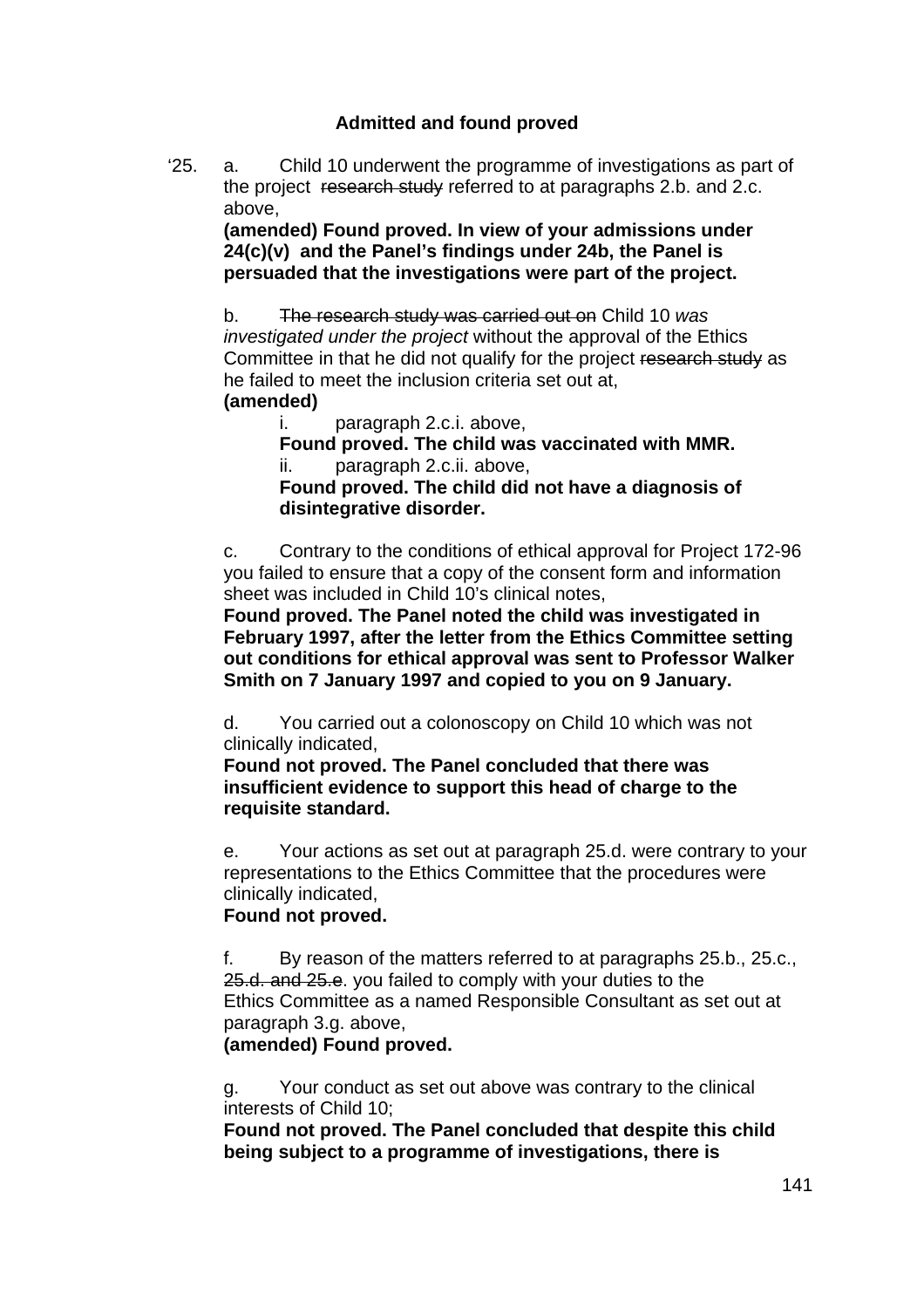**insufficient evidence to make a finding that the investigations were contrary to the child's clinical interests.** 

## **The Lancet Paper**

'26. a. The investigations on the children whose individual circumstances are set out above were subsequently written up anonymised by numbers in a scientific paper entitled *"Ileal lymphoidnodular hyperplasia, non-specific colitis and pervasive developmental disorder in children*" which was published in the Lancet journal vol.351 dated 28 February 1998 ("The Lancet paper"), **Admitted and found proved with exception of the word 'scientific' Found proved in relation to the word "scientific". The Panel was satisfied that the contents of the paper including controls, data sets, statistical analysis and reporting of the study in an** 

**established format of a scientific paper, would be considered "scientific".** 

b. The number of each Child herein corresponds with the number of that Child in the Lancet paper and Child 11 in the Lancet paper was a private patient from the USA,

## **Admitted and found proved**

c. You were one of the senior authors of the Lancet paper and as such you had a duty to ensure that the information in the paper was true and accurate;

**Found not proved. The Panel could not be satisfied to the requisite criminal standard of proof as it heard evidence that the first and last named authors of the paper would be considered "senior" but there was debate relating to the status of the secondnamed author.** 

<sup>27</sup>. a. The Lancet paper stated that the investigations reported in it were approved by the Ethical Practices Committee of the Royal Free Hospital NHS Trust,

**(amended) Found proved notwithstanding the admission, the Panel considered that it was in the interests of justice to amend the head of charge so that it accurately reflected the wording in the Lancet.** 

b. In fact, you did not have ethical approval for the investigations in the circumstances set out in paragraphs 2. to 25. above,

**Found proved. Paragraphs 2 to 25 have been found proved on the basis that this was Project 172-96 and therefore the Panel is sure that you did not have ethical approval for the investigations as set out in these paragraphs.**